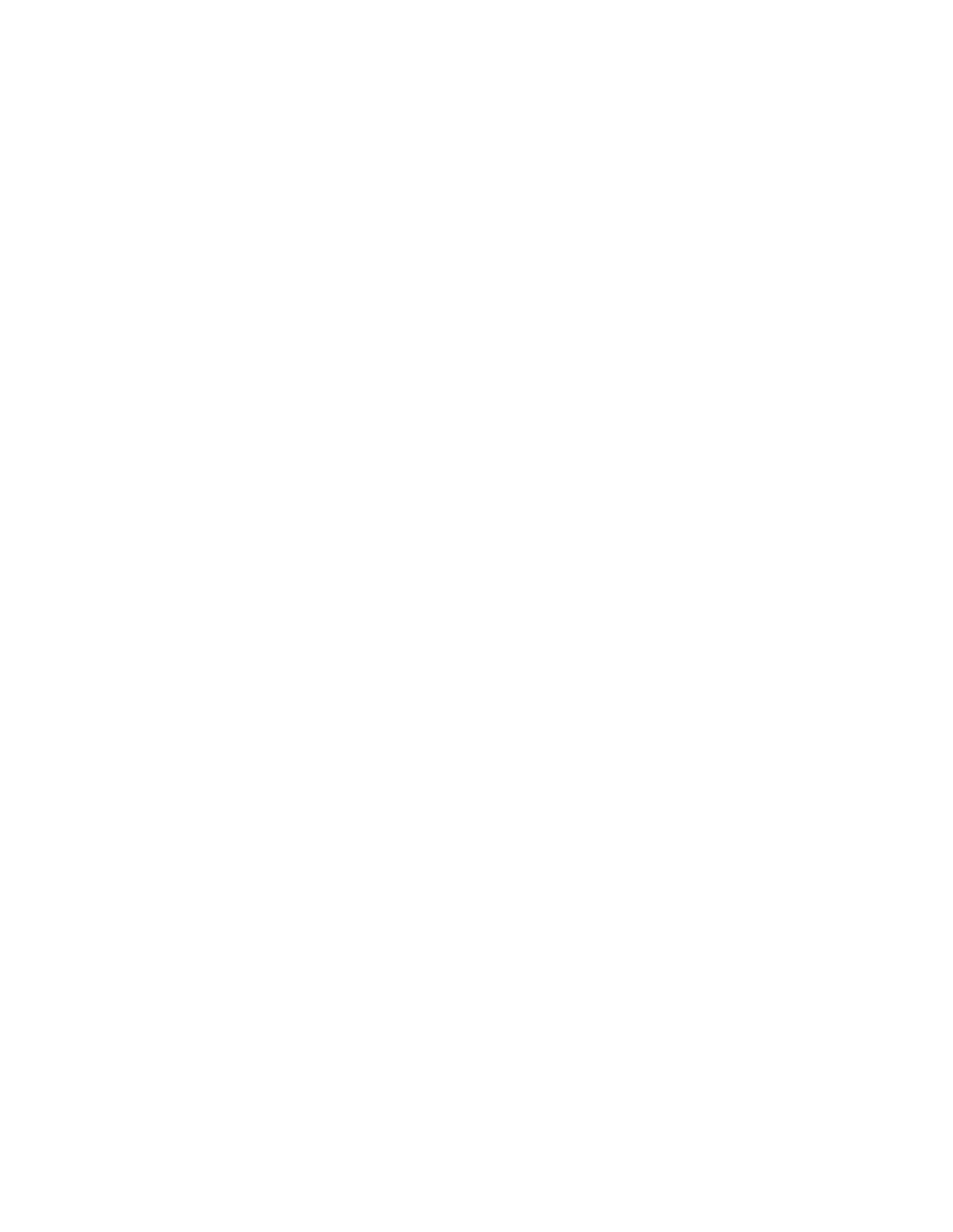# **Greenville Technical College**

## Table of Contents

| Component Unit Consolidated Statement of Activities for Year Ended June 30, 2011  23 |  |
|--------------------------------------------------------------------------------------|--|
| Component Unit Consolidated Statement of Activities for Year Ended June 30, 2010  24 |  |
|                                                                                      |  |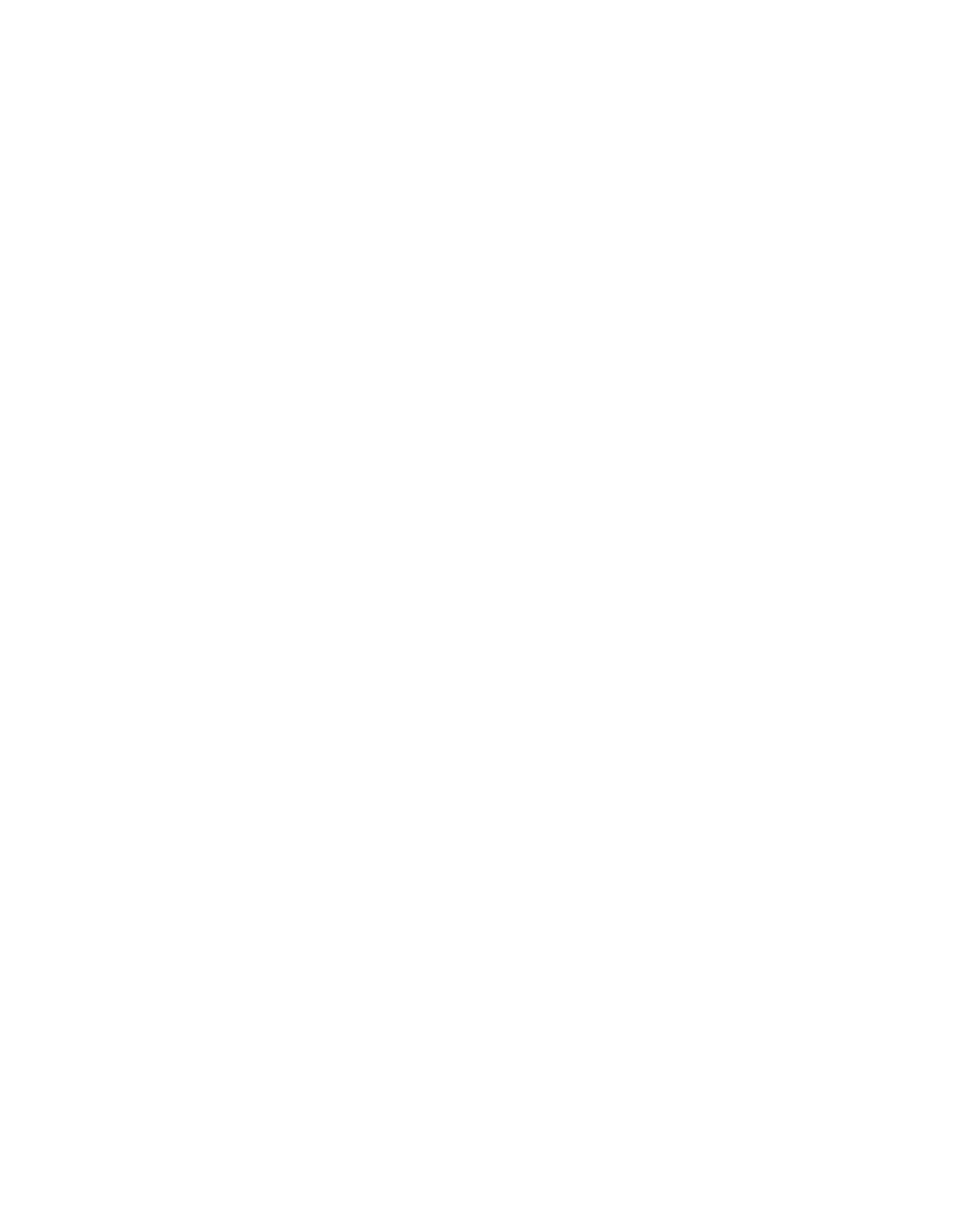Post Office Box 5616 Greenville, South Carolina 29606

Audit Period: July 1, 2010 – June 30, 2011

List of Area Commissioners and Officers

<span id="page-4-0"></span>

| <b>Area Commission Members</b>         | <b>District</b> | <b>Term Expires</b> |
|----------------------------------------|-----------------|---------------------|
| Mr. Paul O. Batson, III                | 24              | May 31, 2014        |
| Mr. Coleman Shouse                     |                 | Ex-Officio          |
| Mr. Kenneth Southerlin                 | 17              | May 31, 2014        |
| Dr. Phinnize J. Fisher, Superintendent |                 | Ex-Officio          |
| Rev. O.T. Hill                         | 21              | June 30, 2011 *     |
| Ms. Jennie M. Johnson                  | 18              | June 30, 2011 *     |
| Dr. Robert A. Wilson                   | 19/26           | May 31, 2014        |
| Mr. Calder D. Ehrmann                  |                 | May 31, 2012        |
| Mr. David K. Stafford                  |                 | May 31, 2012        |
| Mr. Glenn Hamilton                     | 20/22           | May 31, 2014        |
| Mr. Ray Martin                         | 23/25           | May 31, 2014        |
| Mr. Dean Jones                         |                 | Ex-Officio          |

 a replacement. \* Commissioners' terms will continue until the Greenville County legislative delegation appoints

## **Key Administrative Staff**

| Dr. Keith Miller            | President                                           |
|-----------------------------|-----------------------------------------------------|
| Mrs. Jacqueline R. DiMaggio | Vice President for Finance                          |
| Mrs. Cynthia Eason          | Vice President for Corporate & Economic Development |
| Mr. J. Curtis Harkness      | Vice President for Administration & Diversity       |
| Ms. Lauren Simer            | Vice President for Institutional Effectiveness      |
| Mr. Steven B. Valand        | Vice President for Education                        |
| Ms. Susan M. Jones          | Associate Vice President for Human Resources        |
| Mr. Robert Howard           | <b>Greenville Tech Foundation President</b>         |

# **Area Served by the Commission**

Greenville County

# **County providing financial support**

Greenville County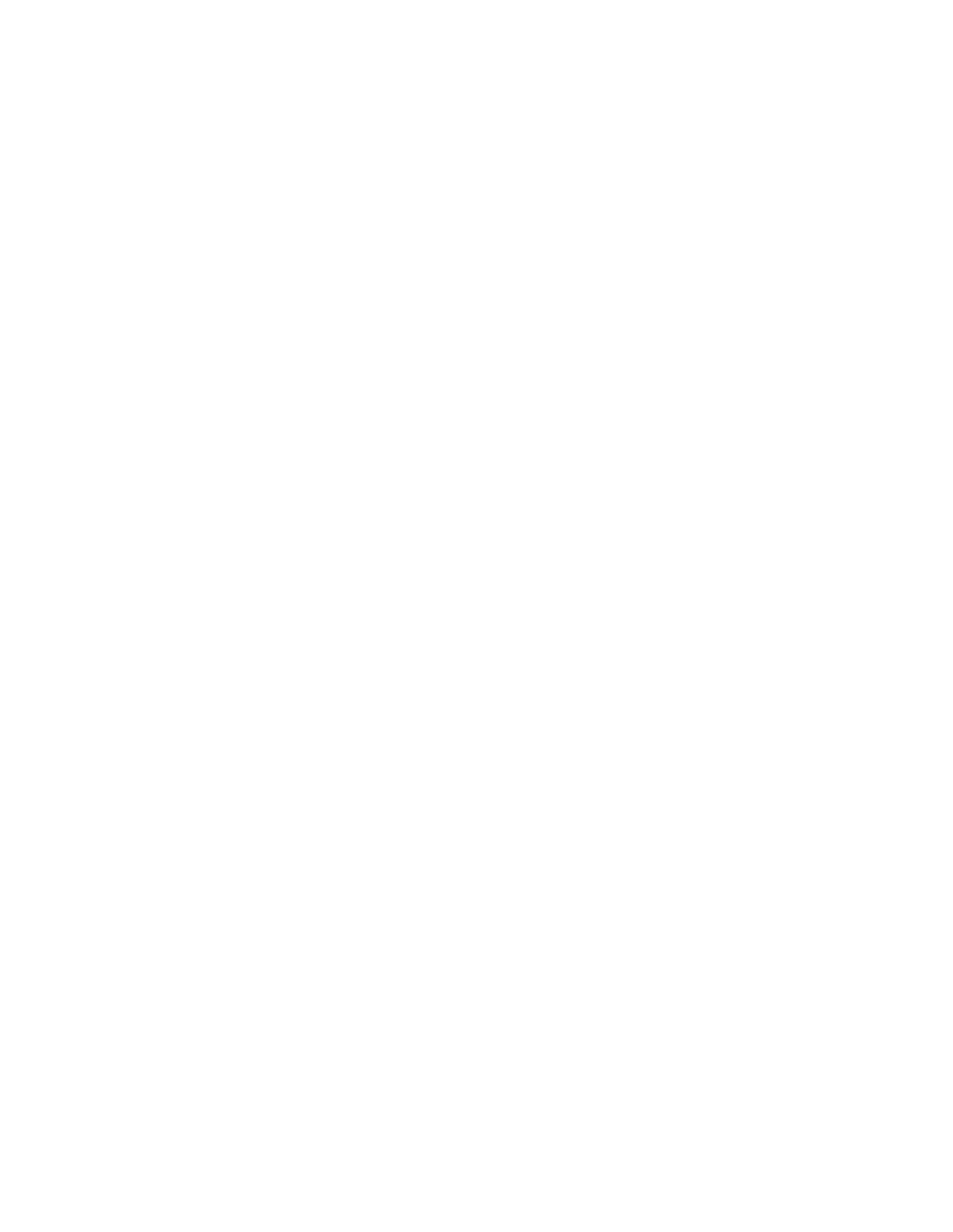CLINE BRANDT KOCHENOWER & Co., P.A.

Certified Public Accountants Established 1950

ALBERT B. CLINE, CPA<br>RAYMOND H. BRANDT, CPA BEN D. KOCHENOWER, CPA, CFE, CVA<br>STEVEN L. BLAKE, CPA, CFE TIMOTHY S. BLAKE, CPA<br>JENNIFER J. AUSTIN, CPA

#### **Independent Auditor's Report**

<span id="page-6-0"></span>Greenville Technical College Greenville, South Carolina

We have audited the accompanying financial statements of the business-type activities of Greenville Technical College, as of and for the years ended June 30, 2011 and June 30, 2010, which collectively comprise the College's basic financial statements as listed in the table of contents. These financial statements are the responsibility of the College's management. Our responsibility is to express an opinion on these financial statements based on our audit. We did not audit the financial statements of the discretely presented component unit, the Greenville Tech Foundation, Inc. and Subsidiaries. The Greenville Tech Foundation, Inc. and Subsidiaries reflects 100% of total assets, 100% of net assets, and 100% of total revenue of the discretely presented component unit. Those financial statements were audited by other auditors whose report has been furnished to us, and our opinion on the financial statements, insofar as it relates to the amounts included for the discretely presented component unit, the Greenville Tech Foundation, Inc. and Subsidiaries, is based solely on the report of the other auditors.

We conducted our audits in accordance with auditing standards generally accepted in the United States of America and the standards applicable to financial audits contained in *Government Auditing Standards*, issued by the Comptroller General of the United States and the *State Board for Technical and Comprehensive Education Financial Reporting Guide*. Those standards require that we plan and perform the audits to obtain reasonable assurance about whether the financial statements are free of material misstatement. The financial statements of the Greenville Tech Foundation, Inc. and Subsidiaries were not audited in accordance with Government Auditing Standards. An audit includes examining, on a test basis, evidence supporting the amounts and disclosures in the financial statements. An audit also includes assessing the accounting principles used and significant estimates made by management, as well as evaluating the overall financial statement presentation. We believe that our audit provides a reasonable basis for our opinion.

In our opinion, based on our audit and the report of other auditor, the financial statements referred to above present fairly, in all material respects, the respective financial position of Greenville Technical College and its discretely presented component unit, as of June 30, 2011 and June 30, 2010, and the changes in financial position, and cash flows thereof for the years then ended, in conformity with accounting principles generally accepted in the United States of America.

In accordance with *Government Auditing Standards*, we have also issued our report dated September 9, 2011 on our consideration of Greenville Technical College's internal control over financial reporting and on our tests of its compliance with certain provisions of laws, regulations, contracts and grant and agreements and other matters. The purpose of that report is to describe the scope of our testing of internal control over financial reporting and compliance and the results of that testing, and not to provide an opinion on the internal control over financial reporting or on compliance. That report is an integral part of an audit performed in accordance with Government Auditing Standards and should be considered in assessing the results of our audit.

We have also issued our report dated September 1, 2011 on our consideration of Greenville Technical College administration of the State Lottery Assistance Program and on our test of its compliance with certain provisions of State law and policy 3-2-307 and Procedure 3-2-307.1 of the State Board for Technical and Comprehensive Education.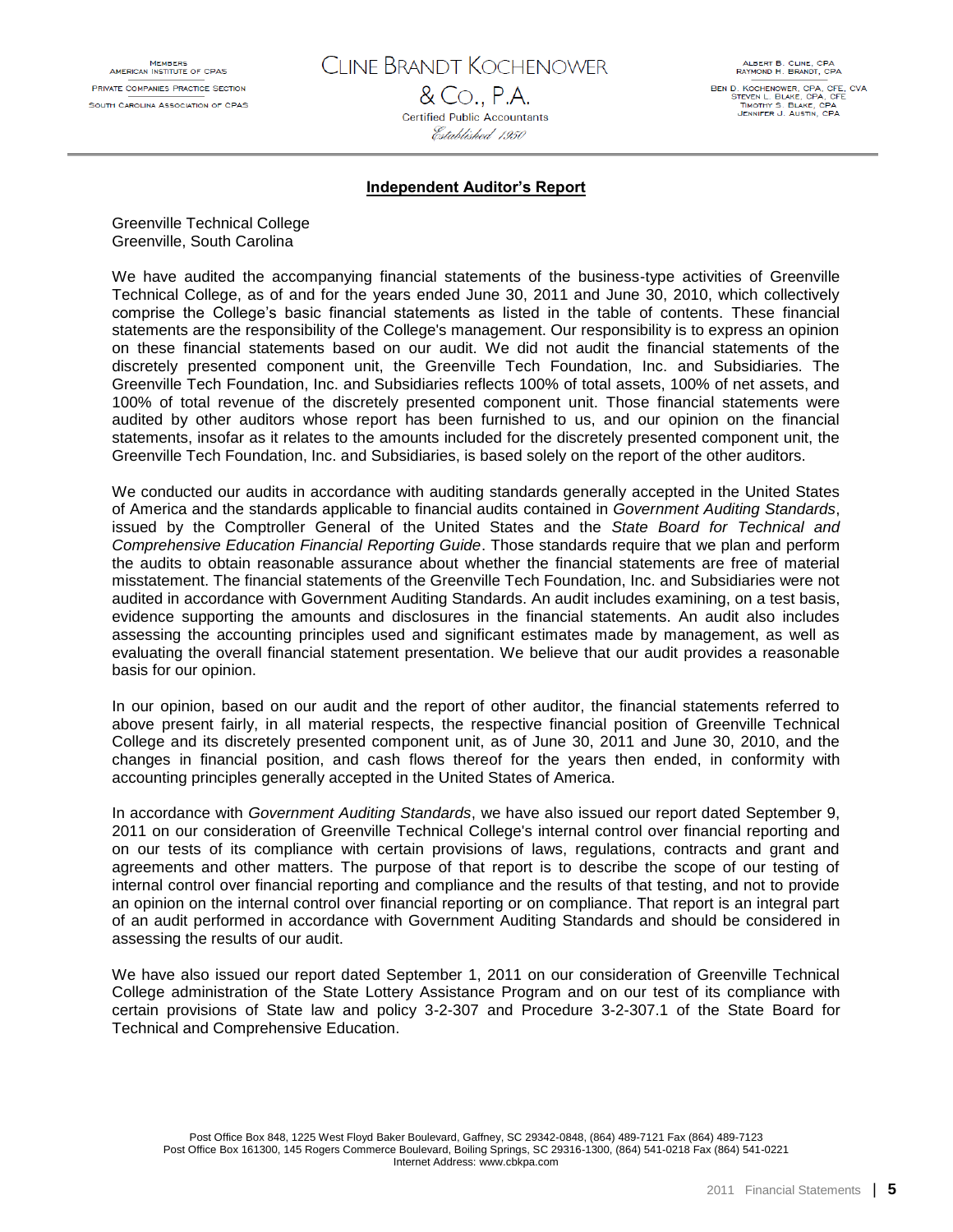Greenville Technical College Greenville, South Carolina Page Two

Accounting principles generally accepted in the United States of America require that the management's discussion and analysis as listed in the table of contents be presented to supplement the basic financial statements. Such information, although not a part of the basic financial statements, is required by the Governmental Accounting Standards Board, who considers it to be an essential part of financial reporting for placing the basic financial statements in an appropriate operational, economic, or historical context. We have applied certain limited procedures to the required supplementary information in accordance with auditing standards generally accepted in the United States of America, which consisted of inquiries of management about the methods of preparing the information and comparing the information for consistency with management's responses to our inquiries, the basic financial statements, and other knowledge we obtained during our audit of the basic financial statements. We do not express an opinion or provide any assurance on the information because the limited procedures do not provide us with sufficient evidence to express an opinion or provide any assurance.

 $Ca<sub>1</sub>AA/A$  -  $RBA$ 

September 1, 2011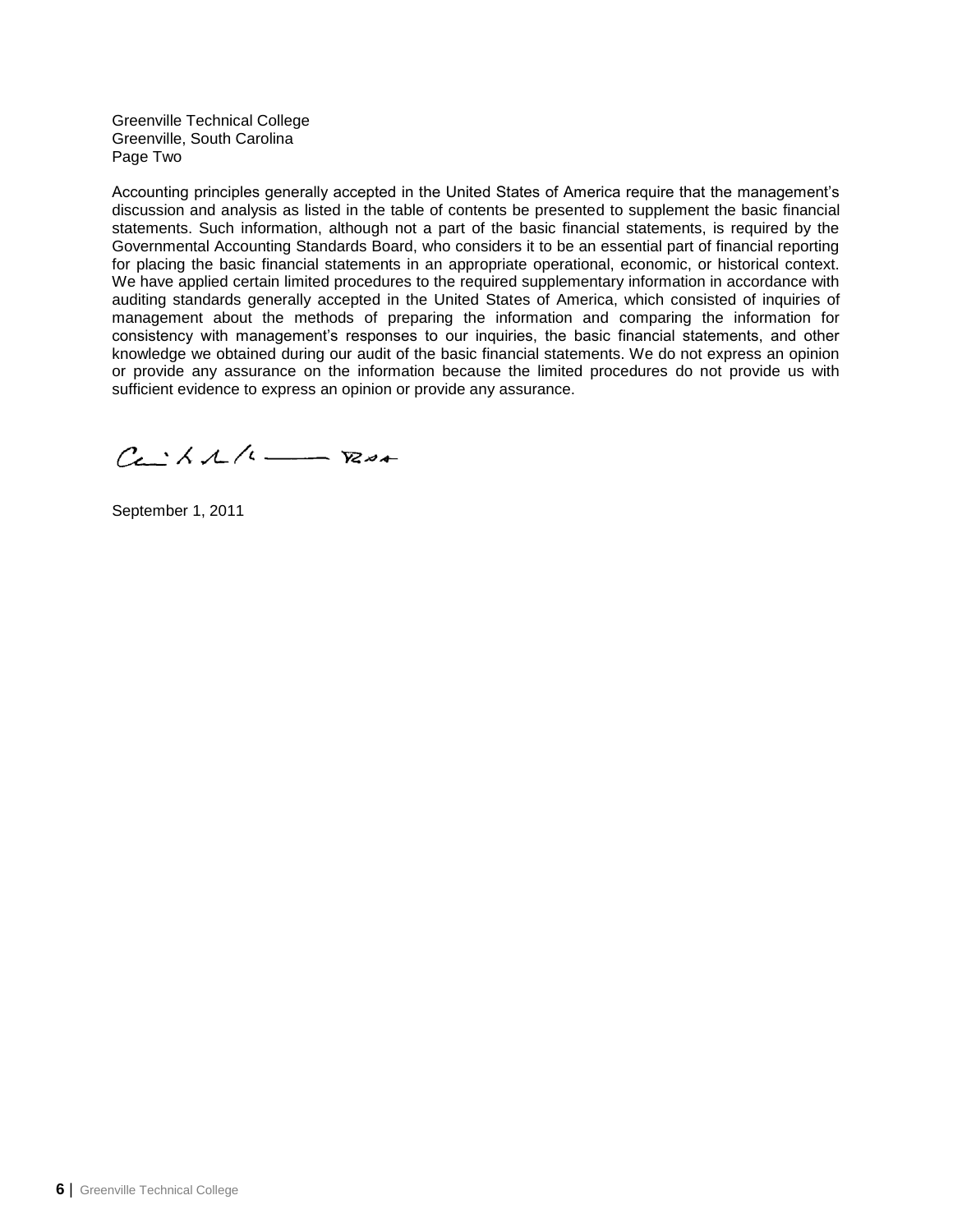

### <span id="page-8-0"></span>**Management's Discussion and Analysis**

Greenville Technical College is pleased to present its financial report and management's discussion and analysis of the college's financial performance for the fiscal year ended June 30, 2011. This report focuses on current activities, resulting change and currently known facts, and provides a comparison with the prior fiscal year. This discussion should be read in conjunction with the financial statements and the accompanying notes which follow this section.

## **OVERVIEW OF THE FINANCIAL STATEMENTS**

This report consists of a series of financial statements, prepared in accordance with the Governmental Accounting Standards Board (GASB) in Statement No. 34, *Basic Financial Statements and Management's Discussion and Analysis – for State and Local Governments* and Statement No. 35, *Basic Financial Statements – and Management's Discussion and Analysis – for Colleges and Universities.* 

The college is engaged only in Business-Type Activities (BTA) that are financed in part by fees charged to students for educational services. Accordingly, its activities are reported using the three financial statements required for proprietary funds: the Statement of Net Assets; the Statement of Revenues, Expenses and Changes in Net Assets; and the Statement of Cash Flows. These statements present financial information in a format similar to that used by the private sector.

# **STATEMENT OF NET ASSETS**

The Statement of Net Assets provides a snapshot of the college's assets, liabilities and net assets at the end of the fiscal year. It provides the reader with information concerning the institution's ability to continue its operations and to determine its financial stability. Assets and liabilities are separated into current, those that are due or to be paid within the current year and non-current, those that are longer term in nature. Net Assets represent the difference between total assets and total liabilities and provides information, in part, concerning any amount available to be spent by the institution.

Net Assets are divided into three major categories. The first category, *invested in capital assets, net of related debt*, provides the equity in property, plant and equipment owned by the college. The next category, which is *restricted net assets*, is expendable in nature and has been approved by the college's governing board specifically for capital projects, and debt service, as indicated. The final category of net assets is *unrestricted,* and not subject to external stipulations, however, some of the funds have internal designations. For more information see Note 11.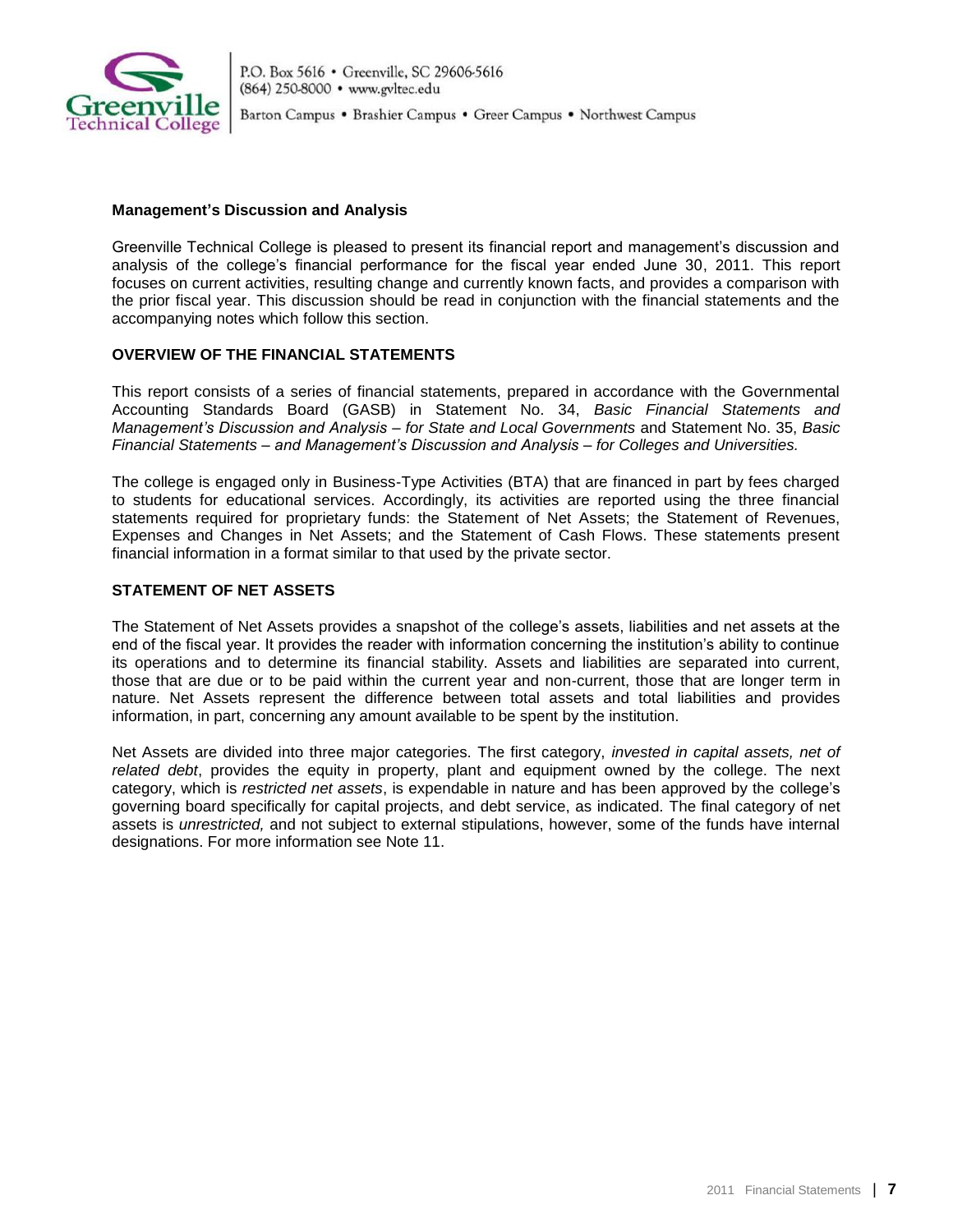## **Assets**

The following schedules are condensed versions of the college's assets, liabilities and net assets for the fiscal years ending June 30, 2011, 2010 and 2009. They were prepared from the Statement of Net Assets which is presented on an accrual basis of accounting whereby assets are capitalized and depreciated. Total net assets at June 30, 2011, 2010 and 2009 were \$85.3 million, \$82.5 million and \$77.1 million respectively.

| <b>Condensed Summary of Net Assets</b><br>As of June 30, 2011, 2010, and 2009<br>(in millions) |    |       |              |       |    |       |  |
|------------------------------------------------------------------------------------------------|----|-------|--------------|-------|----|-------|--|
|                                                                                                |    | 2011  |              | 2010  |    | 2009  |  |
| <b>Current Assets</b>                                                                          | \$ | 41.1  | $\mathbb{S}$ | 38.8  | \$ | 34.6  |  |
| <b>Non-current Assets</b>                                                                      |    |       |              |       |    |       |  |
| Capital Assets, Net of Accumulated Depreciation                                                |    | 100.8 |              | 102.7 |    | 95.4  |  |
| <b>Total Assets</b>                                                                            |    | 141.9 |              | 141.5 |    | 130.0 |  |
|                                                                                                |    |       |              |       |    |       |  |
| <b>Current Liabilities</b>                                                                     |    | 12.2  |              | 11.3  |    | 10.7  |  |
| Non-current Liabilities                                                                        |    | 44.4  |              | 47.7  |    | 42.2  |  |
| <b>Total Liabilities</b>                                                                       |    | 56.6  |              | 59.0  |    | 52.9  |  |
|                                                                                                |    |       |              |       |    |       |  |
| <b>Net Assets</b>                                                                              |    |       |              |       |    |       |  |
| Invested in Capital Assets                                                                     |    | 56.7  |              | 55.6  |    | 57.5  |  |
| Restricted                                                                                     |    | 4.1   |              | 6.3   |    | 4.1   |  |
| Unrestricted                                                                                   |    | 24.5  |              | 20.6  |    | 15.5  |  |
| <b>Total Net Assets</b>                                                                        |    | 85.3  | \$           | 82.5  | \$ | 77.1  |  |
|                                                                                                |    |       |              |       |    |       |  |

A strong indicator of the financial health of the college is the improvement in the ratio of current assets to current liabilities. The current ratio at June 30, 2011, 2010 and 2009 were approximately 3.4:1, 3.4:1 and 3.2:1 respectively. The college maintains fiscally sound budget practices that provide for the conservative balance between the two categories.

Current assets increased \$2.3 million between fiscal years 2011 and 2010 while current liabilities increased \$0.9 million in the same period. Comparatively, current assets increased \$4.2 million between fiscal years 2010 and 2009 while current liabilities increased \$0.6 million in the same period. Overall, assets increased \$0.4 million from June 30, 2010 to June 30, 2011, compared to an increase of \$11.5 million from June 30, 2009 to June 30, 2010. The changes related to the fiscal year ended June 30, 2011 as compared to June 30, 2010 are explained as follows:

- The total of cash and investments decreased from \$28.7 million to \$24.6 million.
- Accounts Receivable increased approximately \$6.7 million; the college increased its allowance of doubtful account balance approximately \$0.9 million. The allowance increased to \$5.2 million at June 30, 2011 from \$4.3 million for the prior year. This increase was intended to ensure that the college has adequate reserves given the challenges students are facing in the current economic climate. Of the \$6.7 million increase in accounts receivable, \$3.3 million is related to federal grantors, primarily for federal financial aid and \$4.5 million is related to receivables from the state of South Carolina, primarily related to state financial aid. These increases were offset by a decrease in net student accounts receivable as a result of the increase in the allowance for doubtful accounts. (See Note 4 for additional information).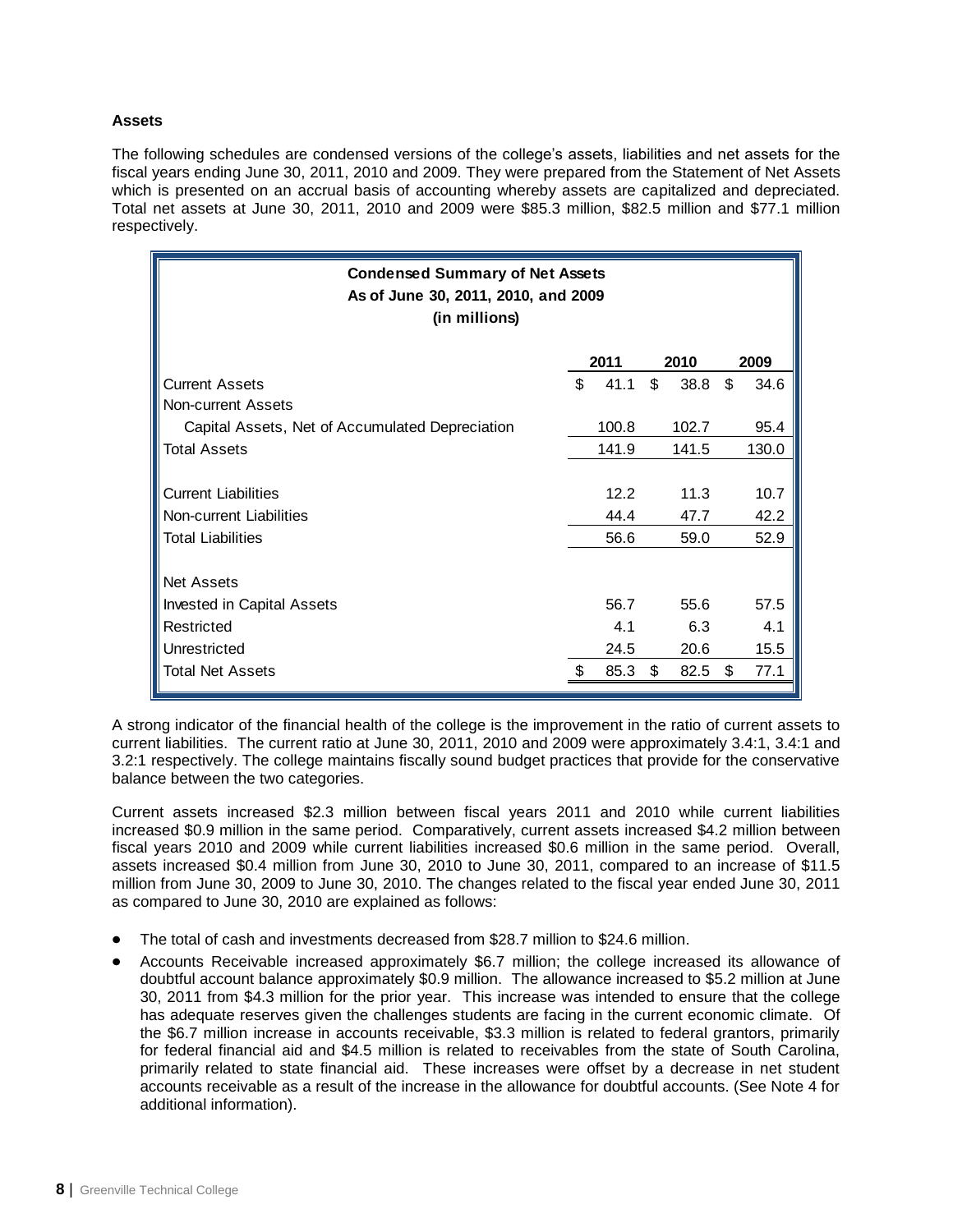- Bond proceeds receivable decreased \$0.3 million as a result of expenditures for the construction of the Animal Sciences Building.
- Inventories increased \$0.5 million to \$3.6 million.
- Other assets, primarily prepaid expenses, decreased \$0.5 million to \$1.0 million.

The changes related to the fiscal year ended June 30, 2010 as compared to June 30, 2009 are explained as follows:

- The total of cash and investments increased from \$19.4 million to \$28.7 million.
- Accounts Receivable decreased approximately \$1.6 million; the college increased its allowance of doubtful account balance approximately \$2.1 million. The allowance increased to \$4.3 million at June 30, 2010 from \$2.2 million for the prior year. This increase was intended to ensure that the college had adequate reserves in the current economic climate.
- Bond proceeds receivable decreased \$3.5 million as a result of expenditures for renovation projects.
- Inventories remained stable at \$3.1 million.
- Other assets, primarily prepaid expenses, also remained stable at \$1.6 million.

Non-current assets are primarily capital assets net of depreciation and other assets, comprised mainly of restricted cash. Capital assets net of depreciation in the fiscal years ended June 30, 2011 decreased \$1.9 million from June 30, 2010. The balances were \$100.8 million at June 30, 2011 and \$102.7 million at June 30, 2010. The decrease of \$1.9 million is compared to an increase of \$7.3 million from the fiscal year ended June 20, 2009 balance of \$95.4 million.

Contributing factors to the changes from June 30, 2010 to June 30, 2011 were:

- Construction in progress decreased by \$0.8 million, a net result of the capitalization of the Student Center renovation project offset by two additional construction projects initiated in fiscal year 2011. The projects are a building for the Animal Sciences program and a building to house the college's Information Technologies Department and Logistics Services.
- Machinery & equipment and vehicles increased \$1.2 million and \$0.5 million respectively. Most of the increases were a result of purchases made from federal grants.
- Depreciation expense accounted for \$5.9 million. See Note 8 for additional information. Accumulated depreciation increased \$5.7 million as a net result of the depreciation expense and retirements of assets.

Contributing factors to the changes from June 30, 2009 to June 30, 2010 were:

- Construction in progress increased by \$1.5 million, a result of the construction expenses on the Student Center renovation project offset by three projects which were capitalized in fiscal year 2010.
- Depreciation expense accounted for \$4.9 million. See Note 8 for additional information. Accumulated depreciation increased \$4.3 million as a net result of the depreciation expense and retirements of assets.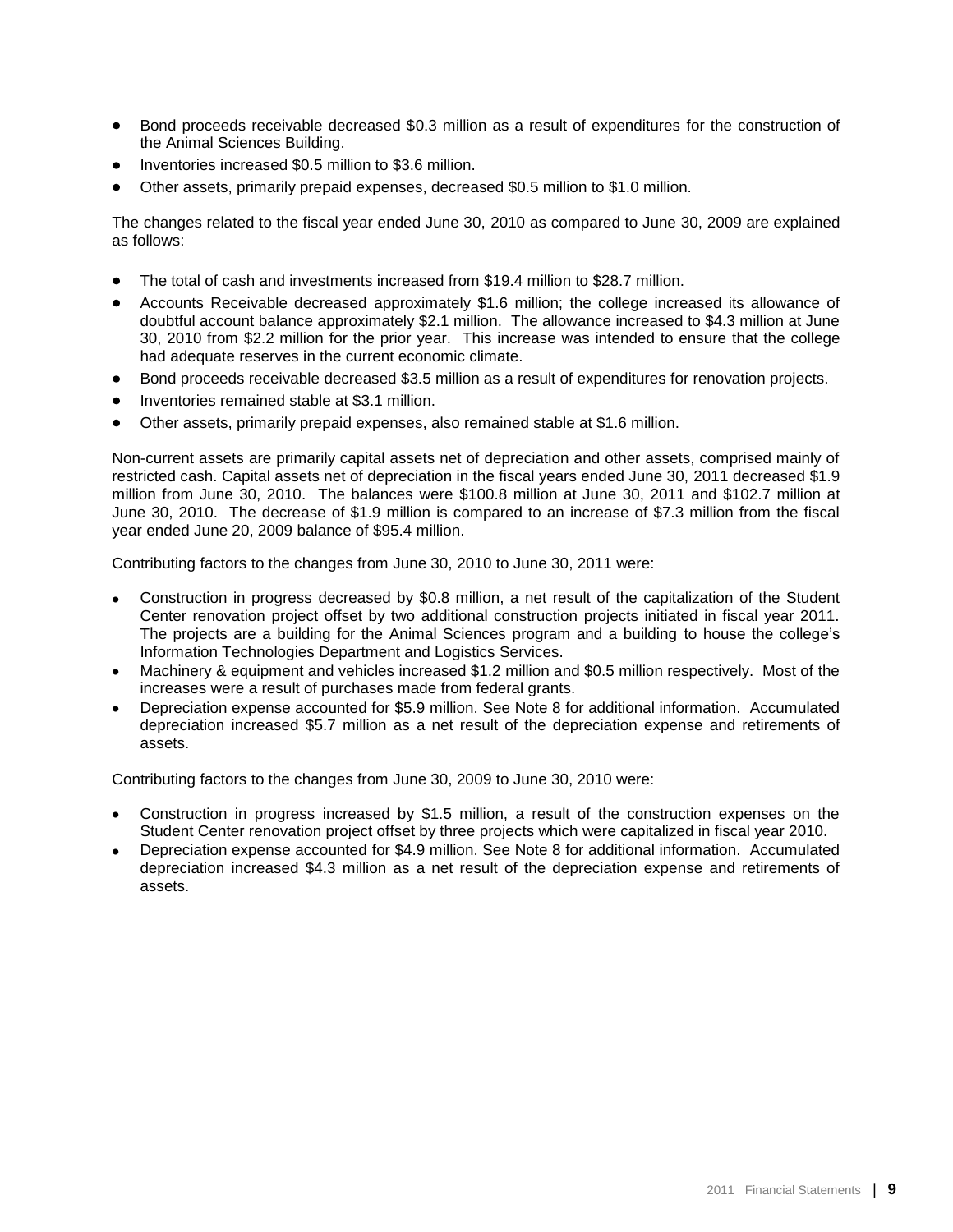The following table contains an analysis of capital assets as of June 30, 2011, June 30, 2010 and June 30, 2009.

| <b>Analysis of Capital Assets</b><br>As of June 30, 2011, 2010, and 2009<br>(in millions) |    |        |    |                   |      |        |
|-------------------------------------------------------------------------------------------|----|--------|----|-------------------|------|--------|
|                                                                                           |    | 2011   |    | 2010              |      | 2009   |
| Land and Land Improvements                                                                | \$ | 16.5   | \$ | $16.4 \text{ } $$ |      | 16.0   |
| Buildings and Improvements                                                                |    | 129.1  |    | 126.2             |      | 117.0  |
| Machinery and Equipment                                                                   |    | 13.0   |    | 11.9              |      | 11.4   |
| Vehicles                                                                                  |    | 1.9    |    | 1.4               |      | 1.4    |
| <b>Construction in Progress</b>                                                           |    | 1.9    |    | 2.6               |      | 1.1    |
|                                                                                           |    | 162.4  |    | 158.5             |      | 146.9  |
| Less: Accumulated Depreciation                                                            |    | (61.6) |    | (55.8)            |      | (51.5) |
| <b>Net Capital Assets</b>                                                                 |    | 100.8  | \$ | 102.7             | - \$ | 95.4   |

### **Liabilities**

Total liabilities decreased \$2.4 million between fiscal years 2011 and 2010, from \$59.0 million to \$56.6 million. Comparatively, total liabilities increased \$6.1 million between fiscal years 2010 and 2009, from \$52.9 million to \$59.0 million. Current liabilities at June 30, 2011 increased by \$0.9 million from June 30, 2010 primarily as a result of increases in accounts payable of \$1.0 million and small increases in the current portion of long term liabilities and deferred revenue. These increases were partially offset by a \$0.6 million decrease in funds held for others. Current liabilities at the end of the prior fiscal year, June 30, 2010, increased by \$0.6 million primarily as a result of increases in funds held for others of \$0.7 million and current portion of long term debt of \$0.3 million. This increase was offset by decreases in accrued payroll of \$0.6 million and deferred revenues of \$0.1 million.

Non-current liabilities decreased \$3.3 million from June 30, 2010 as compared to June 30, 2011, due to bond and capital lease payments (see Note 12 for additional information) of \$3.4 million. The \$5.5 million increase in non-current liabilities from June 30, 2009 to June 30, 2010 was a result of the addition of the capital lease with Brashier Middle College LLC, a wholly owned subsidiary of the Greenville Tech Foundation. The increase was partially offset by bond and capital lease payments (see Note 12 for additional information). The addition of the capital lease increased long term debt by \$8.3 million.

### **Net Assets**

Total net assets at June 30, 2011 were \$85.3 million, an increase of \$2.8 million from the prior fiscal year balance of \$82.5 million, a 3.4 percent increase. The \$82.5 million total for net assets at June 30, 2010 was a \$5.4 million increase from the June 30, 2009 balance of \$77.1 million, a 7.0 percent increase. Investment in capital assets at June 30, 2011 and June 30, 2010, were \$56.7 million and \$55.6 million, respectively, a \$1.1 million increase as compared to a \$1.9 million decrease from the June 30, 2009 balance of \$57.5 million. Restricted net assets decreased by \$2.2 million at June 30, 2011 as a result of payments made related to the construction of the IT/Logistics Building. Restricted net assets increased by \$2.2 million at June 30, 2010 as a result of the decision to construct the IT/Logistics Building. The building cost was estimated at \$5.9 million. This increase was offset by decreases in encumbered funds for other capital projects. Unrestricted net assets as of June 30, 2011 increased \$3.9 million to \$24.5 million from the prior fiscal year balance of \$20.6 million. Planned uses for unrestricted net assets as of June 30, 2011 can be found in Note 11. The \$20.6 million total for unrestricted net assets at June 30, 2010 represents a \$5.1 million increase from the June 30, 2009 balance of \$15.5 million.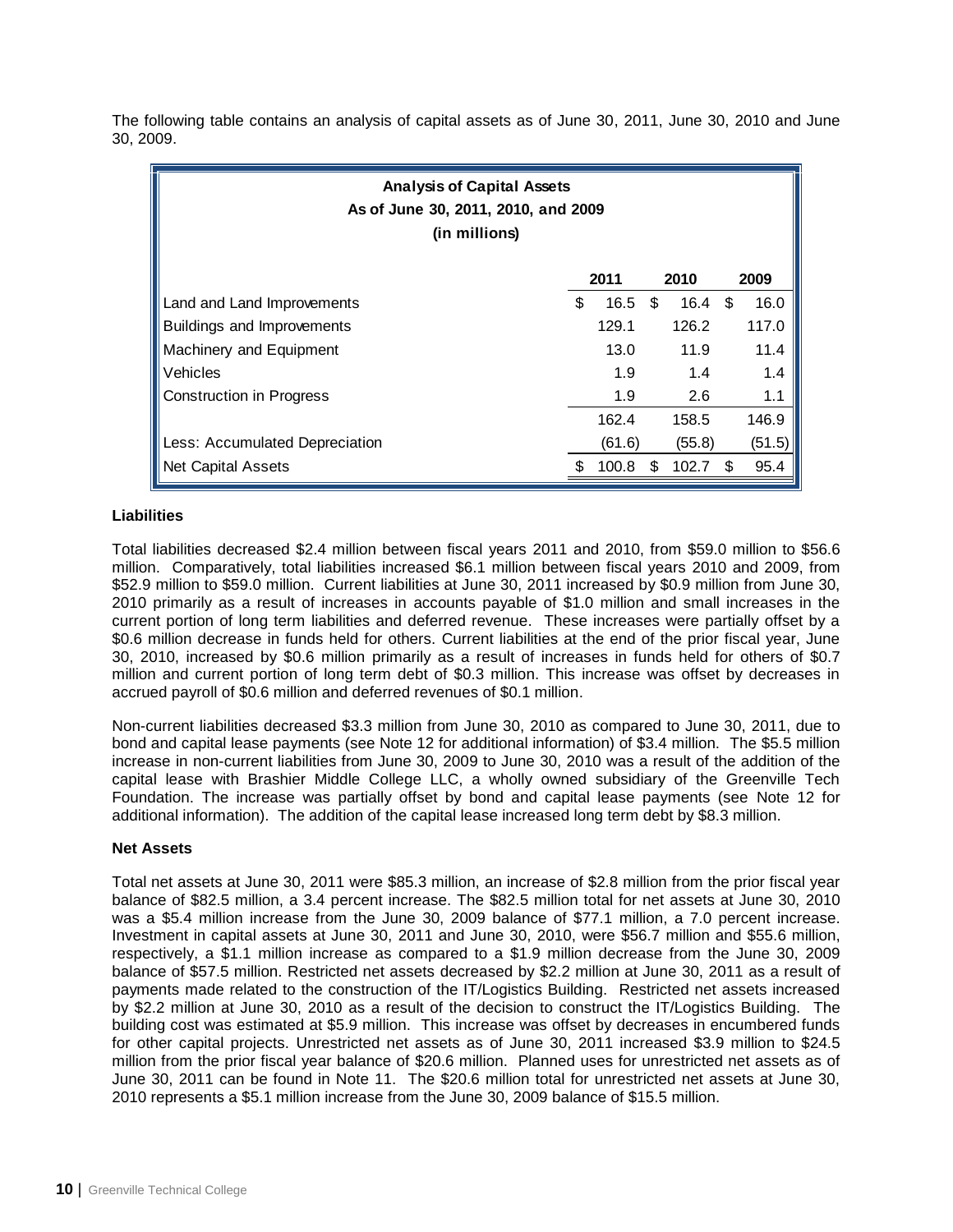

## **STATEMENT OF REVENUES, EXPENSES AND CHANGES IN NET ASSETS**

The Statement of Revenues, Expenses and Changes in Net Assets presents and categorizes revenues earned and expenses incurred during the year as operating and non-operating. Generally, operating revenues and expenses are those which are received and used to carry out the mission of the college. The college depends heavily on financial support from the state and county for which services are provided. This support is reflected as non-operating revenue based on governmental accounting standards. The college will always reflect an operating deficit due to the dependence on state and local funding. Non-operating revenues and expenses offset the operating deficit and result in an overall increase in net assets for the year. State capital appropriations and capital grants and gifts are considered neither operating nor non-operating revenues and are reported after "income before other revenues, expenses, gains or losses."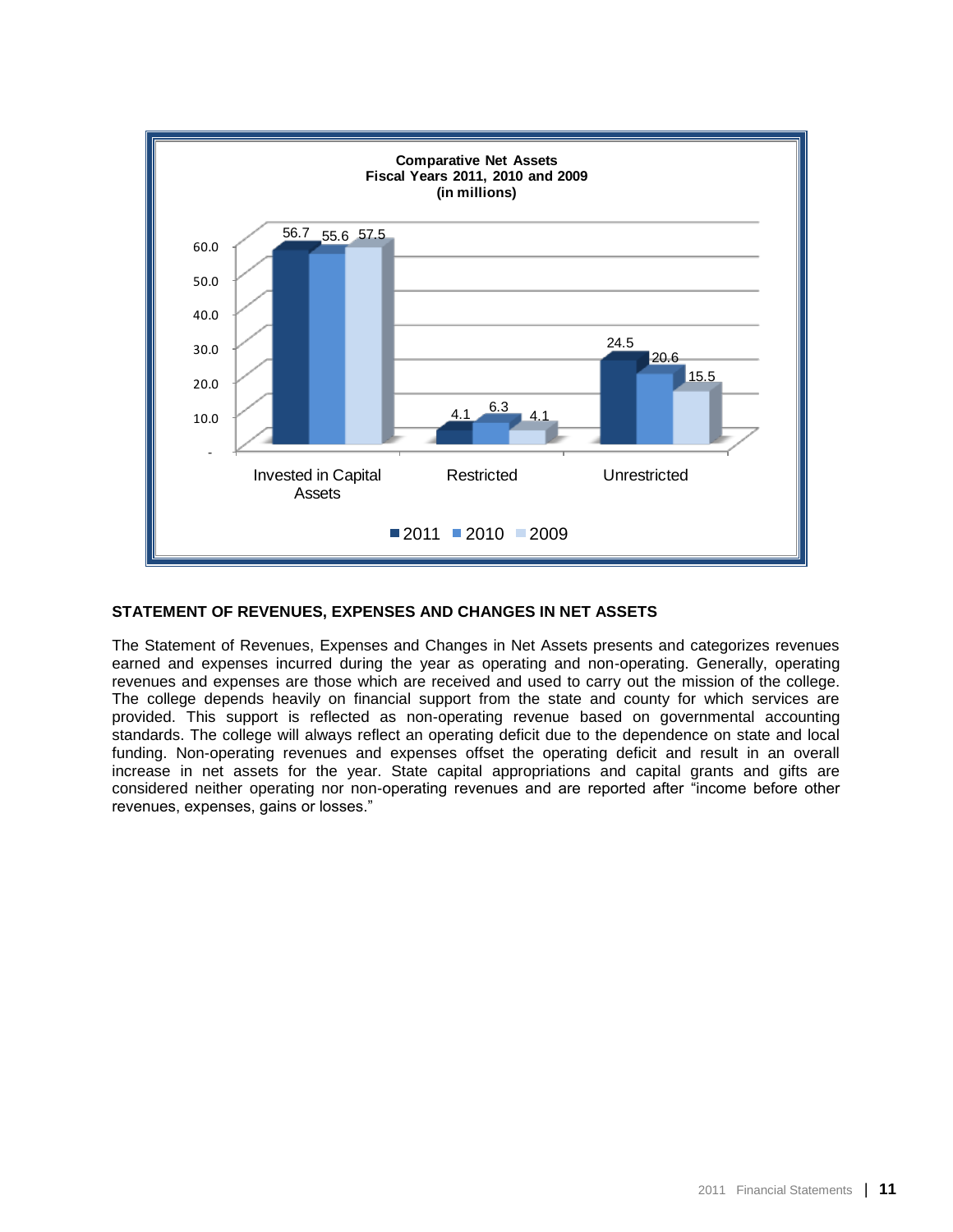# **Operating Results**

The following schedules summarize the college's operating results for fiscal year ended June 30, 2011 with comparative data for fiscal years ended June 30, 2010 and June 30, 2009.

| <b>Operating Results for the Years Ended</b><br>June 30, 2011, 2010, and 2009<br>(in millions) |    |        |     |                   |  |        |  |  |  |
|------------------------------------------------------------------------------------------------|----|--------|-----|-------------------|--|--------|--|--|--|
| 2009<br>2011<br>2010                                                                           |    |        |     |                   |  |        |  |  |  |
| <b>Operating Revenues</b>                                                                      |    |        |     |                   |  |        |  |  |  |
| <b>Tuition and Fees</b>                                                                        | \$ | 29.0   | \$. | 30.3 <sup>5</sup> |  | 27.6   |  |  |  |
| <b>Federal Grants and Contracts</b>                                                            |    | 5.6    |     | 6.2               |  | 4.7    |  |  |  |
| <b>State and Local Grants and Contracts</b>                                                    |    | 12.3   |     | 12.5              |  | 13.4   |  |  |  |
| <b>Auxiliary</b>                                                                               |    | 5.8    |     | 6.0               |  | 5.4    |  |  |  |
| <b>Other</b>                                                                                   |    | 1.7    |     | 1.6               |  | 1.2    |  |  |  |
| Total                                                                                          |    | 54.4   |     | 56.6              |  | 52.3   |  |  |  |
| <b>Less Operating Expenses</b>                                                                 |    | 116.8  |     | 109.0             |  | 99.2   |  |  |  |
| <b>Net Operating Loss</b>                                                                      |    | (62.4) |     | (52.4)            |  | (46.9) |  |  |  |
| <b>Non-Operating Revenues (expenses)</b>                                                       |    |        |     |                   |  |        |  |  |  |
| <b>State Appropriations</b>                                                                    |    | 15.0   |     | 17.6              |  | 19.4   |  |  |  |
| <b>State and Local Grants and Contracts</b>                                                    |    | 0.8    |     | 1.1               |  | 1.3    |  |  |  |
| <b>Federal Grants and Contracts</b>                                                            |    | 39.7   |     | 30.7              |  | 18.5   |  |  |  |
| <b>County Appropriations</b>                                                                   |    | 10.5   |     | 10.0              |  | 9.9    |  |  |  |
| Gain/(loss) on disposal of fixed assets                                                        |    |        |     | (0.4)             |  |        |  |  |  |
| <b>Interest Expense</b>                                                                        |    | (1.7)  |     | (2.2)             |  | (1.7)  |  |  |  |
| <b>Interest Income</b>                                                                         |    | 0.3    |     | 0.2               |  | 0.5    |  |  |  |
| Total                                                                                          |    | 64.6   |     | 57.0              |  | 47.9   |  |  |  |
| <b>State Capital Appropriations</b>                                                            |    | 0.6    |     | 0.8               |  | 0.9    |  |  |  |
| <b>Increase in Net Assets</b>                                                                  |    | 2.8    |     | 5.4               |  | 1.9    |  |  |  |
| Net Assets (beginning of year)                                                                 |    | 82.5   |     | 77.1              |  | 75.2   |  |  |  |
| Net Assets (end of year)                                                                       |    | 85.3   |     | 82.5              |  | 77.1   |  |  |  |
| <b>Total Revenues</b>                                                                          |    | 121.3  |     | 117.0             |  | 102.8  |  |  |  |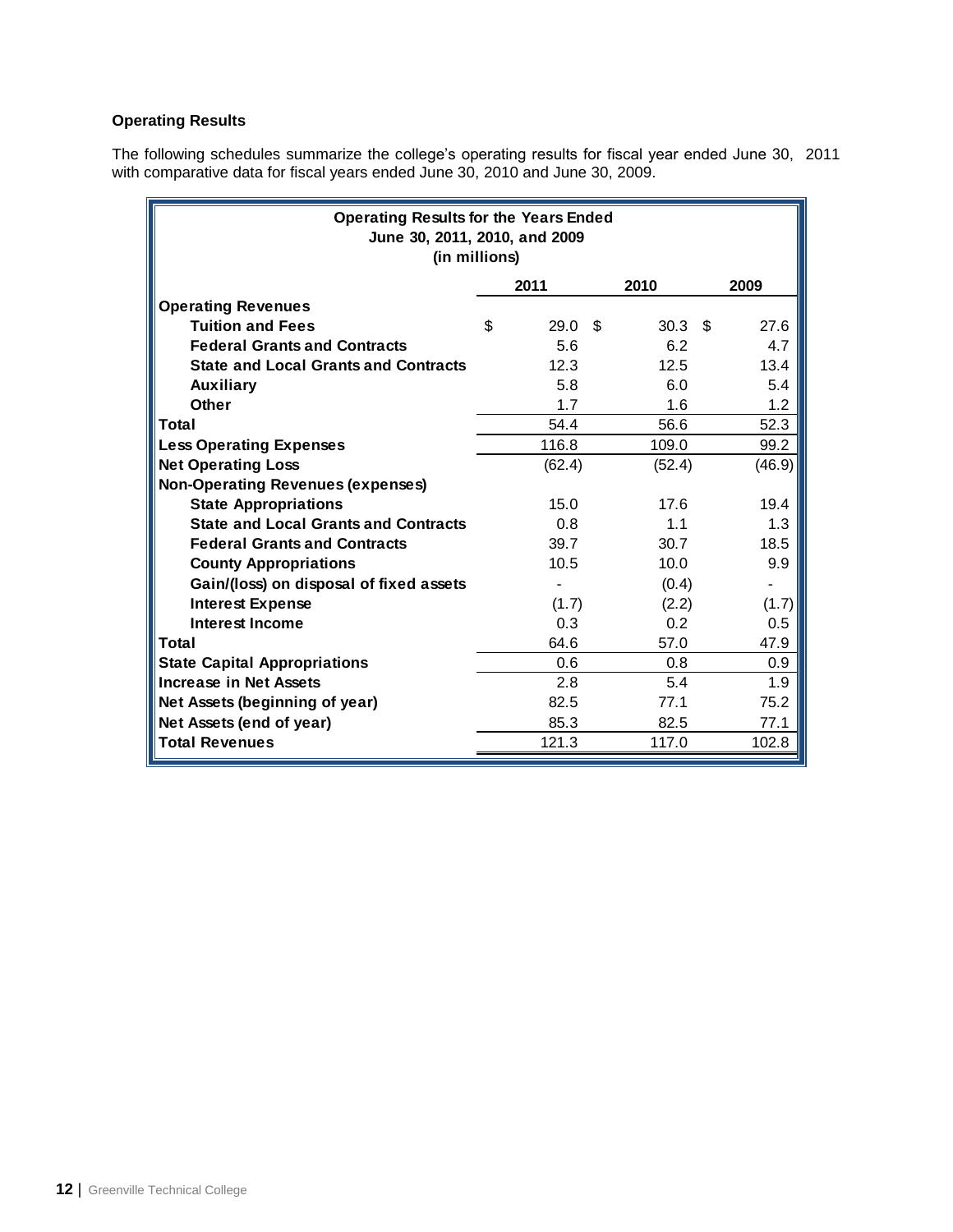

### **Revenue**

Total revenue increased \$4.3 million or 3.7 percent between fiscal years 2010 and 2011, from \$117.0 million to \$121.3 million respectively. Total revenue increased \$14.2 million or 13.8 percent between fiscal years 2009 and 2010, from \$102.9 million to \$117.0 million respectively.

Operating revenue decreased over most sources during fiscal year 2011 with the exception of other revenue for a total decrease of \$2.2 million or 3.9 percent. During fiscal year 2010, operating revenue increased consistently over all sources with the exception of state and local grants and contracts for a total increase of \$4.3 million or 8.2 percent. Net tuition and fees decreased 4.3 percent and increased 9.8 percent in fiscal years 2011 and 2010 respectively. Net tuition and fees is tuition and fee revenue decreased by scholarship and allowances and bad debt expense. Scholarship allowances represent the amount of students' tuition and fees that are paid by grants from federal, state, and other sources. (See Note 19 for additional information).

Increases in federal grants and contracts are due primarily to scholarships. Federal grants and contracts under operating revenue do not include PELL awards. As a result of the General Accounting Standards Board Implementation Guide's direction that PELL grants are non-exchange, non-operating revenue transactions, PELL is now classified as a non-operating federal grant.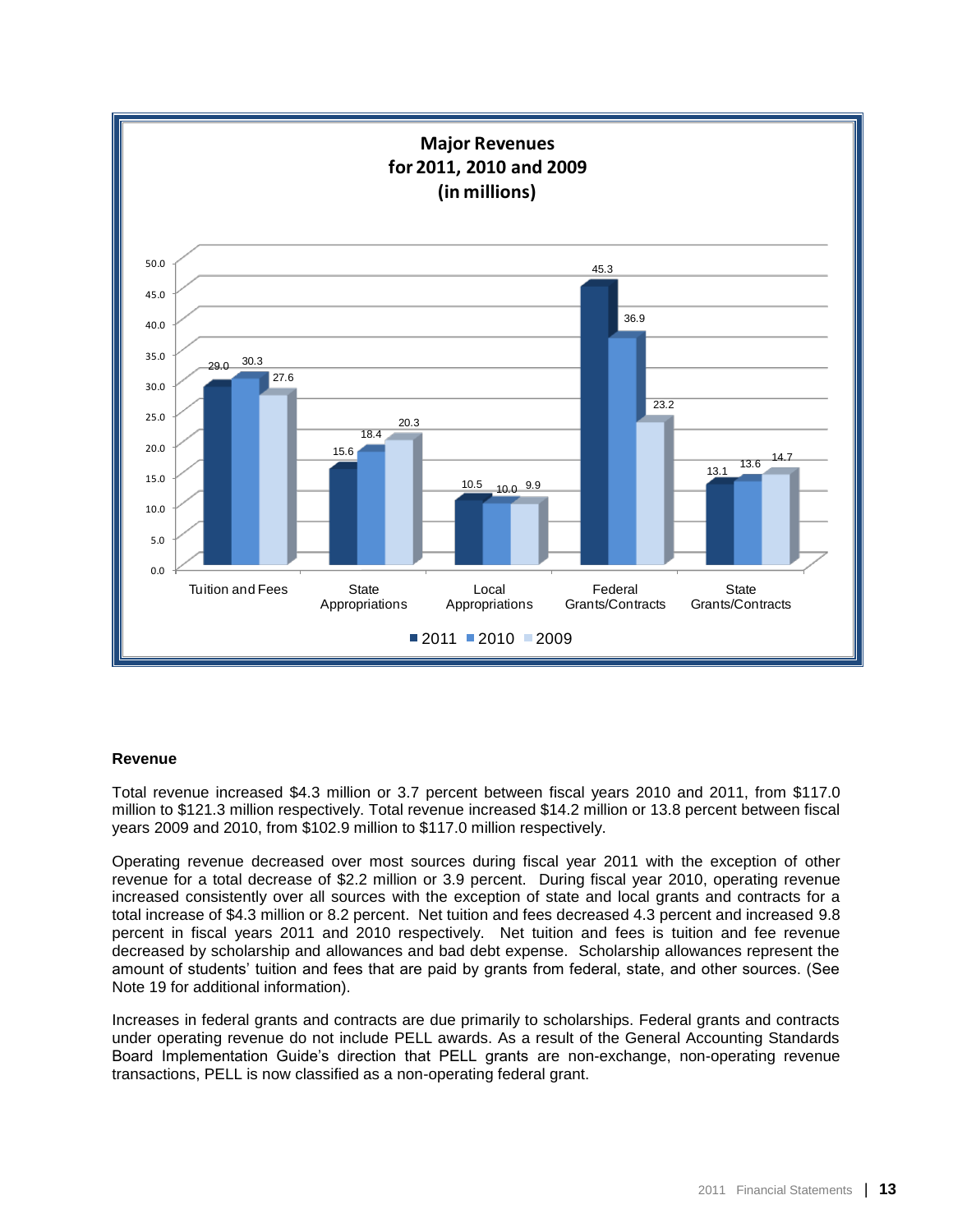Net auxiliary services revenue decreased 3.3 percent in 2010-11 as compared to the 11.1 percent increase in auxiliary services for fiscal year 2009-10 while gross bookstore revenues increased \$0.1 million, scholarship allowances for bookstore purchases increased \$0.4 million and bad debt expense related to bookstore purchases decreased \$0.1 million. (See Note 19 for additional information).

Non-operating revenue increased by \$7.6 million or 13.3 percent during the 2011 fiscal year, while nonoperating revenue increased by \$9.1 million or 19.0 percent during the 2010 fiscal year. Federal grants and contracts increased as a result of increased expenditures of ARRA funds of \$5.1 million and increases in the number of students eligible for the PELL grant award. PELL grants increased \$4.1 million in fiscal year 2011 and \$11.6 million in fiscal year 2010. This increase is partially offset by decreases in state appropriations and state and local grants and contracts. For a third year, the college sustained significant cuts in state funding. State appropriations for operations decreased \$2.6 million or 14.6 percent in fiscal year 2011, \$1.8 million or 9.2 percent in fiscal year 2010 and \$5.7 million or 15.9 percent in fiscal year 2009.

The college also experienced a reduction in state capital appropriations of 25.4 percent during fiscal year 2011, 11.1 percent during fiscal year 2010 and 70.0 percent during fiscal year 2009. These appropriations are for the debt service on the former McAlister Square Mall and operating expenses related to the University Center of Greenville. The costs (debt service and utilities) associated with these appropriations are fixed and recurring while the appropriations are dwindling. This is creating an additional financial strain on the college's funds. Increases in local appropriations of \$0.5 million in fiscal year 2011, \$0.1 million in fiscal year 2010 and \$0.7 million in fiscal year 2009 from Greenville County helped to offset some of these decreases.

## **Expenses**

In fiscal year 2011, operating expenses were \$116.8 million, an increase of \$7.8 million or 7.1 percent over fiscal year 2010. Operating expenses increased 9.9 percent for fiscal year 2010 to \$109.0 million from \$99.2 million for fiscal year 2009.

Salaries and benefits increased approximately \$1.3 million or 2.2 percent during fiscal year 2011. A one and one-half percent salary increase was granted to employees effective November 1, 2010. Salaries and benefits increased by approximately \$1.2 million or 2.2 percent during fiscal year 2010. A two percent salary increase was granted to employees effective January 1, 2010. Also, increased enrollment required the hiring of additional instructors which caused the increase in salaries and benefits.

Scholarships to students in fiscal year 2011 increased by approximately \$1.5 million or 7.9 percent as compared to an increase of \$7.4 million, or 61.7 percent in fiscal year 2010. These increases were related to an increase in the maximum award for eligible PELL grant students and an increase in the number of students eligible for PELL awards.

Utilities increased \$0.2 million or 4.1 percent during fiscal year 2011. This increase was the result of the full year impact of the addition of a welding lab on the main campus and bringing the Student Center back online after being closed for almost one year for renovations. Utilities increased \$0.2 million or 7.9 percent during fiscal year 2010. This increase was the result of the addition of the 53,000 square foot Middle College on the Brashier Campus and the addition of a welding lab on the main campus. The college is continuing to implement energy saving initiatives.

Supplies and other services increased by \$3.8 million or 16.7 percent as a result of the expenditure of a significant portion of the college's ARRA funds. Many of these expenditures were related to infrastructure upgrades that are not capitalized such as roofs, improvements to HVAC systems and the implementation of a voice over internet telephone system that had many components that did not meet the capitalization threshold during fiscal year 2011. During fiscal year 2010 supplies and other services increased by \$0.5 million as a result of increases in expenditures for supplies and equipment resulting from increases in enrollment.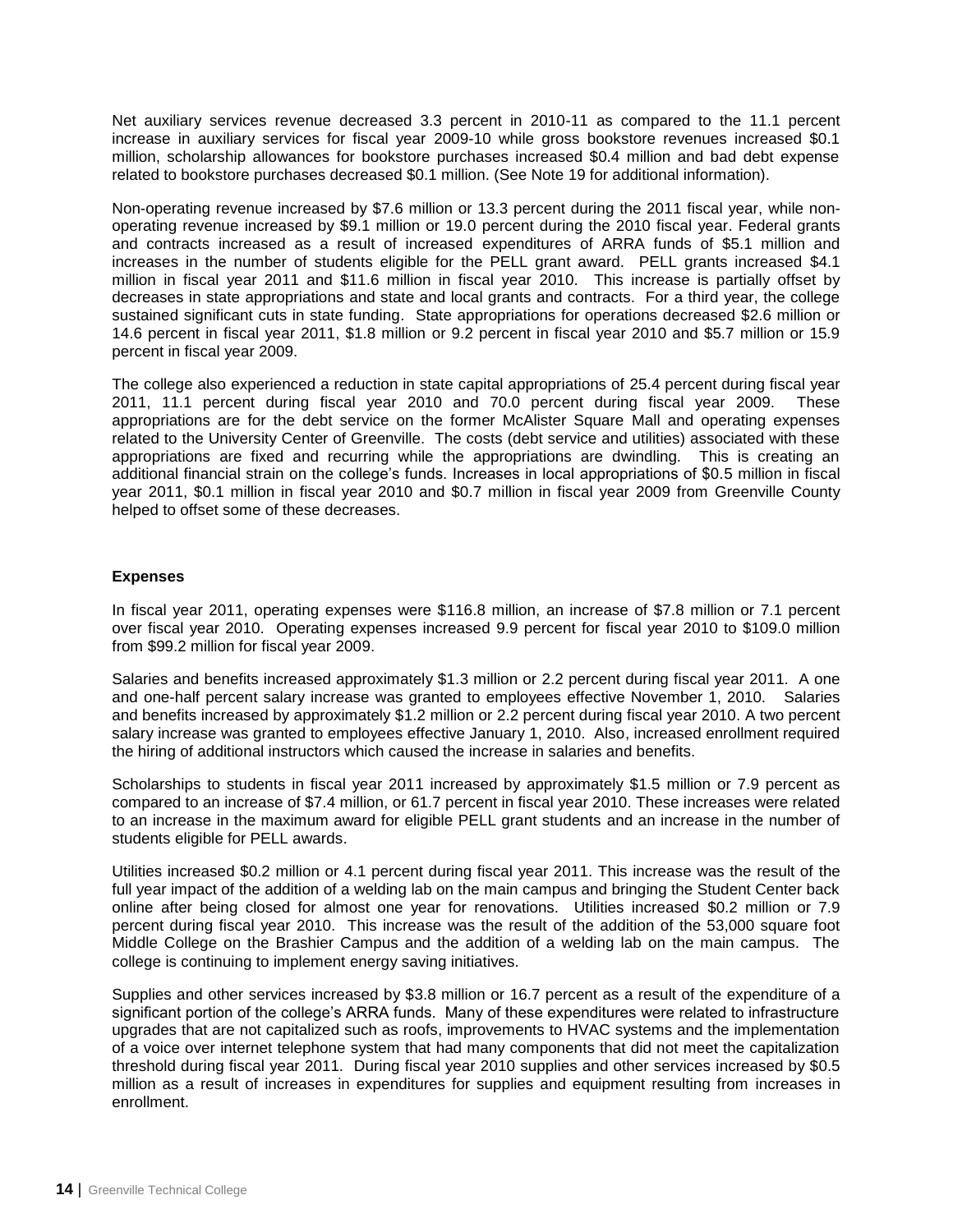Depreciation expense increased by approximately \$1.0 million in fiscal year 2011 from the prior year as a result of a change in the useful lives of two buildings slated for demolition in 2012 and the capitalization of the Student Center. In fiscal year 2010, depreciation expense increased by approximately \$0.7 million from the prior year due to the addition of the Brashier Middle College building, the capitalization of two renovation projects and the addition of the back entrance to the Greer Campus.

The following charts depict operating expenses by function for fiscal year ended June 30, 2011, 2010 and 2009.

| <b>Operating Expenses</b><br>Fiscal Years Ended June 30, 2011, 2010, and 2009<br>(in millions) |         |         |        |  |  |  |  |
|------------------------------------------------------------------------------------------------|---------|---------|--------|--|--|--|--|
|                                                                                                | 2011    | 2010    | 2009   |  |  |  |  |
| <b>Operating Expenses</b>                                                                      |         |         |        |  |  |  |  |
| <b>Salaries</b>                                                                                | 47.9    | 47.3    | 46.3   |  |  |  |  |
| <b>Benefits</b>                                                                                | 12.6    | 11.9    | 11.7   |  |  |  |  |
| Scholarships                                                                                   | 20.9    | 19.4    | 12.0   |  |  |  |  |
| <b>Utilities</b>                                                                               | 2.9     | 2.7     | 2.5    |  |  |  |  |
| Supplies and Other Services                                                                    | 26.6    | 22.8    | 22.3   |  |  |  |  |
| Depreciation                                                                                   | 5.9     | 4.9     | 4.4    |  |  |  |  |
|                                                                                                | \$116.8 | \$109.0 | \$99.2 |  |  |  |  |



Net investment in capital assets increased \$1.1 million to \$56.7 million in fiscal year 2011. This was due to the net effect of several construction projects, capitalized interest related to the projects, depreciation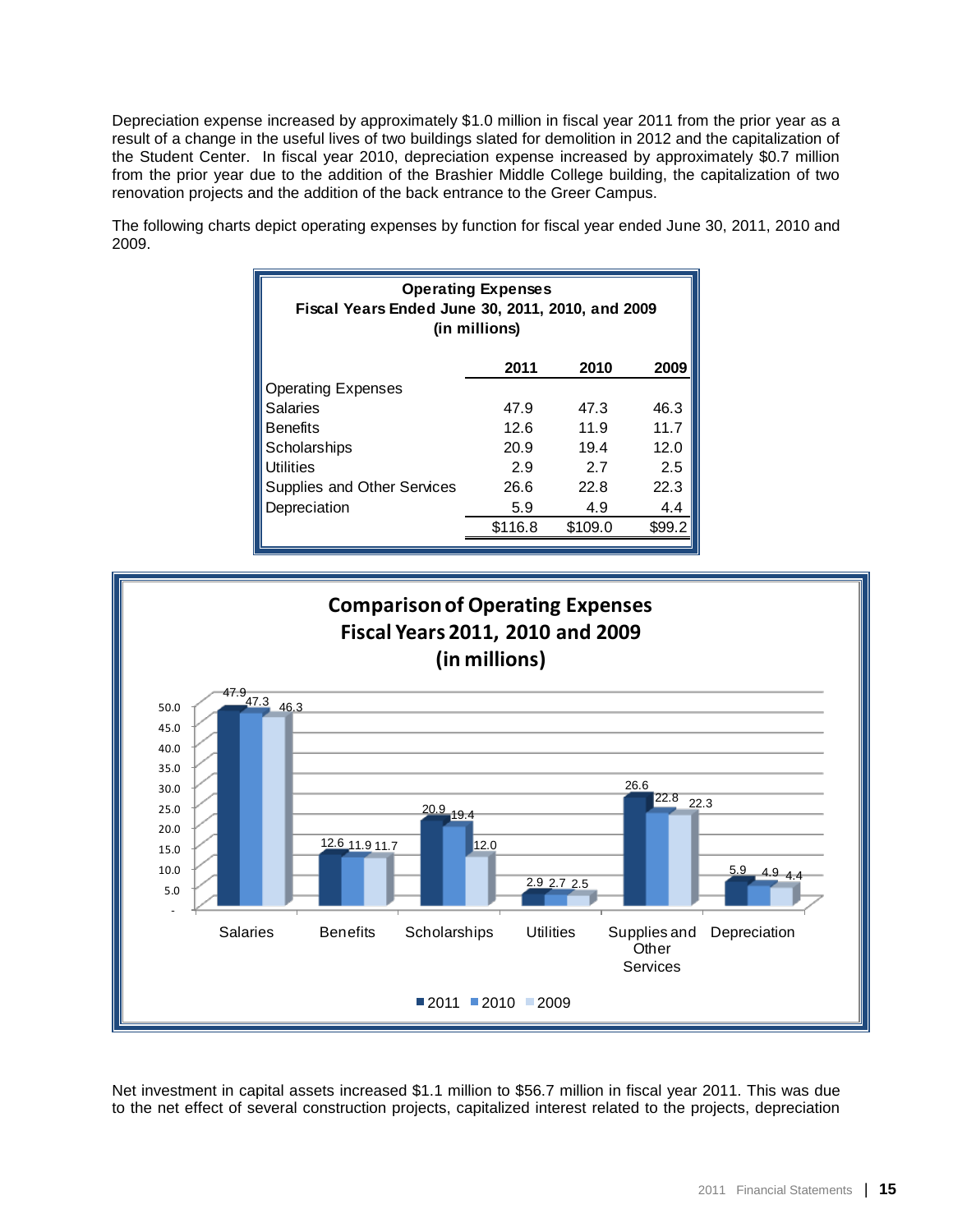expense of \$5.9 million, and the payment of \$3.4 million of debt. Net investment in capital assets decreased \$1.9 million to \$55.6 million in fiscal year 2010. This was due to the net effect of the investment in the Brashier Middle College capital lease, several renovation projects, capitalized interest related to the projects, depreciation expense of \$4.9 million, and the payment of \$2.8 million of debt.

An analysis of net assets for fiscal years ended June 30, 2011, 2010, and 2009 follows:

| <b>Analysis of Net Assets</b><br>Fiscal Years Ended June 30, 2011, 2010 and 2009<br>(in millions) |        |        |      |  |  |  |  |
|---------------------------------------------------------------------------------------------------|--------|--------|------|--|--|--|--|
| Net Assets                                                                                        | 2011   | 2010   | 2009 |  |  |  |  |
| Net Investment in Capital Assets                                                                  | 56.7   | 55.6   | 57.5 |  |  |  |  |
| Restricted                                                                                        | 4.1    | 6.3    | 4.1  |  |  |  |  |
| Unrestricted                                                                                      | 24.5   | 20.6   | 15.5 |  |  |  |  |
| Total                                                                                             | \$85.3 | \$82.5 |      |  |  |  |  |

Restricted net assets decreased \$2.2 million in fiscal year 2011 due to progress made on the IT/Logistics Building. In fiscal year 2010, restricted net assets increased \$2.2 million due to commitments made on capital projects. Unrestricted net assets increased \$3.9 million in fiscal year 2011, due to the net effect of the overall increase in net assets, the increase in net investment in capital assets and the decrease in restricted assets. Unrestricted net assets in 2010 increased \$5.1 million due to the net effect of the overall increase in net assets, the decrease in net investment in capital assets and the and the increase in restricted assets.

# **STATEMENT OF CASH FLOWS**

The Statement of Cash Flows is the final statement to be presented. It presents detailed information about the cash activity of the college during the year and provides the reader with the sources and uses of cash by the major categories of operating, non-capital financing, capital and related financing, and investing activities. This statement will always show a net use of cash in the section "Cash Flows from Operating Activities" due to the college's dependence on state and local appropriations.

The statement is divided into five parts. The first section reflects the operating cash flows and shows the net cash used by the operating activities of the college. The second section reflects cash flows from nonoperating financing activities. This section shows the cash received and spent for non-operating, noninvesting, and non-capital financing activities and addresses the cash used for the acquisition and construction of capital and related items. The third section reflects cash flows from capital and related financing activities and shows the cash used for the acquisition and construction of capital and related items. The fourth section reflects the cash flows from investing activities and shows the purchases, proceeds, and interest received from investing activities. The final section reconciles the net cash used to the operating loss reflected on the Statement of Revenues, Expenses and Changes in Net Assets.

In fiscal year 2011, cash decreased by approximately \$4.2 million. The net cash flows from operating activities decreased by \$10.4 million resulting from increased payments to vendors and employees and an increase in receivables from state and federal grantors. Cash for fiscal year 2010 increased by approximately \$5.2 million. The net cash flows from operating activities decreased by \$5.0 million primarily from increased payments to vendors and employees.

Cash flows from non-capital financing activity in fiscal year 2011 increased by \$0.6 million as a result of increases in PELL awards which were offset by decreases in state appropriations. In fiscal year 2010 cash flows from non-capital financing activity increased by \$13.3 million as a result of significant increases in PELL awards.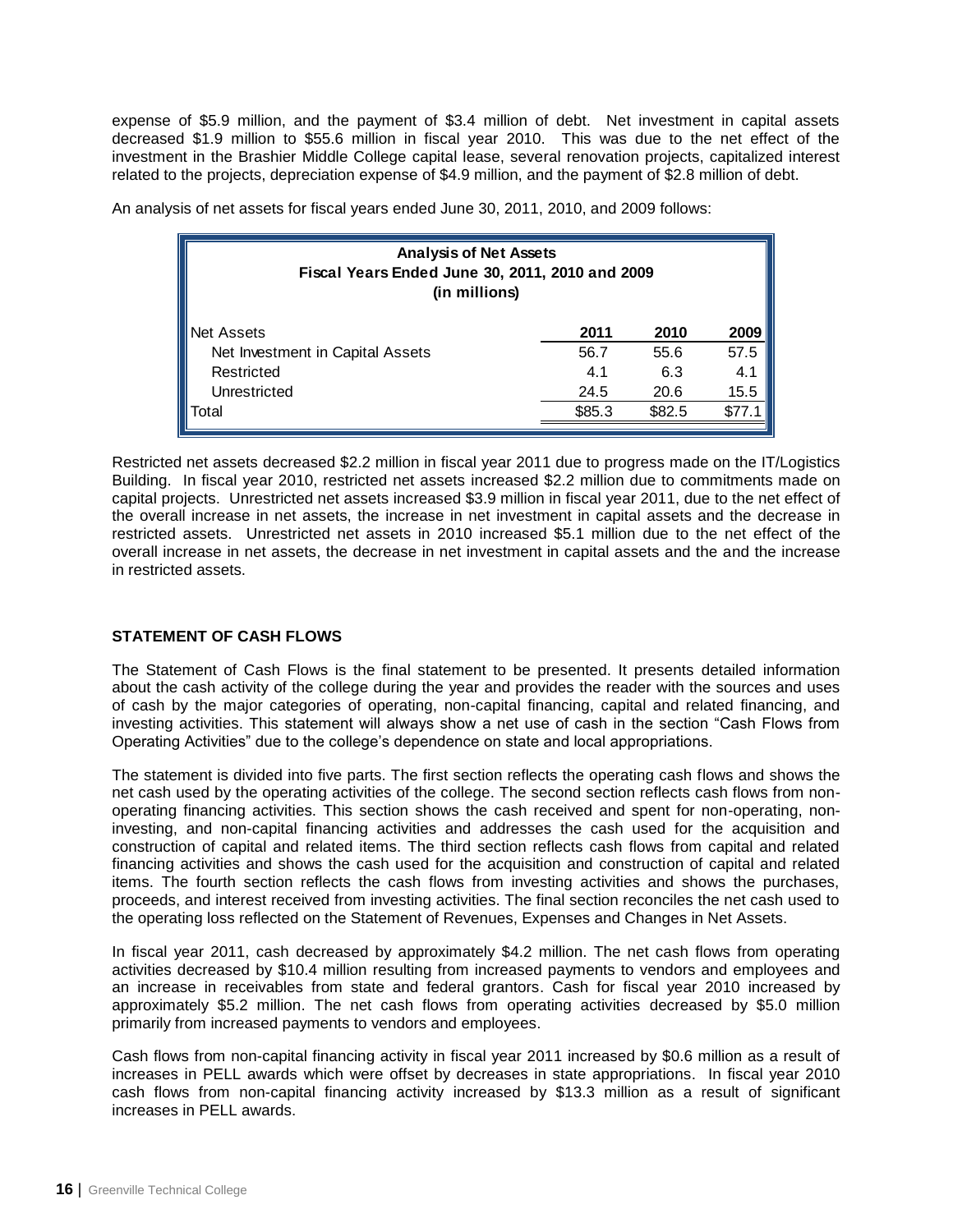Capital and related financing activities reduced cash for acquisition of capital assets and debt service payments. The change of \$3.7 million in fiscal year 2011 was the net result of an increase in principal payments on capital debt and a decrease in the draw on county bond funds for capital expenditures. The change of \$1.1 million in fiscal year 2010 was the net result of increased interest expenses and additional funds drawn from county bond proceeds.

Net cash used by investing activities during fiscal year 2011 decreased as the college held the level of investment in Certificates of Deposit steady. Net cash used by investing activities during fiscal year 2010 increased as the college purchased additional Certificates of Deposit in an attempt to increase interest income.

| <b>Summary of Cash Flows</b><br>As of June 30, 2011, 2010 and 2009 |               |        |        |  |  |  |  |
|--------------------------------------------------------------------|---------------|--------|--------|--|--|--|--|
| (in millions)                                                      |               |        |        |  |  |  |  |
|                                                                    | 2011          | 2010   | 2009   |  |  |  |  |
| Net cash flow used by operating activities                         | (57.1)        | (46.7) | (41.7) |  |  |  |  |
| Net cash flow provided by noncapital financing activities          | 60.9          | 60.3   | 47.0   |  |  |  |  |
| Net cash used by capital and related financing activities          | (8.2)         | (4.5)  | (5.6)  |  |  |  |  |
| Net cash provided (used) by investing activities                   | $0.2^{\circ}$ | (3.9)  | 1.4    |  |  |  |  |
| Net increase (decrease) in cash                                    | (4.2)         | 5.2    | 1.1    |  |  |  |  |
| Cash - beginning of year                                           | 19.2          | 14.0   | 12.9   |  |  |  |  |
| Cash - end of year                                                 | 15.0          | 19.2   | 14.0   |  |  |  |  |
|                                                                    |               |        |        |  |  |  |  |

### **Debt Administration**

At June 30, 2010 and 2011, the college's financial statements reflect \$20.8 million and \$19.7 million respectively in (general obligation) bonds payable. These bonds are general obligation bonds of the State backed by the full faith, credit and taxing power of the County of Greenville. Greenville County gives the college capital appropriations to service the debt of the general obligation bonds.

Also outstanding at June 30, 2010 and 2011 are two capital leases payable totaling \$26.8 million and \$24.7 million respectively for the purchase of the McAlister Square Mall, the construction of the first buildings on each of the Greer and Brashier Campuses and Brashier Middle College. State appropriations were designated to cover the debt service on the McAlister Square Mall but reductions in the appropriations have resulted in a shortfall that the college is currently funding. Rental income from the Middle College covers approximately 50 percent of the payments for that lease. For additional information on debt administration, please refer to Notes 15 and 16.

### **Economic Factors**

The State of South Carolina affirmed that the fiscal year ended with a surplus of \$296.5 million including an unobligated surplus of \$122.7 million for the fiscal year ended June 30, 2011. While this news is encouraging, there is no expectation of significant increases in state appropriations in the near future.

In fiscal year 2010-11, appropriations from the state to the college for operations decreased by 14.6 percent. State appropriations for capital expenditures were 25.4 percent lower than the previous year.

Another decrease in state funding for college operations for the 2011-12 fiscal year is expected. The college anticipates a decrease in funding of 3.1 percent or \$0.5 million. While this will create some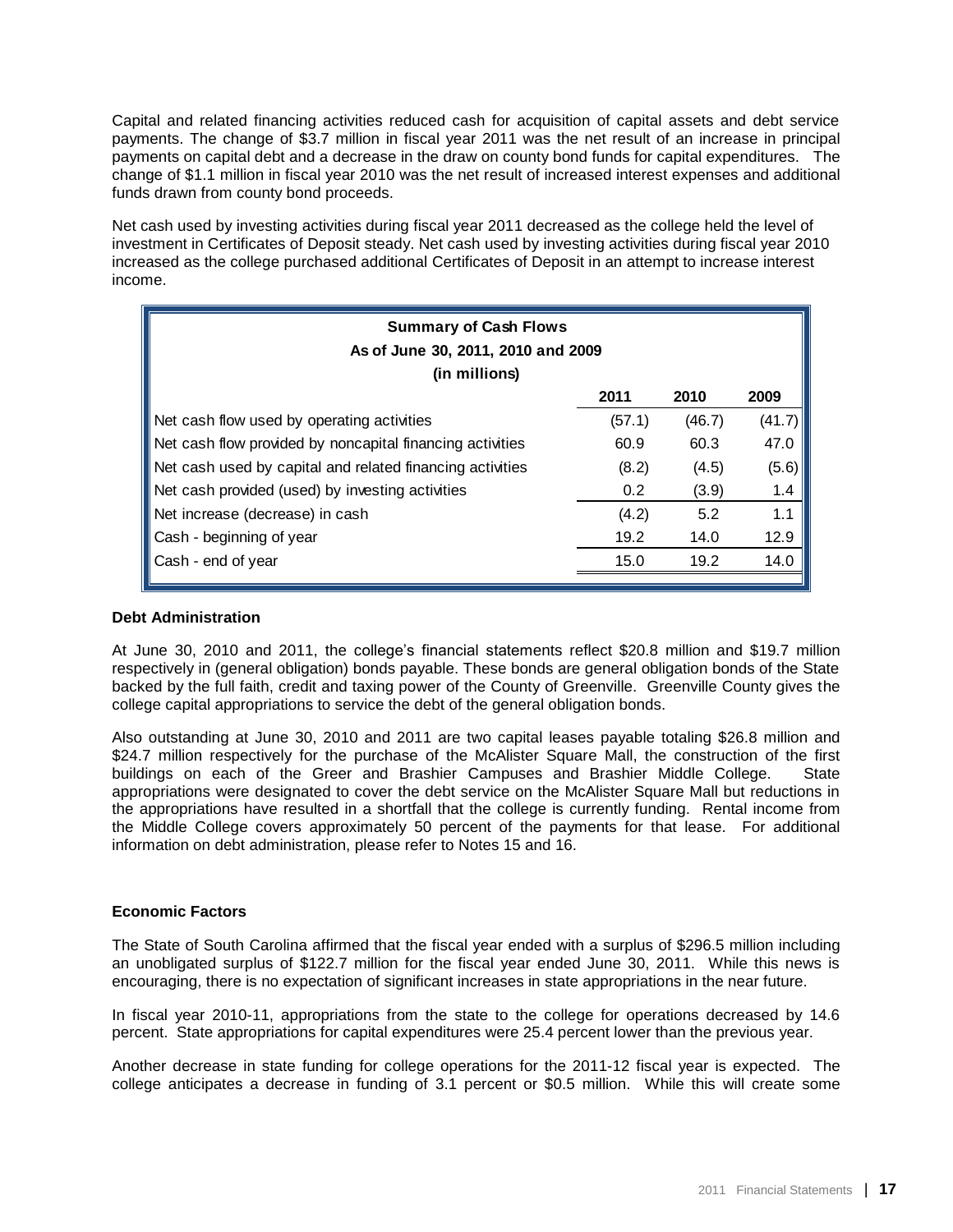challenges, the decrease is not nearly as large as the cuts in the prior three years and the college will continue to manage its resources efficiently.

On a positive note, the college will receive \$1.6 million from the state to address some of the college's deferred maintenance needs. Funds will be used for road and parking lot repairs, roof replacements and HVAC system replacements.

As state appropriations have decreased and enrollment growth has leveled off, the college is examining additional sources of revenues. In fiscal year 2010-11, the college leased a portion of its educational broadband licenses and will receive approximately \$6.8 million over the 30 year term of the lease.

While the college makes every effort to keep tuition costs to a minimum, decreasing state appropriations is making the college more dependent on tuition revenues from students. As a result, federal and state financial aid programs are an increasingly important factor in the financial well-being of the college.

## **Component Unit**

It has been determined that the Greenville Tech Foundation is a component unit of Greenville Technical College. The foundation's financial statements are included in this report and supplemental information is included in Note 24. Additional information regarding the Foundation can be obtained by mailing a request to Greenville Tech Foundation, Inc. PO Box 5616, Greenville, SC 29606-5616.

Jacqueline R. Di Vice President for Finance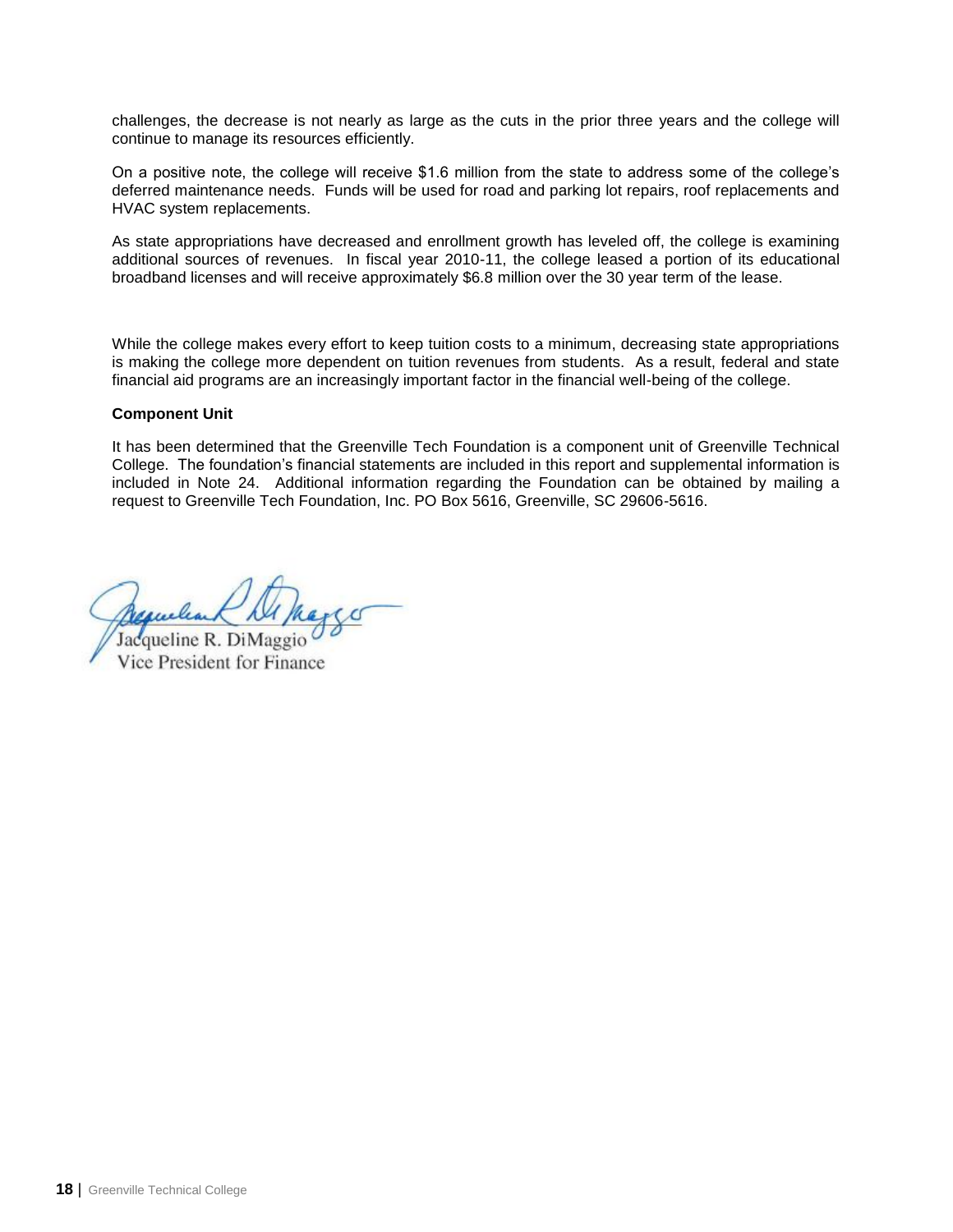Statement of Net Assets June 30, 2011 and June 30, 2010

<span id="page-20-0"></span>

| <b>ASSETS</b><br><b>CURRENT ASSETS</b>                      | 2011             | 2010                   |
|-------------------------------------------------------------|------------------|------------------------|
| Cash and Cash Equivalents                                   | \$<br>15,026,312 | \$<br>19,202,559       |
| Investments                                                 | 9,599,674        | 9,527,757              |
| Accounts Receivable, Net                                    | 11,605,621       | 4,875,206              |
| <b>Bond Proceeds Receivable</b>                             | 316,287          | 597,742                |
| Inventories                                                 | 3,565,642        | 3,072,680              |
| <b>Other Assets</b>                                         | 1,033,553        | 1,577,351              |
|                                                             |                  |                        |
| <b>Total Current Assets</b>                                 | 41,147,089       | 38,853,295             |
| NONCURRENT ASSETS                                           |                  |                        |
| Federal Perkins Loan Receivable                             | 262              | 262                    |
| Capital Assets, Net of Accumulated Depreciation             | 100,775,118      | 102,686,911            |
| <b>Total Noncurrent Assets</b>                              | 100,775,380      | 102,687,173            |
| <b>Total Assets</b>                                         | 141,922,469      | 141,540,468            |
|                                                             |                  |                        |
| <b>LIABILITIES</b>                                          |                  |                        |
| <b>CURRENT LIABILITIES</b>                                  |                  |                        |
| Accounts Payable                                            | 2,308,269        | 1,290,691              |
| Accrued Payroll and Related Liabilities                     | 604,193          | 563,396                |
| Long Term Liabilities - Current Portion<br>Deferred Revenue | 3,509,478        | 3,343,633              |
| <b>Funds Held for Others</b>                                | 5,373,857        | 5,105,173<br>1,011,943 |
|                                                             | 373,772          |                        |
| <b>Total Current Liabilities</b>                            | 12,169,569       | 11,314,836             |
| NONCURRENT LIABILITIES                                      |                  |                        |
| <b>Bonds Payable</b>                                        | 18,480,000       | 19,680,000             |
| Capital Leases Payable                                      | 22,750,000       | 24,940,000             |
| <b>Compensated Absences Payable</b>                         | 3,200,443        | 3,061,649              |
|                                                             |                  |                        |
| Total Noncurrent Liabilities                                | 44,430,443       | 47,681,649             |
| <b>Total Liabilities</b>                                    | 56,600,012       | 58,996,485             |
| <b>NET ASSETS</b>                                           |                  |                        |
| Invested in Capital Assets, Net of Related Debt             | 56,691,405       | 55,644,652             |
| <b>Restricted For:</b>                                      |                  |                        |
| Expendable:                                                 |                  |                        |
| <b>Capital Projects</b>                                     | 4,063,072        | 6,297,742              |
| Loans                                                       | 21,293           | 21,293                 |
| Unrestricted (note 11)                                      | 24,546,687       | 20,580,296             |
| <b>Total Net Assets</b>                                     | 85,322,457       | 82,543,983<br>\$       |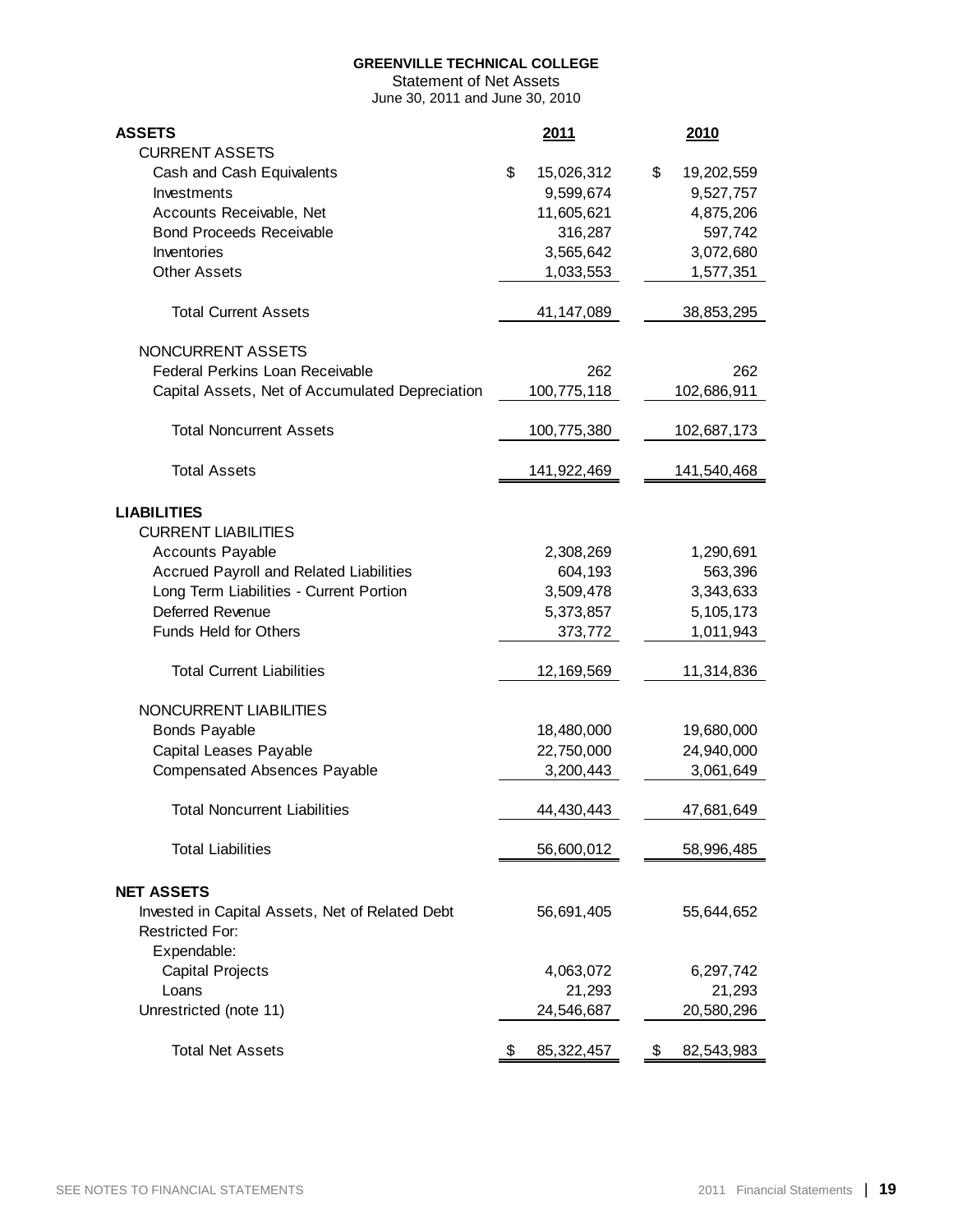#### Statement of Revenues, Expenses, and Changes in Net Assets For the Years Ended June 30, 2011 and June 30, 2010

<span id="page-21-0"></span>

| <b>REVENUES</b>                                | 2011             | 2010             |
|------------------------------------------------|------------------|------------------|
| OPERATING REVENUES                             |                  |                  |
| <b>Student Tuition and Fees (Net)</b>          | \$<br>29,025,781 | \$<br>30,307,515 |
| <b>Federal Grants and Contracts</b>            | 5,593,759        | 6,227,075        |
| <b>State Grants and Contracts</b>              | 12,262,899       | 12,538,718       |
| Sales and Services of Educational Departments  | 646,839          | 639,379          |
| <b>Auxiliary Enterprises (Net)</b>             | 5,766,792        | 5,948,067        |
| <b>Other Operating Revenues</b>                | 1,059,622        | 927,181          |
| <b>Total Operating Revenues</b>                | 54,355,692       | 56,587,935       |
| <b>EXPENSES</b>                                |                  |                  |
| OPERATING EXPENSES                             |                  |                  |
| <b>Salaries</b>                                | 47,875,256       | 47,238,522       |
| <b>Benefits</b>                                | 12,607,130       | 11,924,571       |
| Scholarships and Fellowships                   | 20,936,713       | 19,405,001       |
| <b>Utilities</b>                               | 2,842,110        | 2,730,827        |
| Supplies and Other Services                    | 26,638,080       | 22,824,660       |
| Depreciation                                   | 5,853,045        | 4,908,497        |
| <b>Total Operating Expenses</b>                | 116,752,334      | 109,032,078      |
| Operating Income (Loss)                        | (62, 396, 642)   | (52, 444, 143)   |
| <b>NONOPERATING REVENUES (EXPENSES)</b>        |                  |                  |
| <b>State Appropriations</b>                    | 15,033,690       | 17,595,128       |
| <b>County Appropriations</b>                   | 10,547,851       | 10,009,941       |
| Interest Income                                | 294,276          | 218,871          |
| Gain (Loss) on Disposal of Capital Assets      | 1,448            | (401, 314)       |
| Interest Expense on Capital Asset Related Debt | (1,738,675)      | (2, 196, 495)    |
| <b>Federal Grants and Contracts</b>            | 39,650,020       | 30,734,132       |
| State and Local Grants and Contracts           | 764,577          | 1,045,475        |
| <b>Net Nonoperating Revenues</b>               | 64,553,187       | 57,005,738       |
| Income (Loss) Before Other Revenues, Expenses, |                  |                  |
| Gains or Losses                                | 2,156,545        | 4,561,595        |
| <b>State Capital Appropriations</b>            | 614,729          | 824,512          |
| Transfers to/from Other State Agencies         | 7,200            | 41,052           |
| Increase in Net Assets                         | 2,778,474        | 5,427,159        |
| <b>NET ASSETS</b>                              |                  |                  |
| Net Assets - Beginning of Year                 | 82,543,983       | 77,116,824       |
| Net Assets - End of Year                       | \$<br>85,322,457 | \$<br>82,543,983 |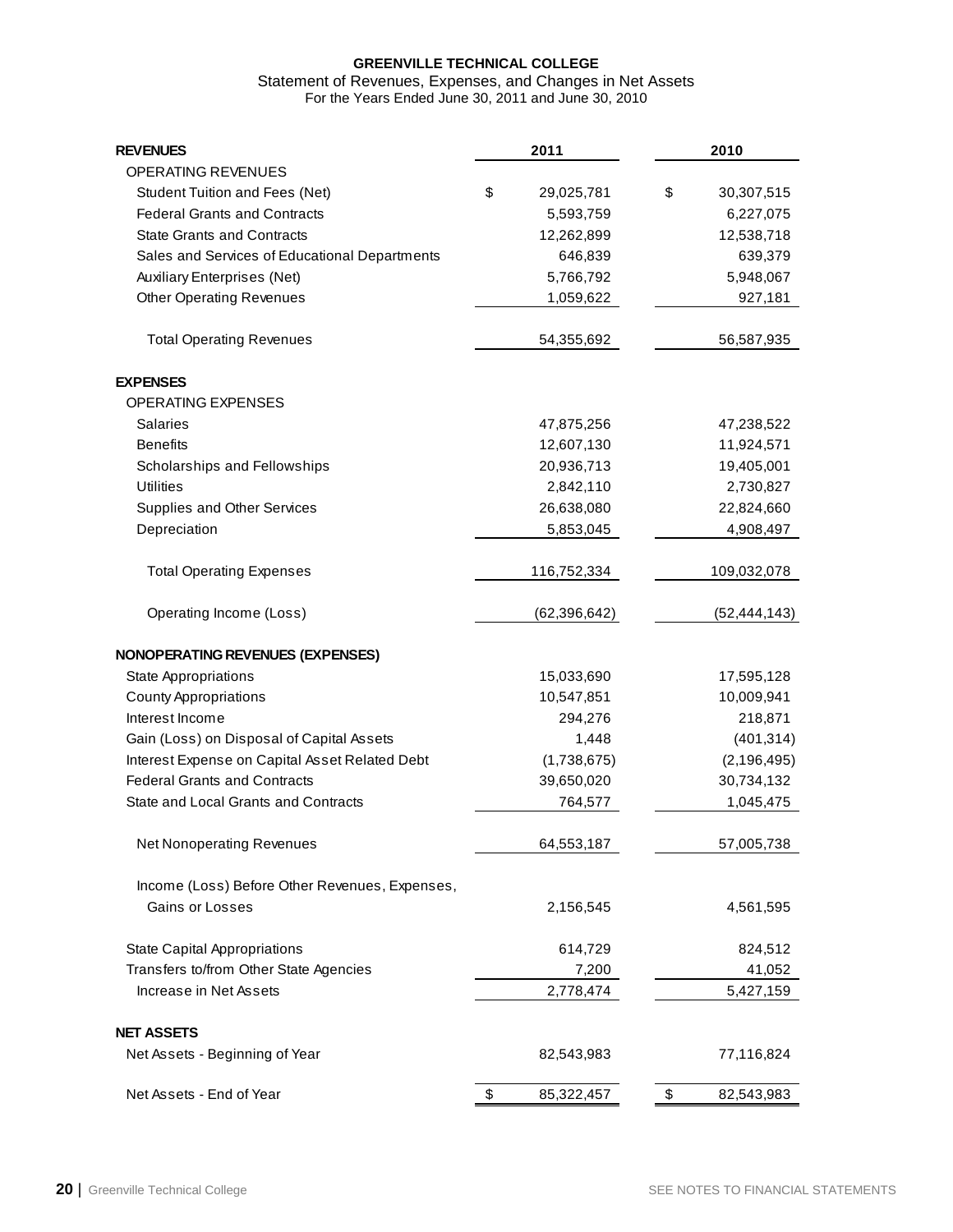Statement of Cash Flows

For the Years Ended June 30, 2011 and June 30, 2010

<span id="page-22-0"></span>

| <b>CASH FLOWS FROM OPERATING ACTIVITIES</b><br><b>Tuition and Fees</b><br>Federal, State and Local Grants and Contracts<br>Federal Student Loan Proceeds<br>Sales and Services of Educational Departments<br><b>Auxiliary Enterprise Charges</b><br><b>Other Receipts</b><br><b>Federal Student Loans Disbursed</b><br>Payments to Vendors | \$<br>2011<br>29,309,668<br>17,073,153<br>54,693,997<br>652,767<br>5,273,830<br>2,292,754<br>(57, 375, 335)<br>(61, 316, 868) | \$<br>2010<br>32,032,091<br>18,507,343<br>51,710,173<br>728,877<br>5,939,056<br>681,945<br>(51,709,917)<br>(56,809,086) |
|--------------------------------------------------------------------------------------------------------------------------------------------------------------------------------------------------------------------------------------------------------------------------------------------------------------------------------------------|-------------------------------------------------------------------------------------------------------------------------------|-------------------------------------------------------------------------------------------------------------------------|
| Payments to Employees                                                                                                                                                                                                                                                                                                                      | (47, 672, 459)                                                                                                                | (47, 765, 248)                                                                                                          |
| Net Cash Provided (Used) by Operating Activities                                                                                                                                                                                                                                                                                           | (57,068,493)                                                                                                                  | (46,684,766)                                                                                                            |
| <b>CASH FLOWS FROM NONCAPITAL FINANCING ACTIVITIES</b>                                                                                                                                                                                                                                                                                     |                                                                                                                               |                                                                                                                         |
| <b>State Appropriations</b>                                                                                                                                                                                                                                                                                                                | 15,058,254                                                                                                                    | 17,561,956                                                                                                              |
| <b>County Appropriations</b>                                                                                                                                                                                                                                                                                                               | 10,547,850                                                                                                                    | 10,009,941                                                                                                              |
| State, Local and Federal Grants, Gifts and Contracts - Non Operating                                                                                                                                                                                                                                                                       | 35,308,677                                                                                                                    | 32,713,543                                                                                                              |
| Net Cash Flows Provided by Noncapital Financing Activities                                                                                                                                                                                                                                                                                 | 60,914,781                                                                                                                    | 60,285,440                                                                                                              |
|                                                                                                                                                                                                                                                                                                                                            |                                                                                                                               |                                                                                                                         |
| <b>CASH FLOWS FROM CAPITAL AND RELATED FINANCING ACTIVITIES</b>                                                                                                                                                                                                                                                                            |                                                                                                                               |                                                                                                                         |
| <b>State Appropriations</b>                                                                                                                                                                                                                                                                                                                | 738,406                                                                                                                       | 1,034,842                                                                                                               |
| Purchase of Capital Assets                                                                                                                                                                                                                                                                                                                 | (4,067,945)                                                                                                                   | (3,979,162)                                                                                                             |
| Expenditure of bond proceeds held by county                                                                                                                                                                                                                                                                                                | 312,181                                                                                                                       | 3,537,168                                                                                                               |
| Principal Paid on Capital Debt                                                                                                                                                                                                                                                                                                             | (3,240,000)                                                                                                                   | (2,790,000)                                                                                                             |
| Interest Paid on Capital Debt                                                                                                                                                                                                                                                                                                              | (1,926,581)                                                                                                                   | (2, 292, 437)                                                                                                           |
| Net Cash Provided by Capital and Related Financing Activities                                                                                                                                                                                                                                                                              | (8, 183, 939)                                                                                                                 | (4,489,589)                                                                                                             |
| <b>CASH FLOWS FROM INVESTING ACTIVITIES</b>                                                                                                                                                                                                                                                                                                |                                                                                                                               |                                                                                                                         |
| Proceeds from Sales and Maturities of Investments                                                                                                                                                                                                                                                                                          | 10,798,231                                                                                                                    | 10,774,212                                                                                                              |
| Interest on Investments                                                                                                                                                                                                                                                                                                                    | 161,404                                                                                                                       | 80,344                                                                                                                  |
| Purchase of Investments                                                                                                                                                                                                                                                                                                                    | (10, 798, 231)                                                                                                                | (14, 774, 212)                                                                                                          |
| Net cash Flows Provided (Used) by Investing Activities                                                                                                                                                                                                                                                                                     | 161,404                                                                                                                       | (3,919,656)                                                                                                             |
| Net Increase (Decrease) in Cash                                                                                                                                                                                                                                                                                                            | (4, 176, 247)                                                                                                                 | 5,191,429                                                                                                               |
| Cash - Beginning of Year                                                                                                                                                                                                                                                                                                                   | 19,202,559                                                                                                                    | 14,011,130                                                                                                              |
| Cash - End of Year                                                                                                                                                                                                                                                                                                                         | 15,026,312                                                                                                                    | \$<br>19,202,559                                                                                                        |
|                                                                                                                                                                                                                                                                                                                                            |                                                                                                                               |                                                                                                                         |
| Reconciliation of Net Operating Revenue (Expenses) to Net Cash<br><b>Provided (Used) by Operating Activities:</b><br>Operating Income (Loss)<br>Adjustments to Reconcile Net Income (Loss) to Net Cash                                                                                                                                     | \$<br>(62, 396, 642)                                                                                                          | \$<br>(52, 444, 143)                                                                                                    |
| Provided (Used) by Operating Activities<br><b>Depreciation Expense</b><br>Change in Assets and Liabilities                                                                                                                                                                                                                                 | 5,853,045                                                                                                                     | 4,908,497                                                                                                               |
| Receivables, Net                                                                                                                                                                                                                                                                                                                           | (2,422,717)                                                                                                                   | 893,657                                                                                                                 |
| Inventories                                                                                                                                                                                                                                                                                                                                | (492, 962)                                                                                                                    | (9,011)                                                                                                                 |
| Deferred Charges and Prepaid Expenses                                                                                                                                                                                                                                                                                                      | 594,520                                                                                                                       | (98, 620)                                                                                                               |
| Accounts Payable                                                                                                                                                                                                                                                                                                                           | 1,166,224                                                                                                                     | (499, 261)                                                                                                              |
| <b>Compensated Absences</b>                                                                                                                                                                                                                                                                                                                | 154,639                                                                                                                       | 146,268                                                                                                                 |
| Deferred Revenue                                                                                                                                                                                                                                                                                                                           | 475,057                                                                                                                       | 416,099                                                                                                                 |
| Deposits Held for Others                                                                                                                                                                                                                                                                                                                   | 343                                                                                                                           | 1,748                                                                                                                   |
| Net Cash Provided (Used) by Operating Activities                                                                                                                                                                                                                                                                                           | \$<br>(57,068,493)                                                                                                            | \$<br>(46, 684, 766)                                                                                                    |
|                                                                                                                                                                                                                                                                                                                                            |                                                                                                                               |                                                                                                                         |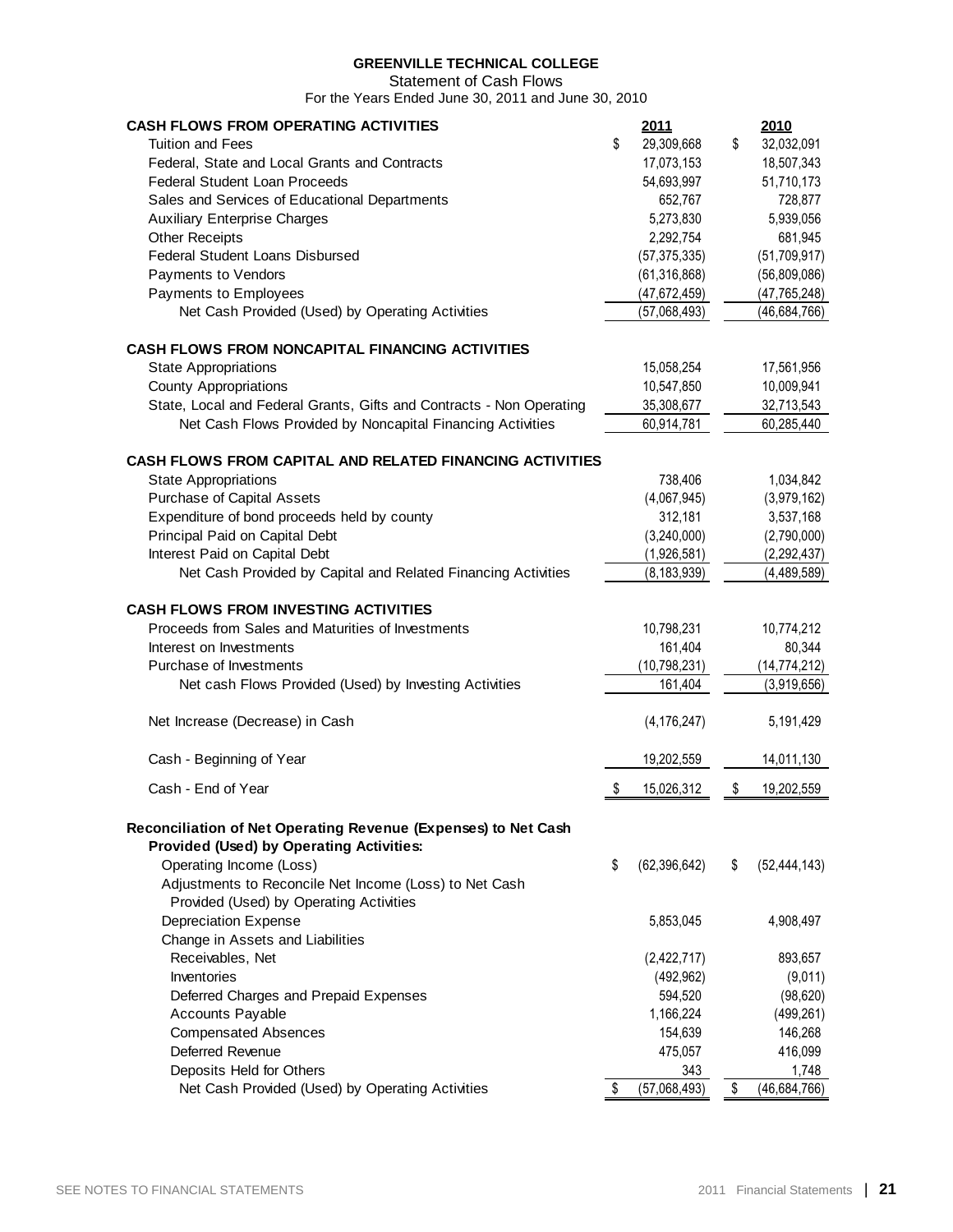# **COMPONENT UNIT OF GREENVILLE TECHNICAL COLLEGE**

#### GREENVILLE TECH FOUNDATION, INC. AND SUBSIDARIES Component Unit Consolidated Statement of Financial Position For the Years Ended June 30, 2011 and June 30, 2010

<span id="page-23-0"></span>

| <b>ASSETS</b>                             | 2011             | 2010             |
|-------------------------------------------|------------------|------------------|
| Unrestricted cash and cash equivalents    | \$<br>181,672    | \$<br>784,770    |
| Restricted cash                           | 2,071,522        | 1,288,942        |
| Short term investments                    |                  | 100,000          |
| Pledges receivable                        | 81,045           | 45,037           |
| Student loans receivable                  | 6,680            | 4,777            |
| Accounts receivable, net                  | 256,324          | 117,782          |
| Prepaid expenses                          | 33,755           | 28,796           |
| Investments                               | 5,116,124        | 4,414,871        |
| Property and equipment, net               | 27,850,891       | 28,553,538       |
| Cash value of life insurance              | 32,736           | 28,544           |
| Charitable remainder trusts receivable    | 118,049          | 150,826          |
| Loan costs, net                           | 272,276          | 282,803          |
| <b>TOTAL ASSETS</b>                       | \$<br>36,021,074 | \$<br>35,800,686 |
| <b>LIABILITIES</b>                        |                  |                  |
| Accounts payable                          | 167,662          | 215,639          |
| Deferred income                           | 18,477           | 300,639          |
| Customer deposits                         | 50,911           | 71,628           |
| Bonds payable                             | 8,280,000        | 8,410,000        |
| Notes payable                             | 16,160,586       | 16,964,106       |
| Interest rate swap                        | 2,080,085        | 2,337,043        |
| <b>Total Liabilities</b>                  | \$<br>26,757,721 | \$<br>28,299,055 |
| <b>NET ASSETS</b>                         |                  |                  |
| Unrestricted                              | 2,074,257        | 1,318,453        |
| Unrestricted - Board designated endowment | 1,536,847        | 1,272,496        |
| <b>Total Unrestricted</b>                 | 3,611,104        | 2,590,949        |
| Temporarily restricted                    | 1,948,659        | 1,617,133        |
| Permanently restricted - endowed          | 3,703,590        | 3,293,549        |
| <b>Total Net Assets</b>                   | 9,263,353        | 7,501,631        |
| <b>TOTAL LIABILITIES AND NET ASSETS</b>   | \$<br>36,021,074 | \$<br>35,800,686 |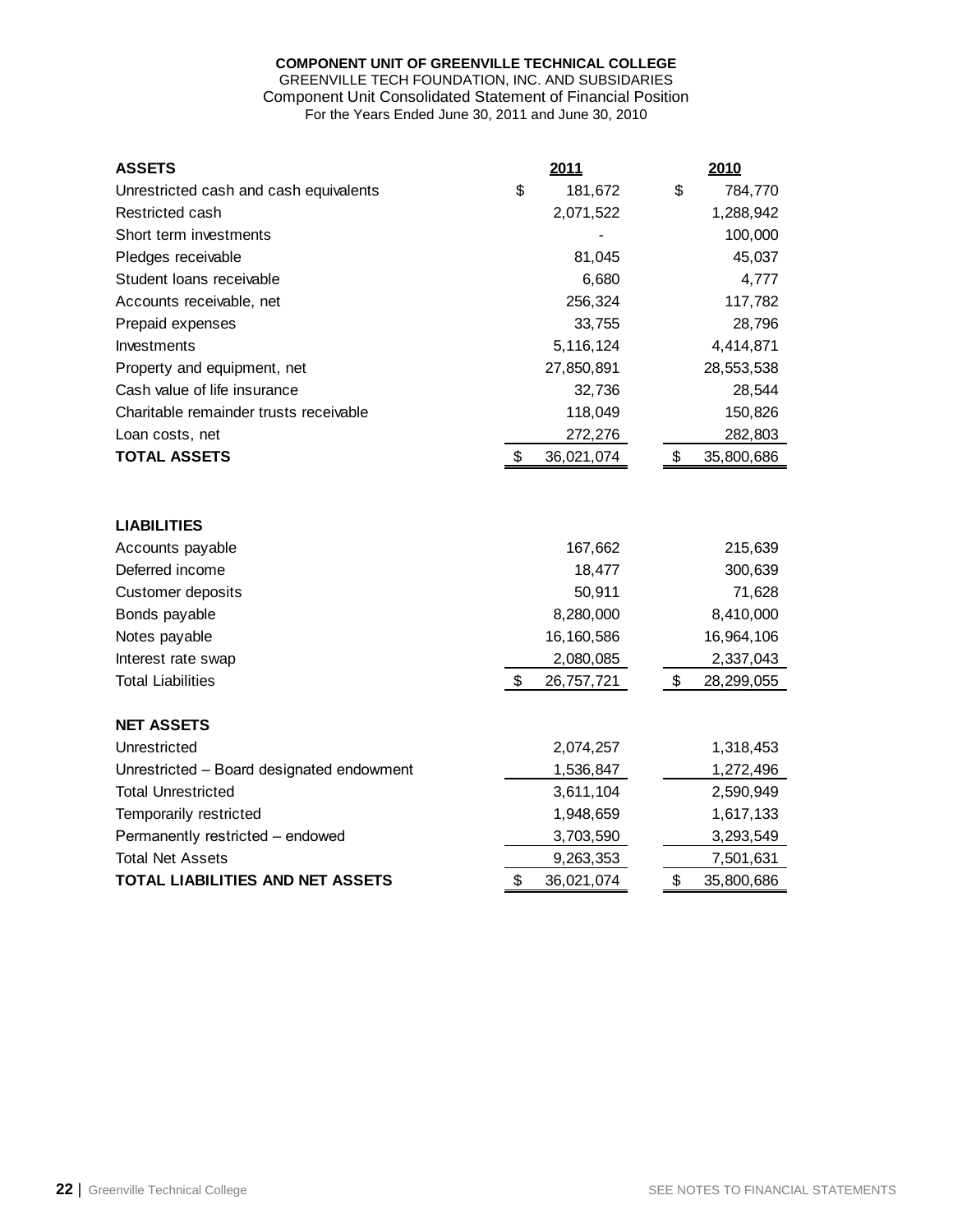### **COMPONENT UNIT OF GREENVILLE TECHNICAL COLLEGE**

#### GREENVILLE TECH FOUNDATION, INC. AND SUBSIDARIES Component Unit Consolidated Statement of Activities for Year Ended June 30, 2011

<span id="page-24-0"></span>

|                                               | <b>Unrestricted</b> | Temporarily<br><b>Restricted</b> | Permanently<br><b>Restricted</b> | Total           |
|-----------------------------------------------|---------------------|----------------------------------|----------------------------------|-----------------|
| SUPPORT AND REVENUE                           |                     |                                  |                                  |                 |
| Contributions                                 | \$<br>117,227       | \$<br>713,336                    | \$<br>335,664                    | \$<br>1,166,227 |
| Property and equipment donations              | 210,537             |                                  |                                  | 210,537         |
| Charitable trusts, change in value            | 423,177             | (45)                             |                                  | 423,132         |
| Interest and dividend income                  | 82,073              | 119,241                          |                                  | 201,314         |
| Management fee income                         | 171,000             |                                  |                                  | 171,000         |
| Rental income                                 | 4,300,492           |                                  |                                  | 4,300,492       |
| Gain on investments                           | 209,717             | 332,571                          |                                  | 542,288         |
| Miscellaneous                                 | 358,674             | (5, 139)                         |                                  | 353,535         |
| <b>Transfers</b>                              | (16, 518)           | (57, 859)                        | 74,377                           |                 |
| Net assets released from restrictions         | 770,579             | (770, 579)                       |                                  |                 |
|                                               | 6,626,958           | 331,526                          | 410,041                          | 7,368,525       |
| <b>EXPENSES</b>                               |                     |                                  |                                  |                 |
| College support:                              |                     |                                  |                                  |                 |
| Scholarships                                  | 170,212             |                                  |                                  | 170,212         |
| Student programs                              | 140,374             |                                  |                                  | 140,374         |
| College faculty/staff development             | 103,439             |                                  |                                  | 103,439         |
| College departmental supplies and activities  | 135,623             |                                  |                                  | 135,623         |
| Equipment purchases/gifts in kind             | 299,813             |                                  |                                  | 299,813         |
| Other college support                         | 145,712             |                                  |                                  | 145,712         |
| <b>GTF Brashier Charter School</b>            | 227,484             |                                  |                                  | 227,484         |
| <b>GTF Student Housing</b>                    | 1,847,719           |                                  |                                  | 1,847,719       |
| Interest expense                              | 1,070,657           |                                  |                                  | 1,070,657       |
| Cost of financing                             | (204, 294)          |                                  |                                  | (204, 294)      |
| Property fees                                 | 2,926               |                                  | $\blacksquare$                   | 2,926           |
| Total program expenses - college support      | 3,939,665           | $\overline{\phantom{a}}$         | $\overline{\phantom{a}}$         | 3,939,665       |
| Operations:                                   |                     |                                  |                                  |                 |
| Building and grounds upkeep                   | 452,250             |                                  |                                  | 452,250         |
| Compensation                                  | 251,874             |                                  |                                  | 251,874         |
| Depreciation and amortization                 | 366,116             |                                  |                                  | 366,116         |
| Insurance                                     | 36,724              |                                  |                                  | 36,724          |
| Investment management fees - UBS              | 44,040              |                                  |                                  | 44,040          |
| Miscellaneous expense                         | 15,115              |                                  |                                  | 15,115          |
| NEON expenses                                 | 1,060               |                                  |                                  | 1,060           |
| Office expenses and supplies                  | 51,195              |                                  |                                  | 51,195          |
| Professional and other fees                   | 136,053             |                                  |                                  | 136,053         |
| Property and other miscellaneous taxes        | 47,917              |                                  |                                  | 47,917          |
| Softw are updates/maintenance fee             | 26,363              |                                  |                                  | 26,363          |
| Telecommunications/user fees                  | 4,180               |                                  |                                  | 4,180           |
| Uncollectible pledges and accounts receivable | 6,814               |                                  |                                  | 6,814           |
| Interest expense                              | 43,997              |                                  |                                  | 43,997          |
| Cost of financing                             | 3,617               |                                  |                                  | 3,617           |
| <b>Utilities</b>                              | 108,996             |                                  |                                  | 108,996         |
| Total management and general - operations     | 1,596,311           |                                  |                                  | 1,596,311       |
| <b>Fundraising expenses</b>                   | 70,827              |                                  |                                  | 70,827          |
| Total expenses                                | 5,606,803           |                                  |                                  | 5,606,803       |
| <b>CHANGE IN NET ASSETS</b>                   | 1,020,155           | 331,526                          | 410,041                          | 1,761,722       |
| NET ASSETS, BEGINNING OF YEAR                 | 2,590,949           | 1,617,133                        | 3,293,549                        | 7,501,631       |
| NET ASSETS, END OF YEAR                       | \$3,611,104         | \$1,948,659                      | \$3,703,590                      | \$<br>9,263,353 |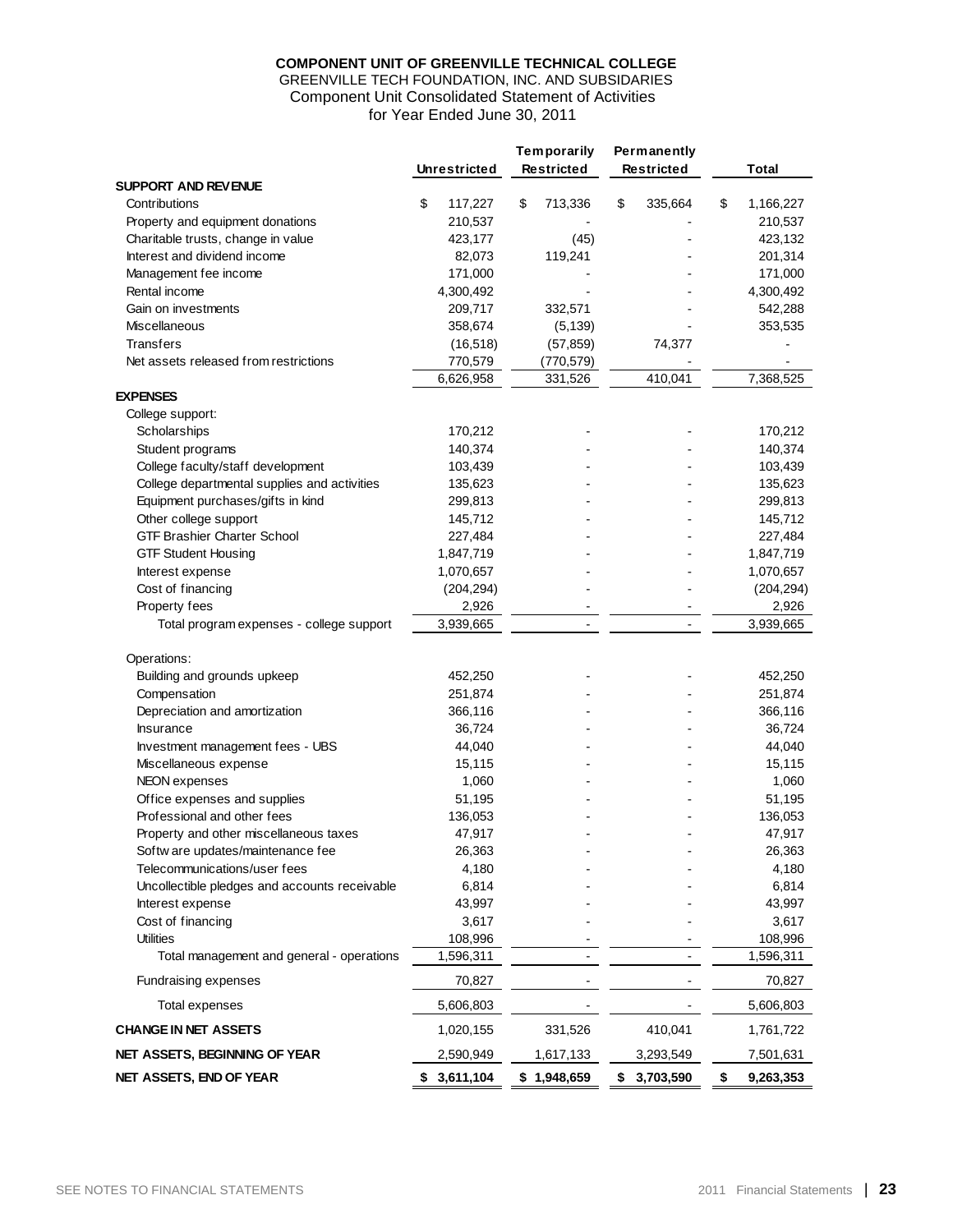### **COMPONENT UNIT OF GREENVILLE TECHNICAL COLLEGE**

### GREENVILLE TECH FOUNDATION, INC. AND SUBSIDARIES Component Unit Consolidated Statement of Activities for Year Ended June 30, 2010

<span id="page-25-0"></span>

|                                               |                     | Temporarily       | Permanently       |                 |
|-----------------------------------------------|---------------------|-------------------|-------------------|-----------------|
|                                               | <b>Unrestricted</b> | <b>Restricted</b> | <b>Restricted</b> | Total           |
| <b>SUPPORT AND REVENUE</b>                    |                     |                   |                   |                 |
| Contributions                                 | \$<br>63,077        | \$<br>676,365     | \$<br>46,644      | \$<br>786,086   |
| Property and equipment donations              | 752,858             |                   |                   | 752,858         |
| Charitable trusts, change in value            | (87, 247)           | (952)             |                   | (88, 199)       |
| Interest and dividend income                  | 106,597             | 150,296           |                   | 256,893         |
| Management fee income                         | 171,000             |                   |                   | 171,000         |
| Rental income                                 | 4,449,005           |                   |                   | 4,449,005       |
| Gain/(loss) on investments                    | 94,693              | 164,832           |                   | 259,525         |
| <b>Miscellaneous</b>                          | 221,189             | 8,927             |                   | 230,116         |
| Net assets released from restrictions         | 597,382             | (597, 382)        |                   |                 |
|                                               | 6,368,554           | 402,086           | 46,644            | 6,817,284       |
| <b>EXPENSES</b>                               |                     |                   |                   |                 |
| College support:                              |                     |                   |                   |                 |
| Scholarships                                  | 196,908             |                   |                   | 196,908         |
| Student programs                              | 178,515             |                   |                   | 178,515         |
| College faculty/staff development             | 15,973              |                   |                   | 15,973          |
| College departmental supplies and activities  | 126,154             |                   |                   | 126,154         |
| Equipment purchases/gifts in kind             | 830,267             |                   |                   | 830,267         |
| Other college support                         | 97,447              |                   |                   | 97,447          |
| <b>GTF Brashier Charter School</b>            | 190,657             |                   |                   | 190,657         |
| <b>GTF Student Housing</b>                    | 1,638,840           |                   |                   | 1,638,840       |
| Interest expense                              | 1,800,863           |                   |                   | 1,800,863       |
| Cost of financing                             | 563,252             |                   |                   | 563,252         |
| Property fees                                 | 2,926               |                   |                   | 2,926           |
| Total program expenses - college support      | 5,641,802           |                   | $\blacksquare$    | 5,641,802       |
|                                               |                     |                   |                   |                 |
| Operations:                                   |                     |                   |                   |                 |
| Building and grounds upkeep                   | 449,557             |                   |                   | 449,557         |
| Compensation                                  | 228,603             |                   |                   | 228,603         |
| Depreciation and amortization                 | 406,228             |                   |                   | 406,228         |
| Impairment of long lived asset                | 605,000             |                   |                   | 605,000         |
| <b>Insurance</b>                              | 36,824              |                   |                   | 36,824          |
| Investment management fees - UBS              | 70,295              |                   |                   | 70,295          |
| Marketing                                     | 30,446              |                   |                   | 30,446          |
| Miscellaneous expense                         | 3,663               |                   |                   | 3,663           |
| NEON expenses                                 | 96,670              |                   |                   | 96,670          |
| Office expenses and supplies                  | 14,800              |                   |                   | 14,800          |
| Professional and other fees                   | 96,010              |                   |                   | 96,010          |
| Property and other miscellaneous taxes        | 43,213              |                   |                   | 43,213          |
| Softw are updates/maintenance fee             | 23,877              |                   |                   | 23,877          |
| Telecommunications/user fees                  | 4,000               |                   |                   | 4,000           |
| Uncollectible pledges and accounts receivable | 1,537               |                   |                   | 1,537           |
| Interest expense                              | 48,726              |                   |                   | 48,726          |
| Cost of financing                             | 14,228              |                   |                   | 14,228          |
| <b>Utilities</b>                              | 97,304              |                   |                   | 97,304          |
| Total management and general - operations     | 2,270,981           |                   |                   | 2,270,981       |
| <b>Fundraising expenses</b>                   | 24,563              |                   |                   | 24,563          |
| Total expenses                                | 7,937,346           |                   |                   | 7,937,346       |
| <b>CHANGE IN NET ASSETS</b>                   | (1,568,792)         | 402,086           | 46,644            | (1, 120, 062)   |
| NET ASSETS, BEGINNING OF YEAR                 | 4,159,741           | 1,215,047         | 3,246,905         | 8,621,693       |
| NET ASSETS, END OF YEAR                       | \$2,590,949         | \$1,617,133       | \$3,293,549       | \$<br>7,501,631 |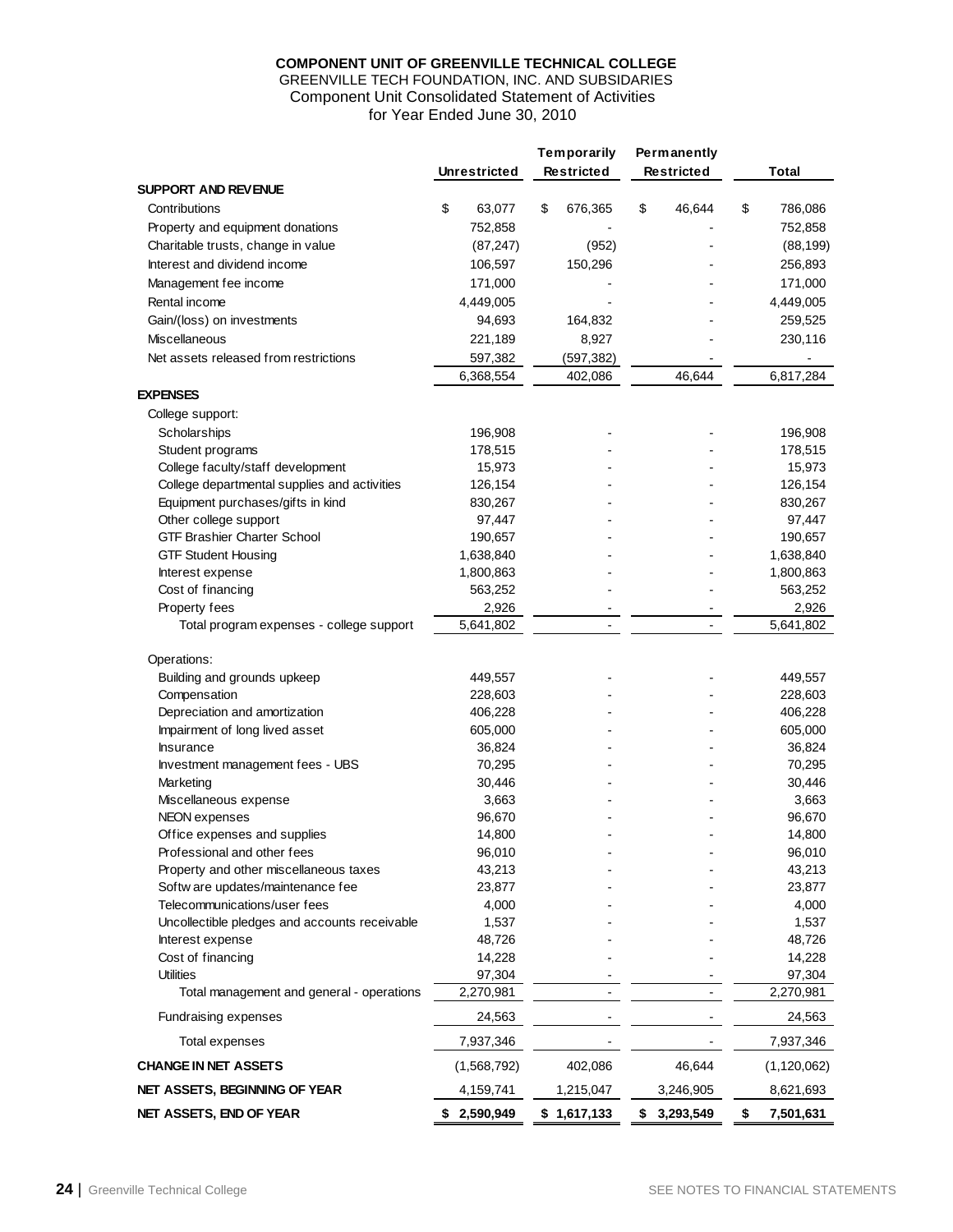Notes to Financial Statements June 30, 2011 and June 30, 2010

## <span id="page-26-0"></span>**NOTE 1 - SUMMARY OF SIGNIFICANT ACCOUNTING POLICIES**

**A. Nature of Operations:** Greenville Technical College (the "college"), a member institution of the South Carolina Technical College System, provides a range of educational programs to meet the needs of the adult population of Greenville County. Included in this range of programs are technical and occupational associate degree, diploma and certificate curricula that are consistent with the needs of employers in the college's service area. As an integral part of this mission, the college provides a program of continuing education designed to satisfy the occupational demands of employers through retraining and upgrading the skills of individual employees. The college also provides a variety of developmental education programs, support services and offerings to assist students in meeting their personal and professional educational objectives.

**B. Reporting Entity:** The financial reporting entity, as defined by the Governmental Accounting Standards Board (GASB) consists of the primary government, organizations for which the primary government is financially accountable and other organizations for which the nature and significance of their relationship with the primary government are such that exclusion could cause the financial statements to be misleading or incomplete. Accordingly, the financial statements include the accounts of Greenville Technical College, as the primary government, and the accounts of Greenville Tech Foundation, Inc. (the "Foundation"), its component unit. The college is part of the primary government of the State of South Carolina. However, based on the nature and significance of the Foundation's relationship with the State of South Carolina, the Foundation is not a component unit of the State of South Carolina.

The Foundation is a legally separate, tax-exempt component unit of the college. The Foundation acts primarily as a fund-raising organization to supplement the resources that are available to the college in support of its programs. The 35-member Board of the Foundation is self-perpetuating and consists of community leaders, friends of the college, and graduates. Although the college does not control the timing or amount of receipts from the Foundation, the majority of resources or income thereon, which the Foundation holds and invests are restricted to the activities of the college by the donors. Because these restricted resources held by the Foundation can only be used by, or for the benefit of, the college, the Foundation is considered a component unit of the college. The Foundation is reported in separate financial statements because of the difference in its reporting model, as further described below.

The Foundation is a private not-for-profit organization that reports its financial results under Financial Accounting Standards Board (FASB) Statements. Most significant to the Foundation's operations and reporting model are FASB Statement No. 116, *Accounting for Contributions Received and Contributions Made,* and FASB Statement No. 117, *Financial Reporting for Not-for-Profit Organizations.* As such, certain revenue recognition criteria and presentation features are different from GASB revenue recognition criteria and presentation features. No modifications have been made to the Foundation's financial information in the college's financial reporting entity for these differences. However, significant note disclosures to the Foundation's financial statements have been incorporated into the college's notes to the financial statements. (See Note R within this Summary of Significant Accounting Policies and Note 24.)

Financial statements for the Foundation can be obtained by mailing a request to Greenville Tech Foundation, Inc. PO Box 5616, MS 6002, Greenville, SC 29606-5616.

**C. Financial Statements:** The financial statements are presented in accordance with Governmental Accounting Standards Board (GASB) Statement No. 34, *Basic Financial Statements and Management's Discussion and Analysis for State and Local Governments*, and GASB Statement No. 35, *Basic Financial Statements and Management's Discussion and Analysis for Public Colleges and Universities.* The financial statement presentation required by GASB Statements No. 34 and No. 35 provides a comprehensive, entity-wide perspective of the college's assets, liabilities, net assets, revenues, expenses, changes in net assets and cash flows that replaces the fund-group perspective previously required.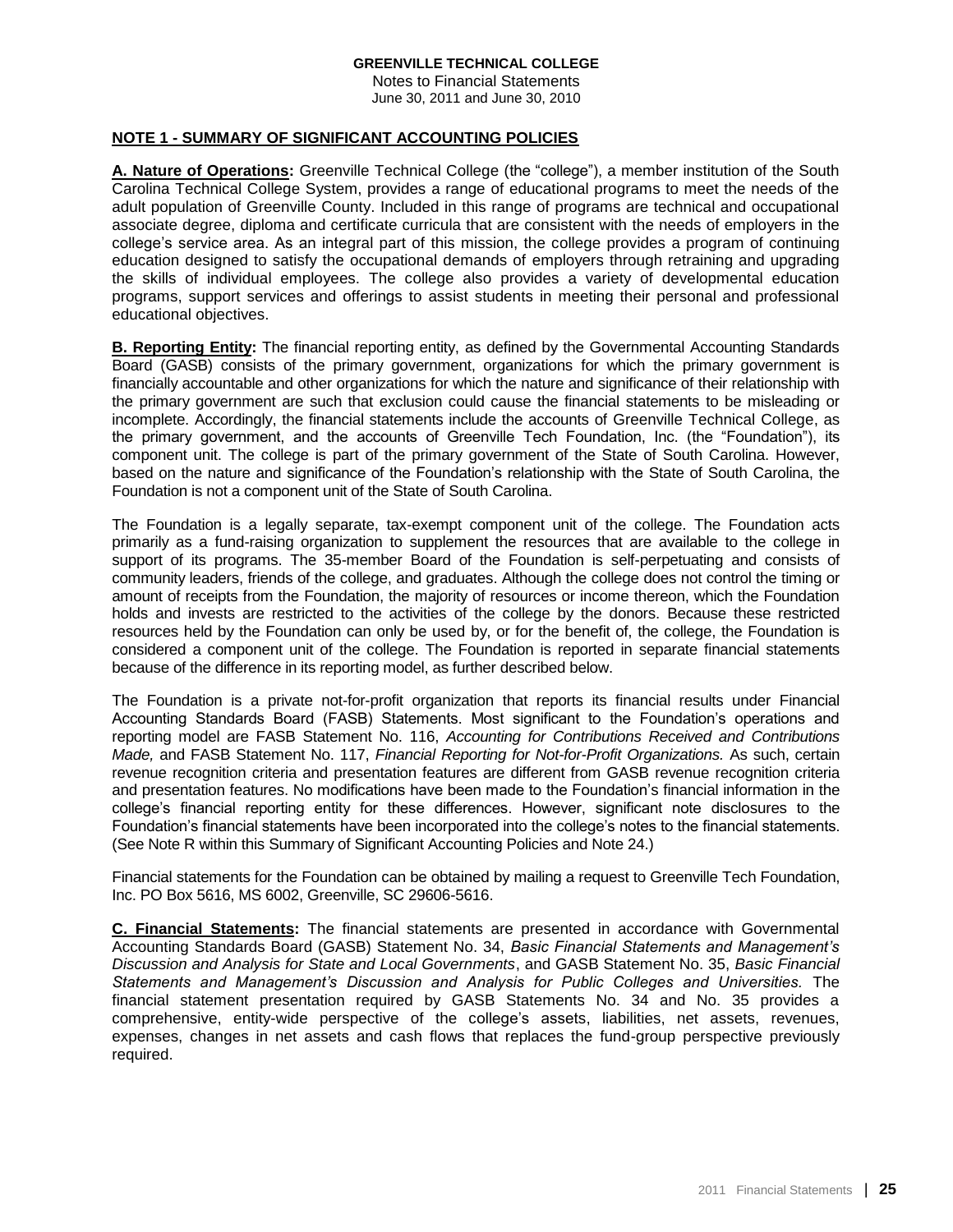Notes to Financial Statements June 30, 2011 and June 30, 2010

### **NOTE 1 - SUMMARY OF SIGNIFICANT ACCOUNTING POLICIES, continued**

**D. Basis of Accounting:** For financial reporting purposes, the college is considered a special-purpose government engaged only in business-type activities. Accordingly, the college's financial statements have been presented using the economic resources measurement focus and the accrual basis of accounting. Under the accrual basis, revenues are recognized when earned, and expenses are recorded when an obligation has been incurred. Student tuition and auxiliary enterprise fees are presented net of scholarships and fellowships applied to student accounts, while stipends and other payments made directly are presented as scholarship expenses. All significant intra-institutional transactions have been eliminated. The college has elected not to apply Financial Accounting Standards Board (FASB) pronouncements issued after November 30, 1989.

**E. Cash and Cash Equivalents:** For purposes of the statement of cash flows, the college considers all highly liquid investments with an original maturity of three months or less to be cash equivalents. Funds invested through the State of South Carolina State Treasurer's Office are considered cash equivalents.

**F. Investments:** Deposits and investments for the college are governed by the South Carolina Code of Laws, Section 11-9-660 "Investment of Funds" *GASB Statement No*. 40, *Deposits and Investment Risk Disclosures – an amendment to GASB Statement No.* 3, requires disclosures related to deposit risks, such as custodial credit risk, and investment risks, such as credit risk (including custodial credit risk and concentrations of credit risks) and interest rate risk. The college accounts for its investments at fair value in accordance with GASB Statement No. 31, *Accounting and Financial Reporting for Certain Investments and for External Investment Pools*. Changes in unrealized gain (loss) on the fair value of investments are reported as a component of investment income in the statement of revenues, expenses and changes in net assets.

**G. Accounts Receivable:** Accounts receivable consists of tuition and fee charges to students, gift pledges and auxiliary enterprise services provided to students, faculty and staff. Accounts receivable also include amounts due from the Federal government, state and local governments, or private sources, in connection with reimbursement of allowable expenditures made pursuant to the college's grants and contracts. Accounts receivable are recorded net of estimated uncollectible amounts.

**H. Inventories:** Inventories for internal use are valued at cost. Inventories for resale are carried at the lower of cost or market on the first-in, first-out ("FIFO") basis.

**I. Capital Assets:** Capital assets are recorded at cost at the date of acquisition or fair market value at the date of donation in the case of gifts. The college follows capitalization guidelines established by the State of South Carolina. All land is capitalized, regardless of cost. Qualifying improvements that rest in or on the land itself are recorded as depreciable land improvements. Major additions, renovations and other improvements that add to the usable space, prepare existing buildings for new uses, or extend the useful life of an existing building are capitalized. The college capitalizes movable personal property with a unit value in excess of \$5,000 and a useful life in excess of two years and depreciable land improvements, buildings and improvements, and intangible assets costing in excess of \$100,000. Routine repairs and maintenance and library materials, except individual items costing in excess of \$5,000, are charged to operating expenses in the year in which the expense was incurred.

Depreciation is computed using the straight-line method over the estimated useful lives of the assets, generally 15 to 50 years for buildings and improvements and land improvements and 2 to 25 years for machinery, equipment, and vehicles. A full year of depreciation is taken the year the asset is placed in service and no depreciation is taken in the year of disposition.

**J. Deferred Revenues and Deposits:** Deferred revenues include amounts received for tuition and fees and certain auxiliary activities prior to the end of the fiscal year but related to the subsequent accounting period. Deferred revenues also include prepaid rent for the college's broadband licenses that will be recognized over the life of the lease. Deferred revenues also include amounts received from grant and contract sponsors that have not yet been earned.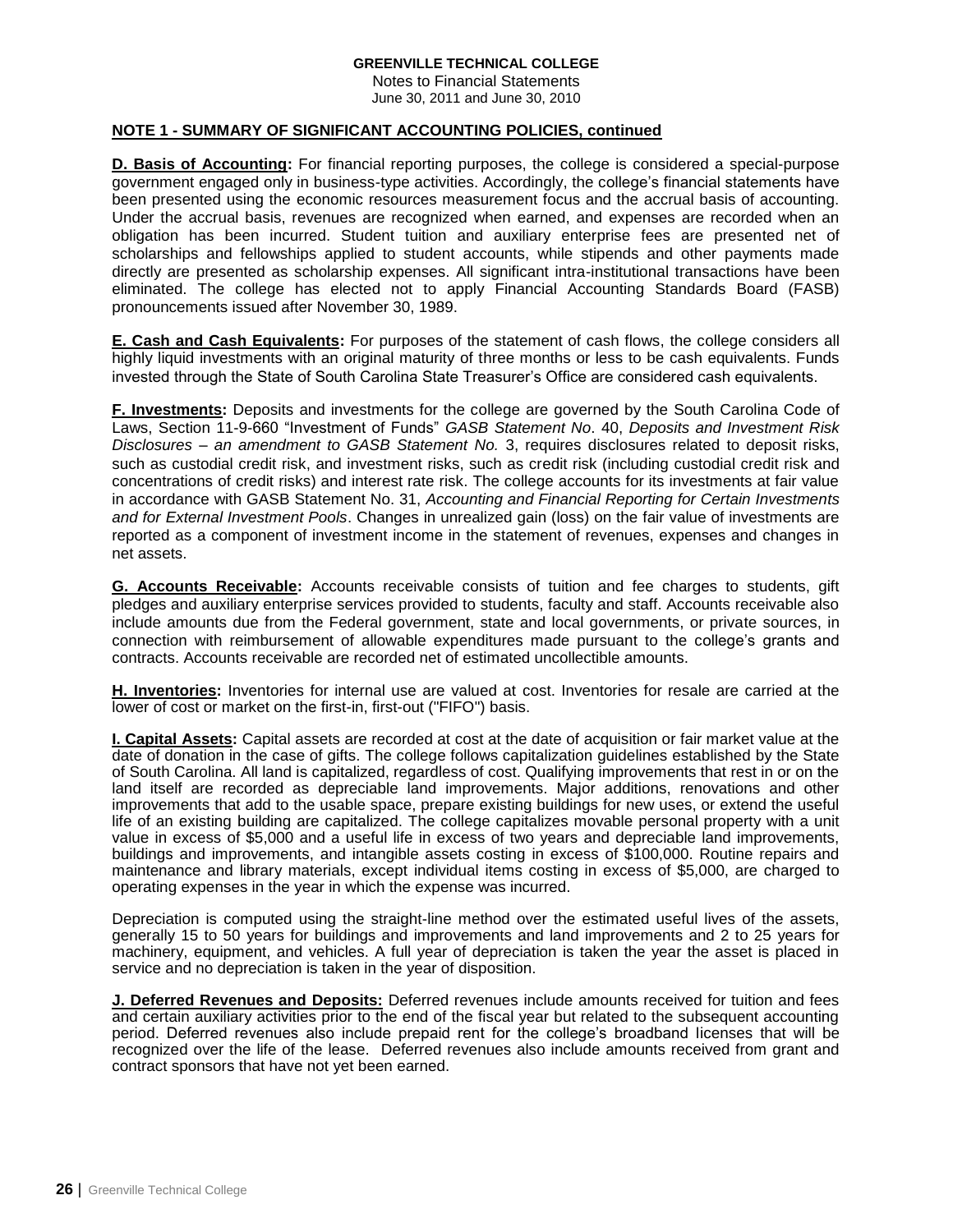Notes to Financial Statements June 30, 2011 and June 30, 2010

#### **NOTE 1 - SUMMARY OF SIGNIFICANT ACCOUNTING POLICIES, continued**

#### **J. Deferred Revenues and Deposits, continued**

Deposits represent student fee refunds and other miscellaneous deposits. Student deposits are recognized as revenue during the semester for which the fee is applicable and earned when the deposit is nonrefundable to the student under the forfeit terms of the agreement.

**K. Compensated Absences:** Employee vacation pay expense is accrued at year-end for financial statement purposes. The liability and expense incurred are recorded at year-end as a component of longterm liabilities in the statement of net assets and as a component of benefit expenses in the statement of revenues, expenses, and changes in net assets.

**L. Net Assets**: The college's net assets are classified as follows:

*Invested in capital assets, net of related debt:* This represents the college's total investment in capital assets, net of outstanding debt obligations related to those capital assets. To the extent debt has been incurred but not yet expended for capital assets, such amounts are not included as a component of invested in capital assets, net of related debt.

*Restricted net assets - expendable:* Restricted expendable net assets include resources in which the college is legally or contractually obligated to spend resources in accordance with restrictions imposed by external third parties.

*Unrestricted net assets:* Unrestricted net assets represent resources derived from student tuition and fees, appropriations, and sales and services of educational departments and auxiliary enterprises. These resources are used for transactions relating to the educational and general operations of the college, and may be used at the discretion of the governing board to meet current expenses for any purpose. These resources also include auxiliary enterprises, which are substantially self-supporting activities that provide services for students, faculty and staff.

The college policy for applying expenses that can use both restricted and unrestricted resources is delegated to the departmental administrative level. General practice is to first apply the expense to restricted resources and then to unrestricted resources.

**M. Income Taxes**: The college is exempt from income taxes under the Internal Revenue Code.

**N. Classification of Revenues and Expenses:** The college has classified its revenues and expenses as either operating or non-operating according to the following criteria:

*Operating revenues and expenses:* Operating revenues generally result from exchange transactions to provide goods or services related to the college's principal ongoing operations. These revenues include (1) student tuition and fees received in exchange for providing educational services and other related services to students; (2) receipts for scholarships where the provider has identified the student recipients; (3) fees received from organizations and individuals in exchange for miscellaneous goods and services provided by the college; and (4) grants and contracts that are essentially the same as contracts for services that finance programs the college would not otherwise undertake. Operating expenses include all expense transactions, incurred other than those related to investing, non capital or non capital financing activities.

*Non-operating revenues and expenses:* Non-operating revenues include activities that have the characteristics of non-exchange transactions. These revenues include gifts and contributions, appropriations, investment income, and any grants and contracts that are not classified as operating revenue or restricted by the grantor to be used exclusively for capital purposes. Due to the administrative involvement with Pell grant requirements and because Pell grants are non-exchange transactions, Pell grant receipts are recorded as non-operating revenues. The college implemented this change in the 2010 fiscal year.

**O. Sales and Services of Educational and Other Activities:** Revenues from sales and services of educational and other activities generally consist of amounts received from instructional activities that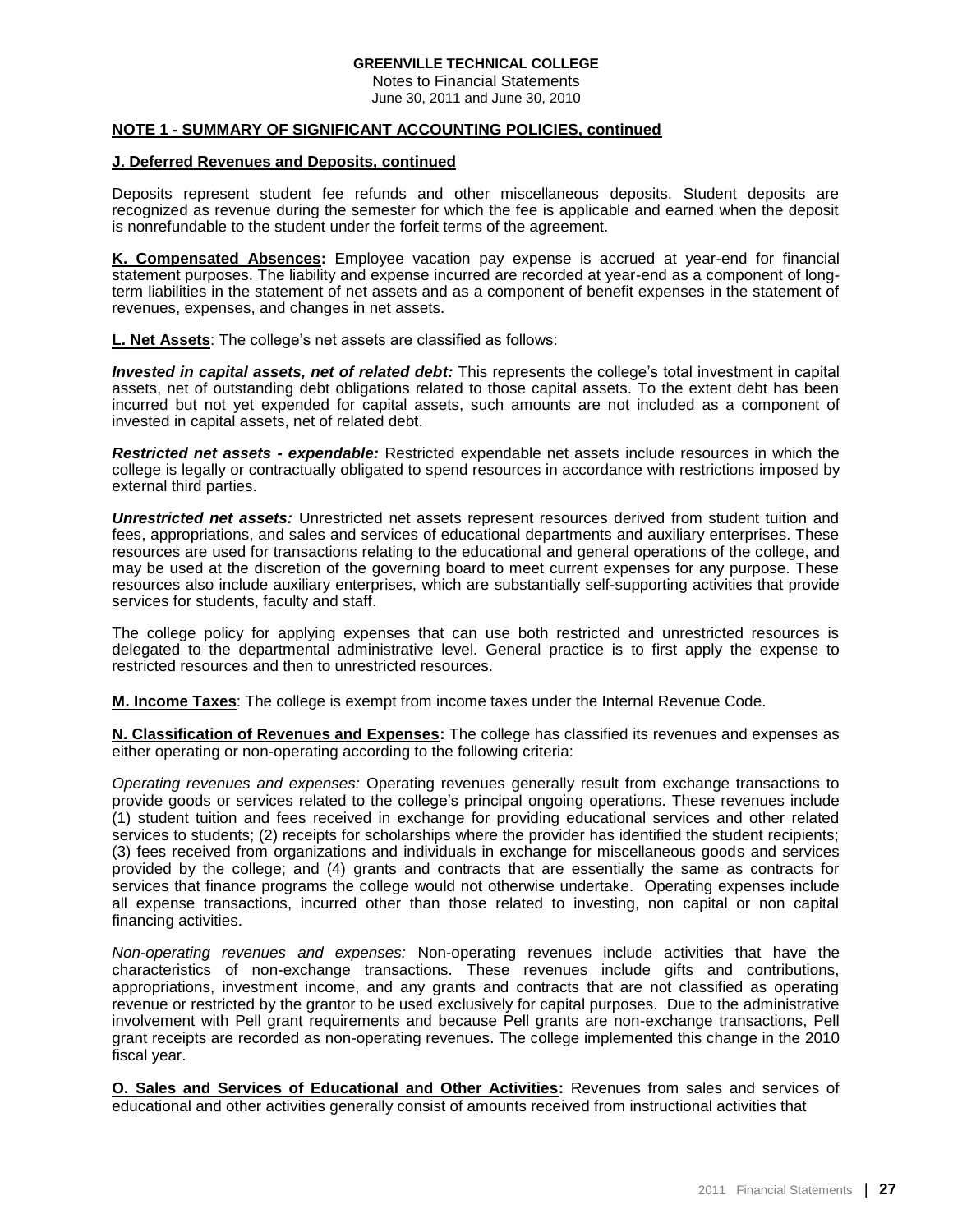Notes to Financial Statements June 30, 2011 and June 30, 2010

### **NOTE 1 - SUMMARY OF SIGNIFICANT ACCOUNTING POLICIES, continued**

### **O. Sales and Services of Educational and Other Activities, continued**

incidentally create goods and services which may be sold to students, faculty, staff, and the general public. The college receives such revenues primarily from Child Care Center operations.

**P. Auxiliary Enterprises and Internal Service Activities:** Auxiliary enterprise revenues primarily represent revenues generated by bookstore and food services. Revenues of internal service and auxiliary enterprise activities and the related expenditures of college departments have been eliminated.

**Q. Capitalized Interest:** The college capitalizes as a component of construction in progress interest cost in excess of earnings on debt associated with capital projects that will be capitalized in the applicable capital asset categories upon completion. In the fiscal year ended June 30, 2011, the college incurred \$1,978,445 of interest expense, of which \$1,738,675 was charged to expense, \$135,342 was capitalized, and \$104,428 was booked to reflect a decrease in bond interest payable. In the fiscal year ended June 30, 2010, the college incurred \$2,345,260 of interest expense, of which \$2,196,495 was charged to expense, \$122,961 was capitalized, and \$25,804 was booked to reflect a decrease in bond interest payable.

**R. Component Unit:** The Foundation maintains its accounts in accordance with the principles and practices of fund accounting. Fund accounting is the procedure by which resources for various purposes are classified for accounting purposes in accordance with activities or objectives specified by donors. Accordingly, net assets and changes therein are classified as follows:

*Permanently Restricted Net Assets:* Permanently Restricted Net Assets are subject to donor-imposed stipulations that require them to be maintained permanently by the Foundation. Generally, the donors of these assets permit the Foundation to use all or part of the income earned on related investments for general or specific purposes.

*Temporarily Restricted Net Assets:* Temporarily Restricted Net Assets are subject to donor-imposed stipulations that will be met by actions of the Foundation and/or passage of time.

*Unrestricted Undesignated Net Assets:* Unrestricted Undesignated Net Assets are not subject to donorimposed stipulations that will be met by actions of the Foundation and/or passage of time.

*Unrestricted Designated Net Assets:* Unrestricted Designated Net Assets are not subject to donorimposed restrictions but subject to Foundation Board imposed stipulations.

Revenues are reported as increases in unrestricted net assets classification unless use of the related assets is limited by donor-imposed restrictions. Contributions, including unconditional promises to give, are recognized as revenue in the period received. Conditional promises to give are not recognized as revenue until the conditions on which they depend are substantially met. Contributions for in-kind gifts from outside sources are not recorded in the Foundation's financial records, but are accounted for and acknowledged separately.

Expenses are reported as decreases in unrestricted undesignated or unrestricted designated net assets as appropriate. Gains and losses on investments and other assets or liabilities are reported as increases or decreases in unrestricted undesignated or unrestricted designated net assets unless their use is restricted by explicit donor stipulation or by law.

Investments are reported at fair value based upon quoted market prices.

**S. Restatement of 2010 Financial Statements:** The college restated the Net Assets section of the college's Statement of Net Assets to eliminate the encumbrances and inventories from Restricted Expendible Net Assets. Both encumbrances and inventories are now listed on Note 11 of the college's financial statements.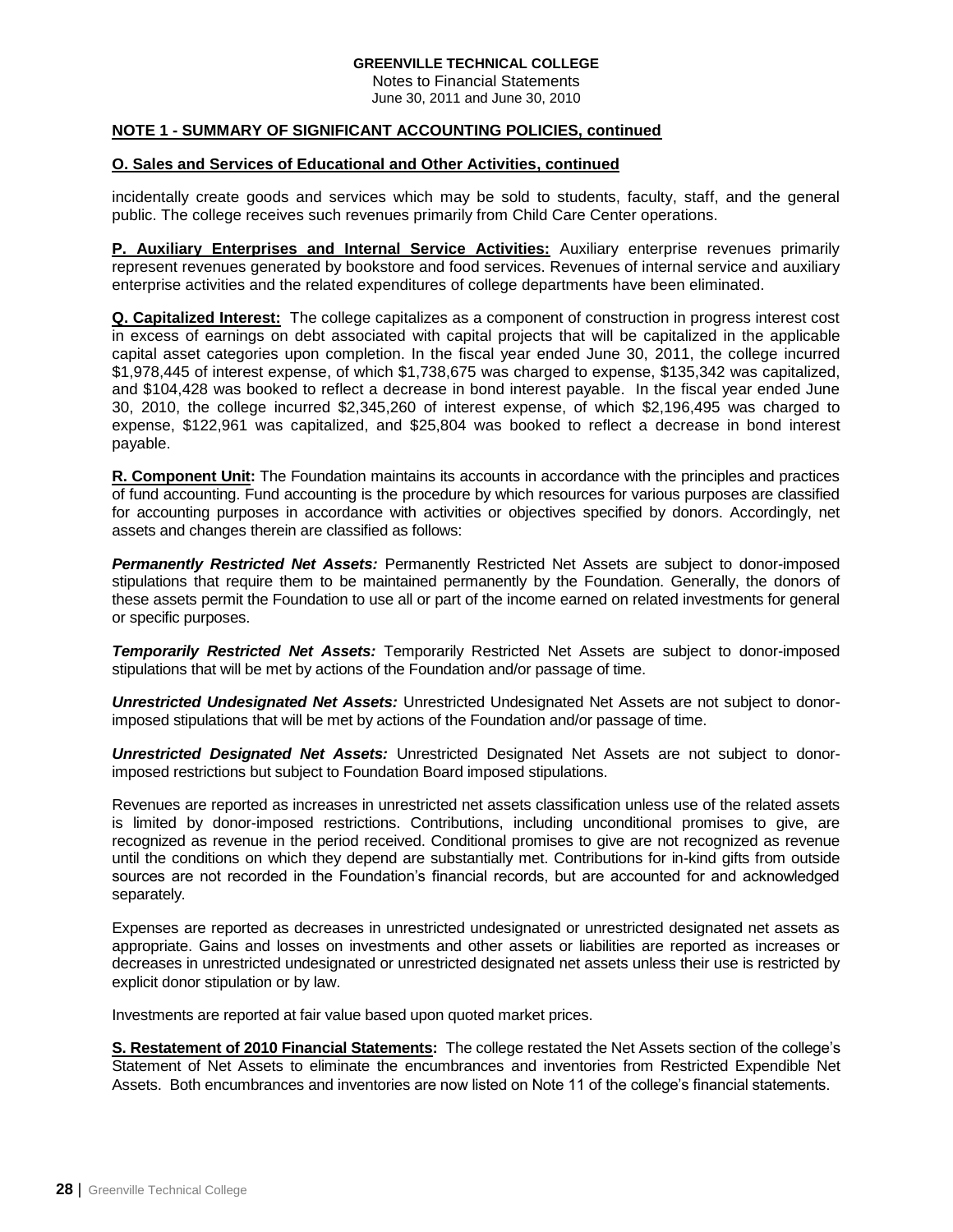Notes to Financial Statements June 30, 2011 and June 30, 2010

### **NOTE 1 - SUMMARY OF SIGNIFICANT ACCOUNTING POLICIES, continued**

**T. Subsequent Events:** On July 26, 2011 Greenville County Council issued General Obligation Bonds in the amount of \$5,615,000 for the construction of an Information Technology/Logistics building to be located on the Barton campus. The bonds will be payable from an ad valorem tax levied within Greenville County.

# **NOTE 2 - STATE APPROPRIATIONS**

| <b>Non-Capital Appropriations</b>                                        |    | 2011         |    | 2010         |
|--------------------------------------------------------------------------|----|--------------|----|--------------|
| <b>Current Years Appropriations:</b>                                     |    |              |    |              |
| Per Annual Appropriations Act                                            |    | \$14,659,861 |    | \$17,151,445 |
| Greenville Regional Education Center                                     |    | 110,548      |    |              |
| <b>Nursing Salary Enhancements</b>                                       |    |              |    | 64.217       |
| SC Education Lottery Technology Funds                                    |    | 263,281      |    | 379,466      |
| <b>Total Non-Capital Appropriations Recorded as Current Year Revenue</b> |    | \$15,033,690 | \$ | 17,595,128   |
| <b>Capital Appropriations</b>                                            |    |              |    |              |
| <b>Current Years Appropriations:</b>                                     |    |              |    |              |
| Per Annual Appropriations Act University Center                          | \$ | 614.729      | S  | 824,512      |
| <b>Total Capital Appropriations Recorded as Current Year Revenue</b>     |    | 614.729      | S  | 824.512      |

# **NOTE 3 – CASH, DEPOSITS AND INVESTMENTS**

### **DEPOSITS:**

State Law requires that a bank or savings and loan association receiving State funds must secure the deposits by deposit insurance, surety bonds, collateral securities, or letters of credit to protect the State against any loss.

### **Custodial Credit Risk**

Custodial credit risk for deposits is the risk that that a government will not be able to recover deposits if the depository financial institution fails to recover the value of collateral securities that are in the possession of an outside party if the counterparty to the deposit transaction fails.

Greenville Technical College's Numbered Memorandum 4-17 states that it is the policy of Greenville Technical College to invest all available funds in accounts that will provide maximum return on investment with the least possible risk. Funds will only be deposited with financial institutions that are insured and guaranteed by FDIC, or other Federal or State Regulatory Agencies. There have not been any violations of these policies.

The deposits for Greenville Technical College at June 30, 2011, were \$19,050,125. Of these, \$0 was exposed to custodial credit risk as uninsured and uncollateralized. The balance of \$19,050,125 was collateralized with securities held by the pledging institution in the college's name. The deposits for Greenville Technical College at June 30, 2010, were \$24,318,363. Of these, \$0 was exposed to custodial credit risk as uninsured and uncollateralized. The balance of \$24,318,363 was collateralized with securities held by the pledging institution in the college's name.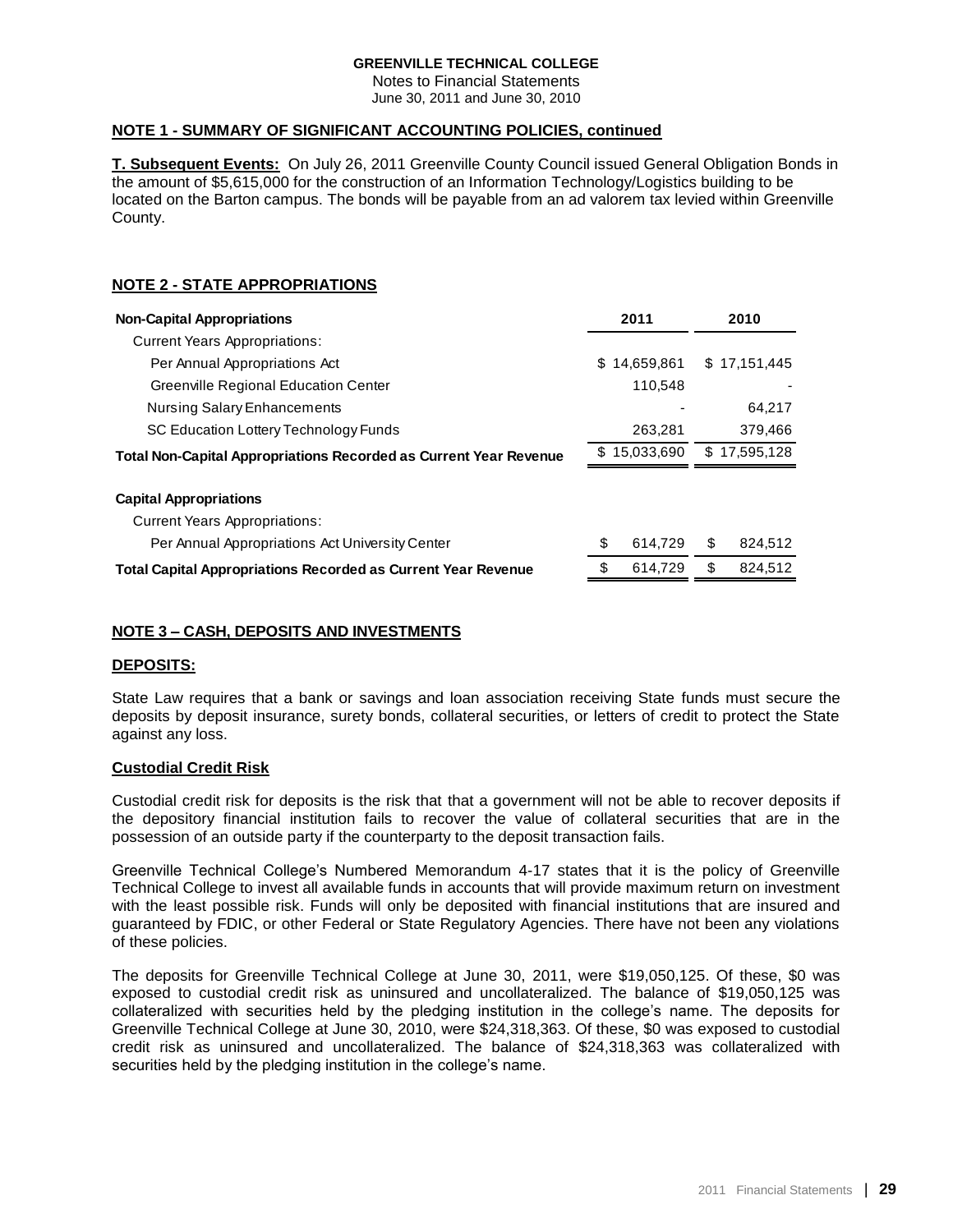Notes to Financial Statements June 30, 2011 and June 30, 2010

#### **NOTE 3 – CASH, DEPOSITS AND INVESTMENTS**

#### **DEPOSITS, continued**

Restricted cash includes \$21,293 held for debt service reserve funds at June 30, 2011 and includes \$21,031 held for debt service reserve funds at June 30, 2010.

#### **Foreign Currency Risk**

Foreign currency risk is the risk that changes in exchange rates will adversely affect the fair value of an investment. Greenville Technical College does not maintain deposits that are denominated in a currency other than the United States dollar; therefore, the college is not exposed to this risk.

#### **INVESTMENTS:**

The college is authorized, by the South Carolina Code of Laws, Section 11-9-660, to invest in obligations of the United States and its agencies, obligations of the State of South Carolina and its political subdivisions, collateralized or federally insured certificates of deposit, and collateralized repurchase agreements.

The college's investments at June 30, 2011 and June 30, 2010, which are not with the State Treasurer's Office are presented below. All investments are presented by investment type and debt securities are presented by maturity.

|                                                 | <b>Greenville Technical College Investments</b> |             |     |          |           |  |  |  |
|-------------------------------------------------|-------------------------------------------------|-------------|-----|----------|-----------|--|--|--|
|                                                 | Investment Maturities (in years)                |             |     |          |           |  |  |  |
|                                                 | <b>Fair Value</b>                               |             |     |          | More than |  |  |  |
| <b>Investment Type</b>                          | Amount                                          | Less than 1 | 1-5 | $6 - 10$ | 10        |  |  |  |
| 2011 Debt Securities<br>Federal Home Loan Bonds | \$9.599.674                                     | \$9,599,674 |     |          |           |  |  |  |
| 2010 Debt Securities<br>Federal Home Loan Bonds | \$9,527,757                                     | \$9,527,757 |     |          |           |  |  |  |

### **Custodial Credit Risk**

Custodial credit risk for investments is the risk that, in the event of a failure of the counterparty to a transaction, the college will not be able to recover the investments value or collateral securities that are in the possession of an outside party.

The college's policy concerning custodial credit risk is to invest all available funds in accounts that will provide maximum return on investment with the least possible risk. Funds will only be deposited with financial institutions that are insured and guaranteed by FDIC, or other Federal or State Regulatory Agencies. There have not been any violations of these policies.

At June 30, 2011, the investments for Greenville Technical College were \$9,599,674. Of these, \$0 was exposed to custodial credit risk as uninsured and uncollateralized. The balance of \$9,599,674 was collateralized with securities held by the pledging institution in the college's name. At June 30, 2010, the investments for Greenville Technical College were \$9,527,757. Of these, \$0 was exposed to custodial credit risk as uninsured and uncollateralized. The balance of \$9,527,757 was collateralized with securities held by the pledging institution in the college's name. The college recognized no losses due to the default by counterparts to investment transactions.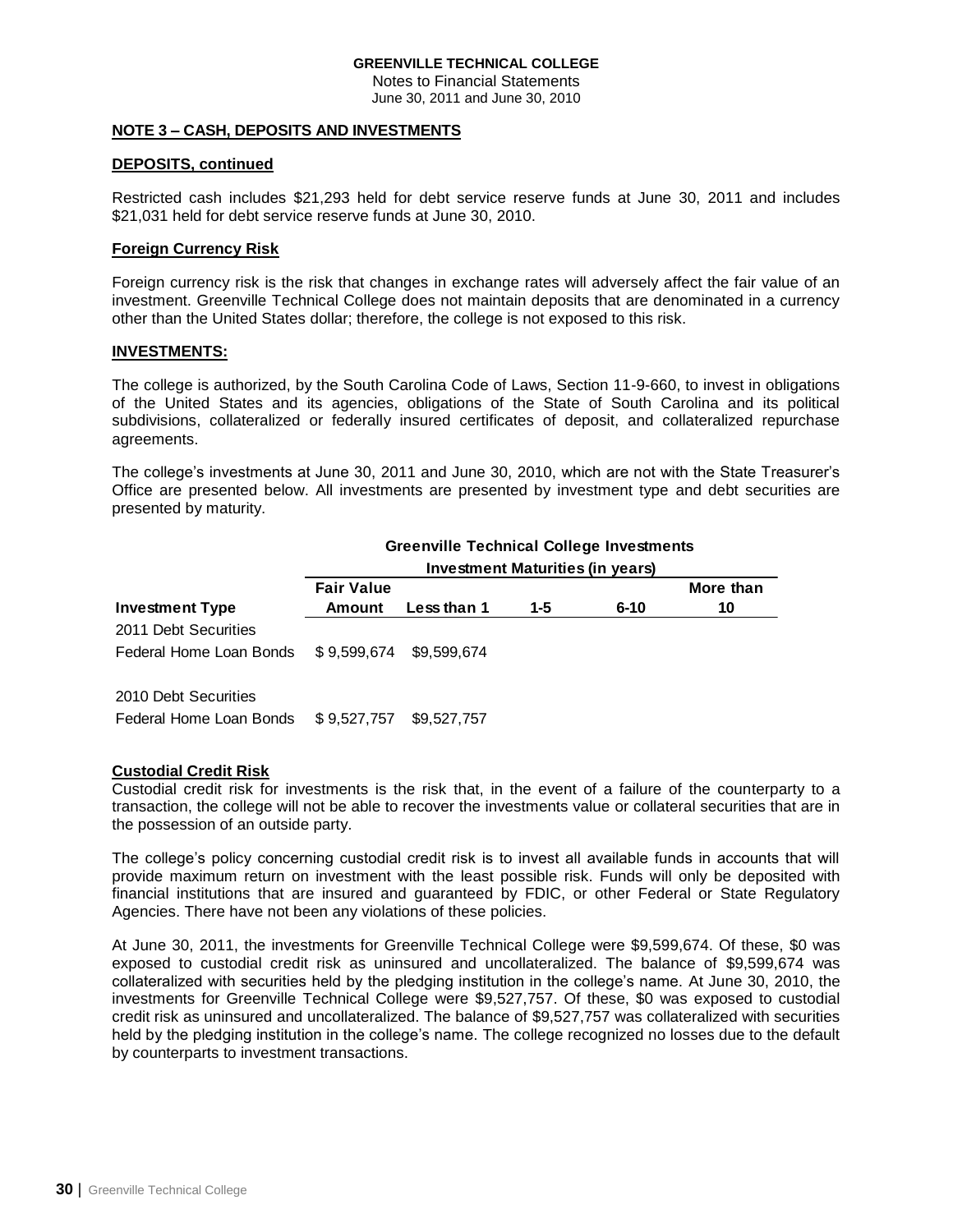Notes to Financial Statements June 30, 2011 and June 30, 2010

### **NOTE 3 – CASH, DEPOSITS AND INVESTMENTS , continued**

## **Credit Risk**

Credit risk is the risk that an insurer or other counterparty to an investment will not fulfill its obligations.

The college's policy concerning custodial credit risk is to invest all available funds in accounts that will provide maximum return on investment with the least possible risk. Funds will only be deposited with financial institutions that are insured and guaranteed by FDIC, or other Federal or State Regulatory Agencies. There have not been any violations of these policies.

The college's rated debt investment as of June 30, 2011 and June 30, 2010 were rated by Moody's Investors Service and are listed below using the Moody's Investors Service rating scale.

### **Greenville Technical College Rated Debt Investments at June 30, 2011 and 2010**

| <b>Rated Debt Investments</b>   | <b>Fair Value</b> | <b>Quality Ratings</b> |    |          |              |         |
|---------------------------------|-------------------|------------------------|----|----------|--------------|---------|
|                                 |                   | AAA                    | AΑ | $\Delta$ |              | Unrated |
| 2011 U.S. Agencies \$ 9,599,674 |                   |                        |    |          | \$ 9.599.674 |         |
| 2010 U.S. Agencies \$ 9,527,757 |                   |                        |    |          | \$9.527.757  |         |

### **Concentration of Credit Risk**

Concentration of credit risk is the risk of loss attributed to the magnitude of a government's investment in a single issuer. The college does not have a policy on concentration of credit risk.

The college had debt securities investment at June 30, 2011 and June 30, 2010, with not more than 5 percent of the total investments in securities of any agency or entity.

### **Interest Rate Risk**

Interest rate risk is the risk that changes in interest rates of debt investments will adversely affect the fair value of an investment. It occurs because potential purchasers of debt securities will not agree to pay face value for those securities if interest rates subsequently increase, thereby affording potential purchasers more favorable rates on essentially equivalent securities. The college does not have a policy concerning interest rate risk.

For the years ended June 30, 2011 and June 30, 2010 , the previous tables show the investments by the specific method.

### **Foreign Currency Risk**

Foreign currency risk is the risk that changes in exchange rates will adversely affect the fair value of an investment. Greenville Technical College does not maintain investments that are denominated in a currency other than the United States dollar; therefore, the college is not exposed to this risk.

The following schedule reconciles cash and investments as reported on the Statement of Net Assets to footnote disclosure provided for deposits and investments.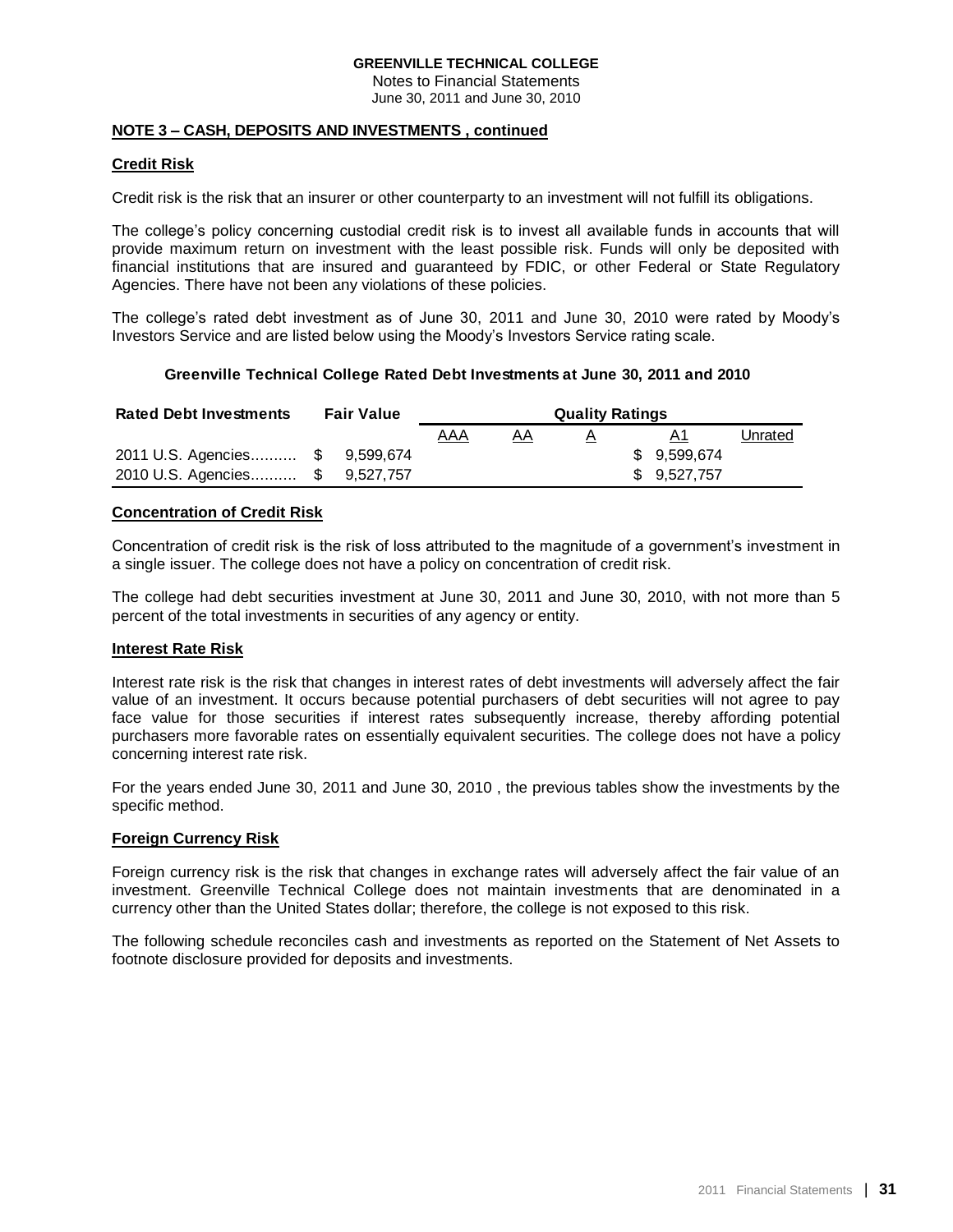Notes to Financial Statements June 30, 2011 and June 30, 2010

## **NOTE 3 – CASH, DEPOSITS AND INVESTMENTS , continued**

### **Foreign Currency Risk, continued**

| <b>Statement of Net Assets:</b>                                    | 2011             |    | 2010       |
|--------------------------------------------------------------------|------------------|----|------------|
| Cash and Cash Equivalents:                                         |                  |    |            |
| Unrestricted                                                       | \$<br>15,005,263 | \$ | 19,181,528 |
| Restricted                                                         | \$<br>21,049     | \$ | 21,031     |
| <b>Total Cash and Cash Equivalents</b>                             | \$<br>15,026,312 | \$ | 19,202,559 |
| Investments:                                                       |                  |    |            |
| Certificates of Deposit                                            | 9,599,674        | \$ | 9,527,757  |
| Disclosure, Deposits and Investments:<br>Cash and Cash Equivalents |                  |    |            |
| <b>Demand Deposit Accounts</b>                                     | \$<br>14,751,257 | \$ | 18,934,408 |
| <b>Held by State Treasurer</b>                                     | \$<br>264,055    | \$ | 257,151    |
| Cash on Hand                                                       | \$<br>11,000     | \$ | 11,000     |
| <b>Total Cash and Cash Equivalents</b>                             | \$<br>15,026,312 | \$ | 19,202,559 |
| Investments:                                                       |                  |    |            |
| Certificates of Deposit                                            | 9,599,674        | S  | 9,527,757  |

# **NOTE 4 - ACCOUNTS RECEIVABLE**

Accounts receivable as of June 30, 2011 and June 30, 2010, are summarized as follows:

|                                   | 2011          |    | 2010      |  |  |
|-----------------------------------|---------------|----|-----------|--|--|
| <b>Student Accounts</b>           | \$<br>376,702 | \$ | 1,413,602 |  |  |
| <b>Other Federal Grantors</b>     | 5,665,776     |    | 2,398,310 |  |  |
| Due from State                    | 5,526,322     |    | 1,025,216 |  |  |
| Accrued interest                  | 36,717        |    | 34.046    |  |  |
| <b>Greenville Tech Foundation</b> |               |    |           |  |  |
| Other                             | 104           |    | 4,032     |  |  |
| Net Accounts Receivable           | 11,605,621    | S  | 4,875,206 |  |  |

Allowances for losses for student accounts receivable are established based upon actual losses experienced in prior years and evaluations of the current account portfolio. At June 30, 2011, the allowance for uncollectible student accounts is valued at \$5,218,380. At June 30, 2010, the allowance for uncollectible student accounts was valued at \$4,346,898.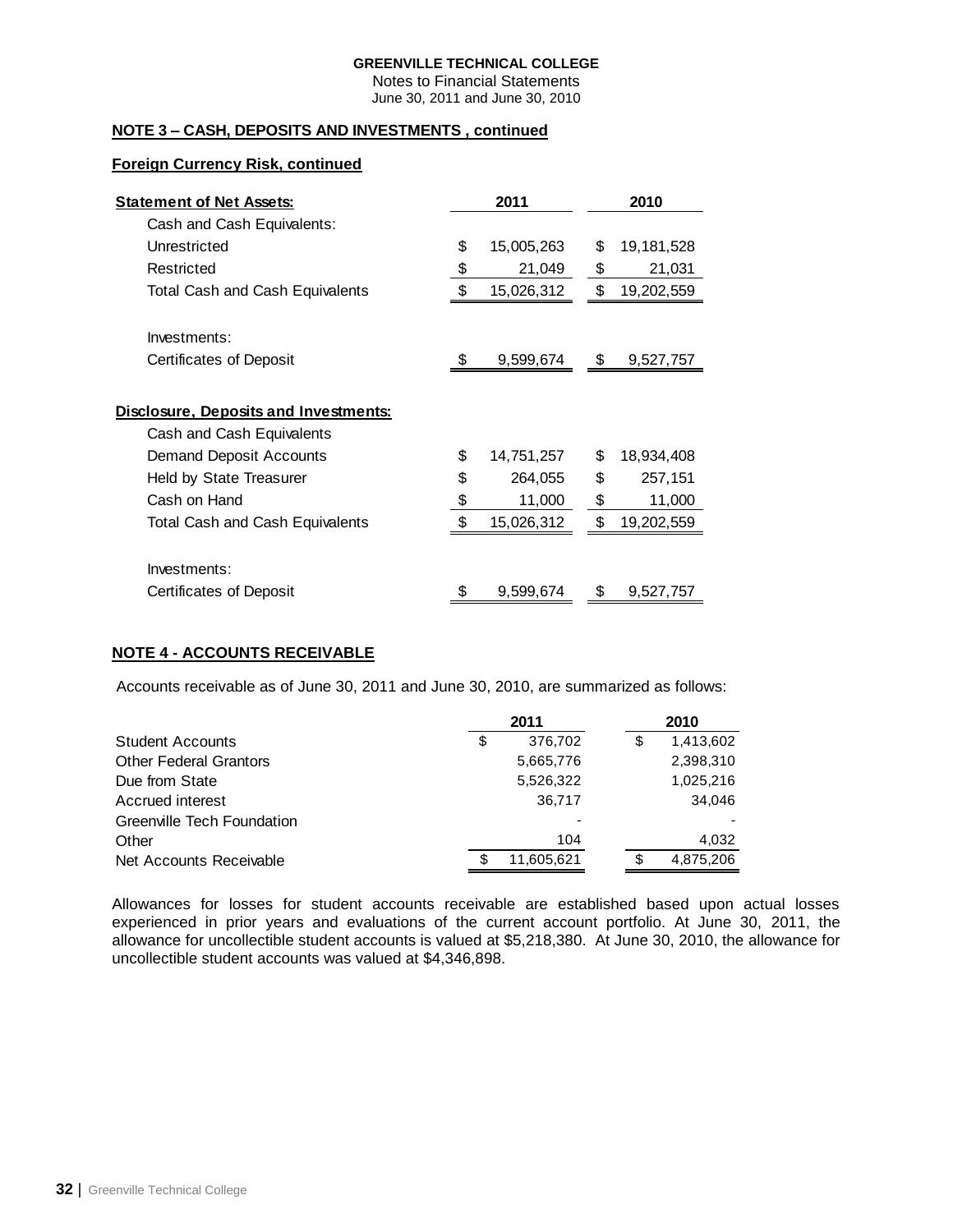Notes to Financial Statements June 30, 2011 and June 30, 2010

### **NOTE 5 – BOND PROCEEDS RECEIVABLE**

At June 30, 2011, bond proceeds receivable of \$316,287 relate to the proceeds of the 2007 Greenville County General Obligation Bonds. These bonds were issued on October 16, 2007 to finance the construction of a second welding instruction area at the college, the renovation of the Student Center Building and the renovation of the auditorium in the University Transfer Building. The bond proceeds are on deposit with the Greenville County Treasurer's Office and are drawn down as expenditures are made on the construction projects. Interest earned on the escrow account totaled \$30,727 for the fiscal year ended June 30, 2011. During the year ended June 30, 2011, project expenditures totaling \$312,182 were drawn from the proceeds.

At June 30, 2010, bond proceeds receivable of \$597,742 relate to the proceeds of the 2007 Greenville County General Obligation Bonds. These bonds were issued on October 16, 2007 to finance the construction of a second welding instruction area at the college, the renovation of the Student Center Building and the renovation of the auditorium in the University Transfer Building. The bond proceeds are on deposit with the Greenville County Treasurer's Office and are drawn down as expenditures are made on the construction projects. Interest earned on the escrow account totaled \$49,746 for the fiscal year ended June 30, 2010. During the year ended June 30, 2010, project expenditures totaling \$3,537,304 were drawn from the proceeds.

For more information on the bond, refer to Note 15.

## **NOTE 6 - PLEDGES RECEIVABLE**

The college has no pledges receivable during the years ended June 30, 2011 or June 30, 2010.

### **NOTE 7 - LOANS RECEIVABLE**

Student loans made through the Federal Perkins Loan Program comprise all of the loans receivable as of June 30, 2011 and June 30, 2010. The Perkins Loan program provides various repayment options; students have the right to repay the loans over periods up to 10 years depending on the amount of the loan and loan cancellation privileges the student may exercise. These loans are broken down into two classifications, those payments that will be received within the following fiscal year are classified as "current portion of loans receivable". The remaining payments are classified as long-term loans receivable. As the college determines that loans are uncollectible, the loans are written off and assigned to the US Dept of Education. At June 30, 2011 and June 30, 2010, the college has made no allowance for uncollectible student loans.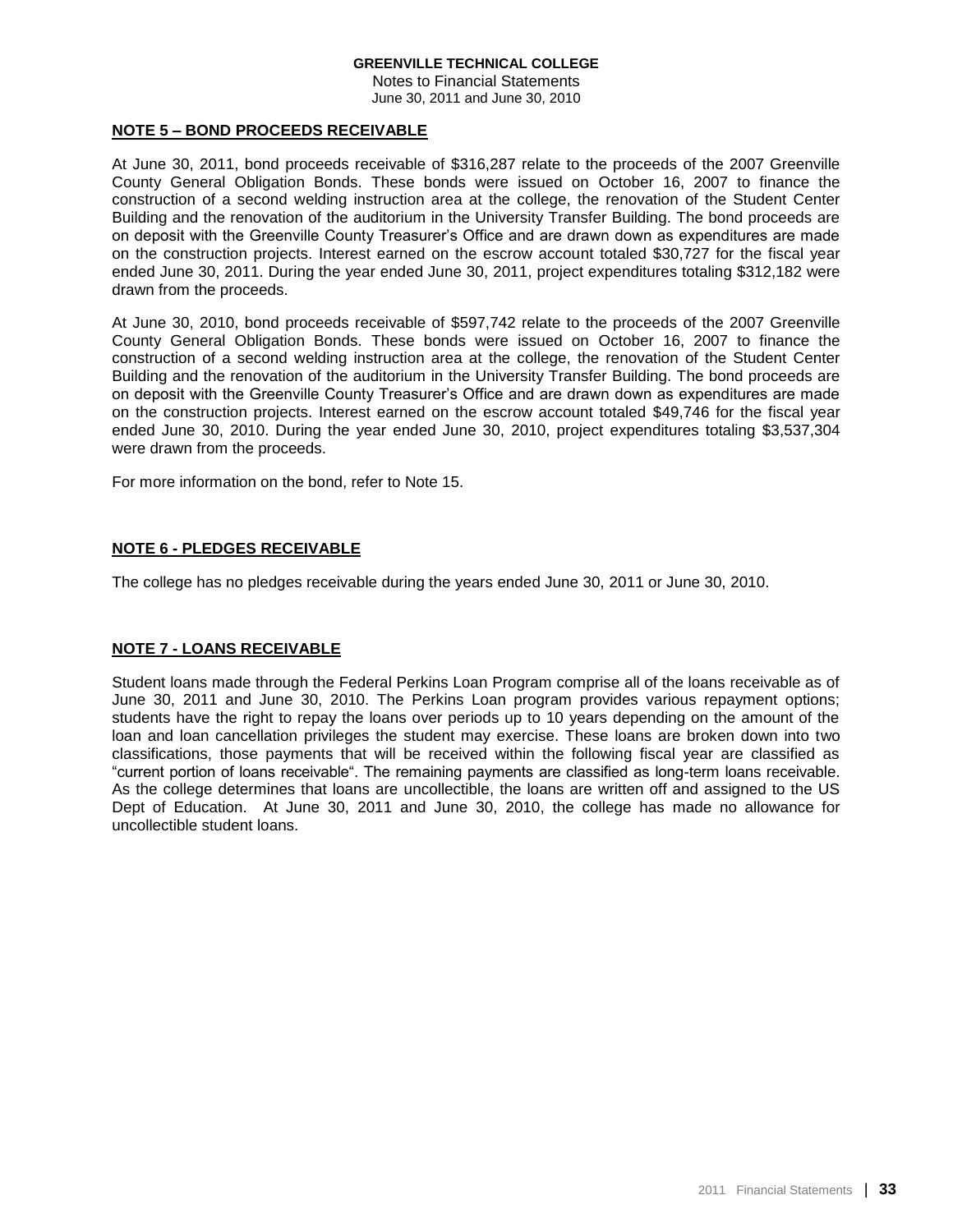Notes to Financial Statements June 30, 2011 and June 30, 2010

# **NOTE 8—CAPITAL ASSETS**

The activity in the college's capital assets for the fiscal year ended June 30, 2011 are as follows:

|                                                                  | Beginning<br><b>Balance</b> |                  |             |            |   | Ending<br><b>Balance</b> |
|------------------------------------------------------------------|-----------------------------|------------------|-------------|------------|---|--------------------------|
|                                                                  | 30-Jun-10                   | <b>Increases</b> | Transfers   | Decreases  |   | 30-Jun-11                |
| Capital assets not being depreciated:                            |                             |                  |             |            |   |                          |
| Land                                                             | 18,758,885                  |                  | 58,250      |            |   | 18,817,135               |
| Land Improvements                                                | 5,440,859                   |                  |             |            |   | 5,440,859                |
| Construction in progress                                         | 2,620,506                   | 2,215,970        | (2,976,093) |            |   | 1,860,383                |
| Total capital assets not being depreciated                       | 26,820,250                  | 2,215,970        | (2,917,843) |            |   | 26,118,377               |
| Other capital assets:                                            |                             |                  |             |            |   |                          |
| Buildings and improvements                                       | 126,189,911                 |                  | 2,917,843   |            |   | 129,107,754              |
| Machinery, equipment, and other                                  | 11,922,650                  | 1,240,135        |             | (114, 359) |   | 13,048,426               |
| Depreciable Land Improvements                                    | 2,166,587                   |                  |             |            |   | 2,166,587                |
| Vehicles                                                         | 1,426,304                   | 491,586          |             |            |   | 1,917,890                |
| Total other capital assets at historical cost                    | 141,705,452                 | 1,731,721        | 2,917,843   | (114, 359) |   | 146,240,657              |
| Less accumulated depreciation for:                               |                             |                  |             |            |   |                          |
| Buildings and improvements                                       | (43, 552, 552)              | (4,310,877)      |             |            |   | (47,863,429)             |
| Machinery, equipment, and other                                  | (9,940,555)                 | (1,291,469)      |             | 107,920    |   | (11, 124, 104)           |
| Depreciable Land Improvements                                    | (1,056,483)                 | (86,909)         |             |            |   | (1, 143, 392)            |
| Vehicles                                                         | (1,289,201)                 | (163,790)        |             |            |   | (1,452,991)              |
| Total accumulated depreciation                                   | (55, 838, 791)              | (5,853,045)      |             | 107,920    |   | (61, 583, 916)           |
| Capital Assets, Net                                              | 112,686,911                 | (1,905,354)      |             | (6, 439)   |   | 110,775,118              |
|                                                                  |                             |                  |             |            |   |                          |
| The Gain (Loss) on Diposal of Assets consisted of the following: |                             |                  |             |            |   |                          |
| Cain an eala of accot                                            |                             |                  |             |            | ¢ | 7 9 9 7                  |

| Net Gain (Loss) on Disposals | 1.448    |
|------------------------------|----------|
| Loss on Disposal             | (6, 439) |
| Gain on sale of asset        | 7.887    |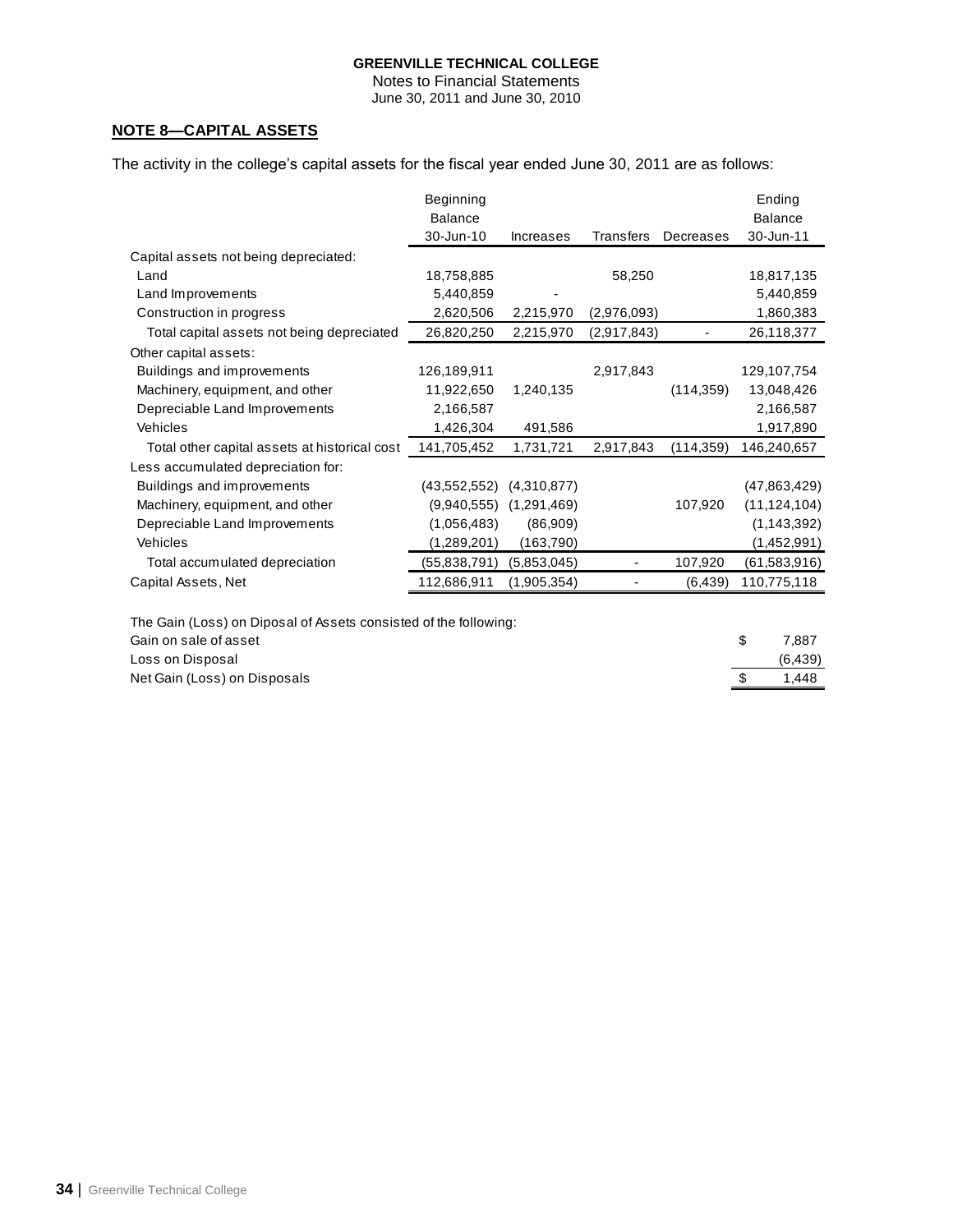Notes to Financial Statements June 30, 2011 and June 30, 2010

# **NOTE 8—CAPITAL ASSETS, continued**

The activity in the college's capital assets for the fiscal year ended June 30, 2010 are as follows:

|                                                                  | Beginning      |             |             |            | Ending         |
|------------------------------------------------------------------|----------------|-------------|-------------|------------|----------------|
|                                                                  | <b>Balance</b> |             |             |            | <b>Balance</b> |
|                                                                  | 1-Jul-09       | Increases   | Transfers   | Decreases  | 30-Jun-10      |
| Capital assets not being depreciated:                            |                |             |             |            |                |
| Land                                                             | 18,758,885     |             |             |            | 18,758,885     |
| Land Improvements                                                | 5,440,859      |             |             |            | 5,440,859      |
| Construction in progress                                         | 1,057,611      | 3,735,871   | (1,690,596) | (482,380)  | 2,620,506      |
| Total capital assets not being depreciated                       | 25,257,355     | 3,735,871   | (1,690,596) | (482,380)  | 26,820,250     |
| Other capital assets:                                            |                |             |             |            |                |
| Buildings and improvements                                       | 116,998,524    | 8,410,000   | 1,338,767   | (557, 380) | 126,189,911    |
| Machinery, equipment, and other                                  | 11,419,087     | 836,249     |             | (332, 686) | 11,922,650     |
| Depreciable Land Improvements                                    | 1,814,758      |             | 351,829     |            | 2,166,587      |
| Vehicles                                                         | 1,421,670      | 53,435      |             | (48, 801)  | 1,426,304      |
| Total other capital assets at historical cost                    | 131,654,039    | 9,299,684   | 1,690,596   | (938, 867) | 141,705,452    |
| Less accumulated depreciation for:                               |                |             |             |            |                |
| Buildings and improvements                                       | (40,192,180)   | (3,516,438) |             | 156,066    | (43, 552, 552) |
| Machinery, equipment, and other                                  | (9,072,769)    | (1,200,472) |             | 332,686    | (9,940,555)    |
| Depreciable Land Improvements                                    | (969, 574)     | (86,909)    |             |            | (1,056,483)    |
| <b>Vehicles</b>                                                  | (1,233,325)    | (104, 677)  |             | 48,801     | (1,289,201)    |
| Total accumulated depreciation                                   | (51, 467, 848) | (4,908,496) |             | 537,553    | (55,838,791)   |
| Capital Assets, Net                                              | 105,443,546    | 8,127,059   |             | (883, 694) | 112,686,911    |
| The Gain (Loss) on Diposal of Assets consisted of the following: |                |             |             |            |                |

| <u>, photos is a contract of the contractor of the contractor of the contractor of the contractor of the contrac</u> to |              |
|-------------------------------------------------------------------------------------------------------------------------|--------------|
| Elimination of Construction in process that did not meet capitalization threshold                                       | \$ (482,380) |
| Loss on Disposal                                                                                                        | (401, 314)   |
| Net Gain (Loss) on Disposals                                                                                            | (883,694)    |

### **NOTE 9 - PENSION PLAN(S)**

The Retirement Division of the State Budget and Control Board maintains four independent defined benefit plans and issues its own publicly available Comprehensive Annual Financial Report (CAFR) which includes financial statements and required supplementary information. A copy of the separately issued CAFR may be obtained by writing to Financial Services, SC Retirement Services, PO Box 11960, Columbia, SC 29211. Furthermore, the Retirement System and the four pension plans are included in the CAFR of the State of South Carolina.

Article X, Section 16, of the South Carolina Constitution requires that all State-operated retirement systems be funded on a sound actuarial basis. Title 9 of the South Carolina Code of Laws of 1976, as amended, prescribes requirements relating to membership, benefits, and employee/employer contributions for each pension plan. Employee and employer contribution rates for the South Carolina Retirement System and the Police Officers Retirement System are actuarially determined. Annual benefits, payable monthly for life, are based on length of service and on average final compensation.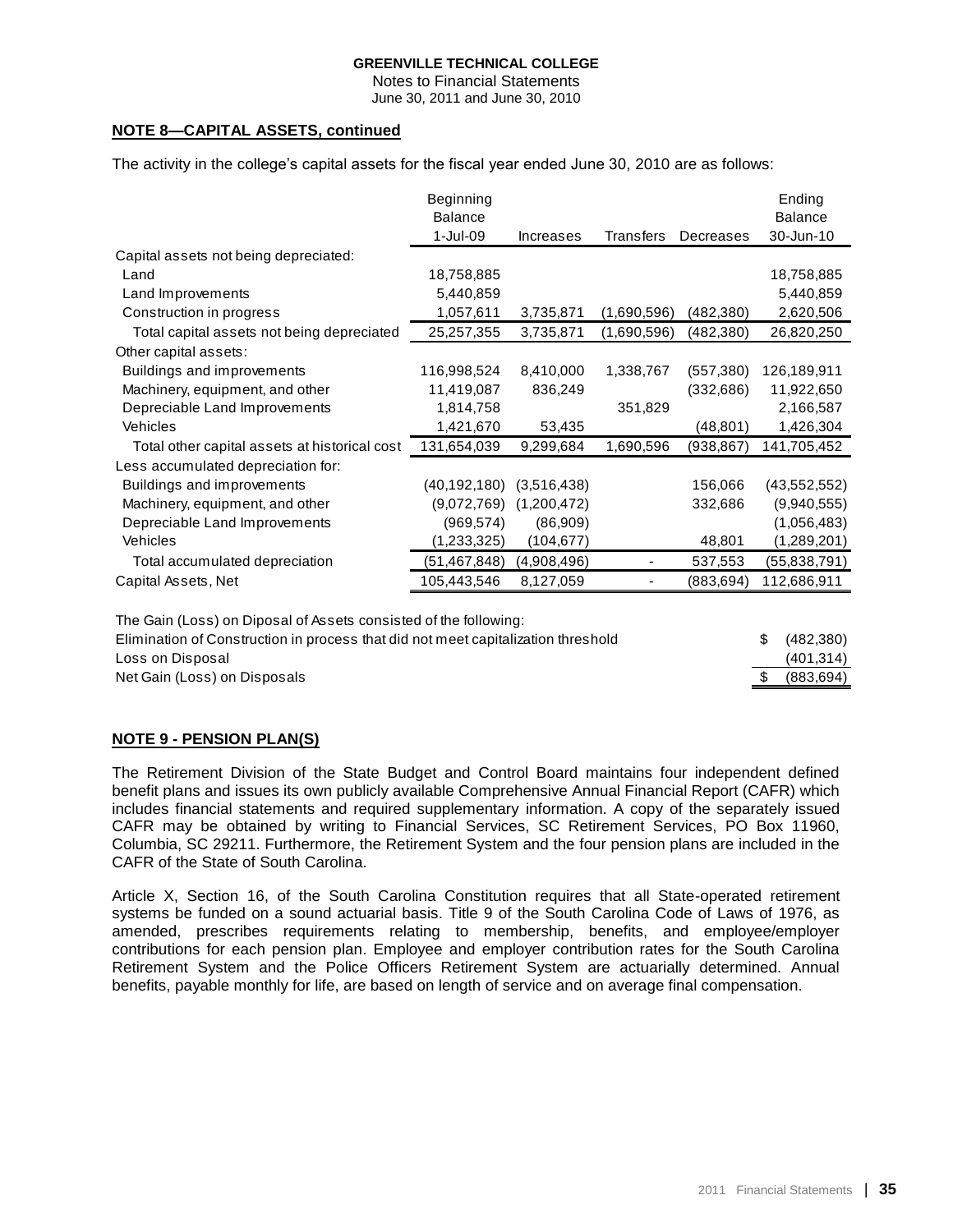Notes to Financial Statements June 30, 2011 and June 30, 2010

### **NOTE 9 - PENSION PLAN(S), continued**

#### *South Carolina Retirement System*

The majority of employees of Greenville Technical College are covered by a retirement plan through the South Carolina Retirement System (SCRS), a cost-sharing multiple-employer defined benefit pension plan administered by the Retirement Division, a public employee retirement system. Generally all State employees are required to participate in and contribute to the SCRS as a condition of employment unless exempted by law as provided in Section 9-1-480 of the South Carolina Code of Laws. This plan provides retirement annuity benefits as well as disability, cost of living adjustment, death, and group-life insurance benefits to eligible employees and retirees.

From July 1, 1988 to June 30, 2005, employees participating in the SCRS were required to contribute 6.0 percent of all compensation. On July 1, 2005 the required employee contribution increased to 6.25 percent.

On July 1, 2007, the required employee contribution increased to 6.50 percent. Effective July 1, 2010, the employer contribution rate became 13.14 percent which included a 3.90 percent surcharge to fund retiree health and dental insurance coverage. The college's actual contributions to the SCRS for the three most recent fiscal years ending June 30, 2011, 2010, and 2009, were \$2,908,186, \$2,799,712, and \$2,798,017 respectively, and equaled the required contributions of 9.24 percent (excluding the surcharge) for the fiscal years 2011, 2010, and 2009. Also, the college paid employer group-life insurance contributions of \$47,211, \$45,450, and \$45,422 for the three most recent fiscal years ending June 30, 2011, 2010, and 2009, respectively, at the rate of 0.15 percent of compensation.

### *Police Officers Retirement System*

The South Carolina Police Officers Retirement System (PORS) is a cost-sharing multiple-employer defined benefit public employee retirement plan administered by the Retirement Division. Generally all full-time employees whose principal duties are the preservation of public order or the protection or prevention and control of property destruction by fire are required to participate in and contribute to the System as a condition of employment. This plan provides annuity benefits as well as disability and grouplife insurance benefits to eligible employees and retirees. In addition, participating employers in the PORS contribute to the accidental death fund which provides annuity benefits to beneficiaries of police officers and firemen killed in the actual performance of their duties. These benefits are independent of any other retirement benefits available to the beneficiary.

Since July 1, 1988, employees participating in the PORS have been required to contribute 6.5 percent of all compensation. Effective July 1, 2008, the employer contribution rate became 14.15 percent which, as for the SCRS, included the 3.50 percent surcharge. The college's actual contributions to the PORS for the years ending June 30, 2011, 2010, and 2009, were \$31,266, \$22,537, and \$21,033, respectively, and equaled the required contributions of 11.13 percent (excluding the surcharge) for the year ending June 30, 2011 and 10.65 percent (excluding the surcharge) for the years ending June 30, 2010 and 2009. Also, the college paid employer group-life insurance contributions of \$562, \$423, and \$395 and accidental death insurance contributions of \$562, \$423, and \$395 for the three most recent fiscal years ending June 30, 2011, 2010, and 2009, respectively, for PORS participants. The rate for each of these insurance benefits is .20 percent of compensation.

### *Optional Retirement Program*

The State Optional Retirement Program (State ORP) was first established as the Optional Retirement Program for Higher Education in 1987. In its current form, the State ORP is an alternative to the defined benefit SCRS plan offered to certain state, public school and higher education employees of the State. The State ORP, which is administered by the South Carolina Retirement Systems, is a defined contribution plan. State ORP participants direct the investment of their funds into a plan administered by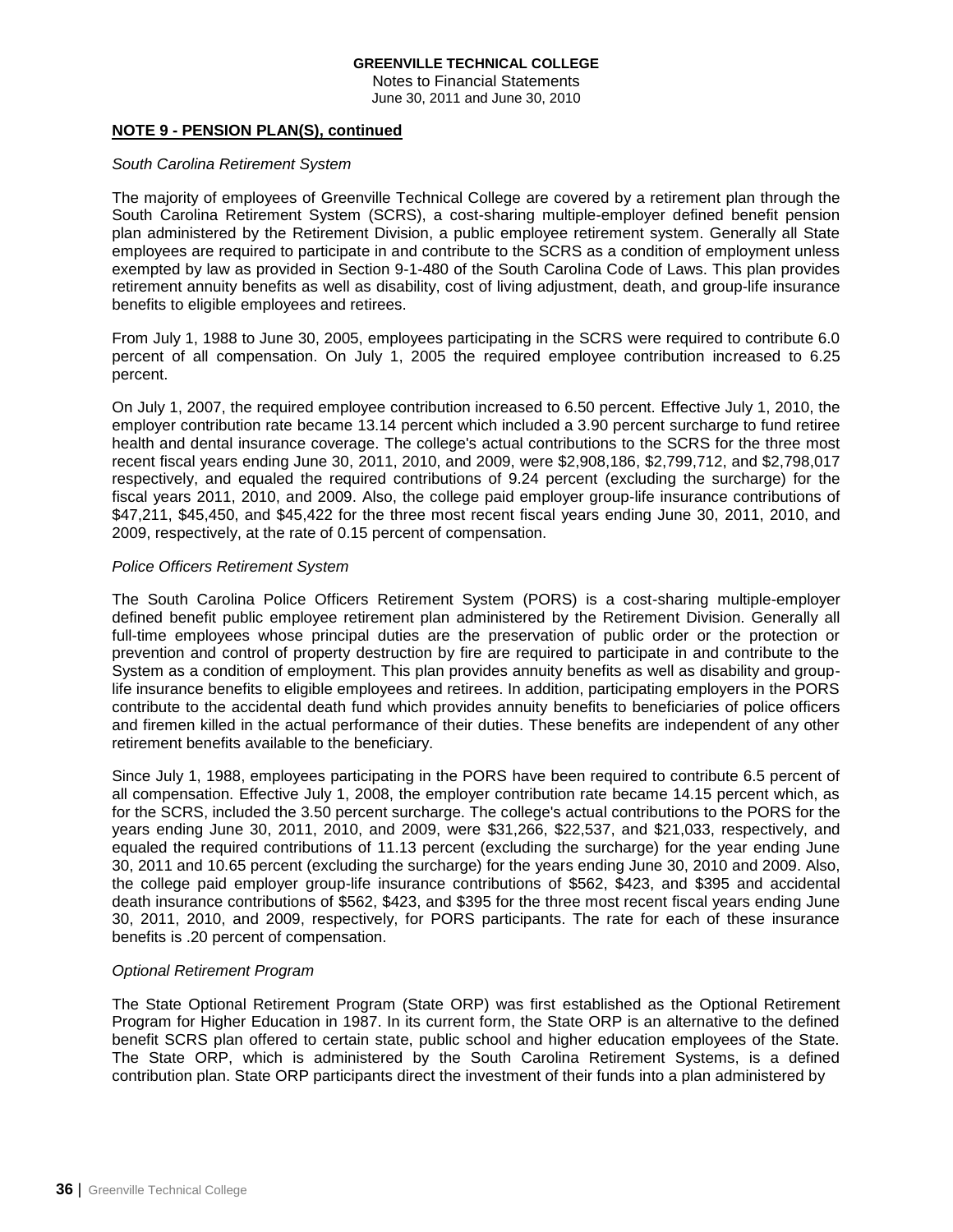Notes to Financial Statements June 30, 2011 and June 30, 2010

### **NOTE 9 - PENSION PLAN(S), continued**

investment providers. The State assumes no liability for State ORP benefits. Rather, the benefits are the liability of the investment providers and are governed by the terms of the contracts issued by them.

Under State law, contributions to the ORP are required at the same rates as for the SCRS, 9.24 percent plus the retiree surcharge of 3.50 percent from the employer in fiscal year 2011 and 2010.

Employees are eligible for group-life insurance benefits while participating in the State ORP. However, employees who participate in the State ORP are not eligible for postretirement group-life insurance benefits. For the fiscal year 2011, total contribution requirements to the ORP were \$799,598 (excluding the surcharge) from Greenville Technical College as employer and \$562,488 from its employees as plan members. In addition, the college paid to the SCRS employer group-life insurance contributions of \$12,980 in the current fiscal year at the rate of 0.15 percent of compensation. For the fiscal year 2010, total contribution requirements to the ORP were \$773,380 (excluding the surcharge) from Greenville Technical College as employer and \$544,045 from its employees as plan members. In addition, the college paid to the SCRS employer group-life insurance contributions of \$12,555, \$12,389 in the two prior fiscal years at the rate of 0.15 percent of compensation.

### *Deferred Compensation Plans*

Several optional deferred compensation plans are available to State employees and employers of its political subdivisions. Certain employees of the college have elected to participate. The multiple-employer plans, created under Internal Revenue Code Sections 457, 401(k), and 403(b), are administered by third parties and are not included in the Comprehensive Annual Financial Report of the State of South Carolina. Compensation deferred under the plans is placed in trust for the contributing employee. The State has no liability for losses under the plans. Employees may withdraw the current value of their contributions when they terminate State employment. Employees may also withdraw contributions prior to termination if they meet requirements specified by the applicable plan.

#### *Teacher and Employee Retention Incentive*

Effective January 1, 2001, Section 9-1-2210 of the South Carolina Code of Laws allows employees eligible for service retirement to participate in the Teacher and Employee Retention Incentive (TERI) Program. TERI participants may retire and begin accumulating retirement benefits on a deferred basis without terminating employment for up to five years. Upon termination of employment or at the end of the TERI period, whichever is earlier, participants will begin receiving monthly service retirement benefits which will include any cost of living adjustments granted during the TERI period. Because participants are considered retired during the TERI period, they do not earn service credit, and are ineligible to receive group life insurance benefits or disability retirement benefits. Effective July 1, 2005, employees who choose to participate in the TERI program will be required to make SCRS contributions. Due to the South Carolina Supreme Court Decision in *Layman et.al. v. South Carolina Retirement System and the State of South Carolina*, employees who chose to participate in the TERI Program prior to July 1, 2005 will not be required to make SCRS contributions.

### **NOTE 10 - POSTEMPLOYMENT AND OTHER EMPLOYEE BENEFITS**

### **a. Plan Description**

In accordance with the South Carolina Code of Laws and the annual Appropriations Act, the State provides post-employment health and dental and long-term disability benefits to retired State and school district employees and their covered dependents. "Agency" contributes to the Retiree Medical Plan (RMP) and the Long-term Disability Plan (LTDP), cost-sharing multiple-employer defined benefit postemployment healthcare and long-term disability plans administered by the Employee Insurance Program (EIP), a part of the State Budget and Control Board (SBCB). Generally, retirees are eligible for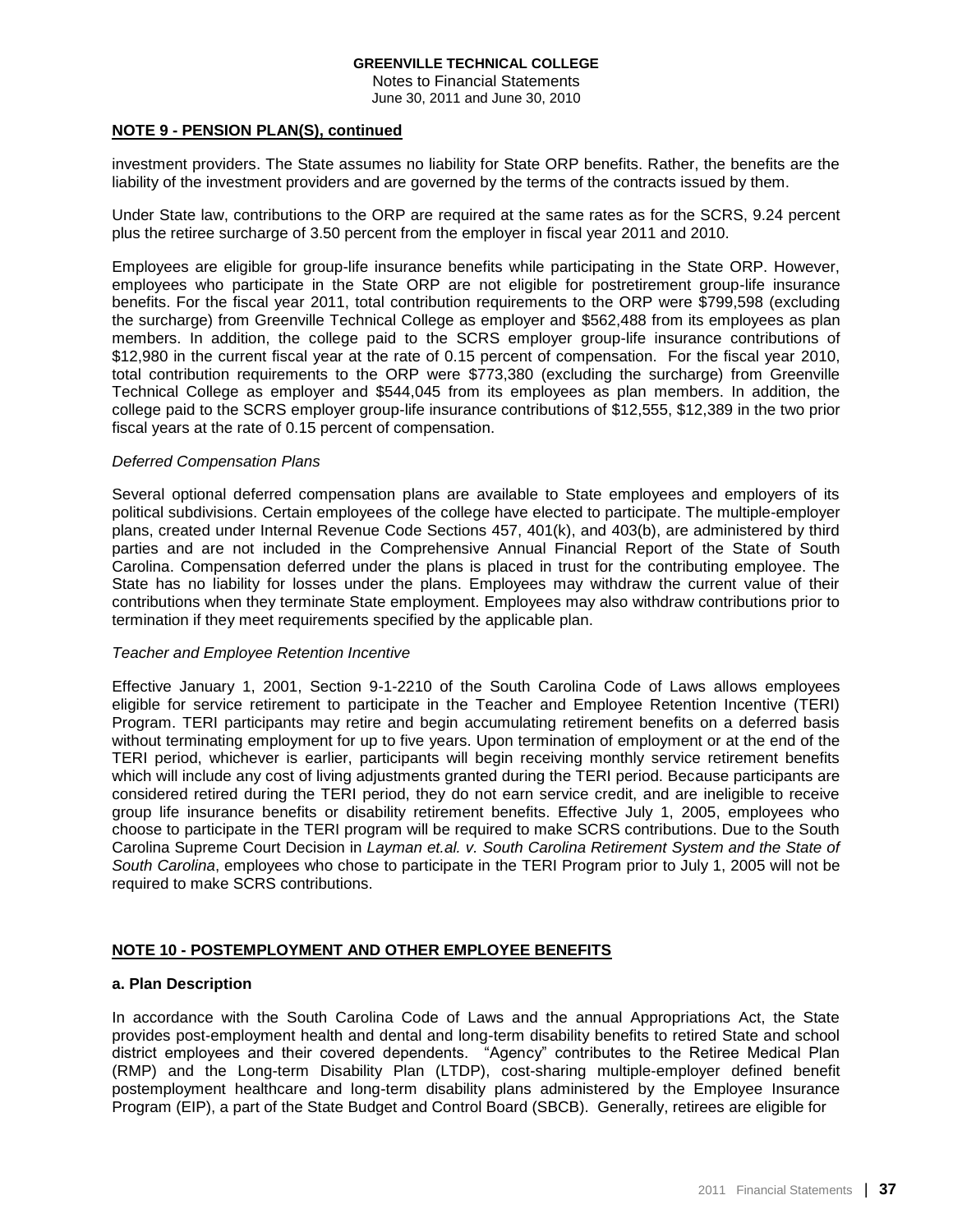Notes to Financial Statements June 30, 2011 and June 30, 2010

# **NOTE 10 - POSTEMPLOYMENT AND OTHER EMPLOYEE BENEFITS, continued**

the health and dental benefits if they have established at least ten years of retirement service credit. For new hires May 2, 2008 and after, retirees are eligible for benefits if they have established twenty-five years of service for 100% employer funding and fifteen through twenty-four years of service for 50% employer funding. Benefits become effective when the former employee retires under a State retirement system. Basic long-term disability (BLTD) benefits are provided to active state, public school district and participating local government employees approved for disability.

# **b. Funding Policies**

Section 1-11-710 and 1-11-720 of the South Carolina Code of Laws of 1976, as amended, requires these postemployment healthcare and long-term disability benefits be funded though annual appropriations by the General Assembly for active employees to the EIP and participating retirees to the SBCB except the portion funded through the pension surcharge and provided from other applicable sources of the EIP for its active employees who are not funded by State General Fund appropriations. Employers participating in the RMP are mandated by State statute to contribute at a rate assessed each year by the Office of the State Budget, 3.90 percent of annual covered payroll for 2011 and 3.50 percent of annual covered payroll for 2010. The EIP sets the employer contribution rate based on a pay-as-you-go basis. "Agency" paid approximately \$1,575,929 and \$1,360,851 applicable to the surcharge included with the employer contribution for retirement benefits for the fiscal years ended June 30, 2011 and 2010, respectively. BLTD benefits are funded through a per person premium charged to State agencies, public school districts, and other participating local governments. The monthly premium per active employee paid to EIP was \$3.22 for the fiscal year ended June 30, 2011 and \$3.23 for the fiscal year ended June 30, 2010.

Effective May 1, 2008 the State established two trust funds through Act 195 for the purpose of funding and accounting for the employer costs of retiree health and dental insurance benefits and long-term disability insurance benefits. The South Carolina Retiree Health Insurance Trust Fund is primarily funded through the payroll surcharge. Other sources of funding include additional State appropriated dollars, accumulated EIP reserves, and income generated from investments. The Long Term Disability Insurance Trust Fund is primarily funded through investment income and employer contributions.

One may obtain complete financial statements for the benefit plans and the trust funds from Employee Insurance Program, 1201 Main Street, Suite 360, Columbia, SC 29201.

# **NOTE 11 - CONTINGENCIES, LITIGATION, AND PROJECT COMMITMENTS**

The college is party to various lawsuits arising out of the normal conduct of its operations. In the opinion of college management, there are no material claims or lawsuits against the college that are not covered by insurance or whose settlement would materially affect the college's financial position.

The college participates in certain Federal grant programs. These programs are subject to financial and compliance audits by the grantor or its representative. Such audits could lead to requests for reimbursement to the grantor agency for expenditures disallowed under terms of the grant. Management believes disallowances, if any, will not be material.

Necessary funding has been obtained for the construction of the IT/Logistics Building on the Barton campus, the Animal Science Building on the Northwest campus, and the renovation of the Student Center. The Student Center renovation was completed in the fall of 2010 and was capitalized in the same fiscal year. At June 30, 2011 and June 30, 2010, the college had remaining commitment balances of approximately \$4,063,073 and \$374,759 respectively on original contracts of \$5,923,456 and \$2,711,943, respectively with engineering firms and construction contractors. Other projects, which are not to be capitalized when completed, are for replacements, repairs, and/or renovations to existing facilities. There were no remaining commitment balances with certain parties related to these projects at June 30 2011,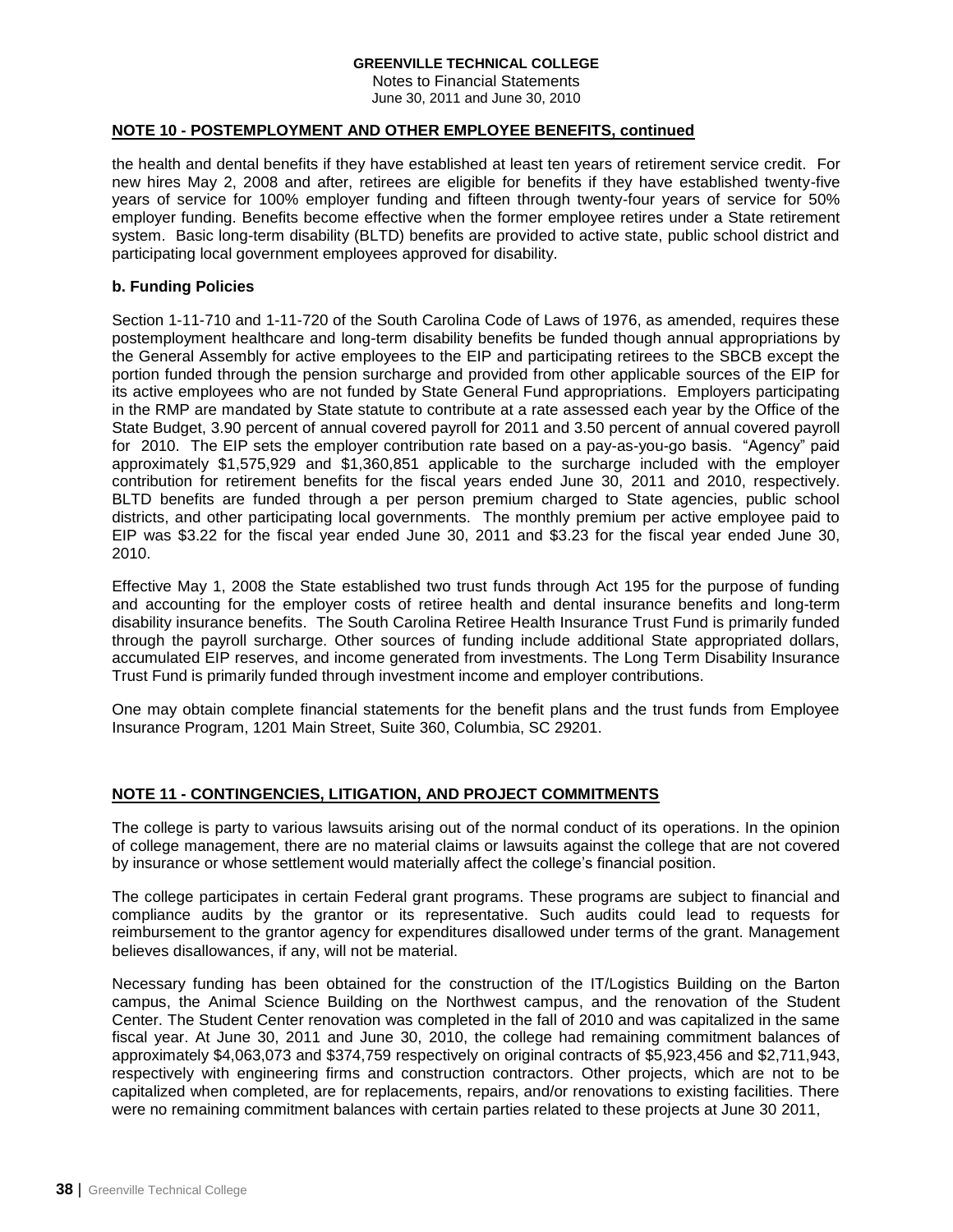Notes to Financial Statements June 30, 2011 and June 30, 2010

## **NOTE 11 - CONTINGENCIES, LITIGATION, AND PROJECT COMMITMENTS, continued**

and June 30, 2010. The college anticipates funding these projects out of current resources, current and future bond issues, federal grants, private gifts, student fees, and state capital improvement bond proceeds.

# OTHER CAPITAL PROJECTS

Other capital projects, which are not to be capitalized when completed, are for replacements, repairs, and/or renovations to existing facilities.

### Unrestricted Net Assets

Planned Uses of Unrestricted Net Assets are as follows:

|                                         | 6/30/2011 |            |  |   | 6/30/2010  |
|-----------------------------------------|-----------|------------|--|---|------------|
| <b>Operating Reserve</b>                |           | 14,405,112 |  | S | 14,225,050 |
| <b>Operating Contingency</b>            |           | 850,000    |  |   | 750,000    |
| Encumbrances                            |           | 667,741    |  |   | 1,172,612  |
| Inventories                             |           | 3,565,642  |  |   | 3,072,680  |
| <b>Other Construction Project Costs</b> |           | 5,058,192  |  |   | 1,359,954  |
| Total                                   |           | 24,546,687 |  | S | 20,580,296 |

# **NOTE 12 - LEASE OBLIGATIONS**

### **Capital Leases**

### *Certificates of Participation*

Greenville County entered into a lease-purchase obligation for the building of the Brashier and Greer campuses and issued Certificates of Participation for these projects. The County subleases these facilities to the college for the same cash flows necessary to pay their Certificate obligations. While the lease is contingent upon the annual appropriation of the funds by the County Council for payment of the annual lease payments, the chances of non-appropriation are remote. The college will receive title to the buildings at the end of the lease. The college therefore accounts for this lease as a capital lease.

Lease payments made under this agreement in the year ending June 30, 2011 were \$602,797.

On October 8, 2010 the 1995/1998 Certificate of Participation was refunded by Greenville County and replaced with the Series 2010 Refunding Certificate of Participation. This refunding reduced the yearly payments by approximately \$140,000 and resulted in a reduction of \$1.2 million in total future payments.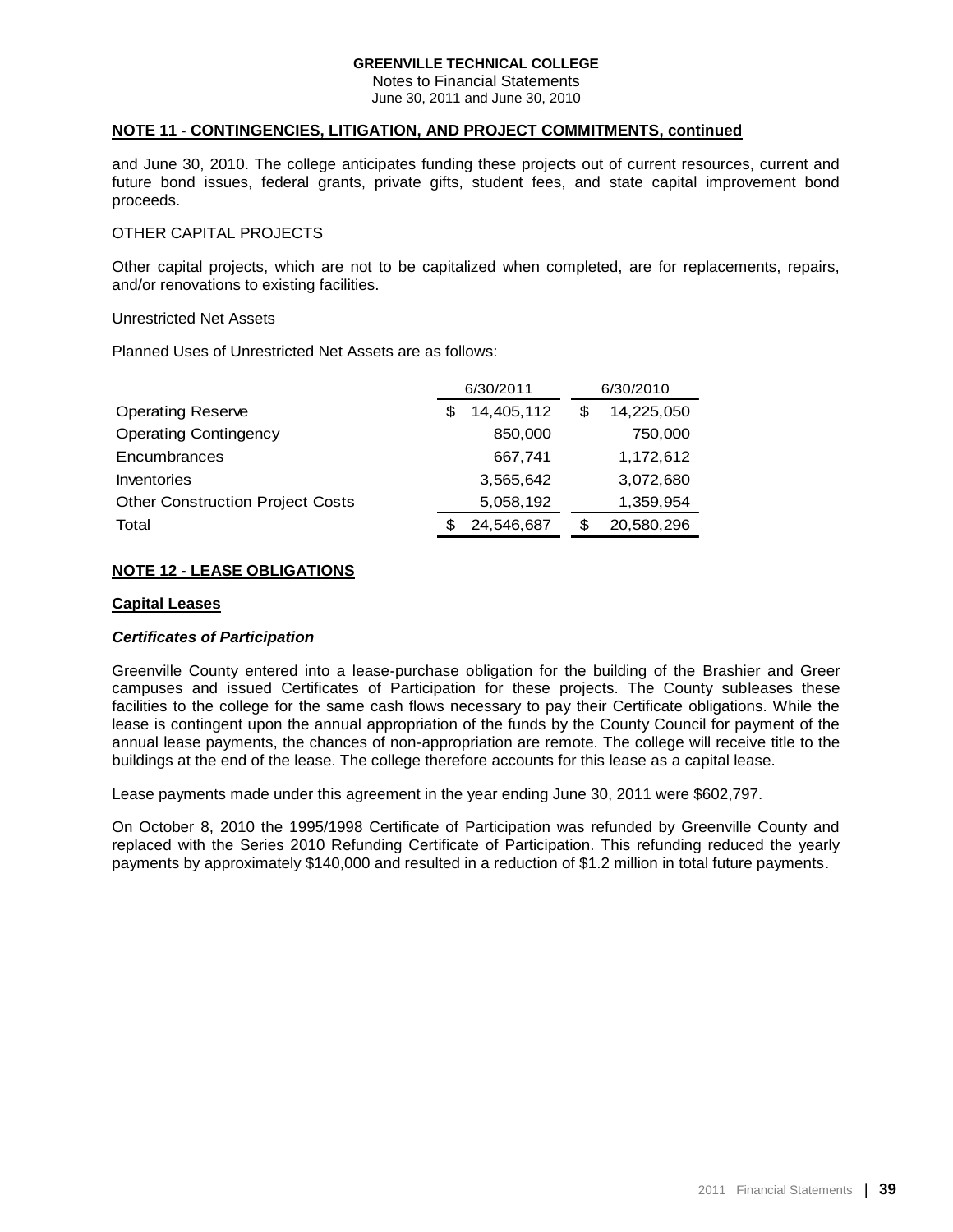Notes to Financial Statements June 30, 2011 and June 30, 2010

# **NOTE 12 - LEASE OBLIGATIONS, continued**

# **Capital Leases, continued**

Lease payments made under this agreement in the year ending June 30, 2011 were \$847,205. Lease payments for the remainder of the lease are as follows:

| <b>Capital Leases</b><br>2010 Refunding Certificate of Participation |    |                       |
|----------------------------------------------------------------------|----|-----------------------|
|                                                                      |    | With External Parties |
| Year Ended June 30                                                   |    |                       |
| 2012                                                                 | \$ | 1,048,976             |
| 2013                                                                 |    | 1,052,870             |
| 2014                                                                 |    | 1,046,154             |
| 2015                                                                 |    | 1,049,072             |
| 2016                                                                 |    | 1,046,380             |
| 2017-2019                                                            |    | 3,147,620             |
| <b>Total Minimum Payments</b>                                        |    | 8,391,072             |
| Less: Interest and Executory Costs                                   |    | 851,072               |
| Present Value of Net Minimum Lease Payments                          | \$ | 7,540,000             |

Lease payments made under this agreement in the year ending June 30, 2010 were \$1,192,315. Lease payments for the remainder of the lease are as follows:

| 1995 Certificate of Participation           |    | <b>Capital Leases</b>        |  |  |
|---------------------------------------------|----|------------------------------|--|--|
|                                             |    | <b>With External Parties</b> |  |  |
| Year Ended June 30                          |    |                              |  |  |
| 2011                                        | \$ | 1,189,850                    |  |  |
| 2012                                        |    | 1,190,310                    |  |  |
| 2013                                        |    | 1,193,410                    |  |  |
| 2014                                        |    | 1,188,850                    |  |  |
| 2015                                        |    | 1,191,338                    |  |  |
| 2016-2019                                   |    | 4,768,962                    |  |  |
| <b>Total Minimum Payments</b>               |    | 10,722,720                   |  |  |
| Less: Interest and Executory Costs          |    | 2,177,720                    |  |  |
| Present Value of Net Minimum Lease Payments |    | 8,545,000                    |  |  |

In August, 1999 Greenville County entered into an obligation for the lease-purchase of a portion of a retail shopping center in Greenville and issued Certificates of Participation to cover the purchase price of Greenville Technical College's portion of the purchase. The remainder of the facility was purchased by the Greenville Tech Foundation, Inc. at fair market value. Upon completion of renovations in December, 2000, the Greenville University Center was relocated to this new facility from other premises owned by the college, and subleases the renovated space. The state appropriated funds in the capital bond bill to cover the renovation costs. The State Legislature included in the budget appropriated funds for a portion of the sublease payments for the University Center, which are, in turn, used to pay a portion of the lease payments for the Certificates of Participation and a portion of the operation and maintenance of the portion of the facility subleased by the University Center. The college accounts for this lease as a capital lease.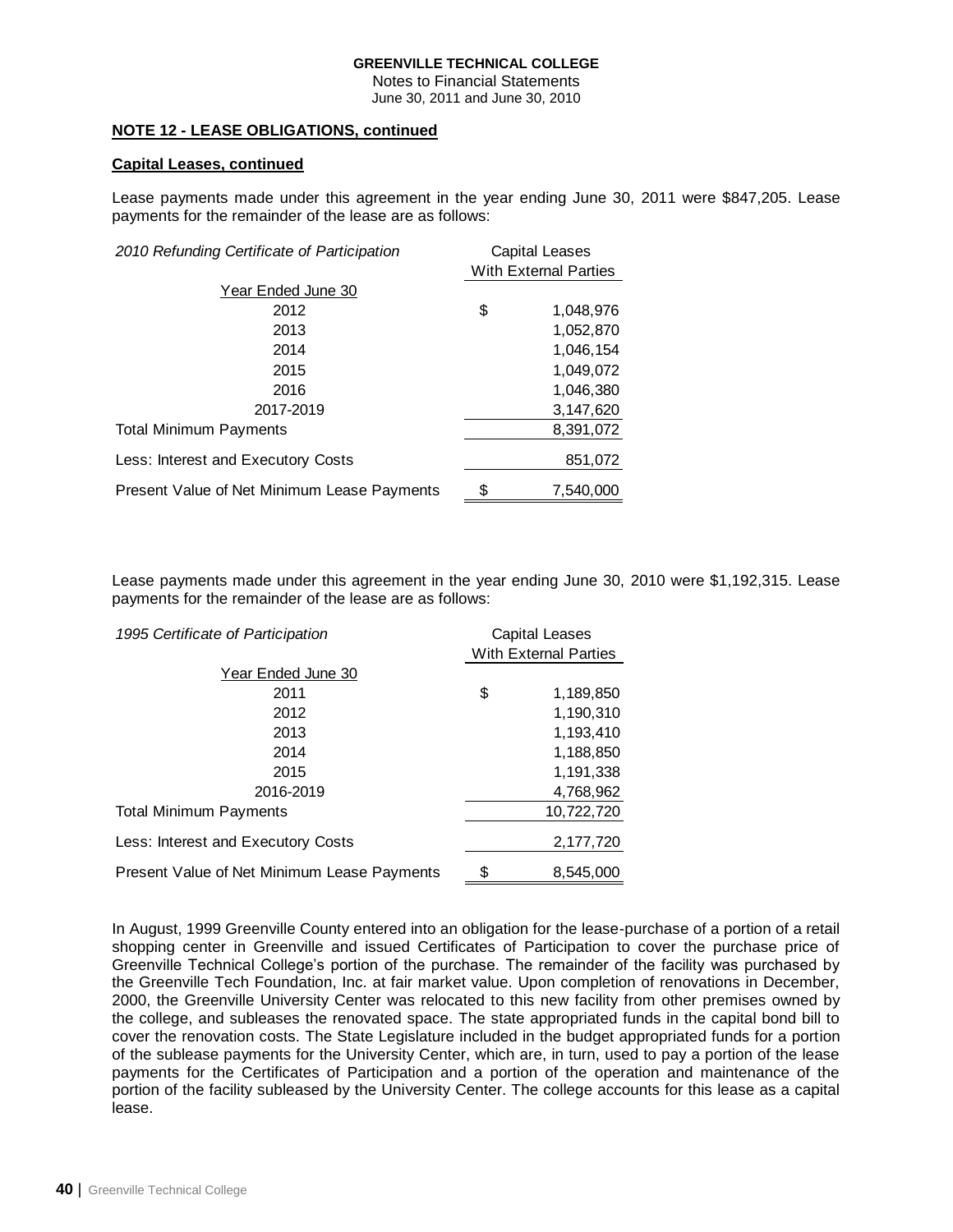Notes to Financial Statements June 30, 2011 and June 30, 2010

### **NOTE 12 - LEASE OBLIGATIONS, continued**

### **Capital Leases, continued**

These Certificates of Participation were partially refunded by Greenville County on February 23, 2005, with the refunded portion of the Series 1999 being replaced by Series 2005. With this transaction, the combined outstanding principle of the lease was increased by \$720,000, and the total future payments under the lease were reduced by \$1,167,084.

Lease payments made under this agreement in the year ending June 30, 2011 amounted to \$1,348,838.

Lease payments for the remainder of the lease are as follows:

*2005 Refunding Certificates of Participation &* 

| non refunded protion of 1999                |    | <b>Capital Leases</b>        |  |  |
|---------------------------------------------|----|------------------------------|--|--|
|                                             |    | <b>With External Parties</b> |  |  |
| Year Ended June 30                          |    |                              |  |  |
| 2012                                        | \$ | 1,345,488                    |  |  |
| 2013                                        |    | 1,345,175                    |  |  |
| 2014                                        |    | 1,343,475                    |  |  |
| 2015                                        |    | 1,343,375                    |  |  |
| 2016                                        |    | 1,345,375                    |  |  |
| 2017-2019                                   |    | 4,039,000                    |  |  |
| Total Minimum Payments                      |    | 10,761,888                   |  |  |
| Less: Interest and Executory Costs          |    | 2,265,725                    |  |  |
| Present Value of Net Minimum Lease Payments |    | 8,496,162                    |  |  |

Lease payments made under this agreement in the year ending June 30, 2010 amounted to \$1,351,437.

Lease payments for the remainder of the lease are as follows:

| 2005 Refunding Certificates of Participation & |                              |  |  |  |
|------------------------------------------------|------------------------------|--|--|--|
| non refunded protion of 1999                   | Capital Leases               |  |  |  |
|                                                | <b>With External Parties</b> |  |  |  |
| Year Ended June 30                             |                              |  |  |  |
| 2011                                           | \$<br>1,348,838              |  |  |  |
| 2012                                           | 1.345.488                    |  |  |  |
| 2013                                           | 1,345,175                    |  |  |  |
| 2014                                           | 1,343,475                    |  |  |  |
| 2015                                           | 1.343.375                    |  |  |  |
| 2016-2019                                      | 5,384,375                    |  |  |  |
| <b>Total Minimum Payments</b>                  | 12,110,725                   |  |  |  |
| Less: Interest and Executory Costs             | 2,265,725                    |  |  |  |
| Present Value of Net Minimum Lease Payments    | \$<br>9.845.000              |  |  |  |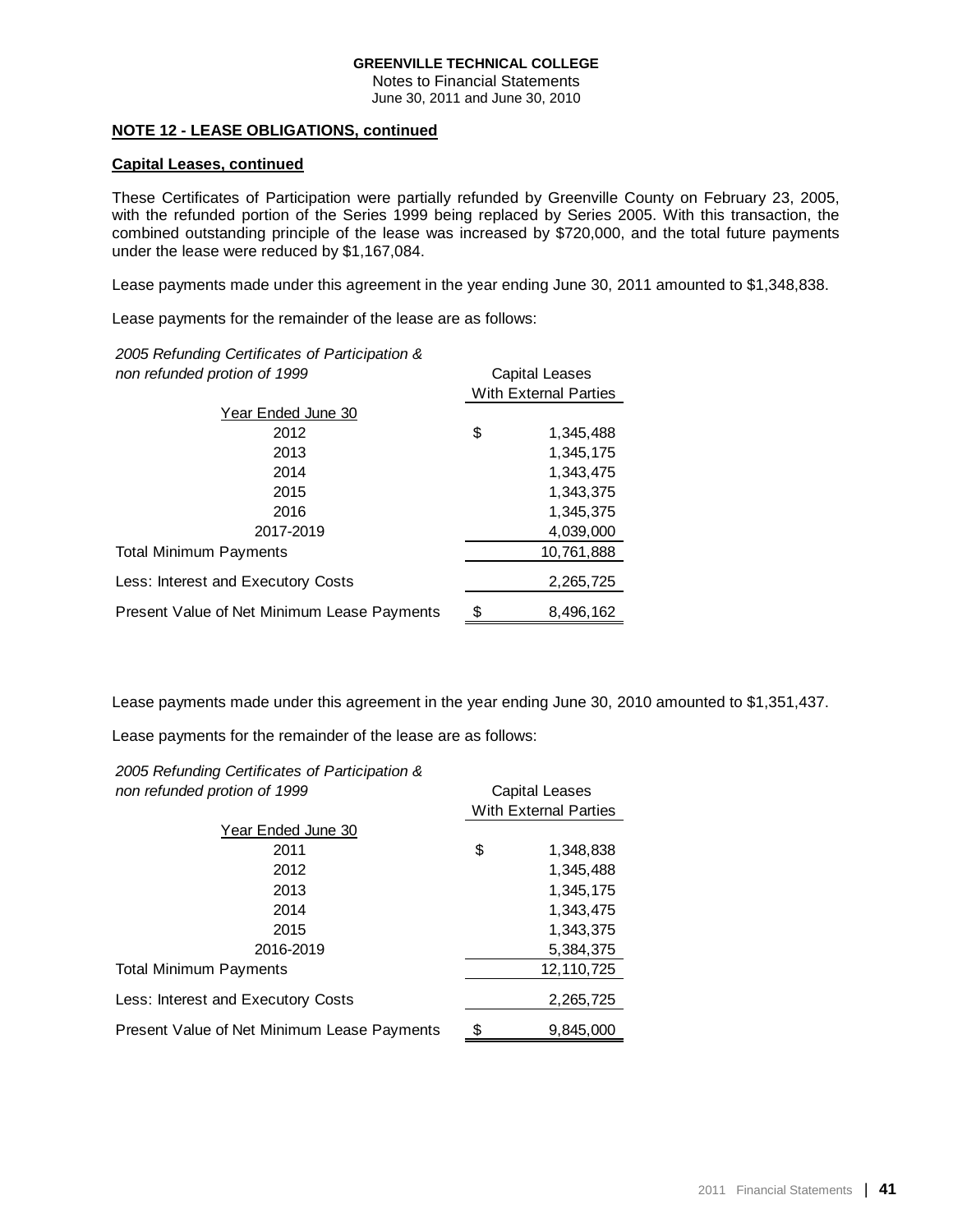Notes to Financial Statements June 30, 2011 and June 30, 2010

# **NOTE 12 - LEASE OBLIGATIONS, continued**

# **Capital Leases, continued**

The carrying value of the property associated with the leases is:

|                                                      |                                                | 2011          | 2010                                           |
|------------------------------------------------------|------------------------------------------------|---------------|------------------------------------------------|
| <b>Carrying Value of Assets under Capital Leases</b> | Capital Leases With<br><b>External Parties</b> |               | Capital Leases With<br><b>External Parties</b> |
| Assets acquired under capital leases                 |                                                |               |                                                |
| Land and improvements                                | \$                                             | 5,440,859     | \$<br>5,440,859                                |
| Buildings and improvements                           | \$                                             | 26,100,338    | \$<br>26,100,338                               |
| Assets acquired under capital leases                 |                                                |               |                                                |
| before accumulated amortization                      |                                                | 31,541,197    | 31,541,197                                     |
|                                                      |                                                |               |                                                |
| Less: accumulated amortization                       |                                                | (9, 163, 663) | (8,500,656)                                    |
| Assets acquired under capital leases, net            | \$                                             | 22,377,534    | \$<br>23,040,541                               |

On May 13, 2008 Greenville Technical College entered into a capital lease with the Brashier Middle College, LLC, a wholly owned subsidiary of the Greenville Tech Foundation. The lease began July 1, 2009. The lease is for a 53,000 square foot building which is being constructed by the Brashier Middle College, LLC and financed with Jobs- Economic Development Authority Revenue Bonds. The term of the lease is 30 years; the lease payments will be equal to the debt service of the bonds. At the end of the lease, the building will become the property of the college. The related operating leases are discussed below.

During the fiscal year ending June 30, 2011, lease payments in the amount of \$549,398 were made to Brashier Middle College, LLC. During the fiscal year ending June 30, 2010, lease payments in the amount of \$585,656 were made to Brashier Middle College, LLC.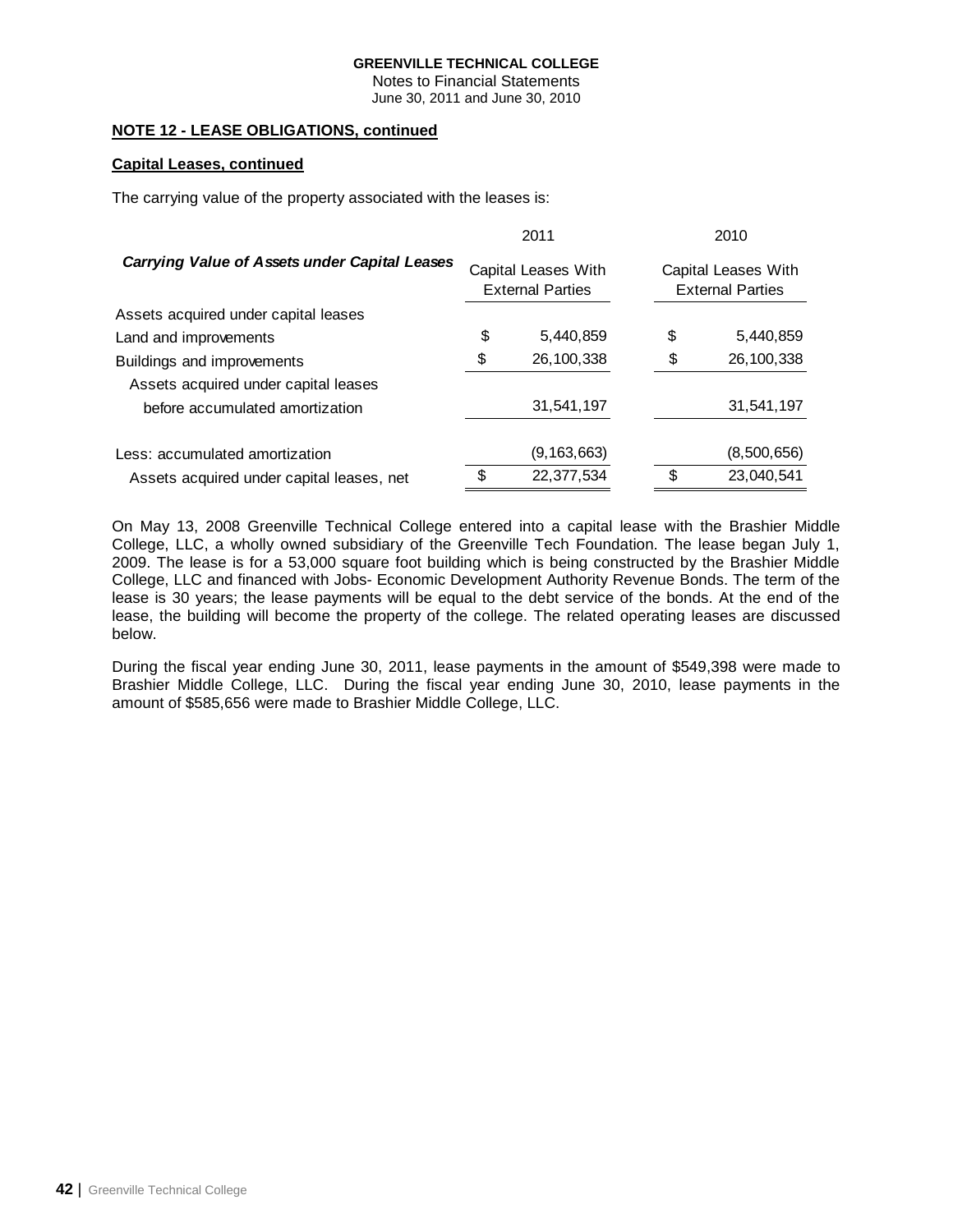Notes to Financial Statements June 30, 2011 and June 30, 2010

# **NOTE 12 - LEASE OBLIGATIONS, continued**

# **Capital Leases, continued**

Lease payments for the remainder of the lease are estimated as follows:

| Brashier Middle College Lease               | <b>Capital Leases</b> |            |
|---------------------------------------------|-----------------------|------------|
| <b>Estimated Payments</b>                   | With Component Unit   |            |
| Year Ended June 30                          |                       |            |
| 2012                                        | \$                    | 559,676    |
| 2013                                        |                       | 562,807    |
| 2014                                        |                       | 560,384    |
| 2015                                        |                       | 557,730    |
| 2016                                        |                       | 559,818    |
| 2017-2021                                   |                       | 2,790,152  |
| 2022-2026                                   |                       | 2,777,175  |
| 2027-2031                                   |                       | 2,759,042  |
| 2032-2036                                   |                       | 2,730,572  |
| 2037-2040                                   |                       | 2,183,034  |
| <b>Total Minimum Payments</b>               | \$                    | 16,040,390 |
| Less: Interest and Executory Costs          |                       | 7,760,390  |
| Present Value of Net Minimum Lease Payments | \$                    | 8,280,000  |

| <b>Carrying Value of Assets under Capital Leases</b><br>with Component Units |    | 2011<br>Capital Leases With<br><b>Component Units</b> |    | 2010<br>Capital Leases With<br><b>Component Units</b> |  |
|------------------------------------------------------------------------------|----|-------------------------------------------------------|----|-------------------------------------------------------|--|
|                                                                              |    |                                                       |    |                                                       |  |
| Buildings and improvements                                                   | \$ | 8,410,000                                             | \$ | 8,410,000                                             |  |
| Assets acquired under capital leases                                         |    |                                                       |    |                                                       |  |
| before accumulated amortization                                              |    | 8,410,000                                             |    | 8,410,000                                             |  |
| Less: accumulated amortization                                               |    | (560,667)                                             |    | (280, 333)                                            |  |
| Assets acquired under capital leases, net                                    | \$ | 7,849,333                                             | \$ | 8,129,667                                             |  |

### **Operating Leases**

Operating lease payments to external parties were \$107,727 and \$30,054 for fiscal years 2011 and 2010, respectively.

Greenville Technical College entered into two operating lease agreements on May 13, 2008 related to the construction of the Brashier Middle College building on the Brashier Campus. The first was a ground lease with the Brashier Charter, LLC, a wholly owned subsidiary of the Greenville Tech Foundation (LLC). The LLC leased approximately 5 acres of land on the college's Brashier Campus. The lease payment is \$1.00 per year for the 31 year term. The LLC secured an \$8.4 million Jobs-Economic Development Authority Revenue Bonds to build a building on the site. The building will be jointly used by the college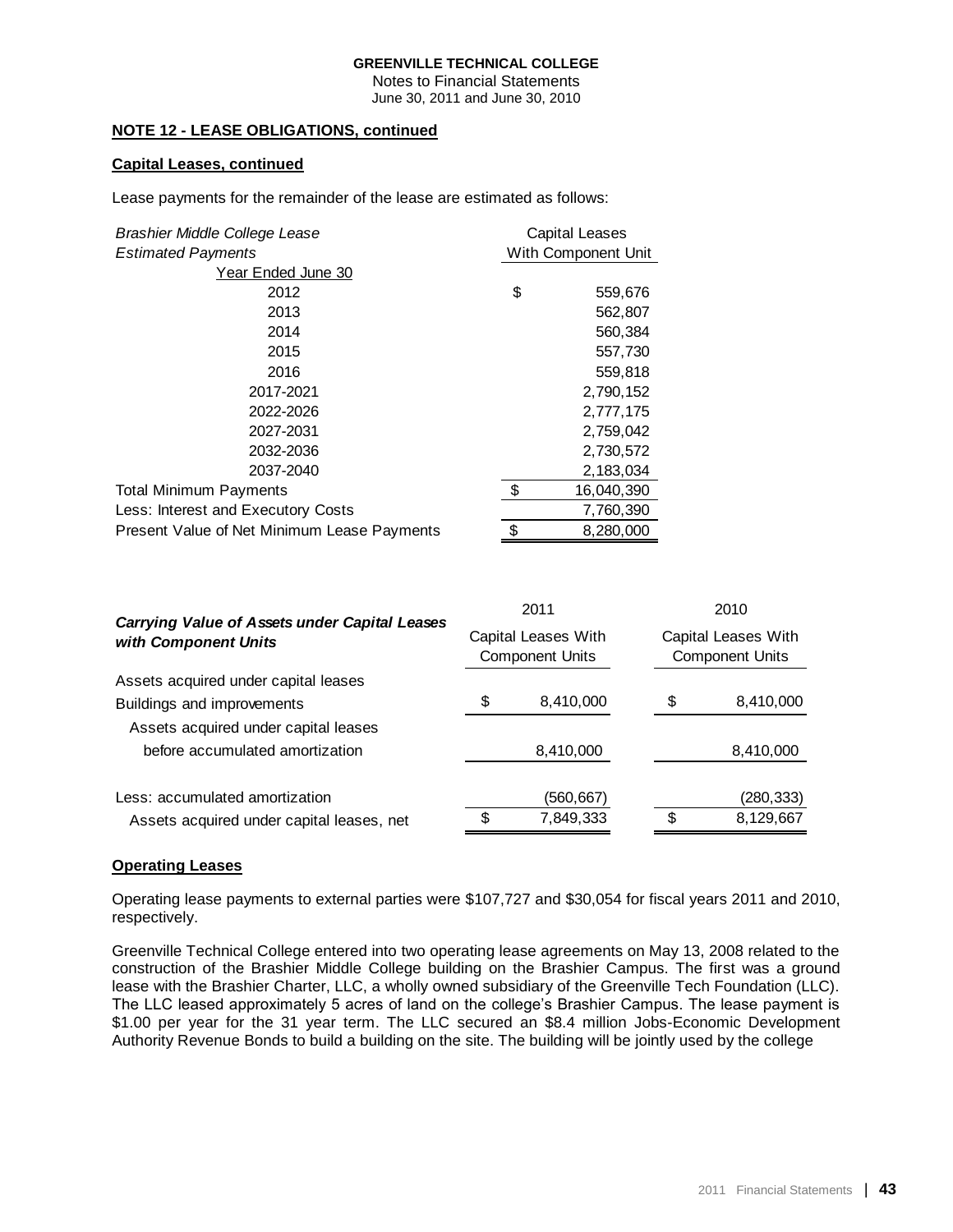Notes to Financial Statements June 30, 2011 and June 30, 2010

## **NOTE 12 - LEASE OBLIGATIONS, continued**

# **Operating Leases, continued**

and Brashier Middle College, a Charter High School that is currently located on the campus. The lease between the Brashier Middle College, LLC and the college is discussed in Capital Leases above.

The second operating lease is the corresponding sublease with the Brashier Middle College Charter High School to operate and use the facilities for approximately 35 hours per week. The lease payments by Brashier Middle College will be directly related to the debt service. The cost was 37.5 percent for the first year and 50 percent of the debt service for the second year. In years three and beyond, the lease payment will be renegotiated based on a prorated share of the debt service based on the usage of the building.

On May 13, 2008, the college entered into a ground lease with Greenville County Recreation District for 19.49 acres at the college's Northwest campus for a term of 20 years. The County built soccer and baseball fields on the site for use by the community and the college. The annual rent for the land is \$1.00

On August 31, 2010, the college, as a licensee of Educational Broadband Service Channels, entered into a long-term lease agreement to lease the excess capacity of the G channel group to Clearwire Spectrum Holdings, III, LLC. This lease was approved by the Federal Communication Commission on September 17, 2010 and became effective October 13, 2010. The college recognized \$18,171 in revenue from this lease during the year ended June 30, 2011, as included in the other non-operating revenues in the Statement of Revenues, Expenses, and Changes in Net Assets. The total anticipated revenue to the college is \$1,280,044, based on renewal options and escalation clauses over the maximum 30 year term of the lease.

On August 31, 2010, the college, as a licensee of Educational Broadband Service Channels, entered into a long-term lease agreement to lease the excess capacity of the D channel group to Independent Spectrum Greenville, LLC. This lease was approved by the Federal Communication Commission on November 10, 2010 and became effective December 29, 2010. The college recognized \$54,366 in revenue from this lease during the year ended June 30, 2011, as included in the other non-operating revenues in the Statement of Revenues, Expenses, and Changes in Net Assets. The total anticipated revenue to the college is \$6,508,673, based on renewal options and escalation clauses over the maximum 30 year term of the lease.

There were no lease payments to other state agencies or blended component units.

### **Operating Leases with external parties**

At June 30, 2011, liabilities for future years are as follows:

|                    | Operating Leases with   |
|--------------------|-------------------------|
| Year Ended June 30 | <b>External Parties</b> |
| 2012               | 245,769                 |
| 2013               | 220,262                 |
| 2014               | 220,581                 |
| 2015               | 220,912                 |
| 2016               | 144,521                 |
| Total              | 1,052,045               |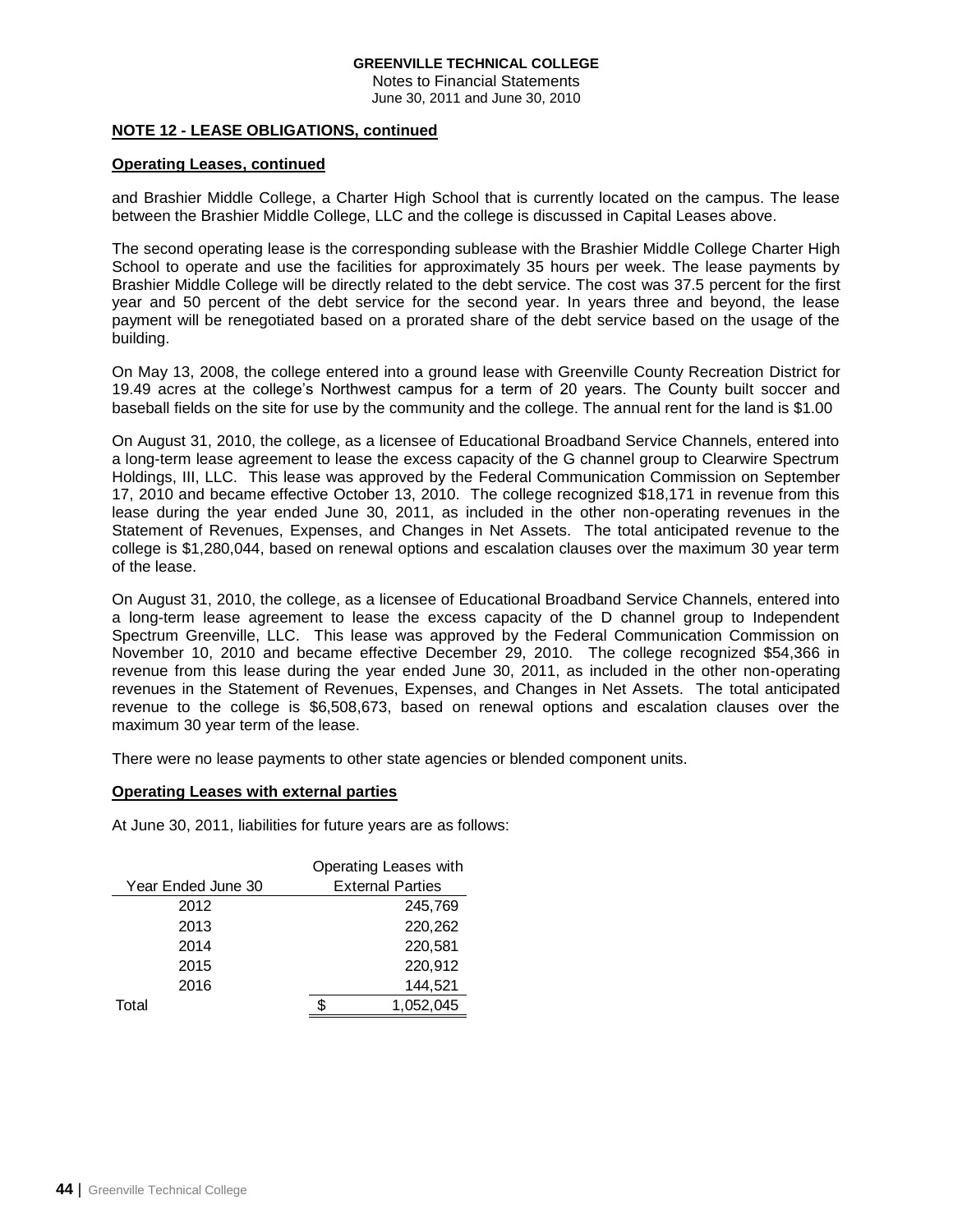Notes to Financial Statements June 30, 2011 and June 30, 2010

# **NOTE 12 - LEASE OBLIGATIONS, continued**

# **Operating Leases with external parties, continued**

At June 30, 2010, liabilities for future years are as follows:

|                    | Operating Leases with   |        |
|--------------------|-------------------------|--------|
| Year Ended June 30 | <b>External Parties</b> |        |
| 2011               |                         | 25,947 |
| 2012               |                         | 10.325 |
| 2013               |                         |        |
| 2014               |                         |        |
| 2015               |                         |        |
| Total              |                         | 36,272 |

### **Facilities Leased to Others at June 30, 2011**

|                                | Operating leases with<br>discretely presented<br>component units |    | Operating leases with<br>external parties |  |  |
|--------------------------------|------------------------------------------------------------------|----|-------------------------------------------|--|--|
| Land and improvements          | \$<br>89.740                                                     | S  | 296,931                                   |  |  |
| Buildings and improvements     |                                                                  |    | 9,174,218                                 |  |  |
| Less: Accumulated Depreciation | -                                                                |    | (1,038,303)                               |  |  |
| <b>Total Carrying Value</b>    | 89,740                                                           | \$ | 8,432,846                                 |  |  |

### **Facilities Leased to Others at June 30, 2010**

|                                | Operating leases with |    |                       |  |  |
|--------------------------------|-----------------------|----|-----------------------|--|--|
|                                | discretely presented  |    | Operating leases with |  |  |
|                                | component units       |    | external parties      |  |  |
| Land and improvements          | \$<br>89.740          | \$ | 296.931               |  |  |
| Buildings and improvements     |                       |    | 9,174,218             |  |  |
| Less: Accumulated Depreciation |                       |    | (738,864)             |  |  |
| <b>Total Carrying Value</b>    | 89,740                | S  | 8,732,285             |  |  |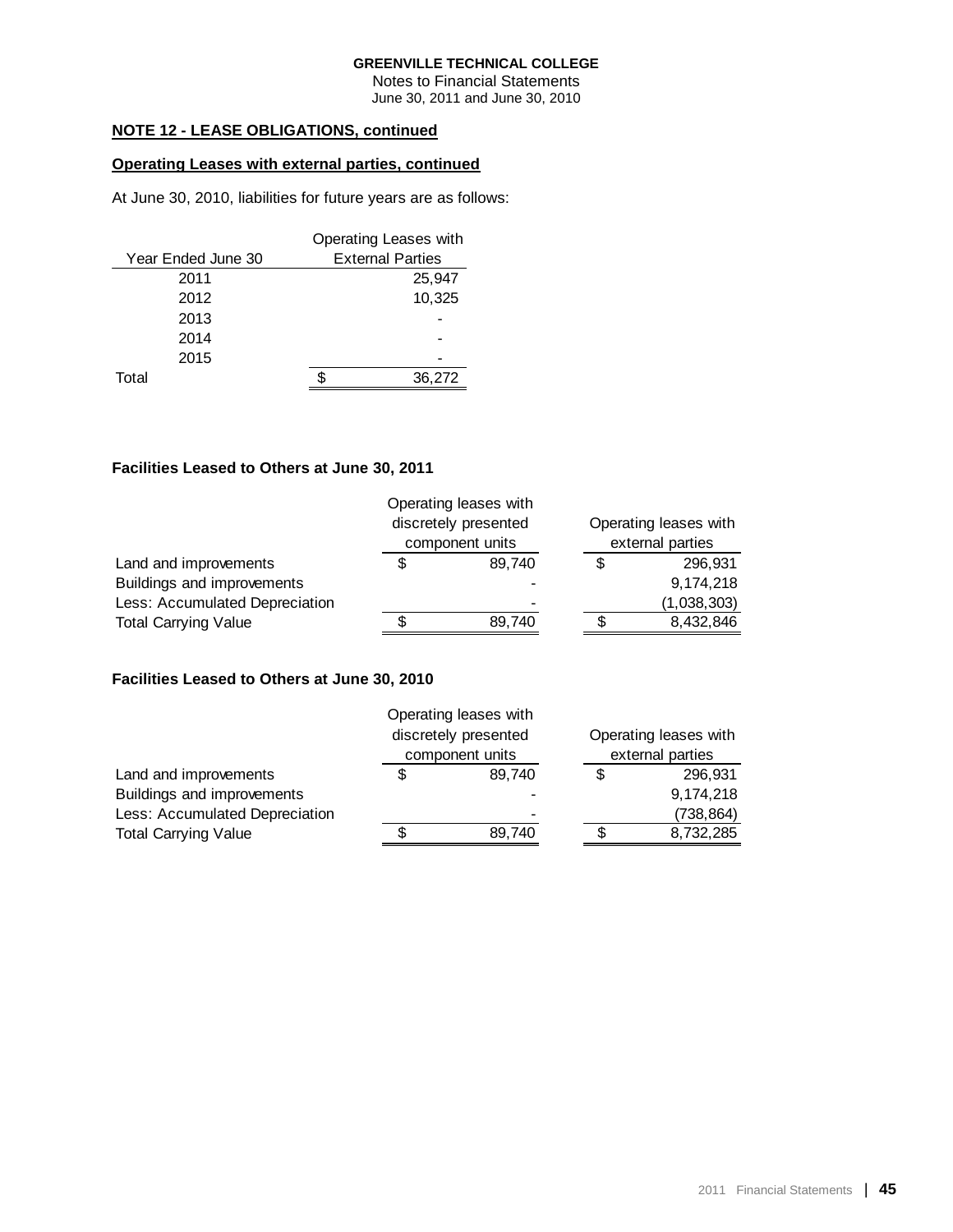Notes to Financial Statements June 30, 2011 and June 30, 2010

# **NOTE 12 - LEASE OBLIGATIONS, continued**

# **Operating Leases with external parties, continued**

Future minimum payments to be received:

# **Operating Lease Revenue at June 30, 2011**

| Operating leases with |                                         |                         |  |  |  |  |
|-----------------------|-----------------------------------------|-------------------------|--|--|--|--|
|                       |                                         | <b>Operating leases</b> |  |  |  |  |
|                       |                                         | with external parties   |  |  |  |  |
| \$<br>2               | \$                                      | 463,240                 |  |  |  |  |
| 2                     |                                         | 418,144                 |  |  |  |  |
| 2                     |                                         | 418,144                 |  |  |  |  |
| 2                     |                                         | 418,144                 |  |  |  |  |
| 2                     |                                         | 440,227                 |  |  |  |  |
| 10                    |                                         | 2,307,754               |  |  |  |  |
| 10                    |                                         | 2,538,147               |  |  |  |  |
| 10                    |                                         | 2,768,485               |  |  |  |  |
| 9                     |                                         | 3,067,541               |  |  |  |  |
| 2                     |                                         | 2,915,024               |  |  |  |  |
| \$<br>51              | \$                                      | 15,754,850              |  |  |  |  |
| Year Ended June 30    | discretely presented<br>component units |                         |  |  |  |  |

Future minimum payments to be received:

# **Operating Lease Revenue at June 30, 2010**

| Year Ended June 30 | Operating leases with<br>discretely presented<br>component units | <b>Operating leases</b><br>with external parties |  |  |  |
|--------------------|------------------------------------------------------------------|--------------------------------------------------|--|--|--|
| 2011               | \$<br>2                                                          | \$<br>327,290                                    |  |  |  |
| 2012               | 2                                                                | 276,002                                          |  |  |  |
| 2013               | 2                                                                | 276,002                                          |  |  |  |
| 2014               | $\overline{2}$                                                   | 276,002                                          |  |  |  |
| 2015               | $\overline{2}$                                                   | 276,002                                          |  |  |  |
| 2016-2020          | 10                                                               | 1,380,010                                        |  |  |  |
| 2021-2025          | 10                                                               | 1,380,010                                        |  |  |  |
| 2026-2030          | 10                                                               | 1,380,008                                        |  |  |  |
| 2031-2035          | 10                                                               | 1,380,001                                        |  |  |  |
| 2036-2039          | 2                                                                | 1,104,000                                        |  |  |  |
| Total              | \$<br>52                                                         | \$<br>8,055,327                                  |  |  |  |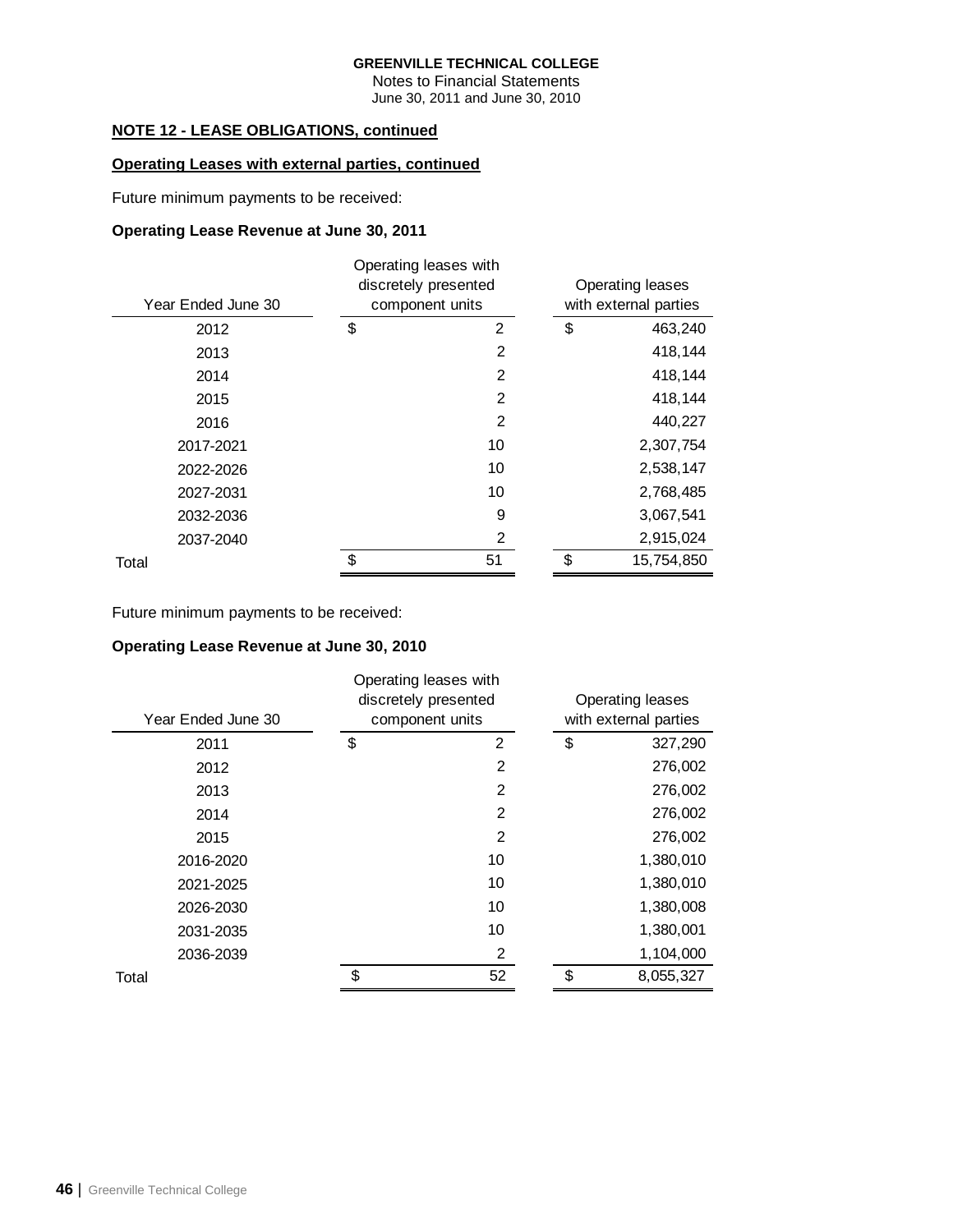Notes to Financial Statements June 30, 2011 and June 30, 2010

## **NOTE 13 - SHORT-TERM DEBT**

The college had no short-term debt during the year ended June 30, 2011 or the year ended June 30, 2010.

# **NOTE 14 – ACCOUNTS PAYABLE**

Accounts payable as of June 30, 2011, are summarized as follows:

| Payables:                            |    | 2011      |    | 2010      |
|--------------------------------------|----|-----------|----|-----------|
| Accounts Payable Trade               | \$ | 1,967,617 | \$ | 827,203   |
| <b>Student Refunds</b>               |    | 17,793    |    | 21,847    |
| Accrued bond interest payable        |    | 309,671   |    | 414,099   |
| Indirect Costs Payable               |    | 13,188    |    | 27,542    |
| <b>Total Accounts Payable</b>        | ß. | 2,308,269 | S. | 1,290,691 |
|                                      |    |           |    |           |
| State Retirement withholding payable |    | 580,046   | \$ | 560,909   |
| Other withholdings                   |    | 24,147    |    | 2,487     |
| <b>Total Payroll Liabilities</b>     | \$ | 604,193   | \$ | 563,396   |

# **NOTE 15 – BONDS AND NOTES PAYABLE**

### **Bonds Payable**

Bonds payable consisted of the following at June 30, 2011:

|                                 | Rates              | Dates    | Original Debt | <b>Balance</b> |            |
|---------------------------------|--------------------|----------|---------------|----------------|------------|
| <b>General Obligation Bonds</b> |                    |          |               |                |            |
| Series 2002                     | $3.5\%$ to 5.0%    | 4/1/2012 | 5,875,000     | S              | 245,000    |
| Series 2005                     | $3.5\%$ to $4.4\%$ | 4/1/2026 | 11,565,000    |                | 9,335,000  |
| Series 2005A                    | $3.5\%$ to $4.4\%$ | 4/1/2024 | 7,430,000     |                | 6,340,000  |
| Series 2007                     | 4.0% to 4.5%       | 4/1/2028 | 4,200,000     |                | 3,760,000  |
| <b>Total Bonds Payable</b>      |                    |          | 29,070,000    | S              | 19,680,000 |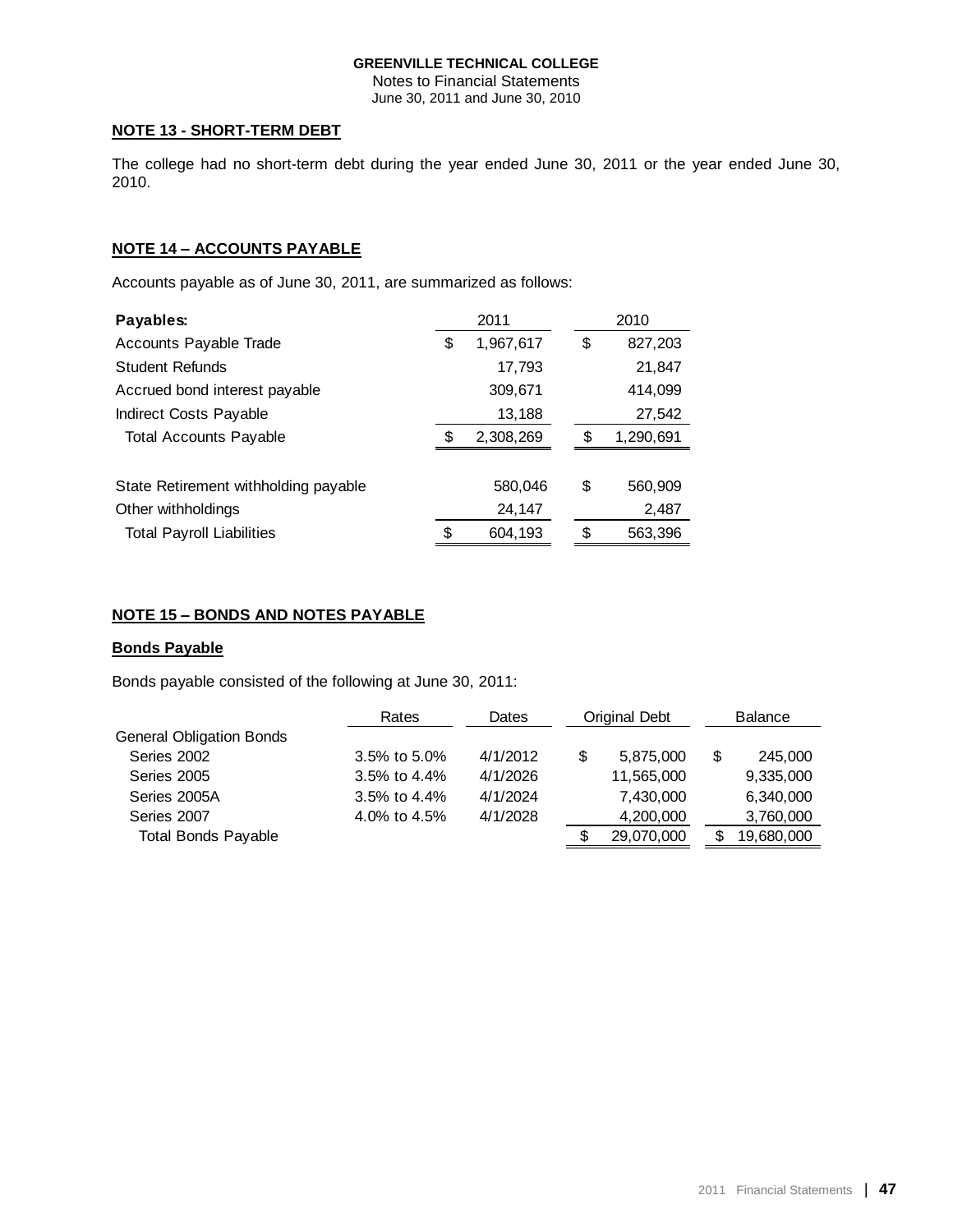Notes to Financial Statements June 30, 2011 and June 30, 2010

# **NOTE 15 – BONDS AND NOTES PAYABLE, continued**

# **Bonds Payable, continued**

Bonds payable consisted of the following at June 30, 2010:

| Rates           | Dates    | Original Debt |            | <b>Balance</b> |            |
|-----------------|----------|---------------|------------|----------------|------------|
|                 |          |               |            |                |            |
| $3.5\%$ to 5.0% | 4/1/2012 | S             | 5,875,000  | S              | 480,000    |
| 3.5% to 4.4%    | 4/1/2026 |               | 11,565,000 |                | 9,805,000  |
| 3.5% to $4.4%$  | 4/1/2024 |               | 7,430,000  |                | 6,640,000  |
| 4.0% to 4.5%    | 4/1/2028 |               | 4,200,000  |                | 3,915,000  |
|                 |          |               | 29,070,000 |                | 20,840,000 |
|                 |          |               |            |                |            |

The Series 2005 bonds were used for the construction of a building on its Northwest Campus that was partially funded by a \$2,000,000 grant from the Economic Development Administration (EDA). As a condition of the grant, the college entered into a twenty year mortgage agreement on the property with the EDA. The mortgage creates a contingent liability that would be imposed in the event that Greenville Technical College acted in a manner prohibited by the award. According to the agreement, the college may not transfer or convey, including leasing the property, without the written consent of the EDA. The college must maintain insurance coverage and must keep the property in good condition. The possibility of this mortgage resulting in a liability for the college is remote. Therefore, the contingent liability is not reflected in the college's financial statements.

The college amortizes bond issue or refinance costs over the remaining life of the bonds. The book value of these costs at June 30, 2011 is as follows:

|                                             |   |               | <b>Expense</b> |                  |    |                              |      |         |
|---------------------------------------------|---|---------------|----------------|------------------|----|------------------------------|------|---------|
| <b>Bond Issue and Refinance Costs</b>       |   | June 30, 2010 |                | <b>Additions</b> |    | Amortized 2011 June 30, 2011 |      |         |
| 2005 General Oblication Bond                | S | 45.500        |                |                  | \$ | 3,250                        | - \$ | 42,250  |
| Certification of Participation Refinance    |   | 432,000       |                |                  |    | 63.278                       |      | 368,722 |
| 1998 and 2002 General Obligation            |   |               |                |                  |    |                              |      |         |
| <b>Bond Refinance</b>                       |   | 247.500       |                |                  |    | 16.500                       |      | 231,000 |
| 2007 General Obligation Bond                |   | 67,500        |                |                  |    | 3.750                        |      | 63,750  |
| 2010 Certificate of Participation           |   |               |                | 137,500          |    | 15,278                       |      | 122.222 |
| <b>Total Bond Issue and Refinance Costs</b> |   | 792.500       | \$             | 137,500          |    | 102,056                      |      | 827.944 |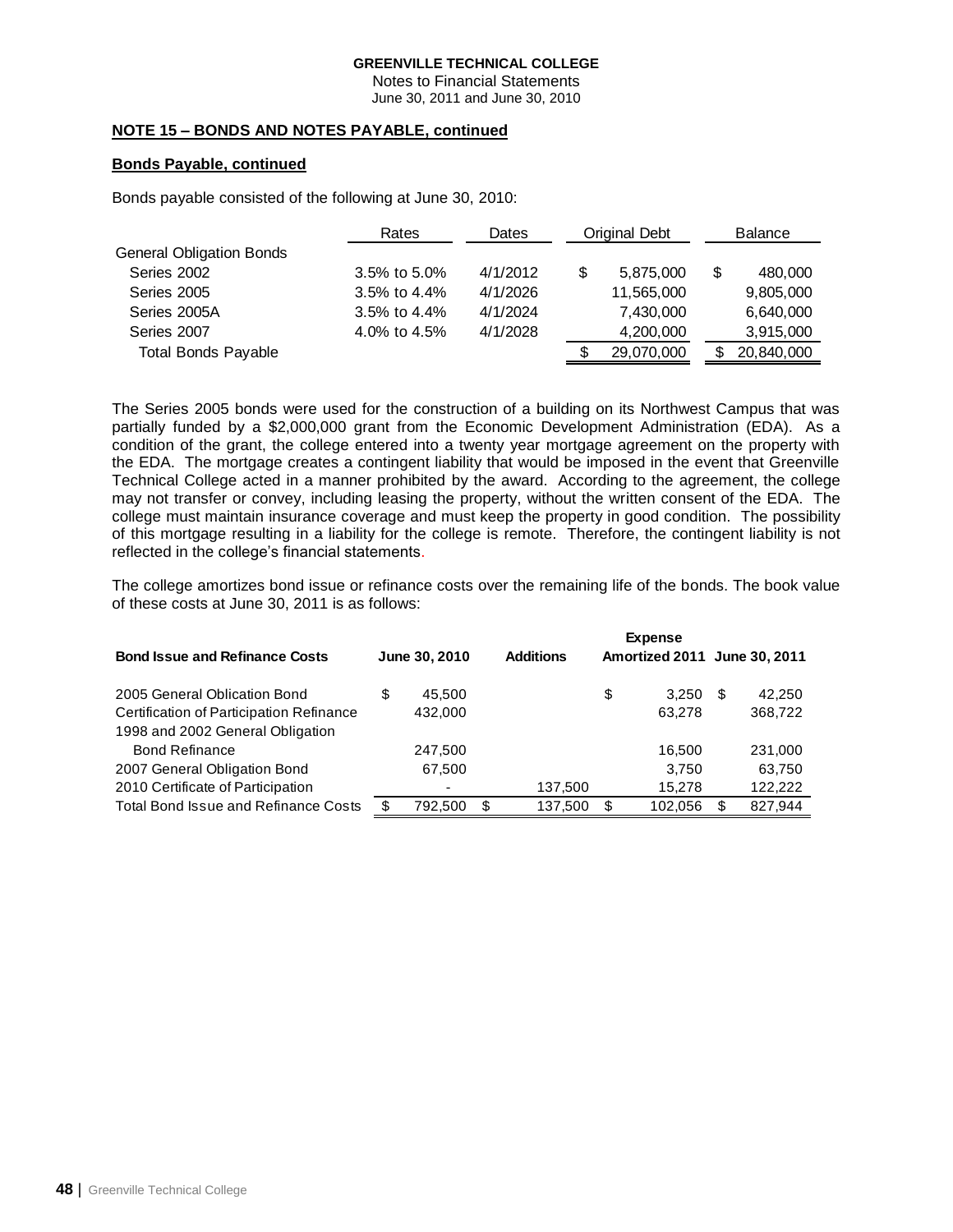Notes to Financial Statements June 30, 2011 and June 30, 2010

## **NOTE 15 – BONDS AND NOTES PAYABLE, continued**

### **Bonds Payable, continued**

The college amortizes bond issue or refinance costs over the remaining life of the bonds. The book value of these costs at June 30, 2010 is as follows:

|                                             |               |                  |    | <b>Expense</b>               |         |
|---------------------------------------------|---------------|------------------|----|------------------------------|---------|
| <b>Bond Issue and Refinance Costs</b>       | June 30, 2009 | <b>Additions</b> |    | Amortized 2010 June 30, 2010 |         |
| 2005 General Oblication Bond                | 48.750        |                  | S  | 3.250                        | 45,500  |
| Certification of Participation Refinance    | 480.000       |                  |    | 48,000                       | 432,000 |
| 1998 and 2002 General Obligation            |               |                  |    |                              |         |
| <b>Bond Refinance</b>                       | 264.000       |                  |    | 16.500                       | 247,500 |
| 2007 General Obligation Bond                | 71,250        |                  |    | 3,750                        | 67,500  |
| <b>Total Bond Issue and Refinance Costs</b> | 864.000       | \$               | £. | 71.500                       | 792,500 |

The college recognized a liability for prepaid interest related to the refinance of the 1999 Certificates of Participation. This revenue is recognized annually over the life of the refinance. In October 2010 the 1999 Certificate of Participation was refunded and therefore the remaining revenue was recognized in fiscal year 2011. A summary of the activity for the fiscal year ended June 30, 2011 is as follows:

|                                     |         | Interest Income                             |  |
|-------------------------------------|---------|---------------------------------------------|--|
| <b>Revenue from Refinance</b>       |         | June 30, 2010 Recognized 2011 June 30, 2011 |  |
| Deferred Revenue - 1999 Certificate |         |                                             |  |
| of Participation                    | 168.097 | 168.097                                     |  |

A summary of the activity for the fiscal year ended June 30, 2010 is as follows:

| <b>Revenue from Refinance</b>                           |    |         | Interest Income<br>June 30, 2009 Recognized 2010 June 30, 2010 |         |
|---------------------------------------------------------|----|---------|----------------------------------------------------------------|---------|
| Deferred Revenue - 1999 Certificate<br>of Participation | £. | 186.775 | 18.678                                                         | 168.097 |

Greenville County bonds are general obligation bonds of the County and are backed by the full faith, credit and taxing power of the County. The County supports the operations of the college with annual appropriations sufficient to meet the annual debt service requirements of the bonds.

The scheduled maturities of the bonds payable by type at June 30, 2011 are as follows:

| <b>Greenville County Bonds</b> |    | Principal  |  | Interest  |            | Payments |
|--------------------------------|----|------------|--|-----------|------------|----------|
| 2012                           | \$ | 1,200,000  |  | 804,382   | 2,004,382  |          |
| 2013                           |    | 1,225,000  |  | 759,557   | 1,984,557  |          |
| 2014                           |    | 1,270,000  |  | 712,208   | 1,982,208  |          |
| 2015                           |    | 1,325,000  |  | 663,107   | 1,988,107  |          |
| 2016                           |    | 1,370,000  |  | 609,207   | 1,979,207  |          |
| 2017-2021                      |    | 6,525,000  |  | 2,219,777 | 8,744,777  |          |
| 2022-2026                      |    | 6,180,000  |  | 896,479   | 7,076,479  |          |
| 2027-2028                      |    | 585,000    |  | 39,469    | 624,469    |          |
| Total                          | \$ | 19,680,000 |  | 6,704,188 | 26,384,188 |          |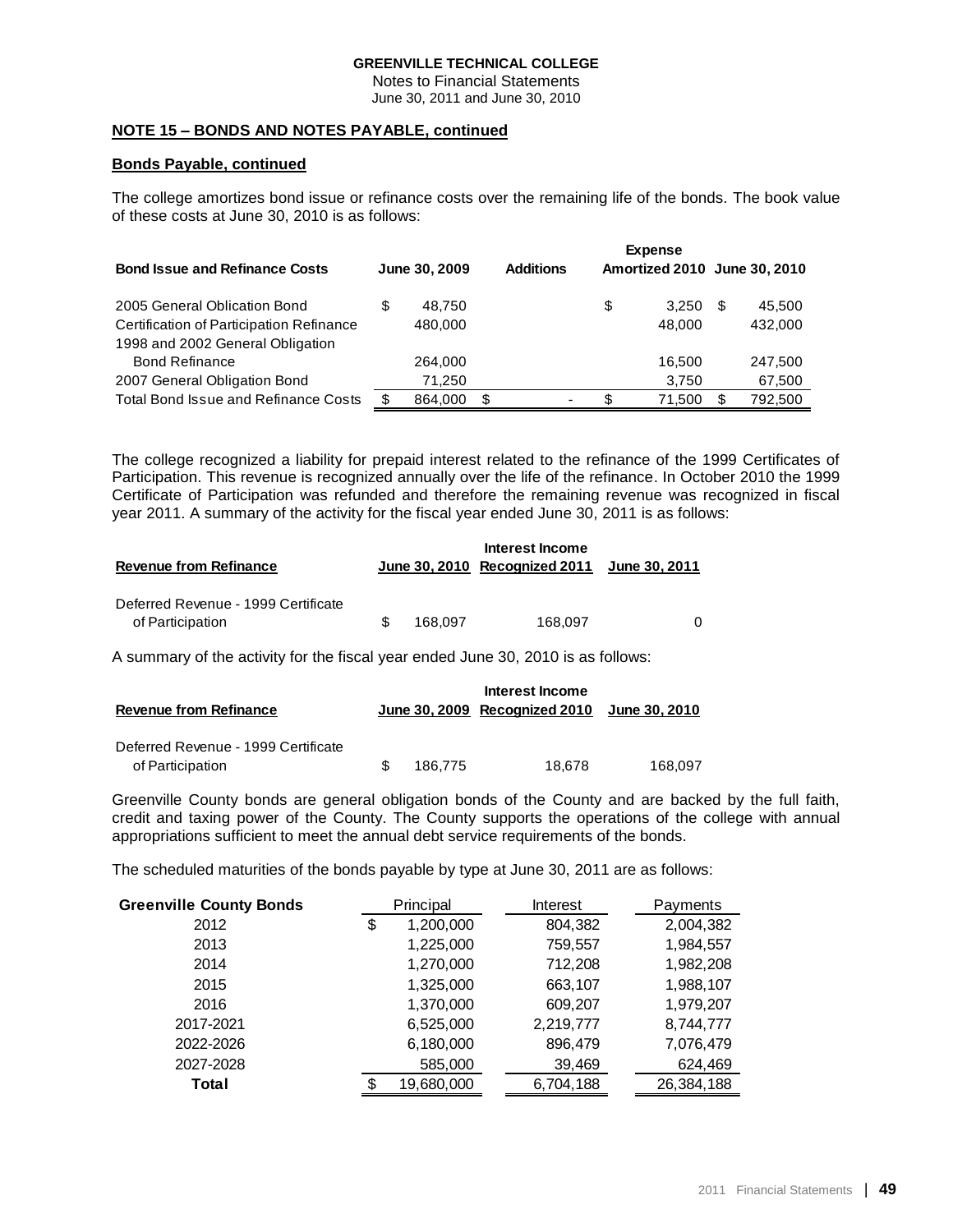Notes to Financial Statements June 30, 2011 and June 30, 2010

# **NOTE 15 – BONDS AND NOTES PAYABLE, continued**

# **Bonds Payable, continued**

The scheduled maturities of the bonds payable by type at June 30, 2010 are as follows:

| <b>Greenville County Bonds</b> |    | Principal  | Interest  | Payments   |
|--------------------------------|----|------------|-----------|------------|
| 2011                           | \$ | 1,160,000  | 847,707   | 2,007,707  |
| 2012                           |    | 1,200,000  | 804,382   | 2,004,382  |
| 2013                           |    | 1,225,000  | 759,557   | 1,984,557  |
| 2014                           |    | 1,270,000  | 712,208   | 1,982,208  |
| 2015                           |    | 1,325,000  | 663,107   | 1,988,107  |
| 2016-2020                      |    | 6,640,000  | 2,486,937 | 9,126,937  |
| 2021-2025                      |    | 6,355,000  | 1,165,107 | 7,520,107  |
| 2026-2028                      |    | 1,665,000  | 112,889   | 1,777,889  |
| Total                          | S. | 20,840,000 | 7,551,894 | 28,391,894 |

### **Notes Payable**

The college had no notes payable at the year ended June 30, 2011 or the year ended June 30, 2010.

# **NOTE 16 - LONG-TERM LIABILITIES**

Long-term liability activity for the year ended June 30, 2011 follows:

|                                     | June 30,<br>2010 | Additions | <b>Reductions</b> | June 30,<br>2011 | Due Within<br>One Year |
|-------------------------------------|------------------|-----------|-------------------|------------------|------------------------|
| Bonds and Notes Payable             |                  |           |                   |                  |                        |
| County Bonds                        | 20,840,000       |           | 1,160,000         | 19,680,000       | 1,200,000              |
| <b>Capital Lease Obligations</b>    | 26,800,000       | 8.290.000 | 10,370,000        | 24.720.000       | 1,970,000              |
| <b>Accrued Compensated Absences</b> | 3,385,282        | 1,700,809 | 1,546,171         | 3,539,920        | 339,478                |
|                                     |                  |           |                   |                  |                        |
| <b>Total Long-Term Liabilities</b>  | 51.025.282       | 9,990,809 | 13,076,171        | 47,939,920       | 3,509,478              |

Long-term liability activity for the year ended June 30, 2010 follows:

|                                     | June 30,<br>2009 | Additions  | <b>Reductions</b> | June 30.<br>2010 | Due Within<br>One Year |
|-------------------------------------|------------------|------------|-------------------|------------------|------------------------|
| Bonds and Notes Payable             |                  |            |                   |                  |                        |
| County Bonds                        | 21,955,000       |            | 1,115,000         | 20,840,000       | 1,160,000              |
| <b>Capital Lease Obligations</b>    | 20,065,000       | 8,410,000  | 1,675,000         | 26,800,000       | 1,860,000              |
| <b>Accrued Compensated Absences</b> | 3,239,014        | 1,672,872  | 1,526,604         | 3,385,282        | 323,633                |
| <b>Total Long-Term Liabilities</b>  | 45.259.014       | 10,082,872 | 4,316,604         | 51,025,282       | 3,343,633              |

Additional information regarding Bonds Payable is included at Note 15, and additional information regarding Capital Lease Obligations is included at Note 12.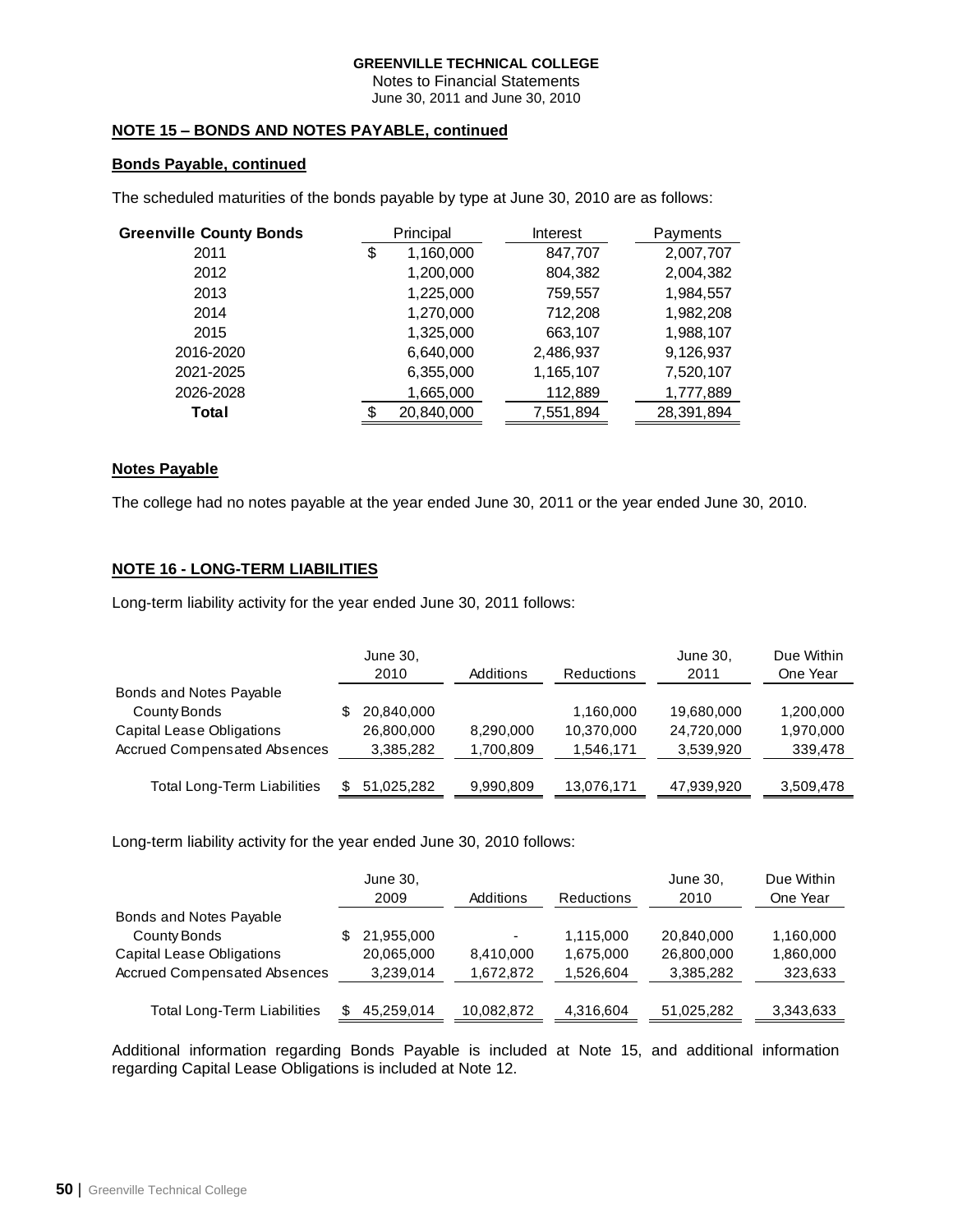Notes to Financial Statements June 30, 2011 and June 30, 2010

### **NOTE 17 - RELATED ORGANIZATIONS, RELATED PARTY TRANSACTIONS, AND TRANSACTIONS WITH DISCRETELY PRESENTED COMPONENT UNITS**

Certain separately chartered legal entities whose activities are related to those of the college exist primarily to provide financial assistance and other support to the college and its educational program. Financial statements for these entities are audited by independent auditors and retained by them. They include the Greenville Tech Foundation, Inc. The activities of these entities are not included in the college's financial statements. However, the college's statements include transactions between the college and these related parties.

Management reviewed its relationship with the Foundation under the existing guidance of GASB Statement No. 14, as amended by GASB 39. Because of the nature and the significance of its relationship with the college, the Foundation is considered a component unit of the college.

Following is a more detailed discussion of the Foundation and a summary of significant transactions between this entity and the college for the year ended June 30, 2011.

### *The Greenville Tech Foundation, Inc.*

The Foundation is a separately chartered corporation organized exclusively to receive and manage private funds for the exclusive benefit and support of the college. The Foundation's activities are governed by its Board of Directors.

The college recorded non-governmental gifts receipts of \$124,485 from the Foundation in non-operating revenues for the fiscal year ending June 30, 2011 and \$138,146 for the fiscal year ended June 30, 2010.

These funds were used to support college programs such as scholarships. The Foundation reimburses the college for any purchases made by the college on behalf of the Foundation.

The Foundation's net assets as of June 30, 2011 were \$9,263,353. The Foundation's net assets as of June 30, 2010 were \$7,501,631.

Related party receivables and payables as of June 30, 2011 and June 30, 2010 are as follows:

|                         | June 30, 2011            | June 30, 2010 |
|-------------------------|--------------------------|---------------|
| Due from the Foundation | $\overline{\phantom{a}}$ | 15.463        |
| Due to the Foundation   | $\sim$                   | . .           |

### **NOTE 18 - RISK MANAGEMENT**

The college is exposed to various risks of loss and maintains State or commercial insurance coverage for each of those risks. Management believes such coverage is sufficient to preclude any significant uninsured losses for the covered risks. Settlement claims have not exceeded this coverage in any of the past three years.

The State of South Carolina believes it is more economical to manage certain risks internally and set aside assets for claim settlement. Several state funds accumulate assets and the State itself assumes substantially all the risk for the following claims of covered employees:

Unemployment compensation benefits Worker's compensation benefits for job-related illnesses or injuries Health and dental insurance benefits Long-term disability and group-life insurance benefits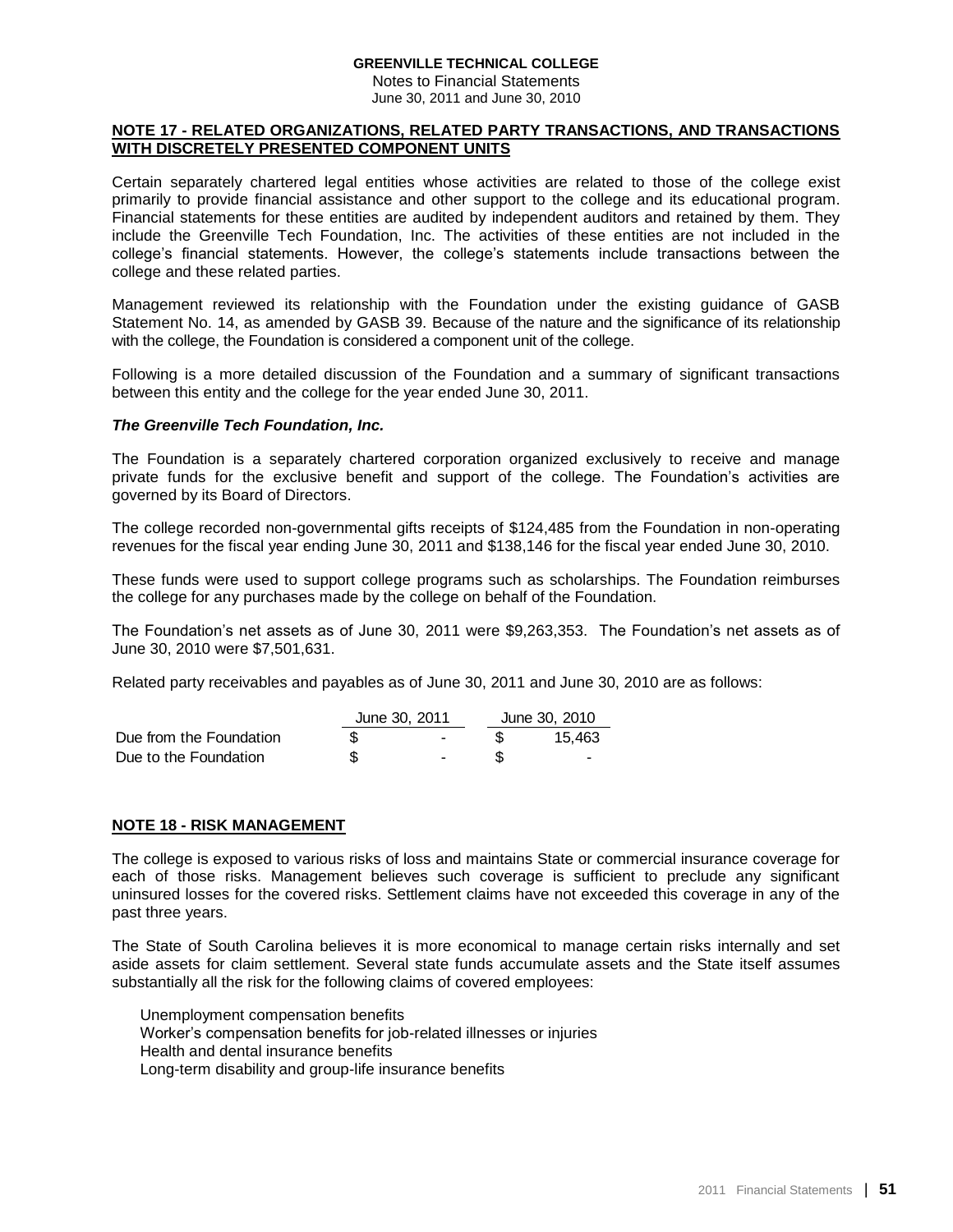Notes to Financial Statements June 30, 2011 and June 30, 2010

### **NOTE 18 - RISK MANAGEMENT, continued**

Employees elect health insurance coverage through either a health maintenance organization or through the State's self-insured plan.

The college and other entities pay premiums to the State's Insurance Reserve Fund (IRF), which issues policies, accumulates assets to cover the risk of loss, and pays claims incurred for covered losses relating to the following activities:

Theft, damage to, or destruction of assets Real property, its contents, and other equipment Motor vehicles and watercraft **Torts** Natural disasters Medical malpractice claims against the Infirmary

The IRF is a self-insurer and purchases reinsurance to obtain certain services and to limit losses in certain areas. The IRF's rates are determined actuarially.

The college obtains coverage through a commercial insurer for employee fidelity bond insurance for all employees for losses arising from theft or misappropriation.

# **NOTE 19 – REVENUES**

Revenues for tuition and fees and auxiliary enterprise services are shown in the statement of Revenues, Expenses and Changes in Net Assets, net of scholarship allowances and bad debt expense. The detail is as follows:

|                                       | 2011            | 2010           |
|---------------------------------------|-----------------|----------------|
| <b>Total Student Tuition and Fees</b> | 54,860,467      | 55,570,140     |
| Less: Scholarship Allowance           | (24, 955, 811)  | (23, 423, 766) |
| Less: Bad Debt Expense                | (878, 875)      | (1,838,859)    |
| Student Tuition and Fees, net         | 29,025,781      | 30, 307, 515   |
|                                       |                 |                |
| <b>Auxiliary Enterprises Revenue</b>  | 9,074,341       | 8,979,192      |
| Less: Scholarship Allowance           | (3, 163, 160)   | (2,740,291)    |
| Less: Bad Debt Expense                | (144,389)       | (290,834)      |
| Auxiliary Enterprises, net            | \$<br>5,766,792 | 5,948,067      |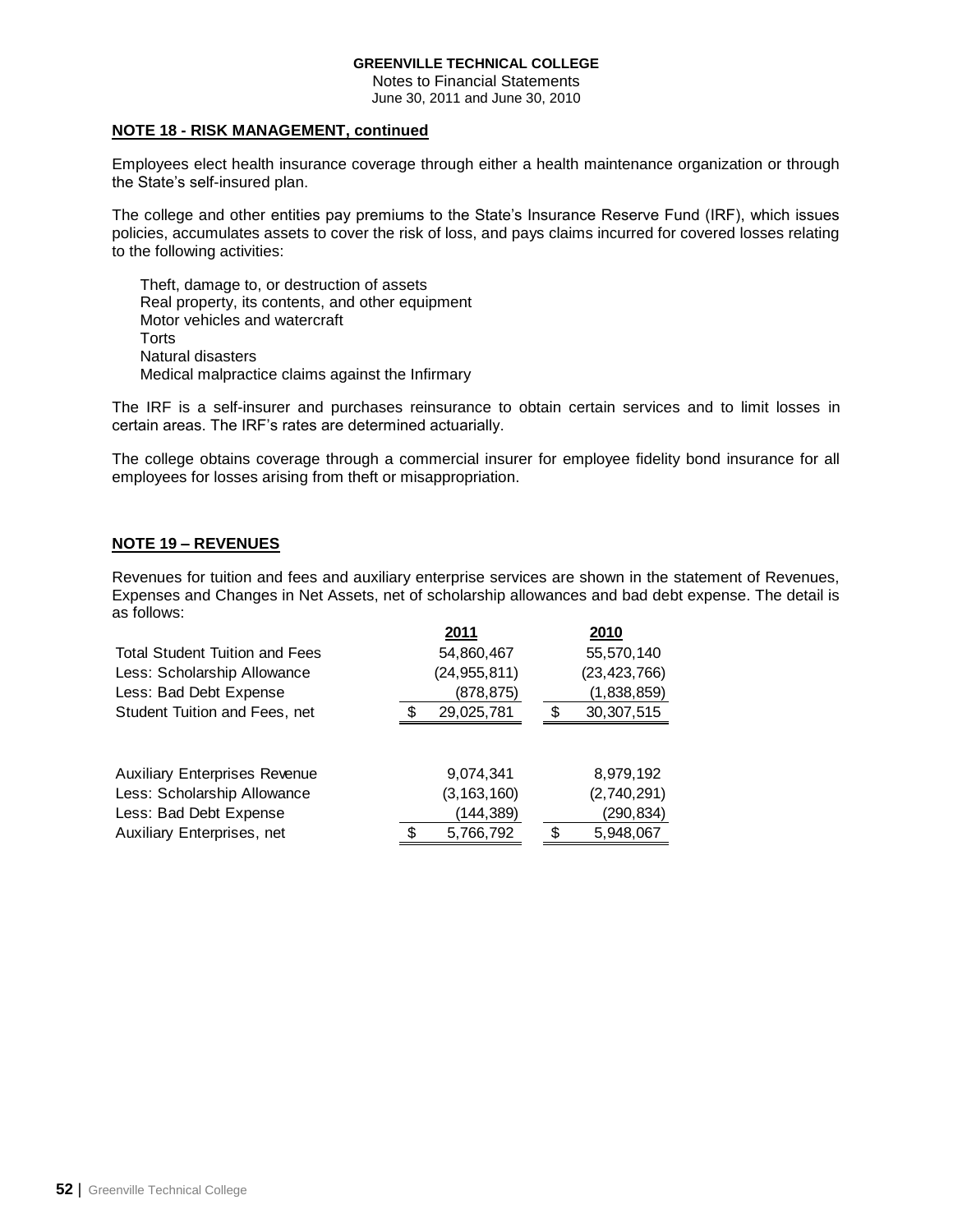Notes to Financial Statements June 30, 2011 and June 30, 2010

# **NOTE 20 - OPERATING EXPENSES BY FUNCTION**

Operating expenses by functional classification for the year ended June 30, 2011 are summarized as follows:

|                                 |   |            |                 |              |                   |                          | Supplies   |              |              |
|---------------------------------|---|------------|-----------------|--------------|-------------------|--------------------------|------------|--------------|--------------|
|                                 |   |            |                 |              |                   |                          | and Other  |              |              |
|                                 |   | Salaries   | <b>Benefits</b> | Scholarships | <b>U</b> tilities |                          | Services   | Depreciation | Total        |
| Instruction                     | S | 30.826.110 | 7,890,813       |              |                   | $\blacksquare$           | 6,869,293  |              | 45,586,216   |
| Academic Support                |   | 6.074.118  | 1,745,048       |              |                   | $\overline{\phantom{a}}$ | 2,872,767  |              | 10,691,933   |
| <b>Student Services</b>         |   | 3,724,741  | 1,065,656       |              |                   | $\overline{\phantom{a}}$ | 2,316,271  |              | 7,106,668    |
| Operation and Maintenance of    |   |            |                 |              |                   |                          |            |              |              |
| Plant                           |   | 3.342.952  | 794.866         | -            | 2.842.110         |                          | 4.208.466  |              | 11, 188, 394 |
| Institutional Support           |   | 3,620,838  | 1,054,402       |              |                   |                          | 2,894,572  |              | 7,569,812    |
| Scholarships & Fellowships      |   |            | ۰               | 20.936.713   |                   | $\overline{\phantom{0}}$ |            |              | 20,936,713   |
| <b>Auxiliary Enterprises</b>    |   | 286.497    | 56.345          |              |                   | $\blacksquare$           | 7.476.711  |              | 7,819,553    |
| Depreciation                    |   |            |                 |              |                   |                          |            | 5,853,045    | 5,853,045    |
| <b>Total Operating Expenses</b> |   | 47.875.256 | 12.607.130      | 20.936.713   | 2.842.110         |                          | 26,638,080 | 5,853,045    | 116.752.334  |

Operating expenses by functional classification for the year ended June 30, 2010 are summarized as follows:

|                                 |    |            |                 |              |   |                   |   | Supplies   |              |  |             |
|---------------------------------|----|------------|-----------------|--------------|---|-------------------|---|------------|--------------|--|-------------|
|                                 |    |            |                 |              |   |                   |   | and Other  |              |  |             |
|                                 |    | Salaries   | <b>Benefits</b> | Scholarships |   | <b>U</b> tilities |   | Services   | Depreciation |  | Total       |
| Instruction                     | S. | 29.394.993 | 7,165,430       |              |   |                   | - | 6,679,667  |              |  | 43,240,090  |
| Academic Support                |    | 6.832.797  | 1,903,530       |              |   |                   |   | 3.125.580  |              |  | 11,861,907  |
| <b>Student Services</b>         |    | 3,872,739  | 1,048,140       |              |   |                   |   | 1,819,242  |              |  | 6,740,121   |
| Operation and Maintenance of    |    |            |                 |              |   |                   |   |            |              |  |             |
| Plant                           |    | 3,484,141  | 768,242         |              | - | 2,730,827         |   | 2.987.587  |              |  | 9,970,797   |
| Institutional Support           |    | 3.354.841  | 981.243         |              |   |                   |   | 1,043,317  |              |  | 5,379,401   |
| Scholarships & Fellowships      |    |            |                 | 19.405.001   |   |                   |   |            |              |  | 19,405,001  |
| <b>Auxiliary Enterprises</b>    |    | 299.011    | 57,986          |              |   |                   |   | 7,169,267  |              |  | 7,526,264   |
| Depreciation                    |    |            |                 |              |   |                   |   |            | 4,908,497    |  | 4,908,497   |
| <b>Total Operating Expenses</b> |    | 47,238,522 | 11,924,571      | 19,405,001   |   | 2,730,827         |   | 22,824,660 | 4,908,497    |  | 109,032,078 |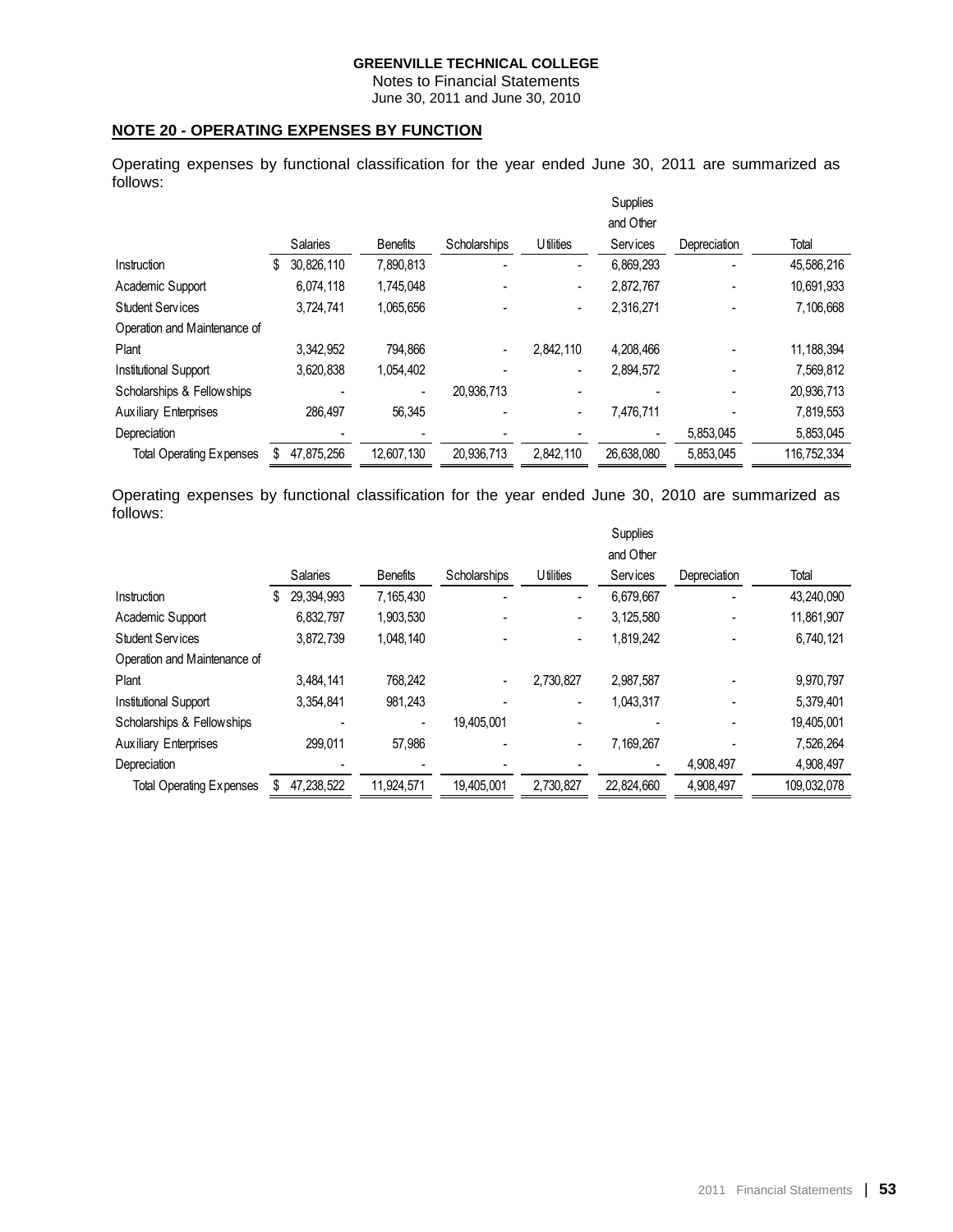Notes to Financial Statements June 30, 2011 and June 30, 2010

# **NOTE 21 – STATEMENT OF ACTIVITIES**

# **REQUIRED INFORMATION ON BUSINESS - TYPE ACTIVITIES FOR INCLUSION IN STATE GOVERNMENT-WIDE STATEMENT OF ACTIVITIES FISCAL YEAR ENDING JUNE 30, 2011**

|                                              |                    |                  | Increase/         |
|----------------------------------------------|--------------------|------------------|-------------------|
|                                              | <u>2011</u>        | 2010             | <u>(Decrease)</u> |
| Charges for services                         | \$<br>53,296,070   | \$<br>55,660,754 | \$<br>(2,364,684) |
| Operating grants and contributions           | 51,256,724         | 42,008,419       | 9,248,305         |
| <b>Other Operation Revenue</b>               | 1,059,622          | 927,181          | 132,441           |
| Capital grants and contributions             |                    |                  |                   |
| Less: expenses                               | (118,489,561)      | (111,629,887)    | (6,859,674)       |
| Net program revenue (expense)                | (12, 877, 145)     | (13,033,533)     | 156,388           |
| Transfers:                                   |                    |                  |                   |
| State appropriations                         | 15,033,690         | 17,595,128       | (2, 561, 438)     |
| State capital appropriations                 | 614,729            | 824,512          | (209, 783)        |
| Other transfers in from state agencies/funds | 7,200              | 41,052           | (33, 852)         |
| Total general revenue and transfers          | 15,655,619         | 18,460,692       | (2,805,073)       |
| Change in net assets                         | 2,778,474          | 5,427,159        | (2,648,685)       |
| Net assets-beginning                         | 82,543,983         | 77,116,824       | 5,427,159         |
| Net assets-ending                            | \$<br>85, 322, 457 | \$<br>82,543,983 | \$<br>2,778,474   |

# **NOTE 22 – TRANSACTIONS WITH OTHER AGENCIES**

The college had significant transactions with the State of South Carolina and various agencies.

Services received at no cost from State agencies include maintenance of certain accounting records by the Comptroller General; check preparation, banking, bond trustee, and investment services from the State Treasurer; and legal services from the Attorney General.

Other services received at no cost from the various offices of the State Budget and Control Board include pension plan administration, insurance plans administration, grant services, personnel management, assistance in the preparation of the State Budget, review and approval of certain budget amendments, procurement services, and other centralized functions.

# **NOTE 23 – NON-OPERATING STABILIZATION EXPENSES BY FUNCTION**

The college incurred expenditures of \$5,755,768 during fiscal year 2011 and \$819,970 during fiscal year 2010 under American Recovery and Reinvestment Act (ARRA) funding. These funds were awarded to the college via pass-through funding from the U.S Department of Education (State Fiscal Stabilization Funds), U.S. Department of Labor (Workforce Investment Act), U.S. Department of Energy (State Energy Program), and U.S. Department of Social Services (Childcare Career Development). The schedules below list the individual funds and expenses by functional classification.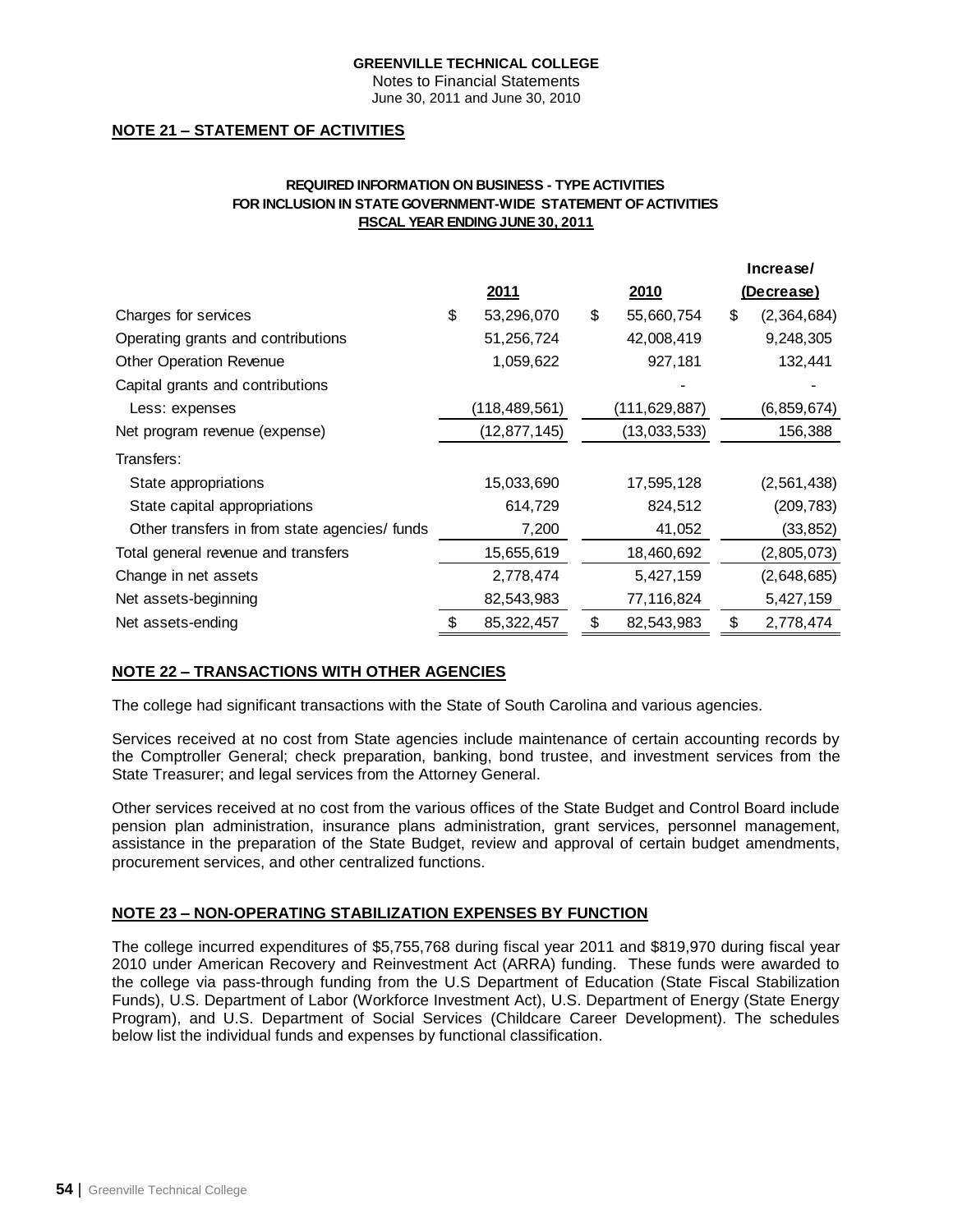Notes to Financial Statements June 30, 2011 and June 30, 2010

# **NOTE 23 – NON-OPERATING STABILIZATION EXPENSES BY FUNCTION, continued**

|                                            | <b>Funds Expensed Through</b> |               |               |         |  |  |  |
|--------------------------------------------|-------------------------------|---------------|---------------|---------|--|--|--|
| Fund                                       |                               | June 30, 2011 | June 30, 2010 |         |  |  |  |
|                                            |                               |               |               |         |  |  |  |
| ARRA - Federal College Work Study          | \$                            |               | \$            | 122,250 |  |  |  |
| ARRA - Solar Energy Training Center        |                               | 18,936        |               | 411     |  |  |  |
| ARRA - Geothermal Training Center          |                               | 6,477         |               |         |  |  |  |
| <b>ARRA - Stabilization Funds</b>          |                               | 5, 142, 789   |               | 91,252  |  |  |  |
| <b>ARRA - SEP Energy Project</b>           |                               | 58,591        |               | 150,540 |  |  |  |
| ARRA - BTOP Broadband Technology           |                               | 202,323       |               | 4,984   |  |  |  |
| ARRA - QuickJobs Adult Program             |                               | 85,721        |               |         |  |  |  |
| ARRA - QuickJobs Youth Activities          |                               |               |               | 79,607  |  |  |  |
| <b>ARRA - QuickJobs Dislocated Workers</b> |                               | 38,450        |               | 108,152 |  |  |  |
| <b>ARRA - Childcare Career Development</b> |                               | 196,933       |               | 255,316 |  |  |  |
| <b>ARRA - ABC Material Grant</b>           |                               | 39            |               | 7,458   |  |  |  |
| ARRA - ABC Child Care Program              |                               | 5,509         |               |         |  |  |  |
| Total expenditures incurred                | \$                            | 5,755,768     | \$            | 819,970 |  |  |  |

Expenses by functional classification for the year ended June 30, 2011 are shown below.

|                              |   |          |                 |              |                          | Supplies        |             |               |
|------------------------------|---|----------|-----------------|--------------|--------------------------|-----------------|-------------|---------------|
|                              |   |          |                 |              |                          | and Other       |             |               |
|                              |   | Salaries | <b>Benefits</b> | Scholarships | <b>U</b> tilities        | <b>Services</b> | Deprecation | Total         |
| Instruction                  | S | 48,199   | 10,971          |              |                          | 342,873         |             | \$<br>402,043 |
| Academic Support             |   | 10,670   | 2,650           |              | -                        | 200,514         |             | 213,834       |
| <b>Student Services</b>      |   |          |                 |              |                          | 1,435           |             | 1,435         |
| Operation and Maintenance of |   |          |                 |              |                          |                 |             |               |
| Plant                        |   |          |                 |              | $\overline{a}$           | 2,050,256       |             | 2,050,256     |
| Institutional Support        |   |          |                 |              | $\overline{\phantom{a}}$ | 3,039,962       |             | 3,039,962     |
| Scholarships & Fellowships   |   |          |                 | 48,238       |                          | ٠               |             | 48,238        |
| <b>Auxiliary Enterprises</b> |   |          |                 |              |                          |                 |             |               |
| Depreciation                 |   |          |                 |              |                          |                 |             |               |
| <b>Total Non-Operating</b>   |   |          |                 |              |                          |                 |             |               |
| Stabilization Expenses       |   | 58,869   | 13,621          | 48,238       |                          | 5,635,040       |             | 5,755,768     |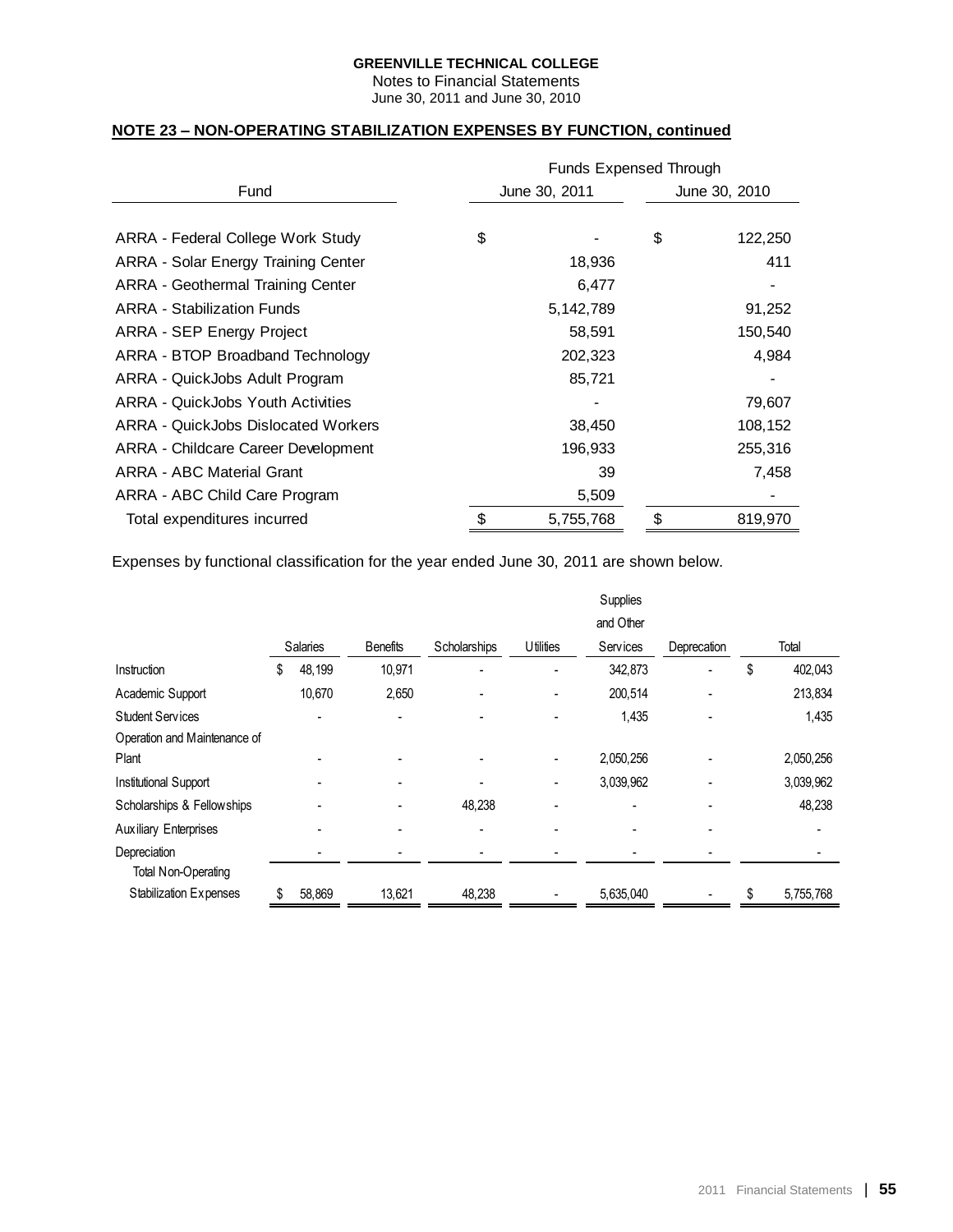Notes to Financial Statements June 30, 2011 and June 30, 2010

# **NOTE 23 – NON-OPERATING STABILIZATION EXPENSES BY FUNCTION, continued**

Expenses by functional classification for the year ended June 30, 2010 are shown below.

|                              |               |                 |              |                          | Supplies  |             |               |
|------------------------------|---------------|-----------------|--------------|--------------------------|-----------|-------------|---------------|
|                              |               |                 |              |                          | and Other |             |               |
|                              | Salaries      | <b>Benefits</b> | Scholarships | <b>Utilities</b>         | Services  | Deprecation | Total         |
| Instruction                  | \$<br>207,279 | 17,511          |              |                          | 348,404   |             | \$<br>573,194 |
| Academic Support             | 3,893         | 1,091           |              | -                        | 83,692    |             | 88,676        |
| <b>Student Services</b>      |               | -               |              |                          |           |             |               |
| Operation and Maintenance of |               |                 |              |                          |           |             |               |
| Plant                        |               |                 |              |                          | 158,100   |             | 158,100       |
| Institutional Support        |               |                 |              |                          |           |             |               |
| Scholarships & Fellowships   |               | ۳               |              | $\overline{\phantom{0}}$ |           |             |               |
| <b>Auxiliary Enterprises</b> |               |                 |              |                          |           |             |               |
| Depreciation                 |               |                 |              |                          |           |             |               |
| <b>Total Non-Operating</b>   |               |                 |              |                          |           |             |               |
| Stabilization Expenses       | 211,172       | 18,602          |              |                          | 590,196   |             | 819,970       |

# **NOTE 24 – COMPONENT UNIT INFORMATION – GREENVILLE TECH FOUNDATION**

The college's component unit, Greenville Tech Foundation, Inc. is a separate legal entity. The Foundation issues its own audited financial statements. The consolidated statements of financial position and statement of activities are shown on pages 22, and 23-24, respectively. Following are the footnotes associated with those statements.

### **A. SUMMARY OF SIGNIFICANT ACCOUNTING POLICIES**

**Nature of Organization**: Greenville Tech Foundation, Inc. (the "Foundation") was founded in 1973 in Greenville, South Carolina as an eleemosynary organization. The primary objective of the Foundation is to support education at Greenville Technical College (the "College") through financial assistance to the College and its students. During December 2002, the Foundation formed a wholly owned subsidiary, GTF McAlister, LLC to manage the daily operations of the McAlister Square facility. In 2004, the Foundation formed a wholly owned subsidiary, GTF Student Housing, LLC. This subsidiary is responsible for the building and maintenance of student housing on the Greenville Technical College campus. Student housing opened during the fall semester of 2006. During 2008, the Foundation formed a wholly owned subsidiary, Brashier Charter, LLC. This subsidiary is responsible for the construction of a classroom building and gymnasium on the Brashier Campus of Greenville Technical College. Construction began on this project in the fall of 2008, and the building opened in August 2009. In April 2010, the Foundation formed a wholly owned subsidiary, New Economic Opportunity Network, LLC ("NEON"). The mission of NEON is to assist community and economic development in South Carolina using the Federal New Markets Tax Credit program.

**Basis of Accounting**: The financial statements of the Foundation have been prepared on the accrual basis of accounting and accordingly reflect all significant receivables, payables, and other liabilities. Revenues are recognized when earned and expenditures are recognized when incurred.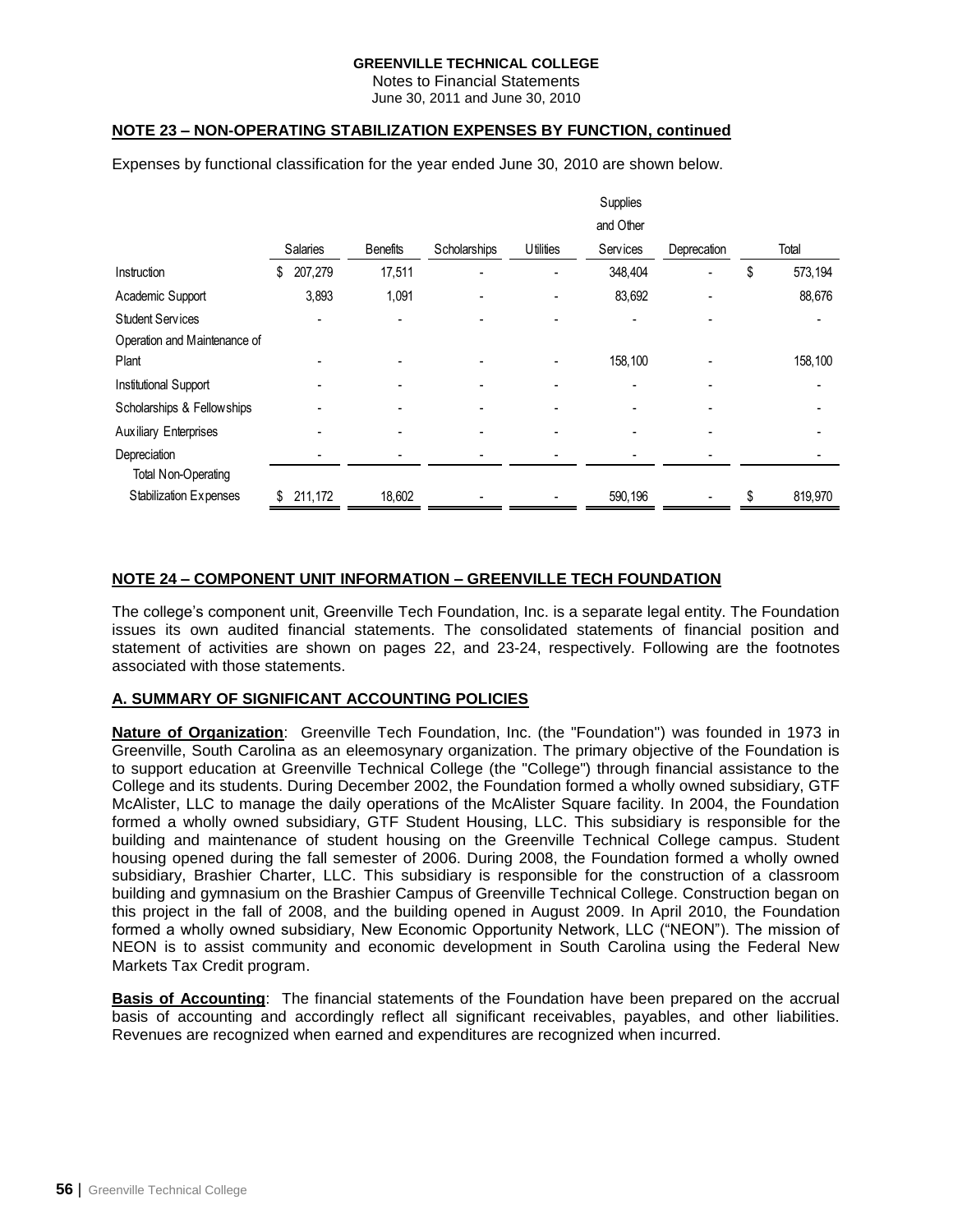Notes to Financial Statements June 30, 2011 and June 30, 2010

### **NOTE 24 – COMPONENT UNIT INFORMATION – GREENVILLE TECH FOUNDATION, continued**

### **A. SUMMARY OF SIGNIFICANT ACCOUNTING POLICIES, continued**

**Income Taxes**: The Foundation is exempt from federal income taxes under Section 501(c)(3) of the Internal Revenue Code ("IRC"). However, any income from activities not directly related to the Foundation's tax-exempt purpose would be subject to taxation as unrelated business income. In addition, the Foundation qualifies for the charitable contribution deduction under Section 170(b)(1)(A). The Foundation is classified by the Internal Revenue Service as a Section 509(a)(3) functionally integrated Type III supporting organization. Tax exempt status arises from the fact that the Foundation's sole reason for existence is as a support organization for Greenville Technical College.

NEON is a C-Corporation and is subject to income taxes. Deferred taxes are provided on a liability method whereby deferred tax assets are recognized for deductible temporary differences and operating loss and tax credit carryforwards and deferred tax liabilities are recognized for taxable temporary differences. Temporary differences are the differences between the reported amounts of assets and liabilities and their tax bases. Deferred tax assets are reduced by a valuation allowance when, in the opinion of management, it is more likely than not that some portion or all of the deferred tax assets will not be realized. Deferred tax assets and liabilities are adjusted for the effects of changes in tax laws and rates on the date of enactment. No provision for income taxes has been recorded in the accompanying financial statements.

The Financial Accounting Standards Board ("FASB") has updated generally accepted accounting principles (GAAP) to clarify the accounting for uncertainty in income taxes recognized in a Foundation's financial statements. GAAP now prescribes a recognition threshold and measurement attribute for the financial statement recognition and measurement of a tax position taken or expected to be taken in a tax return. Guidance was also provided on de-recognition of tax benefits, classification on the balance sheet, interest and penalties, accounting in interim periods, and disclosure.

Management has evaluated the tax positions of the Foundation and does not believe that any uncertain tax positions or unrecognized tax benefits exist for the years ended June 30, 2011 and 2010. The Foundation's policy is to report accrued interest related to unrecognized tax benefits, when applicable, as interest expense and to report penalties as other expense. With few exceptions, the Foundation is no longer subject to income tax examinations by the U. S. federal, state or local tax authorities for years before 2007.

**Principles of Consolidation**: The consolidated financial statements include the accounts of the Foundation and its wholly owned subsidiaries, GTF McAlister, LLC, GTF Student Housing, LLC, Brashier Charter, LLC and New Economic Opportunity Network, LLC. All material intra-entity accounts and transactions have been eliminated.

**Accounting for Contributions**: Net assets and revenues, expenses, gains and losses are classified based on the existence or absence of donor-imposed restrictions. Accordingly, net assets of the Foundation and changes therein are classified and reported as follows:

- Unrestricted net assets Net assets that are not subject to donor-imposed stipulations.
- Temporarily restricted net assets Net assets subject to donor-imposed stipulations that will be met either by action of the Foundation and/or passage of time.
- Permanently restricted net assets Net assets required by the donor to be held in perpetuity.

Revenues are reported as increases in unrestricted net assets unless use of the related assets is limited by donor-imposed restrictions. Expenses are reported as decreases in unrestricted net assets. Gains and losses on investments and other assets or liabilities are reported as increases or decreases in unrestricted net assets unless their use is restricted by explicit donor stipulation or by law.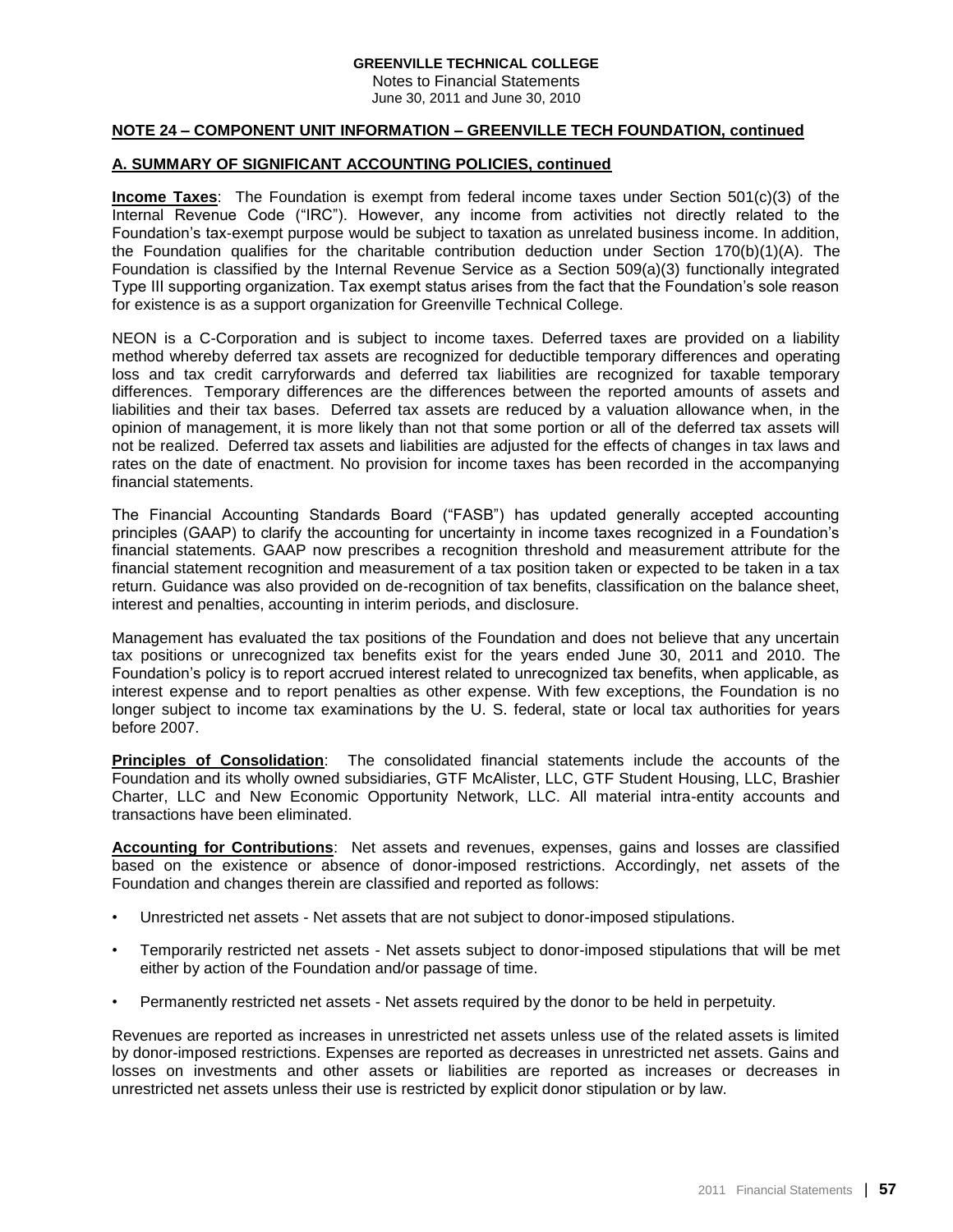Notes to Financial Statements June 30, 2011 and June 30, 2010

### **NOTE 24 – COMPONENT UNIT INFORMATION – GREENVILLE TECH FOUNDATION, continued**

# **A. SUMMARY OF SIGNIFICANT ACCOUNTING POLICIES, continued**

Expirations of temporary restrictions on net assets (i.e., the donor-stipulated purpose has been fulfilled and/or the stipulated time period has elapsed) are reported as reclassifications between the applicable classes of net assets.

Contributions, including unconditional promises to give, are recognized as revenues in the period received. Conditional promises to give are not recognized until they become unconditional, that is, when the conditions on which they depend are substantially met.

Contributions of assets and equipment other than cash are recorded at their estimated fair value.

During the years ended June 30, 2011 and 2010, the Foundation did not capitalize any donations of property and equipment received. The Foundation received noncash equipment donations of \$210,537 and \$752,858 during the years ended June 30, 2011 and 2010, respectively. The noncash equipment contributions were in turn used by Greenville Technical College and are reported in Equipment purchases/gifts-in-kind in the Consolidated Statement of Activities - Program Expenses - College Support for the years ended June 30, 2011 and 2010.

**Cash and Cash Equivalents**: For purposes of the statements of cash flows, the Foundation considers cash accounts which are not subject to withdrawal restrictions or penalties, money market accounts and certificates of deposit with original maturities of 90 days or less to be cash and cash equivalents.

**Investments**: In accordance with FASB ASC 958-320 Not-for-Profit Entities Investments – Debt and Equity Securities, the Foundation records investments at fair value. Realized and unrealized gains and losses are reported on the consolidated statements of activities. See Note S for discussion of fair value measurements.

**Accounts Receivable**: GTF McAlister, LLC's management considers accounts receivable to be fully collectible; accordingly, no allowance for doubtful accounts has been established. If accounts become uncollectible, they will be charged to operations when that determination is made.

GTF Student Housing, LLC leases housing units to students of Greenville Technical College. The subsidiary's accounts receivable are due from the students and are generally uncollateralized. Management closely monitors outstanding accounts receivable and establishes an allowance for doubtful accounts for any balances that are determined to be uncollectible. As of June 30, 2011 and 2010, the subsidiary established an allowance for doubtful accounts in the amount of \$53,022 and \$57,150, respectively.

**Student Loans Receivable**: Student loans receivable are unsecured short-term loans made to College students typically for periods of 2 to 6 months. These loans bear no interest if paid on a timely basis. If payments are late, the loans bear 1.5% interest monthly as well as a one-time late fee in the first late month. In management's opinion, no allowance for uncollectible student loans receivable is necessary.

**Pledges Receivable**: Pledges receivable are recorded when the donor makes a promise to give. In management's opinion, no allowance for uncollectible pledges receivable is necessary.

**Charitable Remainder Trusts Receivable**: Charitable remainder trusts represent assets that are currently held in trust for the benefit of designated income beneficiaries. Upon the death of the beneficiaries or designation by the agreement, the assets held in trust will be distributed to the Foundation based upon the provisions of the trust, principally for unrestricted use. The value of assets and liabilities of the charitable remainder trusts is estimated using a discount rate for each individual trust. Under these trusts, the Foundation is not the trustee. Therefore, a receivable is recorded based on the current fair value of the assets in the trust in the year in which the Foundation is notified of the gift's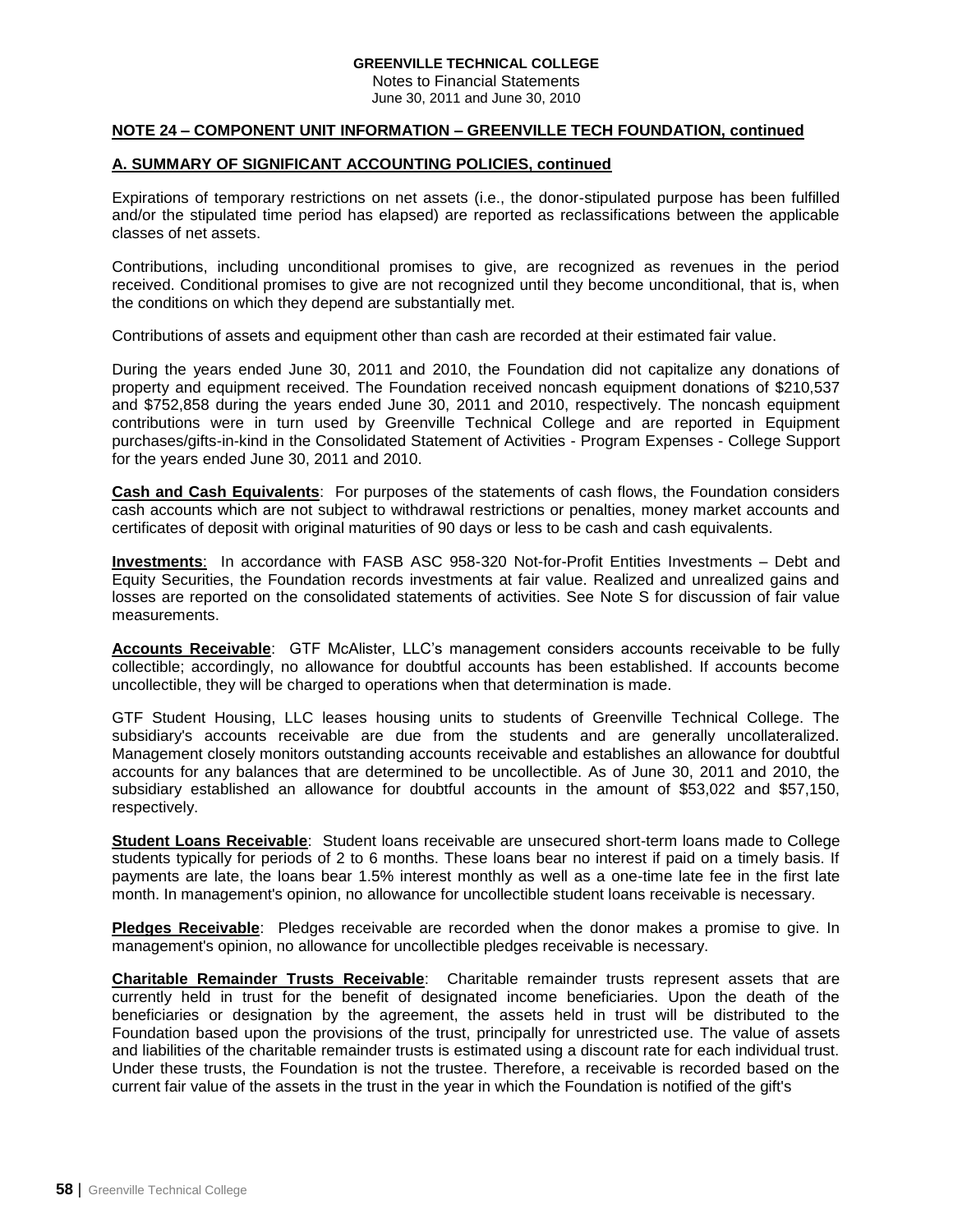Notes to Financial Statements June 30, 2011 and June 30, 2010

# **NOTE 24 – COMPONENT UNIT INFORMATION, continued**

### **A. SUMMARY OF SIGNIFICANT ACCOUNTING POLICIES, continued**

existence. The receivable is adjusted to the net present value based on expected growth, payouts and discount rate over the expected lives of the creators.

**Property and Equipment:** The Foundation follows the practice of capitalizing all purchases for land, building and equipment in excess of \$1,000. The fair value of any donated land, buildings and equipment is similarly capitalized. Donations of equipment consisting of auto and aircraft parts used in the maintenance programs at the college are generally not capitalized due to the nature and use of these items. Instead, the parts are recorded as college support expense. The cost of buildings, leasehold improvements and equipment is depreciated over the estimated useful lives of the related assets.

Depreciation is computed using the straight-line method as follows:

Buildings and leasehold improvements **All and Struck and Struck and Struck** 40 years **40** years Furniture and fixtures, equipment, automobiles and aircraft 3 -10 years

Donations of property and equipment are recorded as support at their estimated fair values on the date of donation. Such donations are reported as unrestricted support unless the donor has restricted the donated asset to a specific purpose. Assets donated with explicit restrictions regarding their use and contributions for cash that must be used to acquire property and equipment are reported as restricted support. Absent donor stipulations regarding how long those donated assets must be maintained, the Foundation reports expirations of donor restrictions when the donated or acquired assets are placed in service as instructed by the donor. The Foundation reclassifies temporarily restricted net assets to unrestricted net assets at that time.

**Contributions**: Contributions received are recorded as unrestricted, temporarily restricted, or permanently restricted support, depending on the existence and/or nature of the donor restrictions.

Support that is restricted by the donor is reported as an increase in unrestricted net assets if the restriction expires in the reporting period in which the support is recognized. All other donor restricted support is reported as an increase in temporarily or permanently restricted net assets, depending on the nature of the restriction. When a restriction expires (when the stipulated time restriction ends or the purpose of the restriction is accomplished), temporarily restricted net assets are reclassified to unrestricted net assets and reported in the consolidated statements of activities as net assets released from restrictions.

**Transfers:** Transfers primarily consist of changes received from donors as to donor-imposed stipulations and contribution reclassification for establishment of endowments when contributed amounts meet the endowment criteria for required funding levels.

**Use of Estimates:** The preparation of the financial statements in conformity with accounting principles generally accepted in the United States of America requires management to make estimates and assumptions that affect the reported amount of assets and liabilities and disclosures of contingent assets and liabilities at the date of the financial statements. Estimates also affect the reported amounts of revenues and expenses during the reporting period. Actual results could differ from those estimates.

**Reclassifications:** Certain amounts from the prior year have been reclassified during the current year for ease of comparison on the financial statements. These reclassifications resulted in no change to the previously reported net assets or changes in net assets of the Foundation.

**Subsequent Events:** Management has evaluated subsequent events through September 1, 2011, which is the date that these financial statements were available to be issued.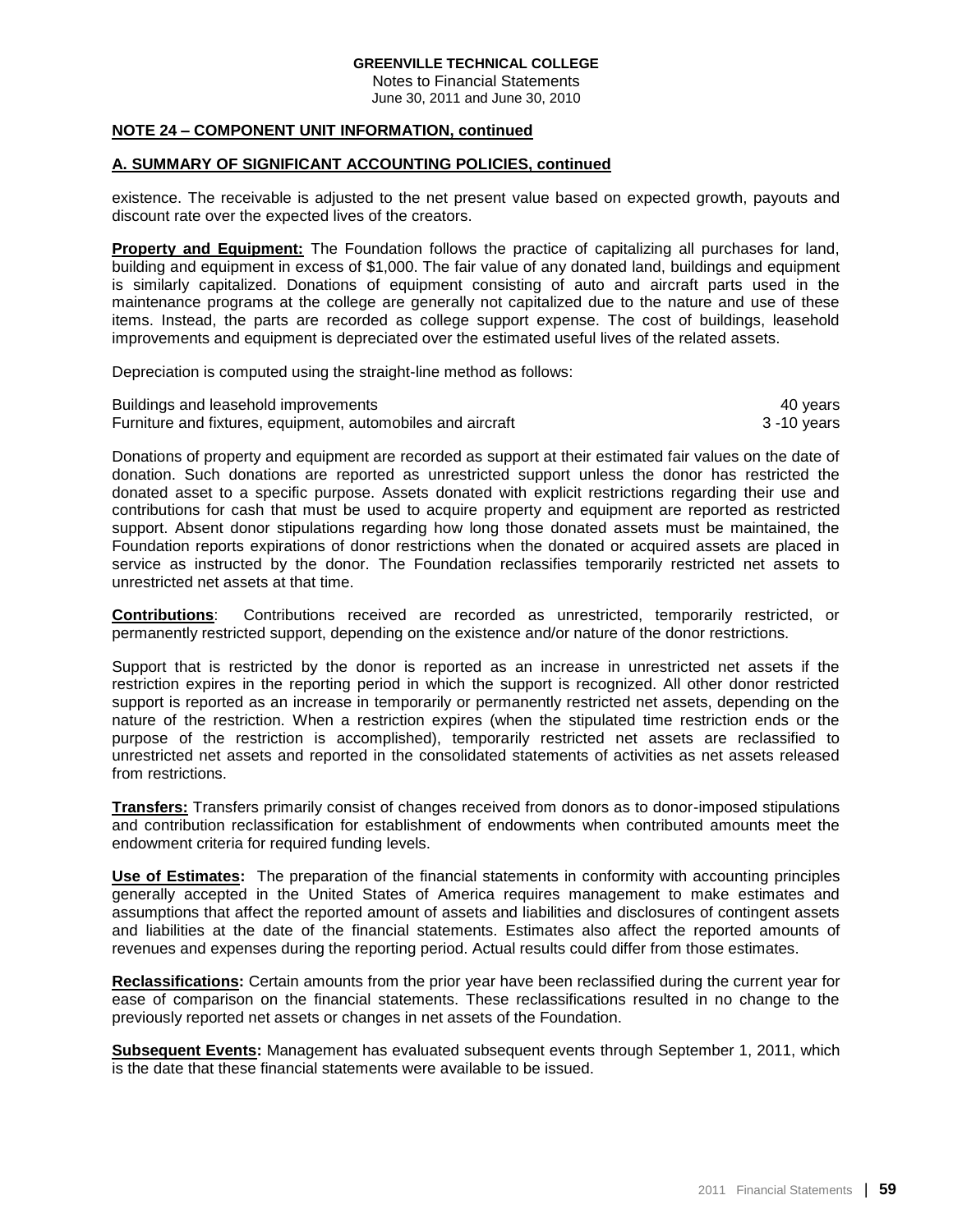Notes to Financial Statements June 30, 2011 and June 30, 2010

## **NOTE 24 – COMPONENT UNIT INFORMATION, continued**

# **B. RESTRICTED CASH**

In relation to the Student Housing construction project, the financial institution required the Foundation to establish a Capital Repairs, Replacement and Maintenance Fund with the financial institution. Monies are deposited into this fund on a monthly basis to fund the cost of capital expenditures associated with the operations of the project. Disbursements from this capital fund shall be approved by the financial institution prior to any disbursements to the Foundation. At June 30, 2011 and 2010, cash restricted for this purpose totaled \$305,947 and \$239,710, respectively.

Student Housing restricted cash also includes funds received as security deposits paid by tenants totaling \$32,211 and \$75,553 at June 30, 2011, and 2010, respectively.

In relation to the Brashier Charter, LLC Economic Development Revenue Bonds (Note M), the financial institution required the Foundation to maintain a debt service account to cover the minimum debt service payments on the bonds. At June 30, 2011 and 2010, cash restricted for this purpose totaled \$147,160 and \$142,109, respectively. Additionally, the Foundation was required to establish a Capital Repairs, Replacement and Maintenance Fund with a financial institution. Monies are deposited into this fund on a monthly basis to fund the cost of capital expenditures associated with the operations of the project. At June 30, 2011 and 2010, cash restricted for this purposes totaled \$10,542 and \$5,246, respectively.

The Foundation is holding cash balances restricted-by donors in the amount of \$762,510 and \$654,196 as of June 30, 2011 and 2010, respectively. The Foundation also holds restricted cash funds of \$813,152 and \$172,128 as of June 30, 2011 and 2010, respectively, in its investment accounts.

# **C. CONCENTRATION OF CREDIT RISK**

The Foundation maintains cash balances at several financial institutions. Interest bearing accounts are insured by the Federal Deposit Insurance Corporation (FDIC) up to \$250,000, plus an unlimited amount on non interest bearing accounts. The cash balances held in broker accounts are insured by the Securities Investor Protection Corporation to a maximum of \$100,000. At times the Foundation's cash balances on deposit at these financial institutions are in excess of the federally insured limits.

# **D. PLEDGES RECEIVABLE**

The pledges receivable are unconditional and due over five years. Uncollectible promises are expected to be insignificant. Pledges are discounted using a net present value calculation and an effective rate of 3.50%.

Unconditional promises to give as of June 30 are:

|                                     |   | 2011    |   | 2010   |
|-------------------------------------|---|---------|---|--------|
| Receivable in less than one year    | S | 46,650  | S | 31,106 |
| Receivable in one to five years     |   | 39,783  |   | 14,779 |
|                                     |   | 86,433  |   | 45,885 |
| Less: discount to net present value |   | (5,388) |   | (848)  |
| Pledges receivable (net)            |   | 81,045  | S | 45,037 |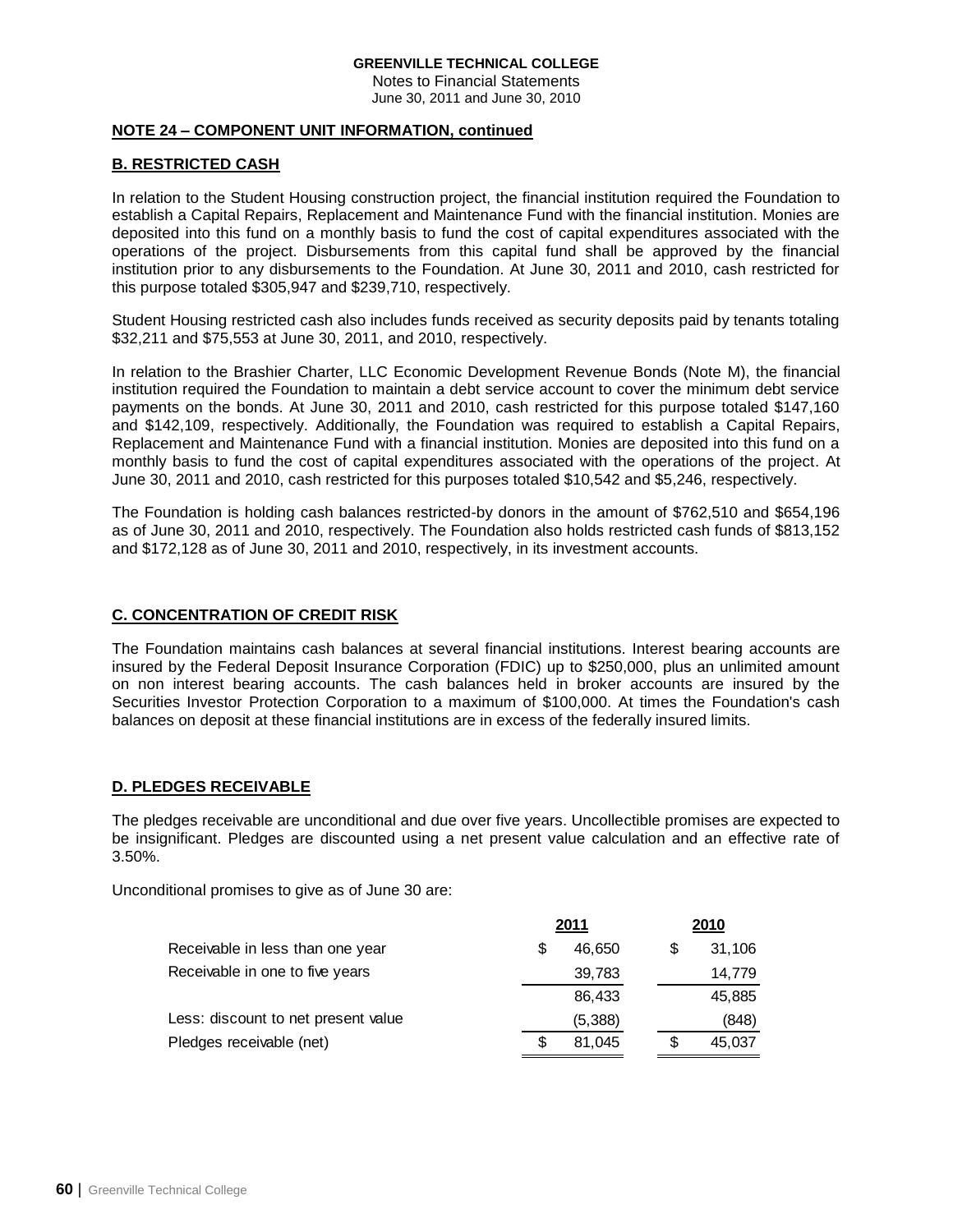Notes to Financial Statements June 30, 2011 and June 30, 2010

# **NOTE 24 – COMPONENT UNIT INFORMATION, continued**

# **E. ACCOUNTS RECEIVABLE**

Accounts receivable consisted of the following as of June 30:

|                                   | 2011 | 2010     |     |           |
|-----------------------------------|------|----------|-----|-----------|
| Accounts receivable, trade        |      | 45.755   | \$. | 35,818    |
| Student housing leases receivable |      | 263.591  |     | 139.114   |
| Less: Allowance for loss          |      | (53,022) |     | (57, 150) |
| Accounts receivable (net)         |      | 256.324  |     | 117.782   |

# **F. CASH SURRENDER VALUE OF LIFE INSURANCE**

The Foundation is the owner and beneficiary of several life insurance policies with aggregate cash surrender values of \$32,736 and \$28,544 at June 30, 2011 and 2010, respectively.

# **G. CHARITABLE REMAINDER TRUSTS RECEIVABLE**

The Foundation is the beneficiary of several charitable remainder trusts with aggregate values of \$118,049 and \$150,826 at June 30, 2011 and 2010, respectively. During the year, one of the trusts reached the termination of its annuity period, resulting in cash paid to the Foundation in the amount of \$453,548.

# **H. INVESTMENTS**

Investments of the Foundation are recorded at fair value as determined by quoted market prices.

The fair values and respective cost basis of investments at June 30, 2011 and 2010 are as follows:

|                            |   |            |   | 2011           |  |                |   |            |   | 2010      |                |
|----------------------------|---|------------|---|----------------|--|----------------|---|------------|---|-----------|----------------|
|                            |   |            |   |                |  | Unrealized     |   |            |   |           | Unrealized     |
|                            |   |            |   | Appreciation / |  |                |   |            |   |           | Appreciation / |
|                            |   | Fair Value |   | Cost           |  | (Depreciation) |   | Fair Value |   | Cost      | (Depreciation) |
| US Government securities   | S | 966,379    | J | 929,592        |  | 36,787         | S | 1,143,865  | S | 1,077,476 | \$<br>66,389   |
| Mutual funds               |   | 691,239    |   | 638,209        |  | 53,030         |   | 588,043    |   | 545,626   | 42,417         |
| Corporate bonds            |   | 785.438    |   | 737.399        |  | 48,039         |   | 794.207    |   | 728.499   | 65,708         |
| Mortgage backed securities |   | 363,343    |   | 231.192        |  | 132.151        |   | 352,102    |   | 331.394   | 20,708         |
| Common stocks              |   | 2,309,725  |   | 1,931,082      |  | 378,643        |   | 1,536,654  |   | 1,585,957 | (49, 303)      |
|                            |   | 5,116,124  |   | 4.467.474      |  | 648,650        | S | 4.414.871  | S | 4,268,952 | \$<br>145,919  |

The composition of the investment return for the years ended June 30, 2011 and 2010:

|                                    |   | 2011     | 2010          |
|------------------------------------|---|----------|---------------|
| Interest and dividends             |   | 201.314  | \$<br>256,893 |
| Fees                               |   | (44,040) | (70, 295)     |
| Unrealized/realized gains (losses) |   | 542,288  | 259.525       |
|                                    | S | 699.562  | \$<br>446.123 |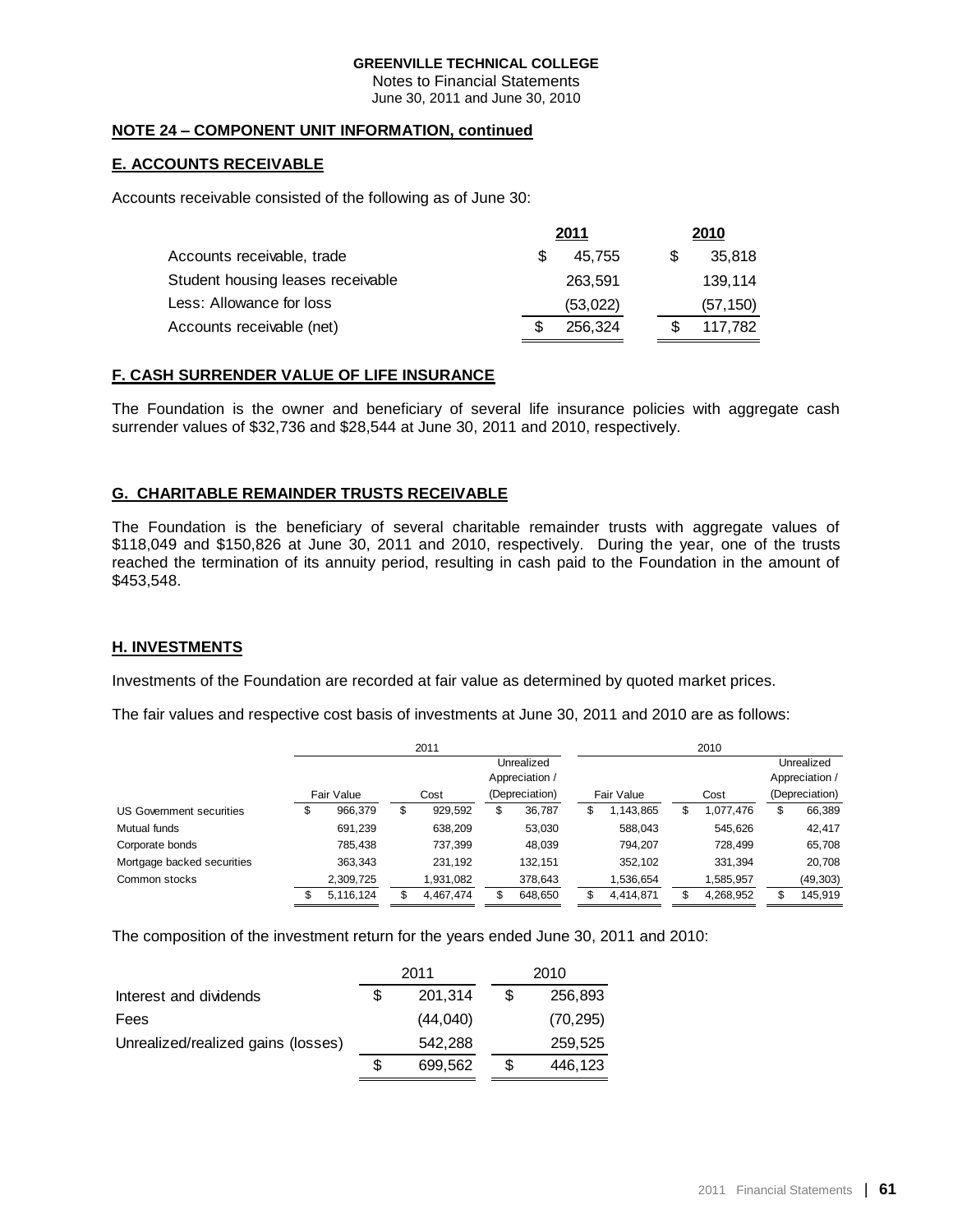Notes to Financial Statements June 30, 2011 and June 30, 2010

### **NOTE 24 – COMPONENT UNIT INFORMATION, continued**

# **I. ENDOWMENT**

The Foundation's endowment funds consist of approximately 111 individual funds established for a variety of purposes.

The endowment includes both donor-restricted endowment funds and funds designated by the Board of Directors to function as endowments. As required by accounting principles generally accepted in the United States of America, net assets associated with endowment funds, including funds designated by the Board of Directors to function as endowments, are classified and reported based on the existence or absence of donor imposed restrictions.

Endowment net asset composition by type of fund as of June 30, 2011:

|                        |                | Unrestricted |               | Permanently  |           |
|------------------------|----------------|--------------|---------------|--------------|-----------|
|                        |                | Board        | Temporarily   | Restricted - |           |
|                        | Unrestricted   | Designated   | Restricted    | Corpus       | Total     |
| <b>Endowment Funds</b> | $\blacksquare$ | 1.536.847    | 249.011<br>\$ | 3.703.590    | 5.489.448 |

Endowment Net Asset Composition by Type of Funds as of June 30, 2010:

|                        |              |                          | Unrestricted         |            |              |            | Permanently |           |  |           |  |
|------------------------|--------------|--------------------------|----------------------|------------|--------------|------------|-------------|-----------|--|-----------|--|
|                        |              |                          | Temporarily<br>Board |            | Restricted - |            |             |           |  |           |  |
|                        | Unrestricted |                          |                      | Designated |              | Restricted |             | Corpus    |  | Total     |  |
| <b>Endowment Funds</b> |              | $\overline{\phantom{a}}$ |                      | 1.272.496  |              | (68.499)   |             | 3.293.549 |  | 4.497.546 |  |

Changes in Endowment Net Assets for the Year Ended June 30:

|                                     |              | Unrestricted    |                  | Permanently     |             |
|-------------------------------------|--------------|-----------------|------------------|-----------------|-------------|
|                                     |              | <b>Board</b>    | Temporarily      | Restricted-     |             |
|                                     | Unrestricted | Designated      | Restricted       | Corpus          | Total       |
| Endowment net assets, June 30, 2009 | \$           | 1,420,538       | \$<br>(265, 766) | \$<br>3,246,905 | \$4,401,677 |
| Investment return:                  |              |                 |                  |                 |             |
| Investment income (loss), net       |              | 43,213          | 85,510           |                 | 128,723     |
| Change in value of CSV and CRUTs    |              | (87, 247)       | (444)            |                 | (87, 691)   |
| Net appreciation (depreciation)     |              |                 |                  |                 |             |
| realized and unrealized             |              | 52,527          | 164,843          |                 | 217,370     |
| Contributions                       |              | 4,428           |                  | 46.644          | 51,072      |
| Appropriations of endowment         |              |                 |                  |                 |             |
| assets for expenditure              | (213, 555)   |                 |                  |                 | (213, 555)  |
| <b>Net Assets</b>                   |              |                 |                  |                 |             |
| released from restrictions          | 213,555      | (160, 963)      | (52, 592)        |                 |             |
| Endowment net assets, June 30, 2010 |              | 1,272,496       | (68, 449)        | 3,293,549       | 4,497,596   |
| Investment return:                  |              |                 |                  |                 |             |
| Investment income (loss), net       |              | 29.899          | 91,922           |                 | 121,821     |
| Change in value of CSV and CRUTs    |              | 423,177         | (57)             |                 | 423,120     |
| Net appreciation (depreciation)     |              |                 |                  |                 |             |
| realized and unrealized             |              | 112,151         | 332,558          |                 | 444,709     |
| Contributions                       |              | 2,750           |                  | 335,664         | 338,414     |
| <b>Transfers</b>                    |              |                 |                  | 74,377          | 74,377      |
| Appropriations of endowment         |              |                 |                  |                 |             |
| assets for expenditure              | (410, 589)   |                 |                  |                 | (410, 589)  |
| <b>Net Assets</b>                   |              |                 |                  |                 |             |
| released from restrictions          | 410,589      | (303, 626)      | (106, 963)       |                 |             |
| Endowment net assets, June 30, 2011 |              | \$<br>1,536,847 | \$<br>249,011    | \$<br>3,703,590 | \$5,489,448 |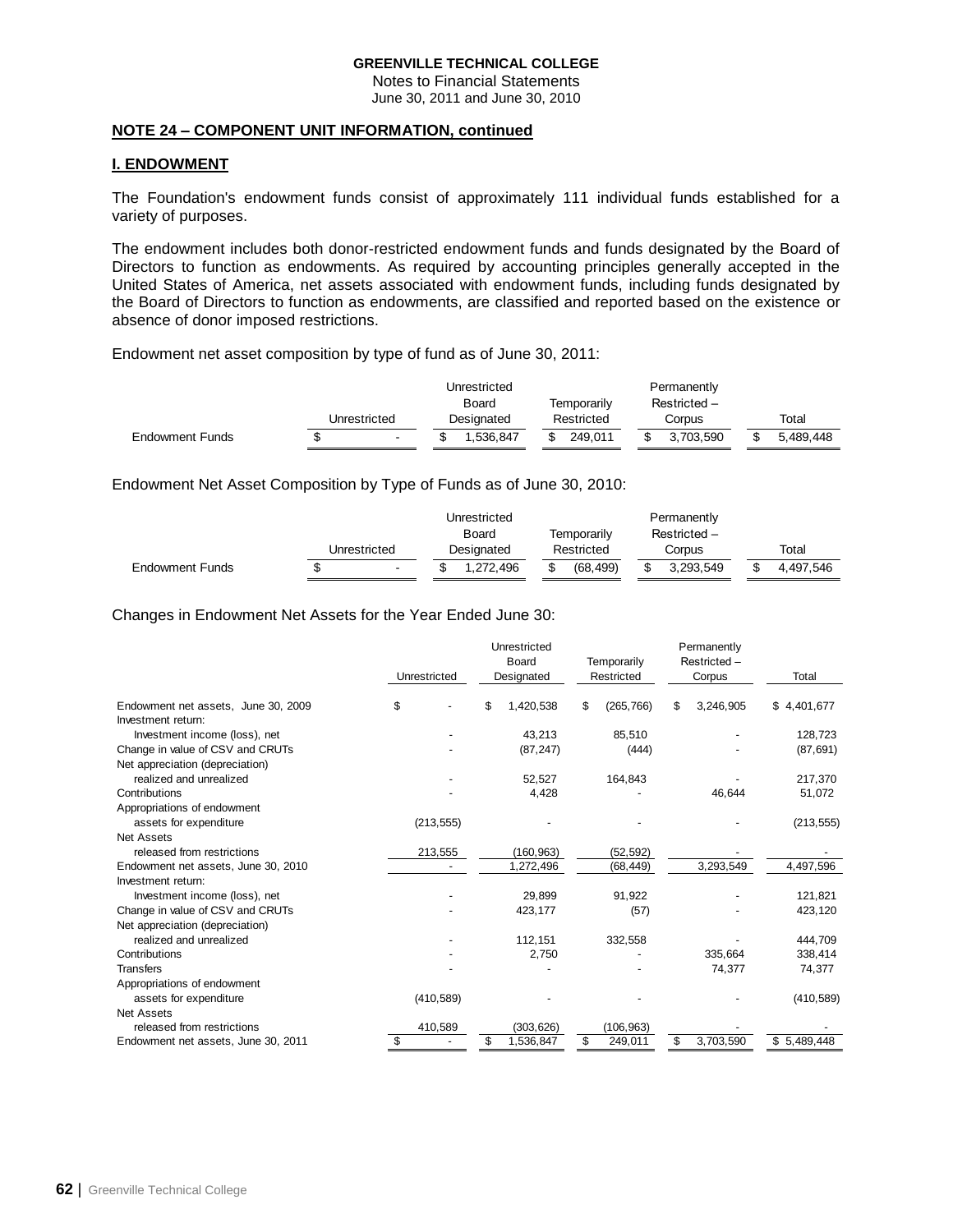Notes to Financial Statements June 30, 2011 and June 30, 2010

## **NOTE 24 – COMPONENT UNIT INFORMATION, continued**

# **I. ENDOWMENT, continued**

# **Interpretation of relevant law**

During 2008 the South Carolina Legislature enacted the South Carolina Uniform Prudent Management of Institutional Funds Act. The Board of Directors has interpreted this act as requiring the preservation of the fair value of the original gift as of the gift date of donor-restricted endowment funds absent explicit donor stipulations to the contrary. As a result of this interpretation, Greenville Tech Foundation, Inc. classifies as permanently restricted net assets (a) the original value of gifts donated to the permanent endowment, (b) the original value of subsequent gifts to the permanent endowment, and (c) accumulations to the permanent endowment made in accordance with the direction of the applicable donor gift instrument at the time the accumulation is added to the fund. The remaining portion of the donor-restricted endowment fund that is not classified in permanently restricted net assets is classified as temporarily restricted net assets until those amounts are appropriated for expenditure by the organization in a manner consistent with the standard of prudence prescribed by the South Carolina Uniform Prudent Management of Institutional Funds Act. In accordance with this act, the organization considers the following facts in making a determination to appropriate or accumulate donor-restricted endowment funds:

- (1) The duration and preservation of the fund<br>(2) The purposes of Greenville Tech Foundati
- The purposes of Greenville Tech Foundation, Inc. and the donor-restricted endowment fund
- (3) General economic conditions
- (4) The possible effect of inflation and deflation
- (5) The expected total return from income and the appreciation of investments
- (6) Other resources of the organization
- (7) The investment policies of the organization

### **Return objectives and risk parameters**

The Foundation has adopted investment and spending policies for endowment assets that attempt to provide a predictable stream of funding to programs supported by its endowment while seeking to maintain the purchasing power of the endowment assets. Endowment assets include those assets of donor-restricted funds that the Foundation must hold in perpetuity or for a donor-specified period as well as board designated funds. Under this policy, as approved by the Board of Directors, the endowment assets are invested in a manner that is intended to produce results that achieve a target rate of return of 5% net of fees.

## **Strategies employed for achieving objectives**

To satisfy its long-term rate-of-return objectives, the Foundation relies on a total return strategy in which investment returns are achieved through both capital appreciation (realized and unrealized) and current yield (interest and dividends). The Foundation targets a diversified asset allocation that seeks to achieve its long-term return objectives within prudent risk constraints.

### **Spending policy and how the investment objectives relate to spending policy**

The Foundation has a policy of appropriating for distribution each year up to 5 percent of its endowment fund's average fair value over the prior 4 quarters through the calendar year-end preceding the fiscal year in which the distribution is planned. In establishing this policy, the Foundation considered the long-term expected return on its endowment. Accordingly, over the long term, the Foundation expects the current spending policy to allow its endowment to grow at an average of 3 percent annually. This is consistent with Greenville Tech Foundation's objective to maintain the purchasing power of the endowment assets held in perpetuity or for a specified term as well as to provide additional real growth through new gifts and investment return.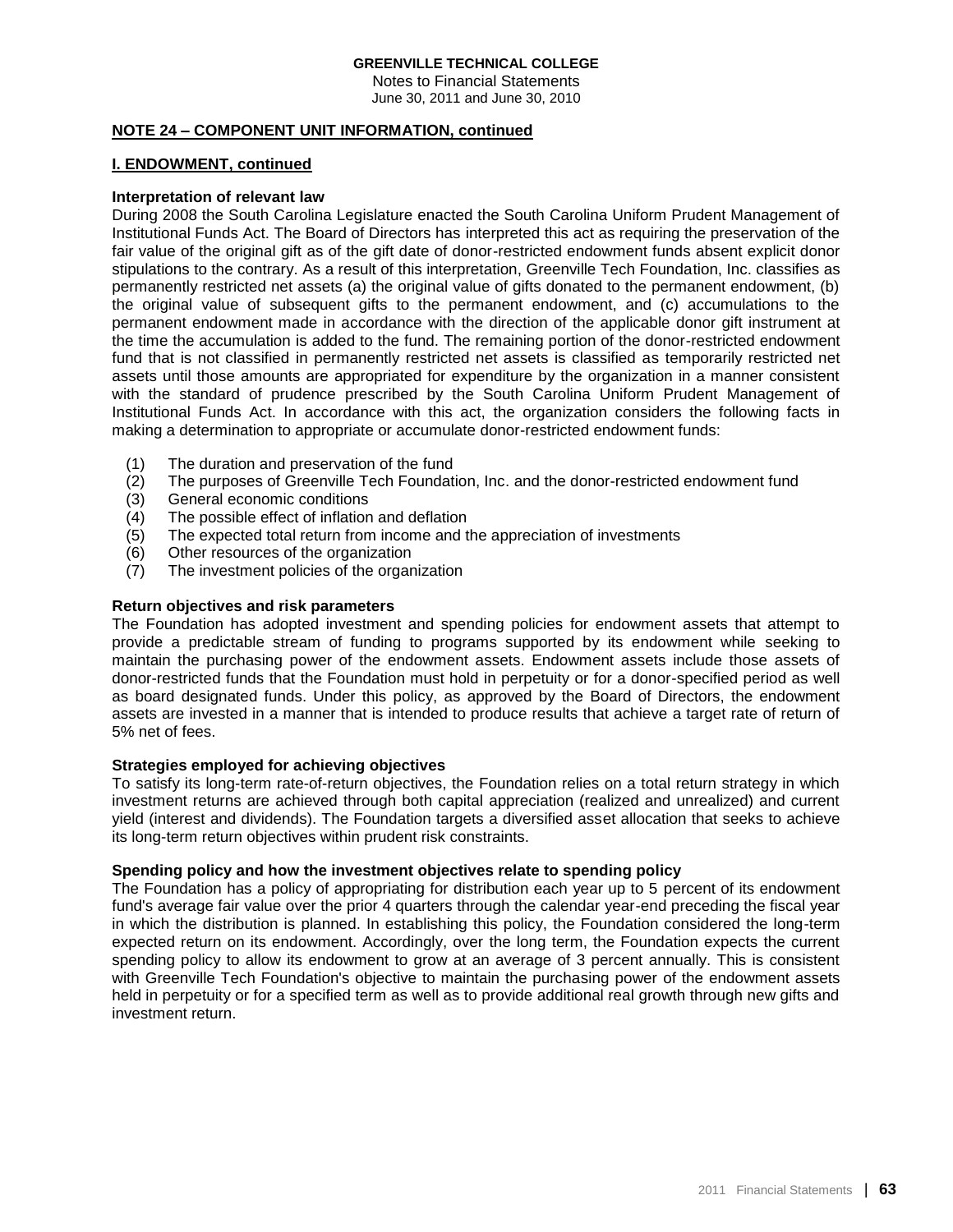Notes to Financial Statements June 30, 2011 and June 30, 2010

## **NOTE 24 – COMPONENT UNIT INFORMATION, continued**

# **J. INTANGIBLE ASSETS**

In July of 2008, Brashier Charter, LLC was granted variable rate Economic Development Revenue bonds of \$8,410,000 by the South Carolina Jobs - Economic Development Authority to construct a classroom building and gymnasium on the Brashier Campus of Greenville Technical College. Bond issuance costs of \$189,600 were reimbursed by the bond proceeds and will be amortized over the life of the bonds.

Effective March 1, 2010, GTF Student Housing, LLC's Economic Development Revenue Bonds were converted to a note payable, and the remaining unamortized balance of the bond issuance costs of \$436,170 was written off as a cost of financing. Loan costs related to the note payable of \$107,241 were capitalized and will be amortized over the life of the note.

The Foundation's loan costs consisted of the following at June 30, 2011 and 2010:

|                                |   | 2011      | 2010 |          |  |
|--------------------------------|---|-----------|------|----------|--|
| Loan Costs                     | S | 296.841   |      | 296,841  |  |
| Less: Accumulated Amortization |   | (24, 565) |      | (14,038) |  |
|                                | S | 272,276   |      | 282,803  |  |

Amortization for the years ended June 30, 2011 and 2010 was \$10,527 and \$24,820, respectively.

Future amortization expense of these loan costs for the years ending June 30 are:

| 2012       | \$<br>10,498  |
|------------|---------------|
| 2013       | 10,498        |
| 2014       | 10,498        |
| 2015       | 10,498        |
| 2016       | 10,498        |
| Thereafter | 219,786       |
|            | \$<br>272,276 |

# **K. PROPERTY AND EQUIPMENT**

The following is a summary of property and equipment at June 30, 2011:

|                                | Greenville Tech |    | GTF                      |   | <b>GTF Student</b> | <b>Brashier</b> |   |              |
|--------------------------------|-----------------|----|--------------------------|---|--------------------|-----------------|---|--------------|
|                                | Foundation, Inc |    | McAlister, LLC           |   | Housing, LLC       | Charter, LLC    |   | Consolidated |
| Furniture and fixtures         | 4,000           | \$ | $\overline{\phantom{0}}$ | D | 731,713            | \$<br>۰         | S | 735,713      |
| Equipment                      | 425.520         |    | 36.409                   |   |                    |                 |   | 461,929      |
| Automobiles and aircraft       | 107.000         |    |                          |   |                    |                 |   | 107,000      |
| <b>Buildings</b>               |                 |    | 2,198,633                |   | 15,256,202         | 8,280,396       |   | 25,735,231   |
| Leasehold improvements         |                 |    | 5,686,875                |   |                    |                 |   | 5,686,875    |
| Land                           | 621,056         |    |                          |   |                    |                 |   | 621,056      |
|                                | 1,157,576       |    | 7.921.917                |   | 15.987.915         | 8,280,396       |   | 33, 347, 804 |
| Less: Accumulated depreciation | 501,281         |    | 2,391,076                |   | 2,226,213          | 378,343         |   | 5,496,913    |
|                                | 656.295         | S  | 5,530,841                |   | 13,761,702         | 7,902,053       |   | 27,850,891   |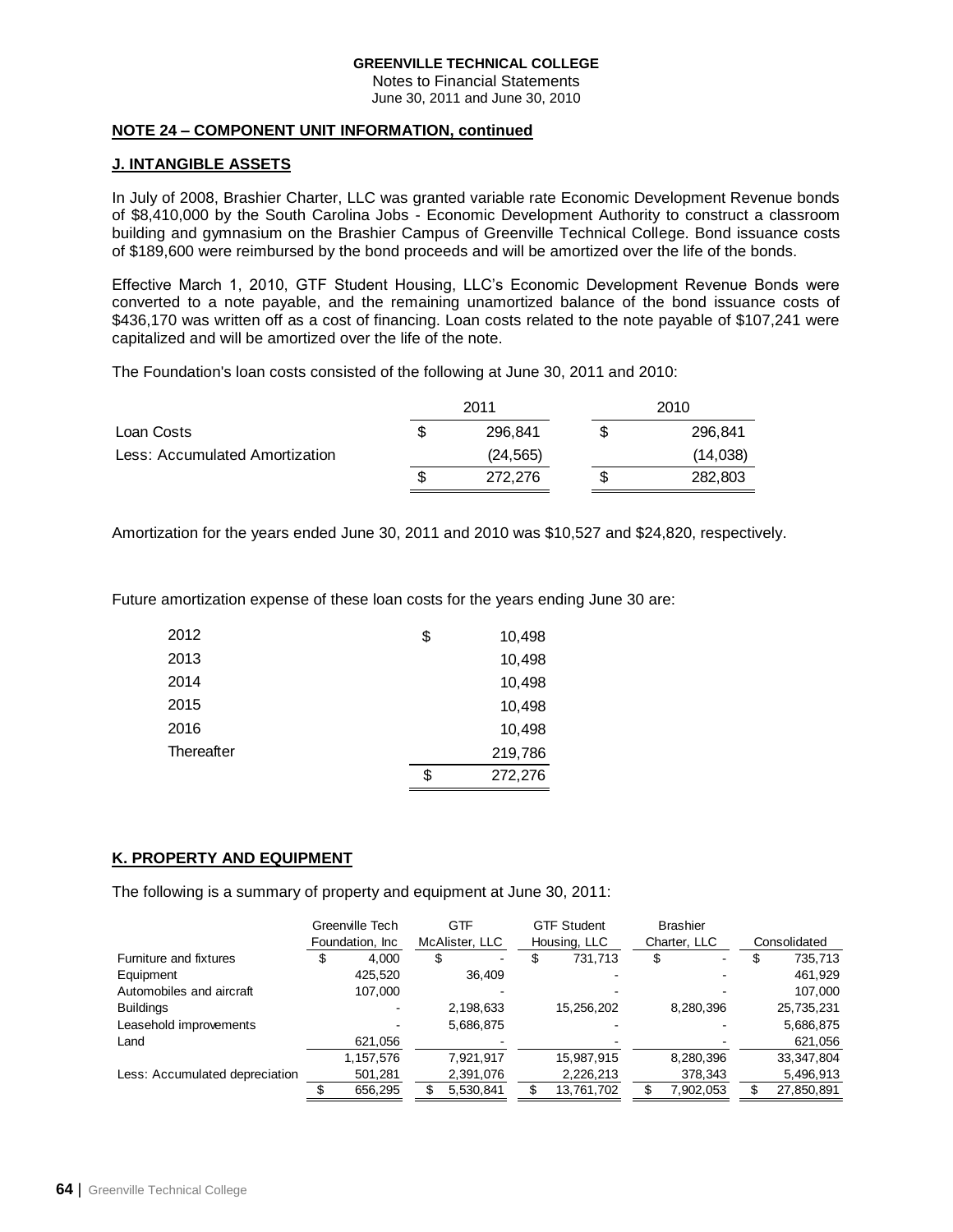Notes to Financial Statements June 30, 2011 and June 30, 2010

### **NOTE 24 – COMPONENT UNIT INFORMATION, continued**

### **K. PROPERTY AND EQUIPMENT, continued**

The following is a summary of property and equipment at June 30, 2010:

|                                | Greenville Tech  |    | <b>GTF</b>     |    | <b>GTF Student</b> |   | <b>Brashier</b> |   |              |
|--------------------------------|------------------|----|----------------|----|--------------------|---|-----------------|---|--------------|
|                                | Foundation, Inc. |    | McAlister, LLC |    | Housing, LLC       |   | Charter, LLC    |   | Consolidated |
| Furniture and fixtures         | 4,000            | S  |                | JЭ | 709.470            | S | ٠               | S | 713,470      |
| Equipment                      | 425,520          |    | 36.409         |    |                    |   |                 |   | 461,929      |
| Automobiles and aircraft       | 107,000          |    |                |    |                    |   |                 |   | 107.000      |
| <b>Buildings</b>               |                  |    | 2,198,833      |    | 15,242,756         |   | 8,280,396       |   | 25,721,985   |
| Leasehold improvements         |                  |    | 5,282,909      |    |                    |   |                 |   | 5,282,909    |
| Land                           | 621.056          |    |                |    |                    |   |                 |   | 621,056      |
| Land held for sale             | 55.000           |    |                |    |                    |   |                 |   | 55.000       |
| Work-in-progress               |                  |    | 24,290         |    |                    |   |                 |   | 24,290       |
|                                | 1,212,576        |    | 7,542,441      |    | 15,952,226         |   | 8,280,396       |   | 32,987,639   |
| Less: Accumulated depreciation | 443,496          |    | 2,082,744      |    | 1,736,527          |   | 171,334         |   | 4,434,101    |
|                                | 769,080          | \$ | 5,459,697      |    | 14,215,699         |   | 8,109,062       |   | 28,553,538   |

Depreciation expense for the years June 30, 2011 and 2010 was \$1,067,021 and \$1,063,004, respectively.

During the year ended June 30, 2010, the Foundation recognized an impairment loss on the land held for sale at June 30, 2010. The original carrying value of the land was \$660,000; however, based on an appraisal performed by a certified appraiser during 2010, the value of the land was determined to be \$55,000, resulting in a \$605,000 impairment loss. During 2011, the land was sold to Greenville Technical College for \$55,000 per permission granted by the State Budget and Control Board.

During the year ended June 30, 2010, the Foundation entered into a construction contract to complete roof work through its GTF McAlister, LLC subsidiary in the amount of \$433,933. Greenville Technical College reimburses the Foundation for two-thirds of all maintenance expenses as part of the common area maintenance fees it pays to the College. The Foundation capitalized a total of \$143,209 of the cost which represented their portion of the billed cost for the roof repairs. At June 30, 2011, the project was complete and all reimbursement had been received from Greenville Technical College.

### **L. NOTES PAYABLE**

|                                                                                                                                                                                                                                                                                                  | 2011            |   | 2010       |
|--------------------------------------------------------------------------------------------------------------------------------------------------------------------------------------------------------------------------------------------------------------------------------------------------|-----------------|---|------------|
| Note payable to a bank by GTF McAlister, LLC; due in monthly principal payments of<br>\$20,834 plus interest at LIBOR plus 1.50% (approximately 1.69% and 1.85% at<br>June 30, 2011 and 2010, respectively); matures October 1, 2013; secured by all<br>McAlister Square property and equipment. | \$<br>2.360.586 | S | 2.610.593  |
| Note payable to a contractor by Brashier Charter, LLC; due in full February 1, 2011;<br>the note did not bear any interest at june 30, 2010.                                                                                                                                                     |                 |   | 63.513     |
| Note payable to a bank by GTF Student Housing, LLC; due in monthly installments of<br>principal plus interest at 67% of 1-month LIBOR plus 3.00% (approximately 2.14%)<br>and 2.25% at June 30, 2011 and 2010, respectively); matures November 1, 2035;                                          |                 |   |            |
| secured by mortgage.                                                                                                                                                                                                                                                                             | 13,800,000      |   | 14,290,000 |
|                                                                                                                                                                                                                                                                                                  | 16,160,586      |   | 16,964,106 |
|                                                                                                                                                                                                                                                                                                  |                 |   |            |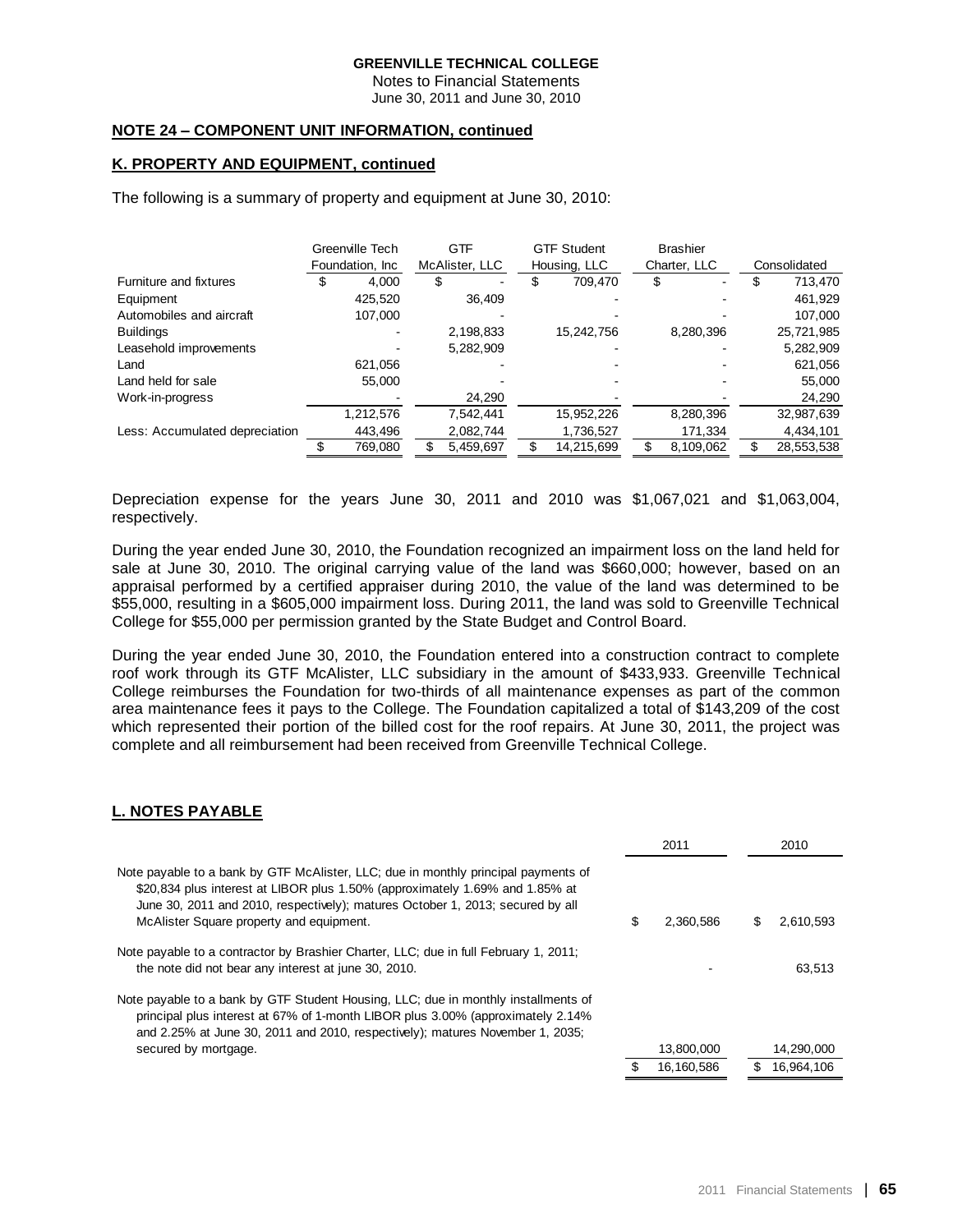Notes to Financial Statements June 30, 2011 and June 30, 2010

## **NOTE 24 – COMPONENT UNIT INFORMATION, continued**

# **L. NOTES PAYABLE, continued**

Provisions of the above bank debt agreements require the Foundation to maintain certain financial ratios such as debt service ratios, establish bank accounts for capital repairs, replacement and maintenance and debt service and certain other covenants which require or restrict other actions.

The future maturities of debt are as follows for years ending June 30:

| 2012       | \$<br>615,008    |
|------------|------------------|
| 2013       | 630,008          |
| 2014       | 2,255,570        |
| 2015       | 415,000          |
| 2016       | 430,000          |
| Thereafter | 11,815,000       |
|            | \$<br>16,160,586 |

# **M. BONDS PAYABLE**

Economic Development Revenue Bonds of \$8,410,000 were issued to the Foundation through Brashier Charter, LLC by the South Carolina Jobs - Economic Development Authority (JEDA) to construct a charter high school on one of the Greenville Tech College campuses. The bonds bear interest at a variable weekly rate determined by the issuing bank's remarketing agent. The interest rate was 0.58% and 0.48% at June 30, 2011 and 2010, respectively. The agreement requires annual sinking fund payments of principal plus interest ranging from approximately \$318,097 to \$538,653 which began July 7, 2010, when the amount deposited into the capitalized interest account was depleted. Payments for the year ended June 30, 2011 total \$424,985. Sinking fund payments will continue through maturity on December 1, 2038. As disclosed in Note N, the Foundation was required to obtain an irrevocable letter of credit in connection with the issuance of the bonds as security for payment of principal and interest on the bonds. The balance of these bonds payable totaled \$8,280,000 and \$8,410,000 as of June 30, 2011 and 2010, respectively.

Schedule of maturities for years ending June 30:

| 2012       | \$<br>135,000   |
|------------|-----------------|
| 2013       | 145,000         |
| 2014       | 150,000         |
| 2015       | 155,000         |
| 2016       | 165,000         |
| Thereafter | 7,530,000       |
|            | \$<br>8,280,000 |

### **N. LETTERS OF CREDIT**

The Foundation, through its subsidiary, Brashier Charter, LLC, has available an irrevocable letter of credit from a financial institution in the amount of \$8,280,000. This letter of credit was obtained as part of the issuance of the Economic Development Revenue Bonds discussed in Note M. The letter of credit provides security for the payment of principal and interest on the bonds. The amount supporting principal is \$8,280,000 and the amount supporting an interest component of up to forty days is \$90,740. The letter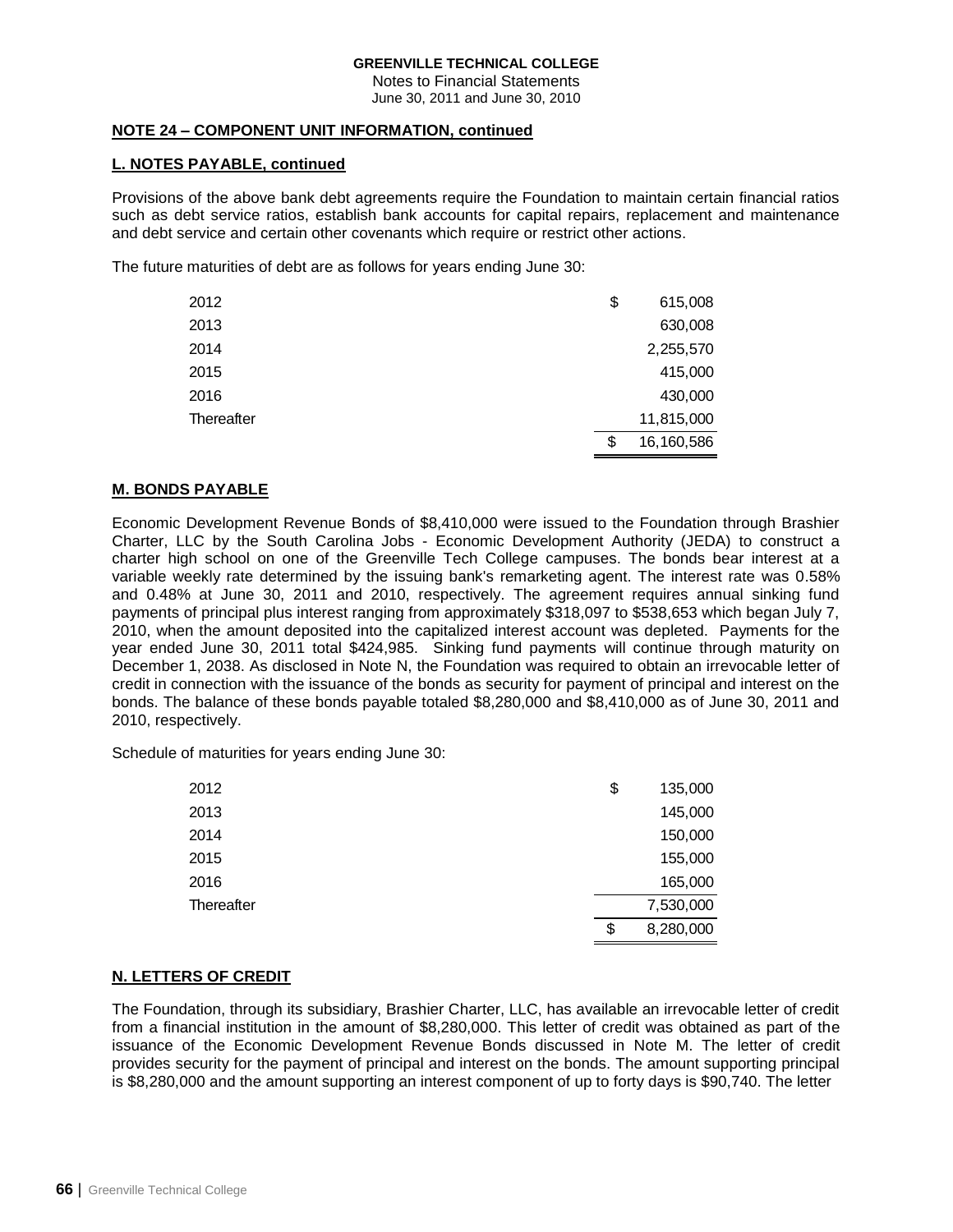Notes to Financial Statements June 30, 2011 and June 30, 2010

### **NOTE 24 – COMPONENT UNIT INFORMATION, continued**

### **N. LETTERS OF CREDIT, continued**

of credit is collateralized by the building constructed by the bond proceeds. The letter expires July 10, 2013 and may be renewed or extended upon approval of request made by the financial institution.

Brashier Charter, LLC, through the letter of credit is subject to maintaining a debt service coverage ratio as determined by the issuing financial institution.

### **O. SWAP AGREEMENTS**

The Foundation through GTF McAlister, LLC, GTF Student Housing, LLC and Brashier Charter, LLC subsidiaries used variable-rate debt to finance its mortgage on the McAlister property, the 2005 Economic Development Revenue Bonds for the construction of student housing on the Greenville Tech College campus, and to finance the 2008 Economic Development Revenue Bonds for the construction of the charter high school on the Greenville Tech College Brashier campus (See Note M). The debt obligations expose the Foundation to variability in interest payments due to changes in interest rates. Management believes it is prudent to limit the variability of its interest payments. To meet this objective, management entered into interest rate swap agreements to manage fluctuations in cash flows resulting from interest rate risk. These swaps changed the variable-rate cash flows exposure on the debt obligations to fixedcash flows. Under the terms of the interest rate swaps, the Foundation receives variable interest rate payments and makes fixed interest rate payments, thereby creating the equivalent of fixed-rate debt.

By using a derivative financial instrument to hedge its exposure to changes in interest rates, the Foundation exposes itself to credit risk and market risk. Credit risk is the failure of the counterparty to perform under the terms of the derivative contract. When the fair value of a derivative contract is positive, the counterparty owes the Foundation, which creates credit risk for the Foundation. When the fair value of the derivative contract is negative, the Foundation owes the counterparty and, therefore, it does not possess credit risk. The Foundation minimizes the credit risk in derivative instruments by entering into transactions with high quality counterparties.

Market risk is the adverse effect on the value of a financial instrument that results from a change in interest rates. The market risk associated with interest-rate contracts is managed by establishing the monitoring parameters that limit the types and degree of market risk that may be undertaken.

The Foundation entered into a \$1,250,000 U. S. Dollar Swap Transaction with a bank with an effective date of October 1, 2003, and a termination date of October 1, 2013. The swap was executed with the purpose of fixing the rate on the mortgage. Under the terms of the agreement, the Foundation pays a fixed rate of 5.7% to Wells Fargo Bank on a monthly basis and, in return, Wells Fargo Bank pays the Foundation a variable rate equal to LIBOR plus 1.5%. At June 30, 2011 and 2010, the swap contract had an original notional amount of \$1,250,000 and a current notional amount of \$291,636 and \$416,640, respectively. The difference between the interest earned and the interest obligation accrued is received or paid the first day of each month and is recorded as interest expense.

On November 15, 2005, the Foundation entered into an \$8,150,000 U. S. Dollar Swap Transaction with an effective date of November 2, 2006, and a termination date of December 1, 2010. This contract was amended on November 27, 2007 and has a maturity date of December 1, 2017. The swap was executed with the purpose of fixing the rate on the bonds issued by the South Carolina Jobs - Economic Development Authority (JEDA). The JEDA bonds were converted to a note payable with SunTrust effective March 1, 2010. As part of this conversion, the interest rate swap was also amended February 4, 2010, and has a maturity date of December 1, 2017. Under the terms of the agreement, the Foundation paid a fixed rate of 3.68% per annum through December 6, 2007, a fixed rate of 3.64% per annum through February 4, 2010, and thereafter a fixed rate of 3.66% per annum to SunTrust Bank on a monthly basis, and in return, SunTrust Bank pays the Foundation a variable rate equal to 67% of USD-LIBOR one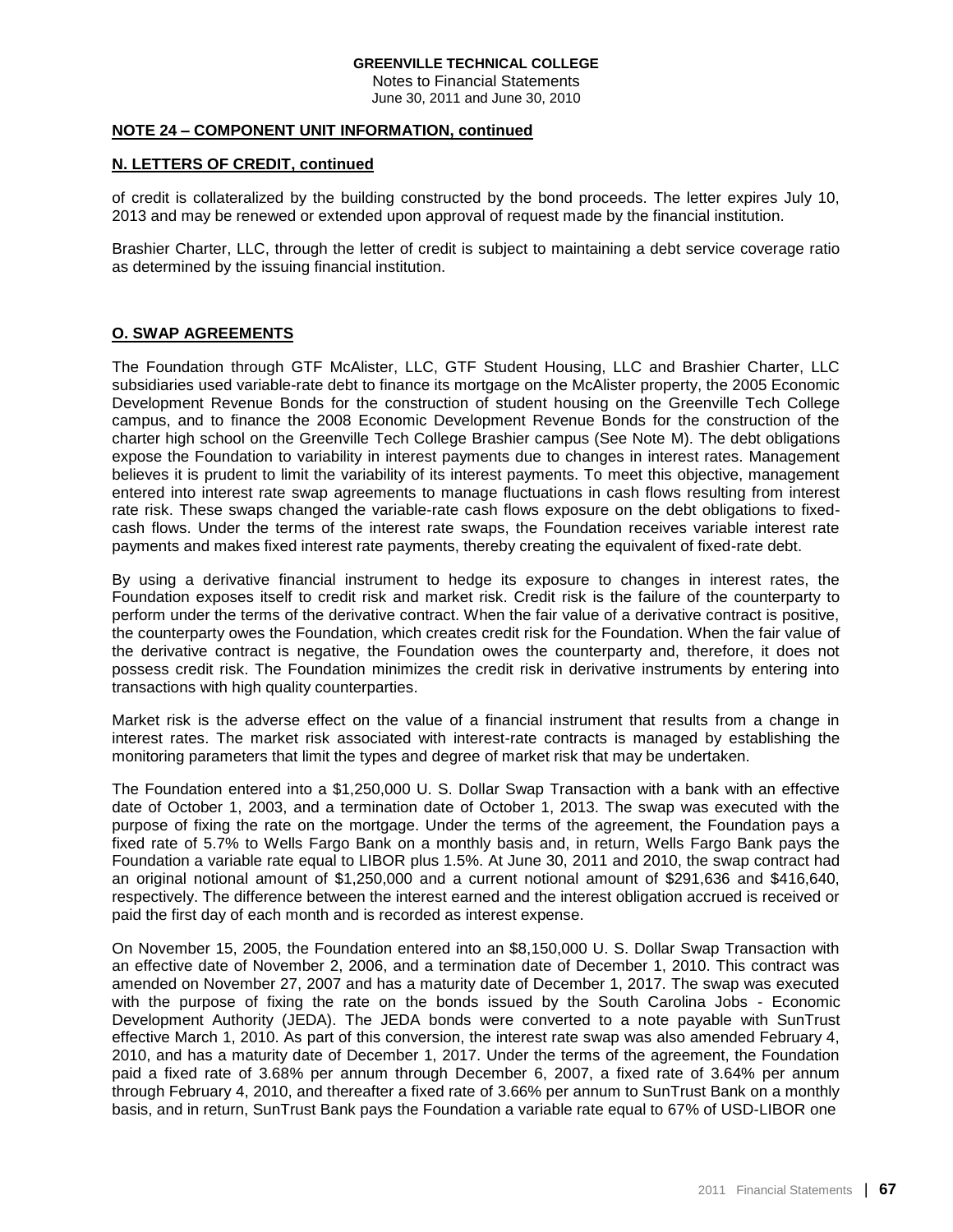Notes to Financial Statements June 30, 2011 and June 30, 2010

## **NOTE 24 – COMPONENT UNIT INFORMATION, continued**

### **O. SWAP AGREEMENTS, continued**

London Banking Day preceding the one month rate. At June 30, 2011 and 2010, the swap contract had an original notional amount of \$11,726,250, and current notional amounts of \$11,329,687 and \$11,628,734, respectively. The difference between interest earned and the interest obligation accrued is received or paid the first day of each month and is recorded as interest expense.

On July 10, 2008, the Foundation entered into an \$8,410,000 U. S. Dollar Swap Transaction with an effective date of July 10, 2008, and a termination date of December 1, 2038. The swap was executed with the purpose of fixing the rate on the bonds issued by the South Carolina Jobs - Economic Development Authority (JEDA). Under the terms of the agreement, the Foundation pays a fixed rate of 3.89% per annum to SunTrust Bank on a monthly basis and in return, SunTrust Bank pays the Foundation a variable rate equal to the USD SIFMA Municipal Swap Index (Formerly USD-BMA Municipal Swap Index) plus .06% per annum. At June 30, 2011 and 2010, the swap contract had original notional amounts of \$8,280,000 and \$8,410,000, respectively and current notional amounts of \$8,280,000 and \$8,410,000, respectively. The difference between interest earned and the interest obligation accrued is received or paid the first day of each month and is recorded as interest expense.

See Note S for the fair value information regarding the interest rate swaps.

# **P. MCALISTER SQUARE OPERATIONS**

On August 3, 1999, the Foundation purchased the common area, inner stores and main vehicle entrance of McAlister Square Mall in Greenville, South Carolina and Greenville Technical College purchased the three large department store areas and the parking lot. The Foundation and the College renovated certain portions of the mall which house local businesses and student support services. Daily management and arrangements are handled for the Foundation through its wholly owned subsidiary, GTF McAlister, LLC. This agreement is through October 14, 2032, and provides that the Foundation is paid monthly support payments. On July 31, 2004, GTF McAlister, LLC contracted with Carolina Holdings, Inc., a property management company, to perform day-to-day management functions.

GTF McAlister, LLC leases space to tenants under operating leases which generally range from one to ten years. GTF McAlister, LLC is responsible for property taxes, maintenance and repairs. Substantially all leases include a charge for common area maintenance which is used to offset repair and maintenance costs incurred in common areas.

Minimum future lease receipts under operating leases are as follows:

| 2012 | \$<br>1,166,670 |
|------|-----------------|
| 2013 | 671,511         |
| 2014 | 412,683         |
| 2015 | 86,541          |
| 2016 | 32,345          |
|      | \$<br>2,369,750 |

# **Q. RELATED PARTY TRANSACTIONS**

The Foundation pays Greenville Technical College \$4,000 annually for equipment rental and communication services. GTF McAlister, LLC, a subsidiary of the Foundation, manages Greenville Technical College's portion of the McAlister Square Mall for a management fee of \$14,250 per month. For the years ended June 30, 2011 and 2010, management fees paid to GTF McAlister, LLC and the Foundation by the college totaled \$171,000 per year. The College also reimbursed GTF McAlister, LLC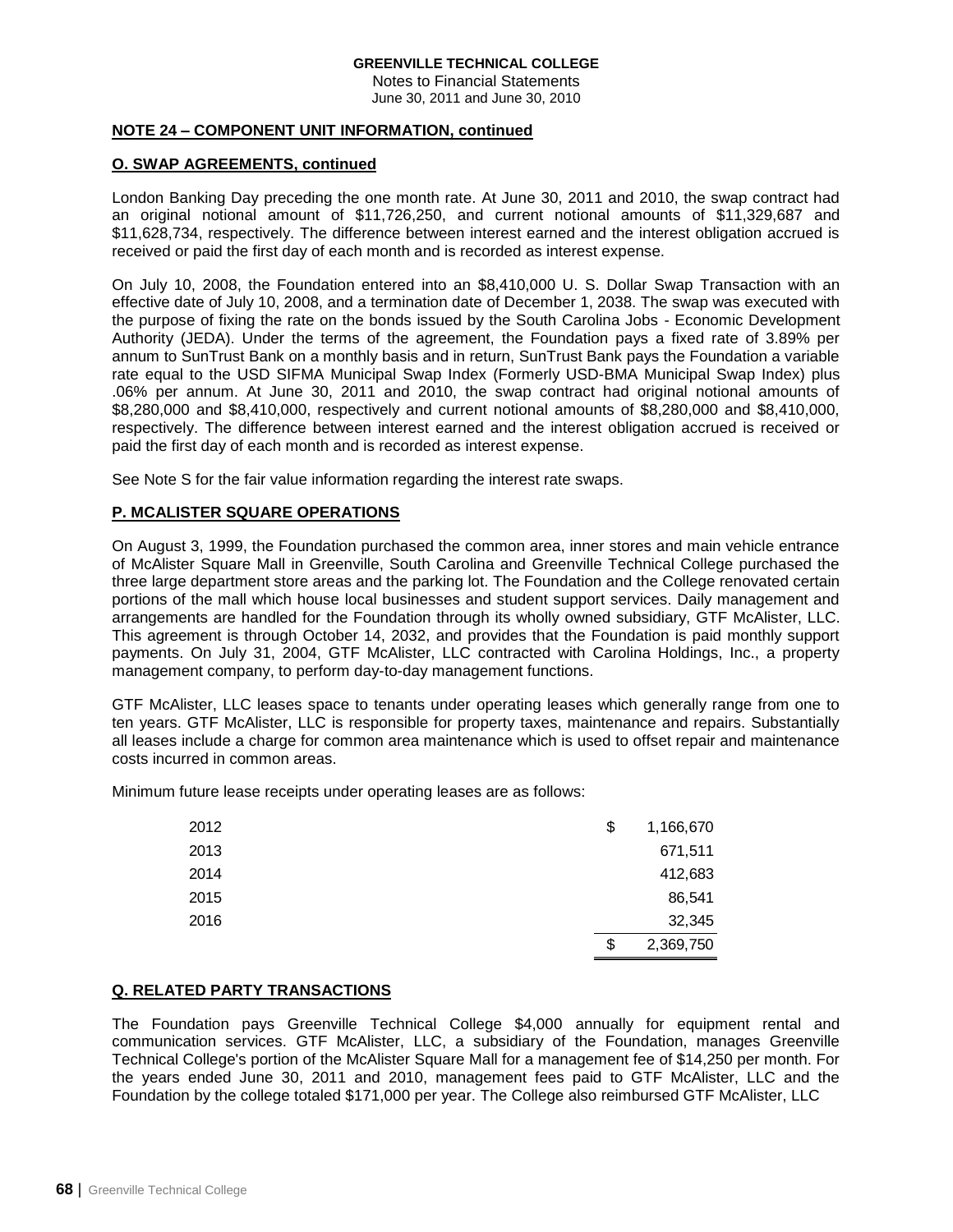Notes to Financial Statements June 30, 2011 and June 30, 2010

## **NOTE 24 – COMPONENT UNIT INFORMATION, continued**

# **Q. RELATED PARTY TRANSACTIONS, continued**

and the Foundation for approximately two-thirds of expenses incurred in running the facility, including common area maintenance (CAM) related expenses. At June 30, 2011 and 2010, GTF McAlister, LLC had a receivable due from the College for CAM expenses of \$36,116 and \$25,116, respectively. During the years ended June 30, 2011 and 2010 the College paid maintenance expenses in the amount of \$221,205 and \$145,974, respectively which reduced GTF McAlister deferred income. Greenville Technical College acts as the paymaster for the Foundation and GTF McAlister, LLC. The Foundation and the LLC transfer funds to the College each pay period.

The Foundation, through GTF Student Housing, LLC, leases land from Greenville Technical College for \$1 annually. The initial term of this lease commenced on January 1, 2005 and extends for 30 years, ending December 31, 2034.

The Foundation, through Brashier Charter, LLC, leases land from Greenville Technical College for \$1 annually and the College leases from the Foundation, through Brashier Charter, LLC an educational facility. The initial term of this lease commenced May 13, 2008 and extends for 30 years, ending December 31, 2038. Base rent for this educational facility under this lease is an amount equal to the debt service payments owed by Brashier for the development/construction financing obtained by Brashier Charter, LLC plus additional amounts required by the lender under such financing, in its loan documents, to create and maintain certain reserves and a debt, service coverage ratio.

# **R. NET ASSETS RELEASED FROM RESTRICTIONS**

Net assets released from restrictions as of June 30, 2011 consisted of the following support transferred out of temporarily and permanently restricted funds for payment by unrestricted funds.

|                                                    | Temporarily<br>Restricted |         | Permanently<br>Restricted |  | Total |         |
|----------------------------------------------------|---------------------------|---------|---------------------------|--|-------|---------|
| Scholarships                                       | \$                        | 170,212 | \$                        |  | \$    | 170,212 |
| Student programs                                   |                           | 140,374 |                           |  |       | 140,374 |
| College faculty/staff development                  |                           | 103,439 |                           |  |       | 103,439 |
| College departmental supplies & activities         |                           | 135,623 |                           |  |       | 135,623 |
| Equipment purchases/gifts-in-kind                  |                           | 89.276  |                           |  |       | 89,276  |
| Miscellaneous expenses                             |                           | 131,655 |                           |  |       | 131,655 |
| <b>Total Net Assets Released from Restrictions</b> | \$                        | 770,579 | S                         |  | S     | 770,579 |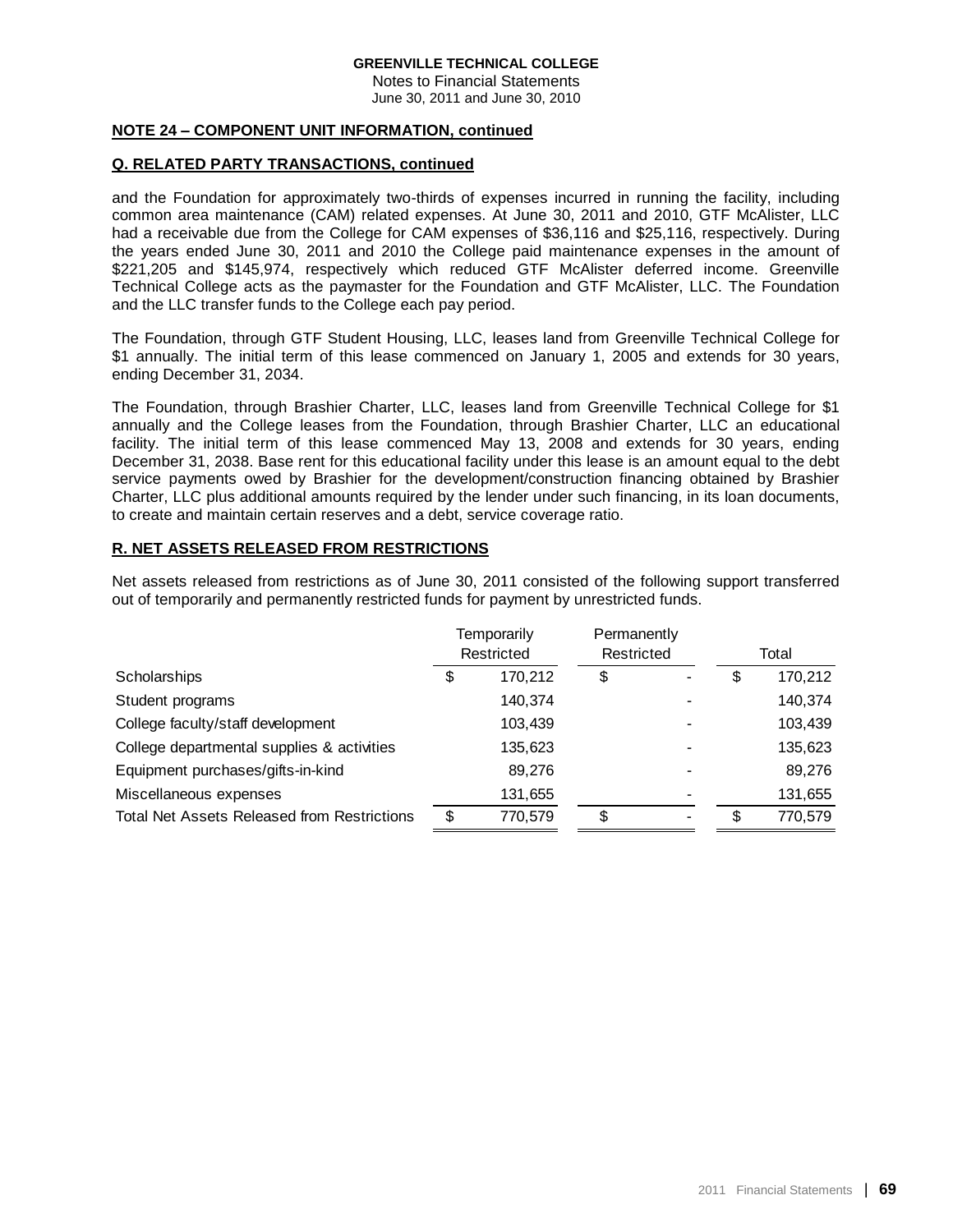Notes to Financial Statements June 30, 2011 and June 30, 2010

# **NOTE 24 – COMPONENT UNIT INFORMATION, continued**

# **R. NET ASSETS RELEASED FROM RESTRICTIONS, continued**

Net assets released from restrictions as of June 30, 2010 consisted of the following support transferred out of temporarily and permanently restricted funds for payment by unrestricted funds.

|                                                    | Temporarily<br>Restricted |         | Permanently<br>Restricted |  |       |         |
|----------------------------------------------------|---------------------------|---------|---------------------------|--|-------|---------|
|                                                    |                           |         |                           |  | Total |         |
| Scholarships                                       | \$                        | 196,908 | \$                        |  | \$    | 196,908 |
| Student programs                                   |                           | 178,515 |                           |  |       | 178,515 |
| College faculty/staff development                  |                           | 15,973  |                           |  |       | 15,973  |
| College departmental supplies & activities         |                           | 126,154 |                           |  |       | 126,154 |
| Equipment purchases/gifts-in-kind                  |                           | 77,408  |                           |  |       | 77,408  |
| Miscellaneous expenses                             |                           | 2.424   |                           |  |       | 2,424   |
| <b>Total Net Assets Released from Restrictions</b> | S                         | 597,382 | \$                        |  | \$    | 597,382 |

# **S. FAIR VALUE OF FINANCIAL INSTRUMENTS**

FASB ASC 820, Fair Value Measurements, establishes a framework for measuring fair value. ASC 820 addresses acceptable valuation techniques and establishes a fair value hierarchy that distinguishes between (1) market participant assumptions developed based on market data obtained from independent sources (observable inputs) and (2) the reporting entity's own assumptions about market participant assumptions developed based on the best information available in the circumstances (unobservable inputs). The fair value hierarchy consists of three broad levels, and gives the highest priority to unadjusted quoted prices in active markets for identical assets or liabilities (level 1 measurements), and the lowest priority to unobservable inputs (level 3 measurements). The three levels of the fair value hierarchy under FASB ASC 820 are described as follows:

Level 1: Inputs to the valuation methodology are unadjusted quoted prices for identical assets or liabilities in active markets.

Level 2: Inputs to the valuation methodology include:

- Quoted prices for similar assets or liabilities in active markets;
- Quoted prices for identical or similar assets or liabilities in inactive markets;
- Inputs other than quoted prices that are observable for the asset or liability;
- Inputs that are derived principally from or corroborated by observable market data by correlation or other means.

If the asset or liability has a specified (contractual) term, the level 2 input must be observable for substantially the full term of the asset or liability.

Level 3: Inputs to the valuation methodology are unobservable and significant to the fair value measurement.

The asset or liability's fair value measurement level within the fair value hierarchy is based on the lowest level of any input that is significant to the fair value measurement. Valuation techniques used need to maximize the use of observable inputs and minimize the use of unobservable inputs.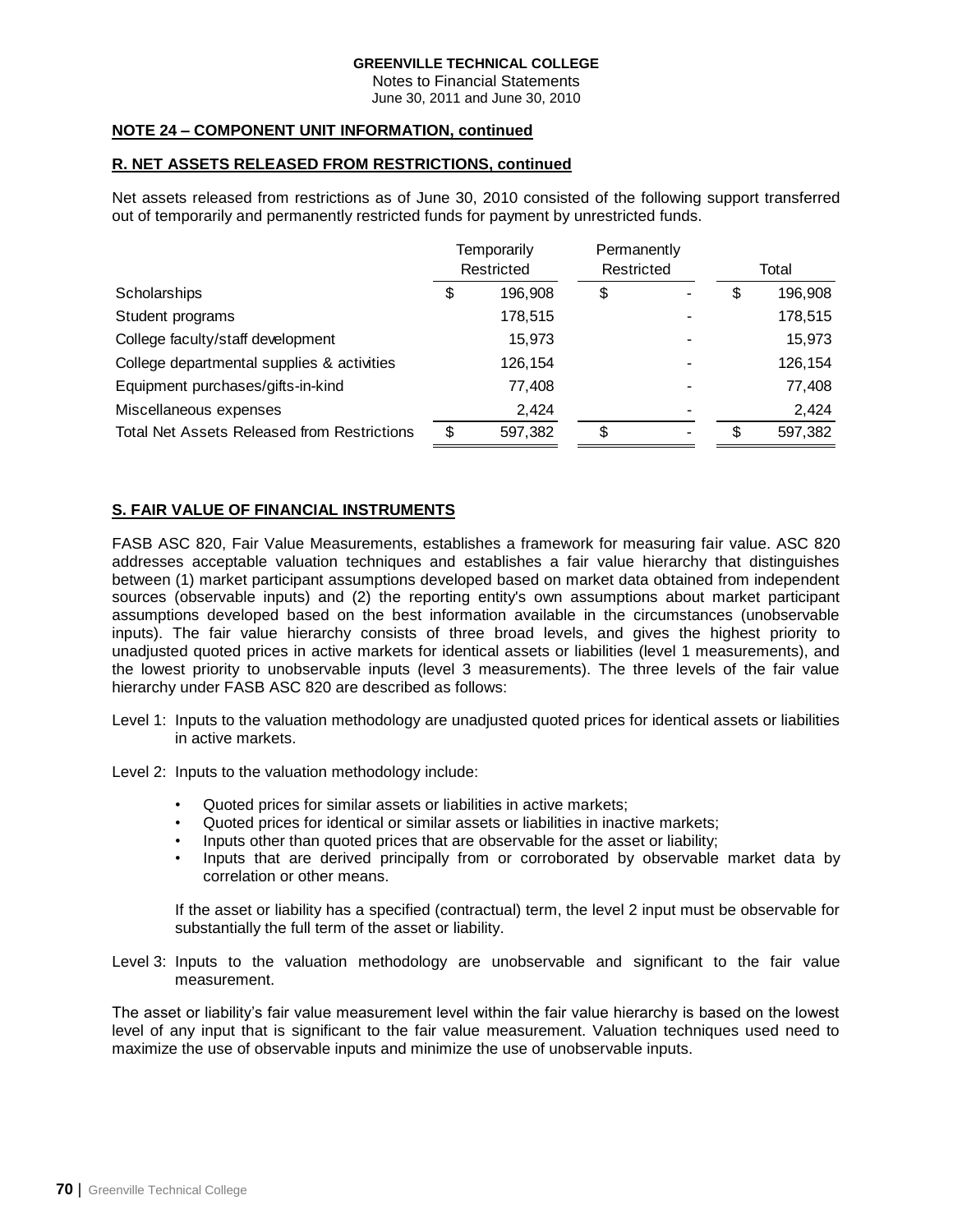Notes to Financial Statements June 30, 2011 and June 30, 2010

### **NOTE 24 – COMPONENT UNIT INFORMATION, continued**

#### **S. FAIR VALUE OF FINANCIAL INSTRUMENTS, continued**

Following is a description of the valuation methodologies used for assets and liabilities measured at fair value:

*Cash, accounts receivable, accounts payable, and other accrued liabilities*: carrying value approximates fair value because of the short maturity of these financial instruments.

*Investments*: valued based on information provided by external investment managers or comparison to quoted market values.

*Contribution receivable from a beneficial interest in a charitable remainder trust*: valued using the income approach based on calculating the present value of the future distributions expected to be received, using published life expectancy tables and an appropriate discount rate.

*Cash value of life insurance policies*: valued at the cash surrender value of the life insurance policy, as determined by the issuer of the insurance policy, which approximates fair value.

*Pledges receivable*: valued using the estimated present value of expected cash inflows.

*Notes payable and bonds payable*: carrying value approximates fair value because these financial instruments bear interest at rates which approximate current market rates for notes and bonds with similar maturities and credit equity.

*Interest rate swap*: valued using observable current market information as of the reporting date and is included in long term liabilities on the accompanying statement of financial position.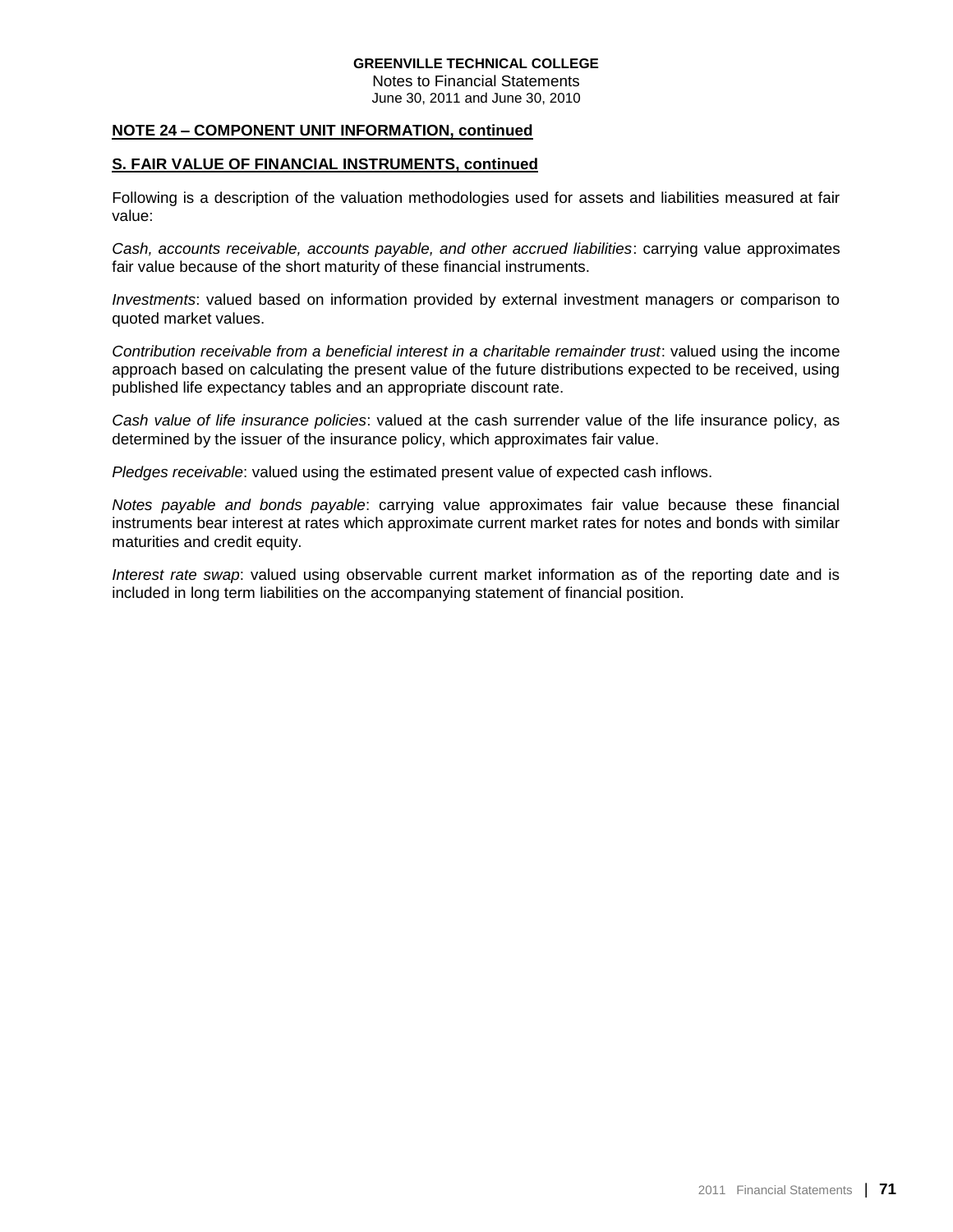Notes to Financial Statements June 30, 2011 and June 30, 2010

## **NOTE 24 – COMPONENT UNIT INFORMATION, continued**

## **S. FAIR VALUE OF FINANCIAL INSTRUMENTS, continued**

Fair values of assets and liabilities measured on a recurring basis at June 30, 2011 and 2010 were as follows:

|                                        | <b>Assets / Liabilities at Fair Value</b> |           |    |           |    |             |    |         |  |
|----------------------------------------|-------------------------------------------|-----------|----|-----------|----|-------------|----|---------|--|
|                                        |                                           | Total     |    | Level 1   |    | Level 2     |    | Level 3 |  |
| <b>JUNE 30, 2011:</b>                  |                                           |           |    |           |    |             |    |         |  |
| ASSETS:                                |                                           |           |    |           |    |             |    |         |  |
| Investments:                           |                                           |           |    |           |    |             |    |         |  |
| Equity Securities - Common Stock       |                                           |           |    |           |    |             |    |         |  |
| <b>Financials</b>                      | \$                                        | 290,225   | \$ | 290,225   |    | \$          | \$ |         |  |
| Information Technology                 |                                           | 386,408   |    | 386,408   |    |             |    |         |  |
| Health care                            |                                           | 310,136   |    | 310,136   |    |             |    |         |  |
| Consumer discretionary                 |                                           | 255,955   |    | 255,955   |    |             |    |         |  |
| Energy                                 |                                           | 278,238   |    | 278,238   |    |             |    |         |  |
| <b>Industrials</b>                     |                                           | 261,581   |    | 261,581   |    |             |    |         |  |
| Consumer staples                       |                                           | 191,385   |    | 191,385   |    |             |    |         |  |
| <b>Telecommunication services</b>      |                                           | 108,957   |    | 108,957   |    |             |    |         |  |
| <b>Materials</b>                       |                                           | 156,181   |    | 156,181   |    |             |    |         |  |
| <b>Utilities</b>                       |                                           | 70,659    |    | 70,659    |    |             |    |         |  |
| <b>Fixed Income Securities</b>         |                                           |           |    |           |    |             |    |         |  |
| US Government debt securities          |                                           | 966,379   |    | 966,379   |    |             |    |         |  |
| Corporate debt securities              |                                           | 785,438   |    | 785,438   |    |             |    |         |  |
| Mortgage-backed securities             |                                           | 363,343   |    | 363,343   |    |             |    |         |  |
| Mutual funds                           |                                           | 691,239   |    | 691,239   |    |             |    |         |  |
| <b>Total Investments</b>               |                                           | 5,116,124 |    | 5,116,124 |    |             |    |         |  |
| Charitable remainder trusts receivable |                                           | 118,049   |    |           |    |             |    | 118,049 |  |
| Cash value of life insurance           |                                           | 32,736    |    |           |    | 32,736      |    |         |  |
| Pledges receivable                     |                                           | 81,045    |    |           |    |             |    | 81,045  |  |
|                                        | \$                                        | 5,347,954 | \$ | 5,116,124 | \$ | 32,736      | \$ | 199,094 |  |
| <b>LIABILITIES:</b>                    |                                           |           |    |           |    |             |    |         |  |
| Derivative instruments                 | \$                                        | 2,080,085 | \$ |           |    | \$2,080,085 | \$ |         |  |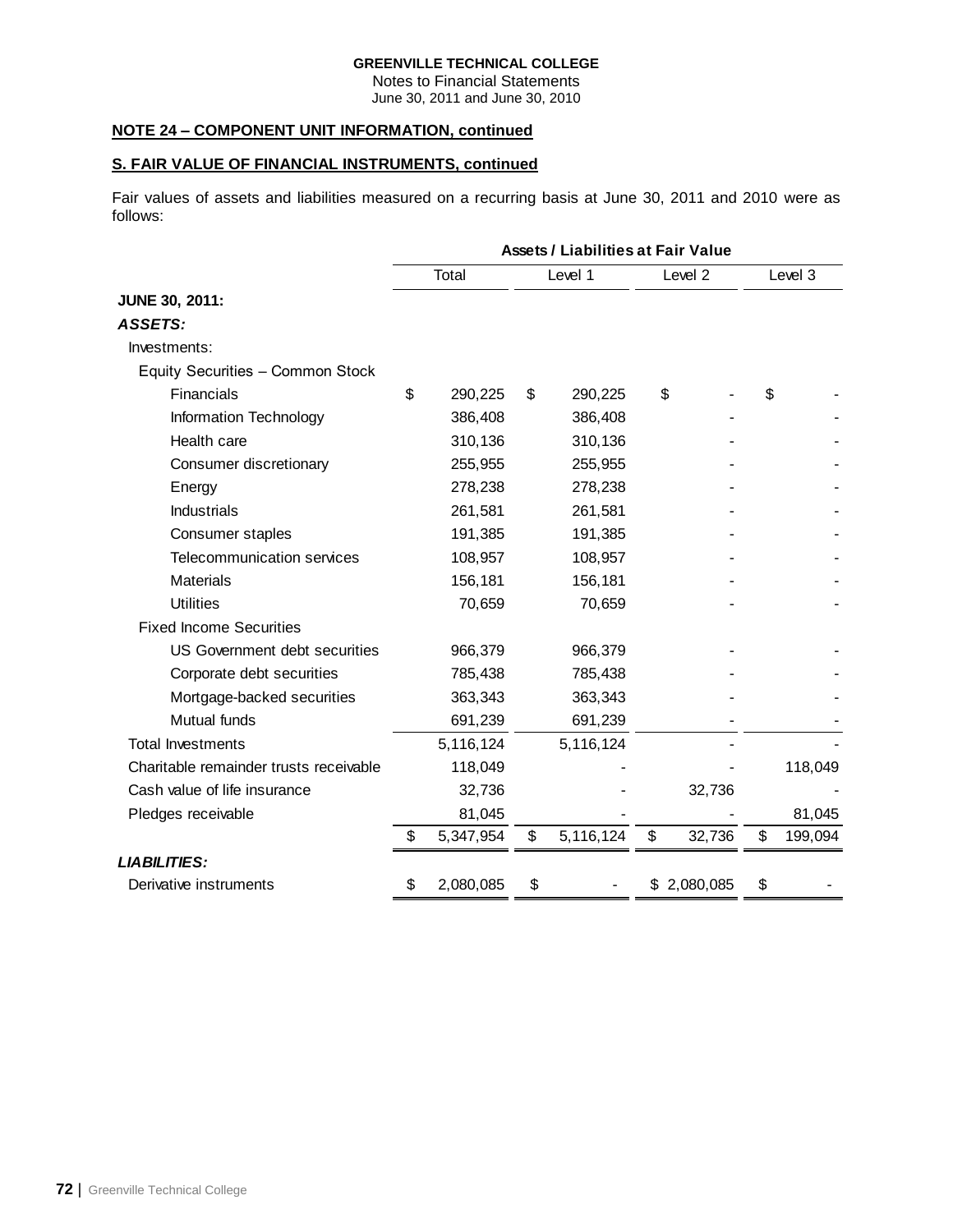Notes to Financial Statements June 30, 2011 and June 30, 2010

# **NOTE 24 – COMPONENT UNIT INFORMATION, continued**

# **S. FAIR VALUE OF FINANCIAL INSTRUMENTS, continued**

|                                        | Assets / Liabilities at Fair Value (continued) |           |    |           |    |             |    |         |  |
|----------------------------------------|------------------------------------------------|-----------|----|-----------|----|-------------|----|---------|--|
|                                        |                                                | Total     |    | Level 1   |    | Level 2     |    | Level 3 |  |
| <b>JUNE 30, 2010:</b>                  |                                                |           |    |           |    |             |    |         |  |
| ASSETS:                                |                                                |           |    |           |    |             |    |         |  |
| Investments:                           |                                                |           |    |           |    |             |    |         |  |
| Equity Securities - Common Stock       |                                                |           |    |           |    |             |    |         |  |
| Financials                             | \$                                             | 232,623   | \$ | 232,623   | \$ |             | \$ |         |  |
| Information Technology                 |                                                | 231,520   |    | 231,520   |    |             |    |         |  |
| Health care                            |                                                | 217,699   |    | 217,699   |    |             |    |         |  |
| Consumer discretionary                 |                                                | 179,516   |    | 179,516   |    |             |    |         |  |
| Energy                                 |                                                | 169,230   |    | 169,230   |    |             |    |         |  |
| Industrials                            |                                                | 166,323   |    | 166,323   |    |             |    |         |  |
| Consumer staples                       |                                                | 111,675   |    | 111,675   |    |             |    |         |  |
| Telecommunication services             |                                                | 95,803    |    | 95,803    |    |             |    |         |  |
| <b>Materials</b>                       |                                                | 81,465    |    | 81,465    |    |             |    |         |  |
| <b>Utilities</b>                       |                                                | 50,800    |    | 50,800    |    |             |    |         |  |
| <b>Fixed Income Securities</b>         |                                                |           |    |           |    |             |    |         |  |
| US Government debt securities          |                                                | 1,143,865 |    | 1,143,865 |    |             |    |         |  |
| Corporate debt securities              |                                                | 794,207   |    | 794,207   |    |             |    |         |  |
| Mortgage-backed securities             |                                                | 352,102   |    | 352,102   |    |             |    |         |  |
| Mutual funds                           |                                                | 588,043   |    | 588,043   |    |             |    |         |  |
| <b>Total Investments</b>               |                                                | 4,414,871 |    | 4,414,871 |    |             |    |         |  |
| Charitable remainder trusts receivable |                                                | 150,826   |    |           |    |             |    | 150,826 |  |
| Cash value of life insurance           |                                                | 28,544    |    |           |    | 28,544      |    |         |  |
| Pledges receivable                     |                                                | 45,037    |    |           |    |             |    | 45,037  |  |
|                                        | \$                                             | 4,639,278 | \$ | 4,414,871 | \$ | 28,544      | \$ | 195,863 |  |
| <b>LIABILITIES:</b>                    |                                                |           |    |           |    |             |    |         |  |
| Derivative instruments                 | \$                                             | 2,337,043 |    |           |    | \$2,337,043 |    |         |  |